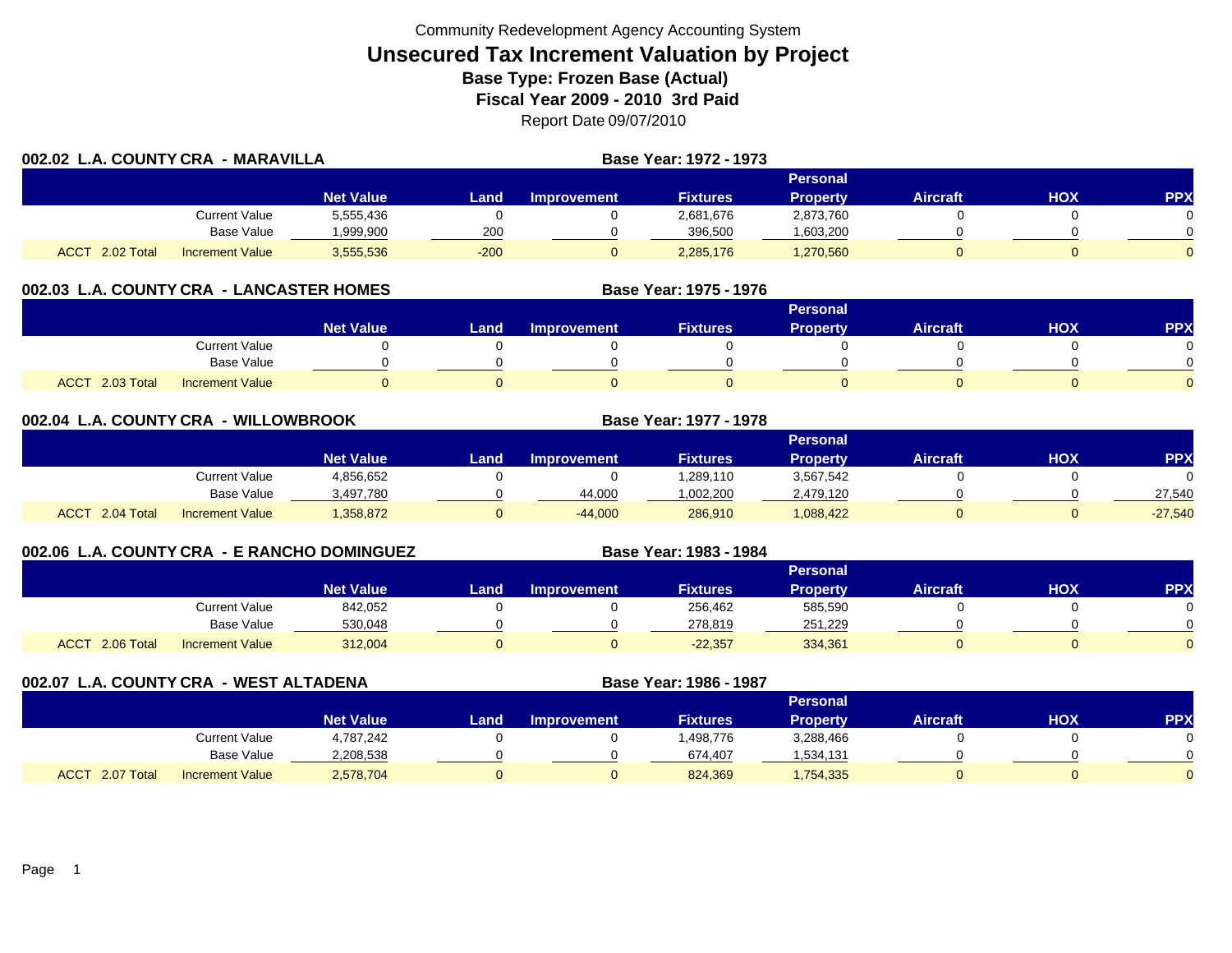Community Redevelopment Agency Accounting System

# **Unsecured Tax Increment Valuation by Project**

**Base Type: Frozen Base (Actual)** 

**Fiscal Year 2009 - 2010 3rd Paid**

Report Date 09/07/2010<br>Raso Yoar: 2006 - 2007

| 002.08 L.A. COUNTY CRA<br>. - WHITESIDE R.P. |                        |                  |      |             | Base Year: 2006 - 2007 |                 |                 |     |            |
|----------------------------------------------|------------------------|------------------|------|-------------|------------------------|-----------------|-----------------|-----|------------|
|                                              |                        |                  |      |             |                        | <b>Personal</b> |                 |     |            |
|                                              |                        | <b>Net Value</b> | Land | Improvement | <b>Fixtures</b>        | <b>Property</b> | <b>Aircraft</b> | HOX | <b>PPX</b> |
|                                              | Current Value          | 19,839,331       |      |             | 9,031,776              | 10,807,555      |                 |     |            |
|                                              | Base Value             | 20,447,351       |      |             | 10.348.479             | 10,098,872      |                 |     |            |
| <b>ACCT</b><br>$2.08$ Total                  | <b>Increment Value</b> | $-608,020$       |      |             | $-1,316,703$           | 708,683         |                 |     |            |

|                        |                  |        |                    |                 | Personal   |                 |     |           |
|------------------------|------------------|--------|--------------------|-----------------|------------|-----------------|-----|-----------|
|                        | <b>Net Value</b> | Land   | <b>Improvement</b> | <b>Fixtures</b> | Property   | <b>Aircraft</b> | нох | PPX       |
| <b>Current Value</b>   | 35,880,713       |        |                    | 14,757,800      | 21,122,913 |                 |     |           |
| <b>Base Value</b>      | 28,683,617       | 200    | 44.000             | 12,700,405      | 15,966,552 |                 |     | 27,540    |
| <b>Increment Value</b> | 7,197,096        | $-200$ | $-44,000$          | 2,057,395       | 5,156,361  |                 |     | $-27,540$ |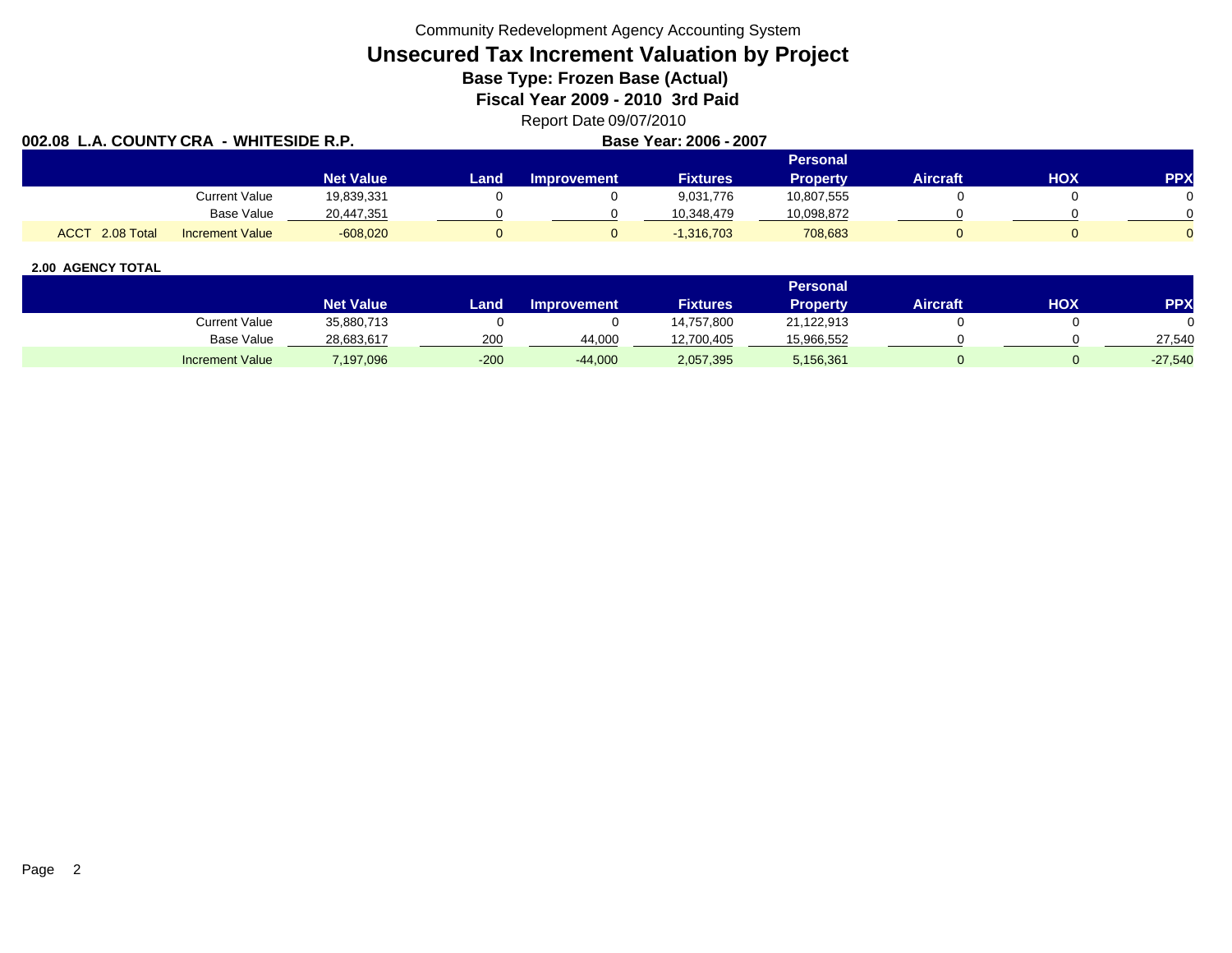| 100.03 ALHAMBRA CRA | - INDUSTRIAL           |                  |           |                    | Base Year: 1969 - 1970 |                 |          |     |            |
|---------------------|------------------------|------------------|-----------|--------------------|------------------------|-----------------|----------|-----|------------|
|                     |                        |                  |           |                    |                        | <b>Personal</b> |          |     |            |
|                     |                        | <b>Net Value</b> | Land      | <b>Improvement</b> | <b>Fixtures</b>        | <b>Property</b> | Aircraft | нох | <b>PPX</b> |
|                     | Current Value          | 78,613,968       |           |                    | 28,073,704             | 50,540,264      |          |     | 0          |
|                     | <b>Base Value</b>      | 7,046,928        | 1.672     |                    | 1,121,280              | 5,914,012       |          |     | 36         |
| ACCT 100.03 Total   | <b>Increment Value</b> | 71,567,040       | $-11,672$ |                    | 26,952,424             | 44,626,252      |          |     | $-36$      |

| 100.04 ALHAMBRA CRA - CBD |                        |                  |      |                    | Base Year: 1976 - 1977 |                 |                 |            |            |
|---------------------------|------------------------|------------------|------|--------------------|------------------------|-----------------|-----------------|------------|------------|
|                           |                        |                  |      |                    |                        | <b>Personal</b> |                 |            |            |
|                           |                        | <b>Net Value</b> | Land | <b>Improvement</b> | <b>Fixtures</b>        | <b>Property</b> | <b>Aircraft</b> | <b>HOX</b> | <b>PPX</b> |
|                           | Current Value          | 1,467,848        |      |                    | 886,168                | 581,680         |                 |            |            |
|                           | <b>Base Value</b>      | 556,520          |      |                    | 215,780                | ,340,740        |                 |            |            |
| ACCT 100.04 Total         | <b>Increment Value</b> | $-88,672$        |      |                    | 670,388                | $-759,060$      |                 |            |            |

| 100.05 ALHAMBRA CRA |                        | - IND'TRIAL 82 ANNEX |      |                    | Base Year: 1980 - 1981 |                 |                 |     |            |
|---------------------|------------------------|----------------------|------|--------------------|------------------------|-----------------|-----------------|-----|------------|
|                     |                        |                      |      |                    |                        | Personal        |                 |     |            |
|                     |                        | <b>Net Value</b>     | Land | <b>Improvement</b> | <b>Fixtures</b>        | <b>Property</b> | <b>Aircraft</b> | нох | <b>PPX</b> |
|                     | Current Value          | 30,721,652           |      |                    | 10,975,333             | 19.746.319      |                 |     |            |
|                     | Base Value             | 6,570,316            |      |                    | 2,115,432              | 4,457,584       |                 |     | 2,700      |
| ACCT 100.05 Total   | <b>Increment Value</b> | 24,151,336           |      |                    | 8,859,901              | 15,288,735      |                 |     | $-2,700$   |

|                        |                  |           |                    |                 | Personal        |                 |     |            |
|------------------------|------------------|-----------|--------------------|-----------------|-----------------|-----------------|-----|------------|
|                        | <b>Net Value</b> | Land      | <b>Improvement</b> | <b>Fixtures</b> | <b>Property</b> | <b>Aircraft</b> | нох | <b>PPX</b> |
| Current Value          | 110,803,468      |           |                    | 39,935,205      | 70,868,263      |                 |     |            |
| <b>Base Value</b>      | 15.173.764       | 1.672     |                    | 3.452.492       | 11.712.336      |                 |     | 2.736      |
| <b>Increment Value</b> | 95,629,704       | $-11,672$ |                    | 36,482,713      | 59,155,927      |                 |     | $-2,736$   |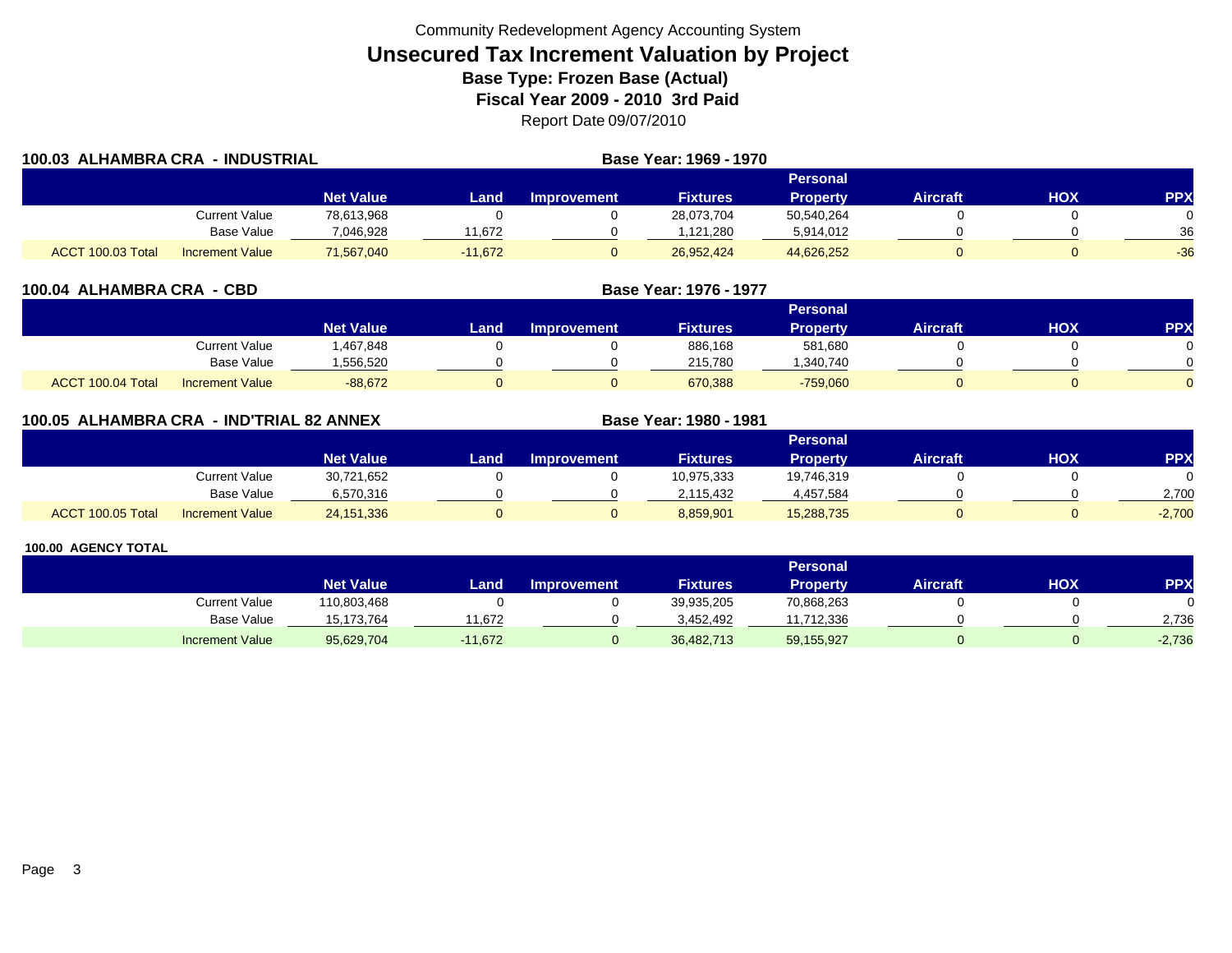| 101.02 AGOURA HILLS CRA - RED. PROJ AREA |                        |                  |      | Base Year: 1991 - 1992 |                 |                 |                 |     |            |
|------------------------------------------|------------------------|------------------|------|------------------------|-----------------|-----------------|-----------------|-----|------------|
|                                          |                        |                  |      |                        |                 | <b>Personal</b> |                 |     |            |
|                                          |                        | <b>Net Value</b> | Land | <b>Improvement</b>     | <b>Fixtures</b> | <b>Property</b> | <b>Aircraft</b> | HOX | <b>PPX</b> |
|                                          | Current Value          | 65,896,252       |      |                        | 20,723,393      | 45,172,859      |                 |     |            |
|                                          | Base Value             | 30,320,655       |      |                        | 6,107,294       | 24,268,461      |                 |     | 55,100     |
| ACCT 101.02 Total                        | <b>Increment Value</b> | 35,575,597       |      |                        | 14,616,099      | 20,904,398      |                 |     | $-55,100$  |

|                        |                  |       |                    |                 | <b>Personal</b> |                 |     |           |
|------------------------|------------------|-------|--------------------|-----------------|-----------------|-----------------|-----|-----------|
|                        | <b>Net Value</b> | Land. | <b>Improvement</b> | <b>Fixtures</b> | <b>Property</b> | <b>Aircraft</b> | HOX | PPX       |
| Current Value          | 65,896,252       |       |                    | 20,723,393      | 45,172,859      |                 |     |           |
| <b>Base Value</b>      | 30,320,655       |       |                    | 6.107.294       | 24,268,461      |                 |     | 55,100    |
| <b>Increment Value</b> | 35,575,597       |       |                    | 14,616,099      | 20,904,398      |                 |     | $-55,100$ |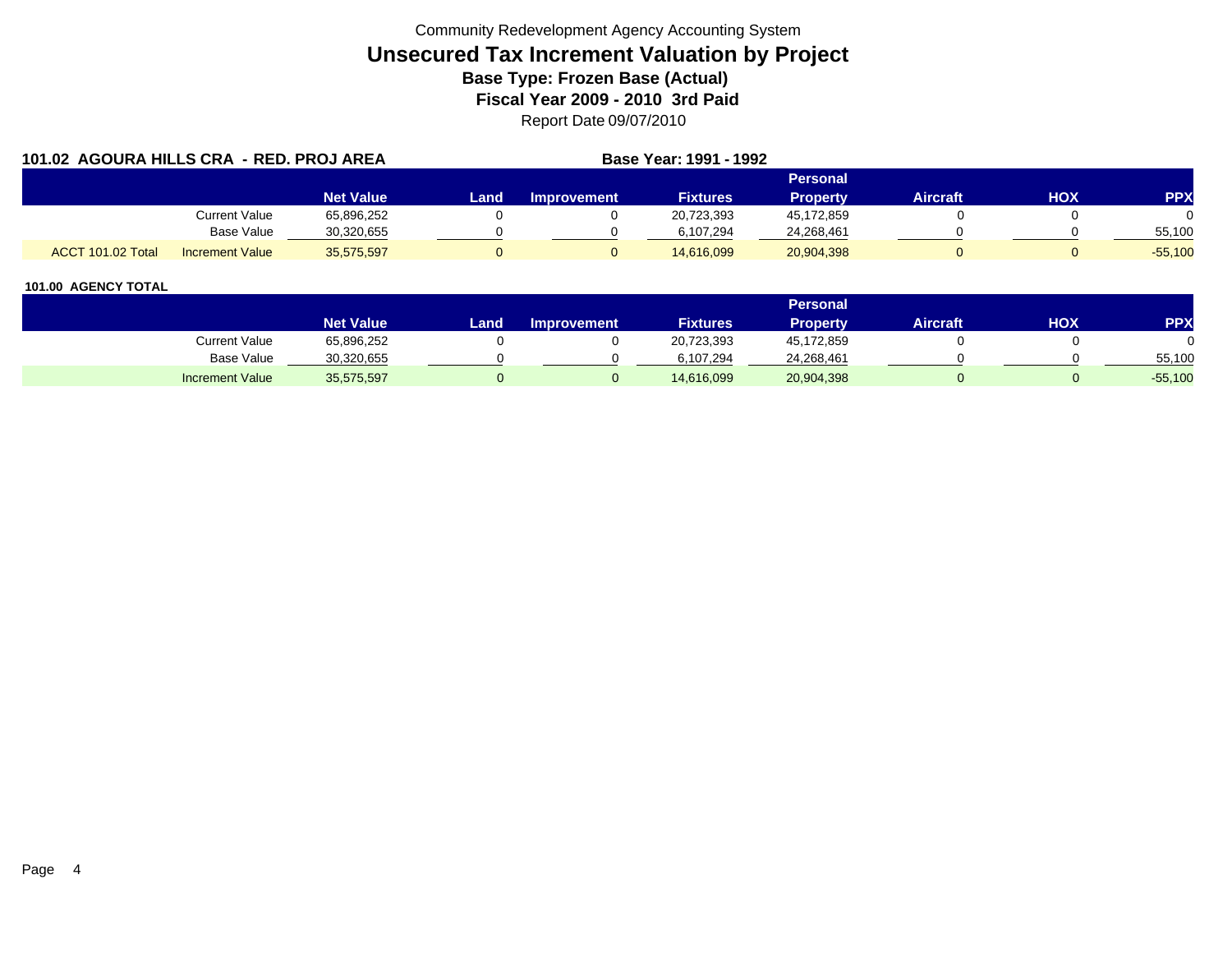|                   | 104.04 ARCADIA CRA - CENTRAL |                  |      | <b>Base Year: 1973 - 1974</b> |                 |                 |                 |            |            |
|-------------------|------------------------------|------------------|------|-------------------------------|-----------------|-----------------|-----------------|------------|------------|
|                   |                              |                  |      |                               |                 | Personal        |                 |            |            |
|                   |                              | <b>Net Value</b> | Land | <b>Improvement</b>            | <b>Fixtures</b> | <b>Property</b> | <b>Aircraft</b> | <b>HOX</b> | <b>PPX</b> |
|                   | Current Value                | 39,523,987       |      |                               | 12,660,373      | 26,863,614      |                 |            |            |
|                   | Base Value                   | 9,465,820        |      |                               | .859.700        | 7,606,120       |                 |            |            |
| ACCT 104.04 Total | <b>Increment Value</b>       | 30,058,167       |      |                               | 10,800,673      | 19,257,494      |                 |            |            |

|                        |                  |      |                    |                 | <b>Personal</b> |                 |            |     |
|------------------------|------------------|------|--------------------|-----------------|-----------------|-----------------|------------|-----|
|                        | <b>Net Value</b> | Land | <b>Improvement</b> | <b>Fixtures</b> | Property        | <b>Aircraft</b> | <b>HOX</b> | PPX |
| Current Value          | 39,523,987       |      |                    | 12,660,373      | 26,863,614      |                 |            |     |
| <b>Base Value</b>      | 9,465,820        |      |                    | 1.859.700       | 7,606,120       |                 |            |     |
| <b>Increment Value</b> | 30,058,167       |      |                    | 10,800,673      | 19,257,494      |                 |            |     |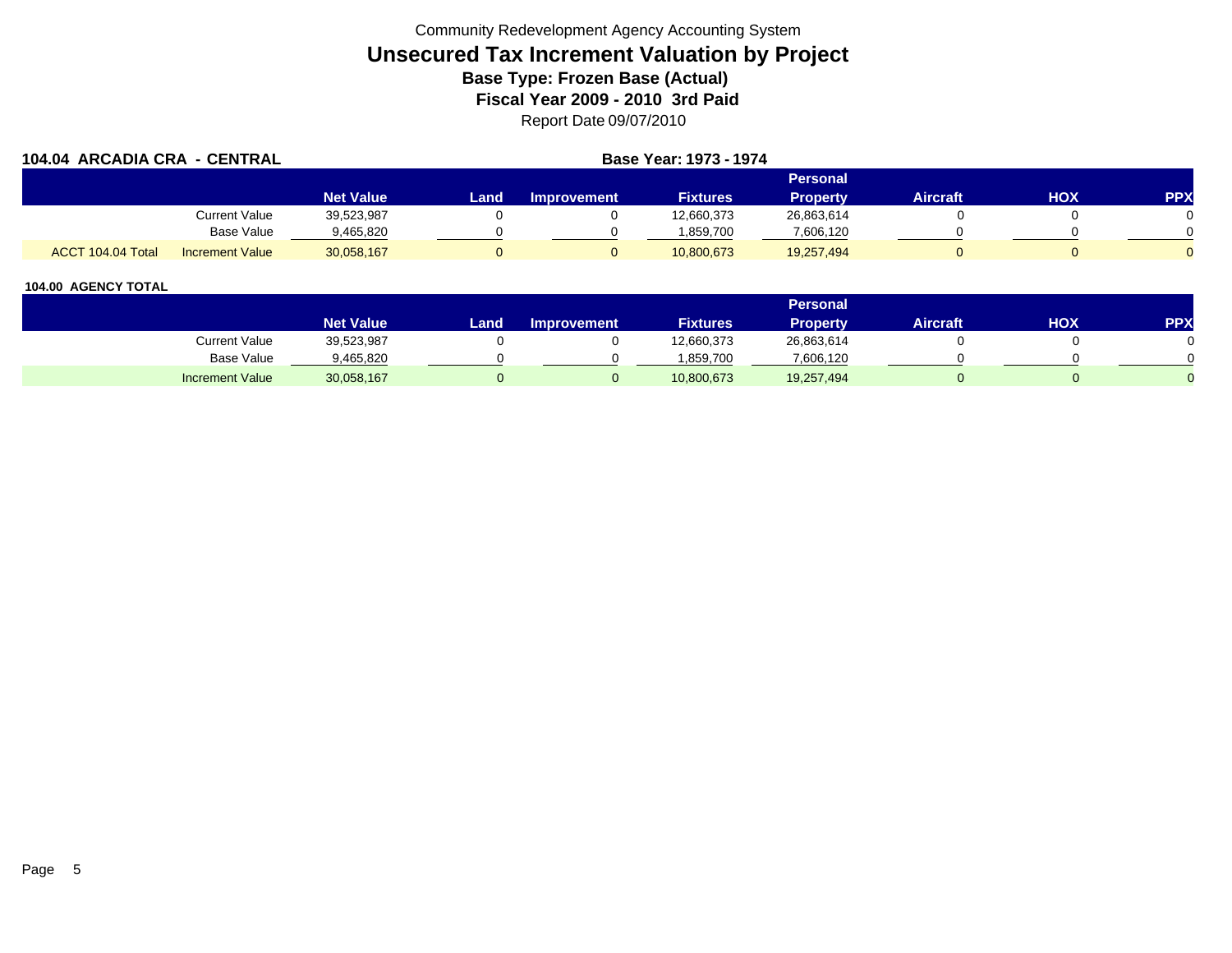| 106.02 ARTESIA CRA - CENTRAL COMM CORRIDOR |                        |                  | Base Year: 2000 - 2001 |                    |                 |                 |                 |     |            |
|--------------------------------------------|------------------------|------------------|------------------------|--------------------|-----------------|-----------------|-----------------|-----|------------|
|                                            |                        |                  |                        |                    |                 | Personal        |                 |     |            |
|                                            |                        | <b>Net Value</b> | Land                   | <b>Improvement</b> | <b>Fixtures</b> | <b>Property</b> | <b>Aircraft</b> | HOX | <b>PPX</b> |
|                                            | Current Value          | 30,470,931       |                        |                    | 12,115,741      | 18,355,190      |                 |     |            |
|                                            | <b>Base Value</b>      | 13,659,176       |                        |                    | 4.564.751       | 9,094,425       |                 |     |            |
| ACCT 106.02 Total                          | <b>Increment Value</b> | 16,811,755       |                        |                    | 7,550,990       | 9,260,765       |                 |     |            |

|                        |                  |       |                    |                 | <b>Personal</b> |                 |            |     |
|------------------------|------------------|-------|--------------------|-----------------|-----------------|-----------------|------------|-----|
|                        | <b>Net Value</b> | Land, | <b>Improvement</b> | <b>Fixtures</b> | Property        | <b>Aircraft</b> | <b>HOX</b> | PPX |
| <b>Current Value</b>   | 30,470,931       |       |                    | 12,115,741      | 18,355,190      |                 |            |     |
| <b>Base Value</b>      | 13,659,176       |       |                    | 4,564,751       | 9,094,425       |                 |            |     |
| <b>Increment Value</b> | 16,811,755       |       |                    | 7,550,990       | 9,260,765       |                 |            |     |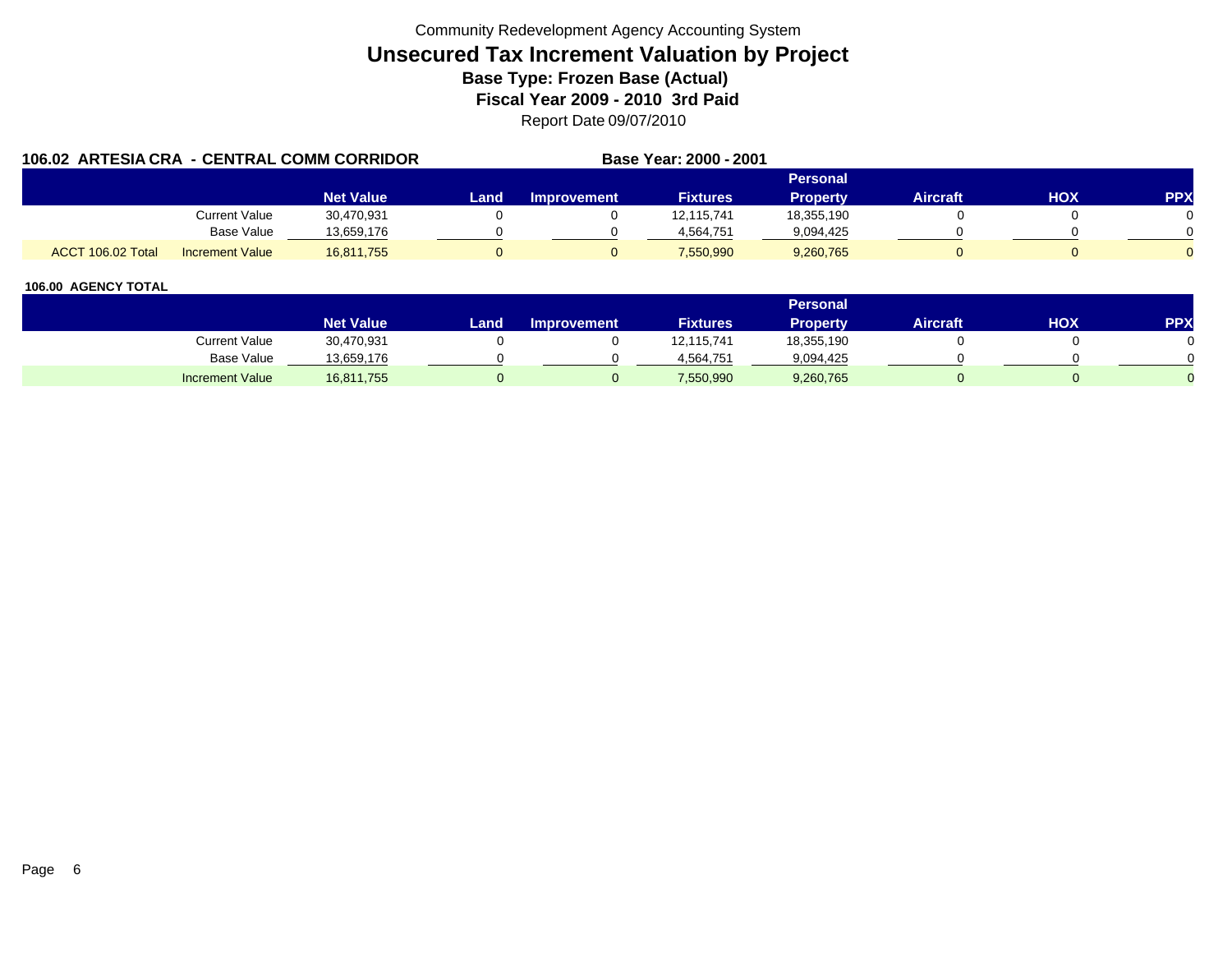| 108.02 AVALON CRA - COM. IMP. R.P. |                        |                  | Base Year: 1983 - 1984 |                    |                 |                 |                 |     |            |  |
|------------------------------------|------------------------|------------------|------------------------|--------------------|-----------------|-----------------|-----------------|-----|------------|--|
|                                    |                        |                  |                        | Personal           |                 |                 |                 |     |            |  |
|                                    |                        | <b>Net Value</b> | Land                   | <b>Improvement</b> | <b>Fixtures</b> | <b>Property</b> | <b>Aircraft</b> | HOX | <b>PPX</b> |  |
|                                    | Current Value          | 15,995,856       |                        |                    | 5,965,719       | 9,715,137       | 315,000         |     |            |  |
|                                    | <b>Base Value</b>      | 3,596,050        |                        |                    | 1,398,879       | 2,200,171       |                 |     | 3,000      |  |
| ACCT 108.02 Total                  | <b>Increment Value</b> | 12,399,806       |                        |                    | 4,566,840       | 7,514,966       | 315,000         |     | $-3,000$   |  |

|                        |                  |      |                    |                 | Personal  |                 |            |          |
|------------------------|------------------|------|--------------------|-----------------|-----------|-----------------|------------|----------|
|                        | <b>Net Value</b> | Land | <b>Improvement</b> | <b>Fixtures</b> | Property  | <b>Aircraft</b> | <b>HOX</b> | PPX      |
| <b>Current Value</b>   | 15,995,856       |      |                    | 5,965,719       | 9,715,137 | 315,000         |            |          |
| <b>Base Value</b>      | 3,596,050        |      |                    | .398,879        | 2,200,171 |                 |            | 3,000    |
| <b>Increment Value</b> | 12,399,806       |      |                    | 4,566,840       | 7,514,966 | 315,000         |            | $-3,000$ |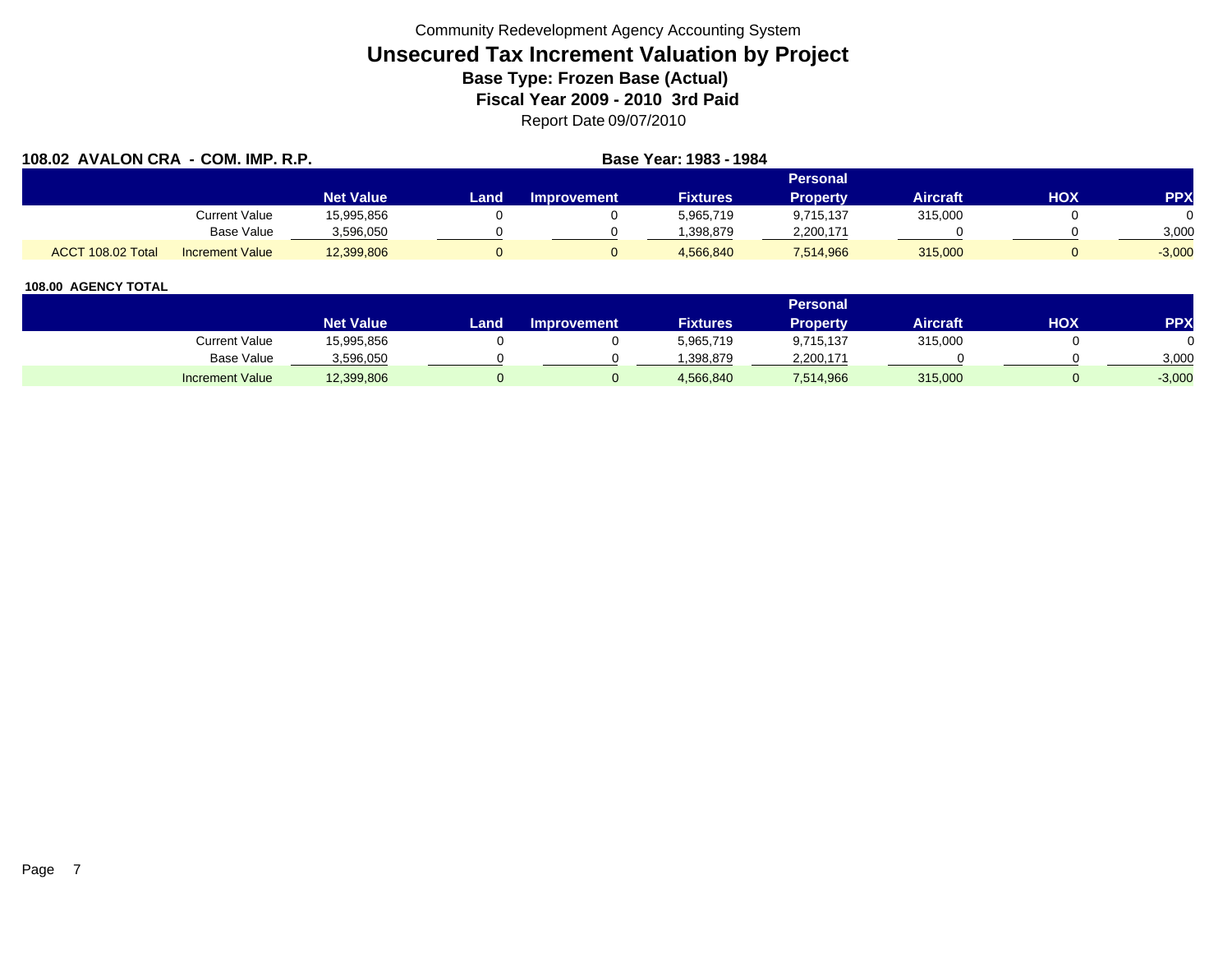| 112.02 AZUSA CRA - CBD |                        |                  | Base Year: 1978 - 1979 |                    |                 |                 |                 |            |            |
|------------------------|------------------------|------------------|------------------------|--------------------|-----------------|-----------------|-----------------|------------|------------|
|                        |                        |                  |                        |                    |                 | <b>Personal</b> |                 |            |            |
|                        |                        | <b>Net Value</b> | Land                   | <b>Improvement</b> | <b>Fixtures</b> | <b>Property</b> | <b>Aircraft</b> | <b>HOX</b> | <b>PPX</b> |
|                        | Current Value          | 4,855,595        |                        |                    | 2,324,419       | 2,531,176       |                 |            | $\Omega$   |
|                        | <b>Base Value</b>      | ,432,244         |                        | 47,500             | 164,348         | ,220,396        |                 |            | $\Omega$   |
| ACCT 112.02 Total      | <b>Increment Value</b> | 3,423,351        |                        | $-47,500$          | 2,160,071       | 1,310,780       |                 |            | $\Omega$   |

| 112.03 AZUSA CRA - CBD/80 ANNEX |                        |                  |          | Base Year: 1978 - 1979 |                 |                 |                 |            |            |  |
|---------------------------------|------------------------|------------------|----------|------------------------|-----------------|-----------------|-----------------|------------|------------|--|
|                                 |                        |                  | Personal |                        |                 |                 |                 |            |            |  |
|                                 |                        | <b>Net Value</b> | Land     | <b>Improvement</b>     | <b>Fixtures</b> | <b>Property</b> | <b>Aircraft</b> | <b>XOH</b> | <b>PPX</b> |  |
|                                 | <b>Current Value</b>   | 229,607          |          |                        |                 | 229,607         |                 |            |            |  |
|                                 | <b>Base Value</b>      | 14,980           |          |                        | 400             | 14,580          |                 |            |            |  |
| ACCT 112.03 Total               | <b>Increment Value</b> | 214.627          |          |                        | $-400$          | 215.027         |                 |            |            |  |

| 112.04 AZUSA CRA - CBD/82 ANNEX |                        |                  | Base Year: 1980 - 1981 |                    |                 |                 |                 |            |          |
|---------------------------------|------------------------|------------------|------------------------|--------------------|-----------------|-----------------|-----------------|------------|----------|
|                                 |                        |                  |                        |                    |                 | Personal        |                 |            |          |
|                                 |                        | <b>Net Value</b> | Landı                  | <b>Improvement</b> | <b>Fixtures</b> | <b>Property</b> | <b>Aircraft</b> | <b>HOX</b> | PPX      |
|                                 | <b>Current Value</b>   | 134,713          |                        |                    | 43,817          | 90,896          |                 |            | 0        |
|                                 | Base Value             | 621,040          |                        |                    | 403,780         | 217,260         |                 |            | $\Omega$ |
| ACCT 112.04 Total               | <b>Increment Value</b> | $-486,327$       |                        |                    | $-359,963$      | $-126,364$      |                 |            | $\Omega$ |

| 112.05 AZUSA CRA - WEST END |                        |                  | Base Year: 1983 - 1984 |                    |                 |                 |                 |     |           |
|-----------------------------|------------------------|------------------|------------------------|--------------------|-----------------|-----------------|-----------------|-----|-----------|
|                             |                        |                  |                        |                    |                 | Personal        |                 |     |           |
|                             |                        | <b>Net Value</b> | Land                   | <b>Improvement</b> | <b>Fixtures</b> | <b>Property</b> | <b>Aircraft</b> | нох | <b>PP</b> |
|                             | Current Value          | 100,000,287      |                        |                    | 44,242,660      | 55,757,627      |                 |     |           |
|                             | <b>Base Value</b>      | 26,854,746       |                        |                    | 13,599,643      | 13,255,103      |                 |     |           |
| ACCT 112.05 Total           | <b>Increment Value</b> | 73,145,541       |                        |                    | 30,643,017      | 42,502,524      |                 |     |           |

| 112.06 AZUSA CRA - CBD/84 ANNEX #3 |                        |                  |      | Base Year: 1983 - 1984 |                 |                 |                 |     |            |
|------------------------------------|------------------------|------------------|------|------------------------|-----------------|-----------------|-----------------|-----|------------|
|                                    |                        |                  |      |                        |                 | <b>Personal</b> |                 |     |            |
|                                    |                        | <b>Net Value</b> | Land | <b>Improvement</b>     | <b>Fixtures</b> | <b>Property</b> | <b>Aircraft</b> | HOX | <b>PPX</b> |
|                                    | Current Value          | 53,165           |      |                        |                 | 53,165          |                 |     |            |
|                                    | Base Value             | 22,113           |      |                        | 21,804          | 309             |                 |     |            |
| ACCT 112.06 Total                  | <b>Increment Value</b> | 31,052           | U    |                        | $-21,804$       | 52,856          |                 |     |            |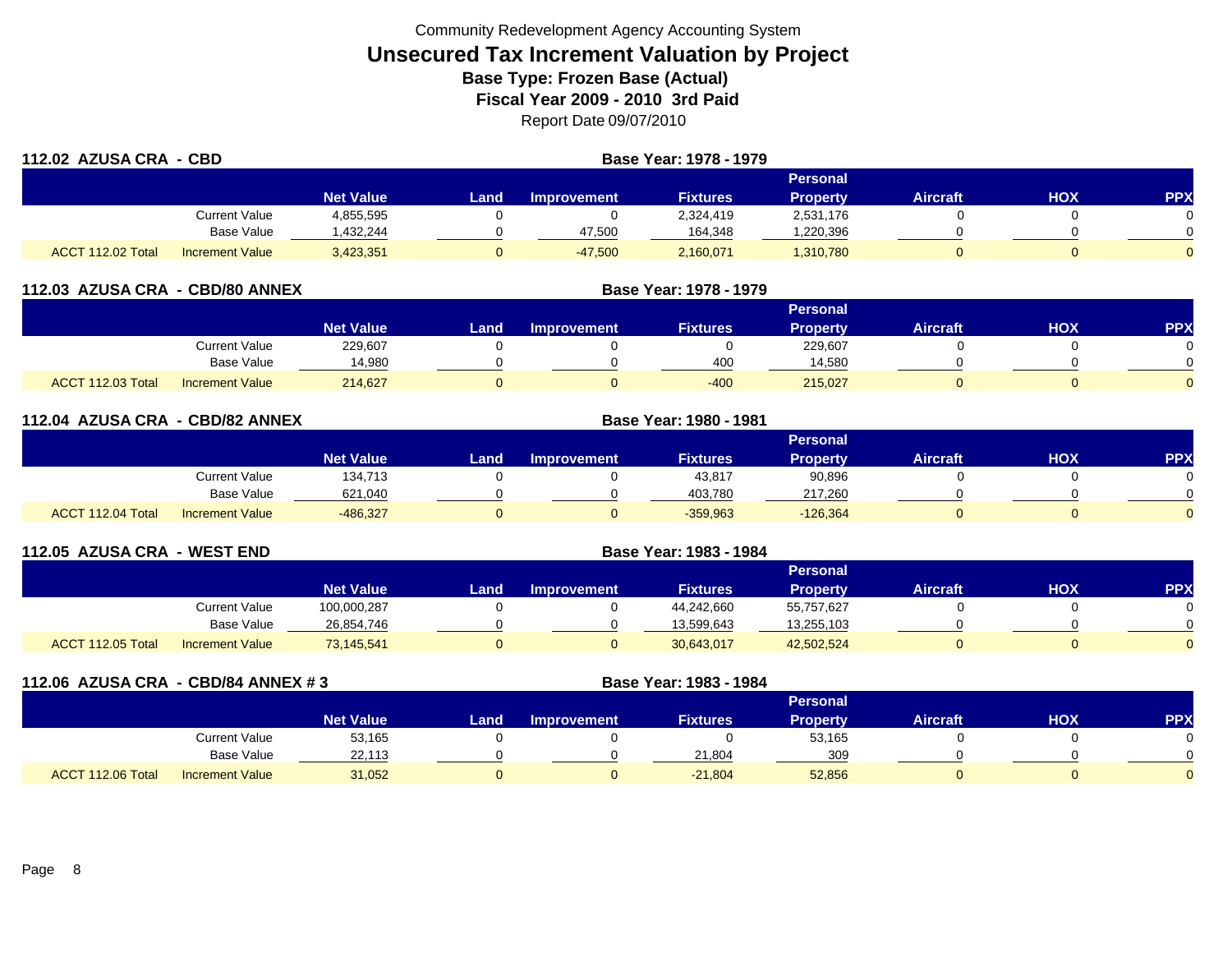Community Redevelopment Agency Accounting System

**Unsecured Tax Increment Valuation by Project**

**Base Type: Frozen Base (Actual)** 

**Fiscal Year 2009 - 2010 3rd Paid**

Report Date 09/07/2010

| 112.07  AZUSA CRA  - CBD 85 ANNEX  AMEND. #5 |                        |                  | Base Year: 1984 - 1985 |                    |                 |                 |                 |     |            |  |  |
|----------------------------------------------|------------------------|------------------|------------------------|--------------------|-----------------|-----------------|-----------------|-----|------------|--|--|
|                                              |                        |                  |                        |                    |                 | <b>Personal</b> |                 |     |            |  |  |
|                                              |                        | <b>Net Value</b> | Land .                 | <b>Improvement</b> | <b>Fixtures</b> | Propertv        | <b>Aircraft</b> | HOX | <b>PPX</b> |  |  |
|                                              | <b>Current Value</b>   | 5,338,518        |                        |                    | 3,337,247       | 2,001,271       |                 |     |            |  |  |
|                                              | <b>Base Value</b>      | 040. ا           |                        |                    |                 | 1.040           |                 |     |            |  |  |
| ACCT 112.07 Total                            | <b>Increment Value</b> | 5,337,478        |                        |                    | 3,337,247       | 2,000,231       |                 |     |            |  |  |

| 112.08 AZUSA CRA - RANCH CENTER |                        |                  |      |                    | Base Year: 1988 - 1989 |                 |                 |     |            |
|---------------------------------|------------------------|------------------|------|--------------------|------------------------|-----------------|-----------------|-----|------------|
|                                 |                        |                  |      |                    |                        | <b>Personal</b> |                 |     |            |
|                                 |                        | <b>Net Value</b> | Land | <b>Improvement</b> | <b>Fixtures</b>        | Property        | <b>Aircraft</b> | нох | <b>PPX</b> |
|                                 | Current Value          | .822,843         |      |                    | 979,892                | 842,951         |                 |     |            |
|                                 | <b>Base Value</b>      |                  |      |                    |                        |                 |                 |     |            |
| ACCT 112.08 Total               | <b>Increment Value</b> | 822,843          |      |                    | 979,892                | 842,951         |                 |     |            |

# **112.09 AZUSA CRA - AMENDED MERGED CBD & WEST END**

|                                             |                               |      |                    |                 | Personal   |                 |            |            |
|---------------------------------------------|-------------------------------|------|--------------------|-----------------|------------|-----------------|------------|------------|
|                                             | <b>Net Value</b>              | Land | <b>Improvement</b> | <b>Fixtures</b> | Property   | <b>Aircraft</b> | <b>HOX</b> | <b>PPX</b> |
|                                             | Current Value<br>856,605      |      |                    | 255,140         | 601,465    |                 |            | 0          |
|                                             | <b>Base Value</b><br>,111,391 |      |                    | 402.266         | 709,125    |                 |            | $\Omega$   |
| ACCT 112.09 Total<br><b>Increment Value</b> | $-254,786$                    |      |                    | $-147.126$      | $-107,660$ |                 |            | $\Omega$   |

# **112.10 AZUSA CRA - MERGED CBD & WEST END 2007 ANNEX**

**Base Year: 2007 - 2008**

**Base Year: 2003 - 2004**

|                   |                        |                  |      | ___                | - - -           |                 |                 |     |            |
|-------------------|------------------------|------------------|------|--------------------|-----------------|-----------------|-----------------|-----|------------|
|                   |                        |                  |      |                    |                 | <b>Personal</b> |                 |     |            |
|                   |                        | <b>Net Value</b> | Land | <b>Improvement</b> | <b>Fixtures</b> | Property        | <b>Aircraft</b> | нох | <b>PPX</b> |
|                   | <b>Current Value</b>   | 215,746          |      |                    | 90,114          | 125,632         |                 |     |            |
|                   | Base Value             | 261.441          |      |                    | 104,535         | 156,906         |                 |     |            |
| ACCT 112.10 Total | <b>Increment Value</b> | $-45,695$        |      |                    | $-14,421$       | $-31,274$       |                 |     |            |

|                        |                  |      |                    |                 | <b>Personal</b> |                 |            |     |
|------------------------|------------------|------|--------------------|-----------------|-----------------|-----------------|------------|-----|
|                        | <b>Net Value</b> | Land | <b>Improvement</b> | <b>Fixtures</b> | Property        | <b>Aircraft</b> | <b>HOX</b> | PPX |
| Current Value          | 113,507,079      |      |                    | 51,273,289      | 62,233,790      |                 |            |     |
| Base Value             | 30,318,995       |      | 47.500             | 14.696.776      | 15,574,719      |                 |            |     |
| <b>Increment Value</b> | 83,188,084       |      | $-47,500$          | 36,576,513      | 46,659,071      |                 |            |     |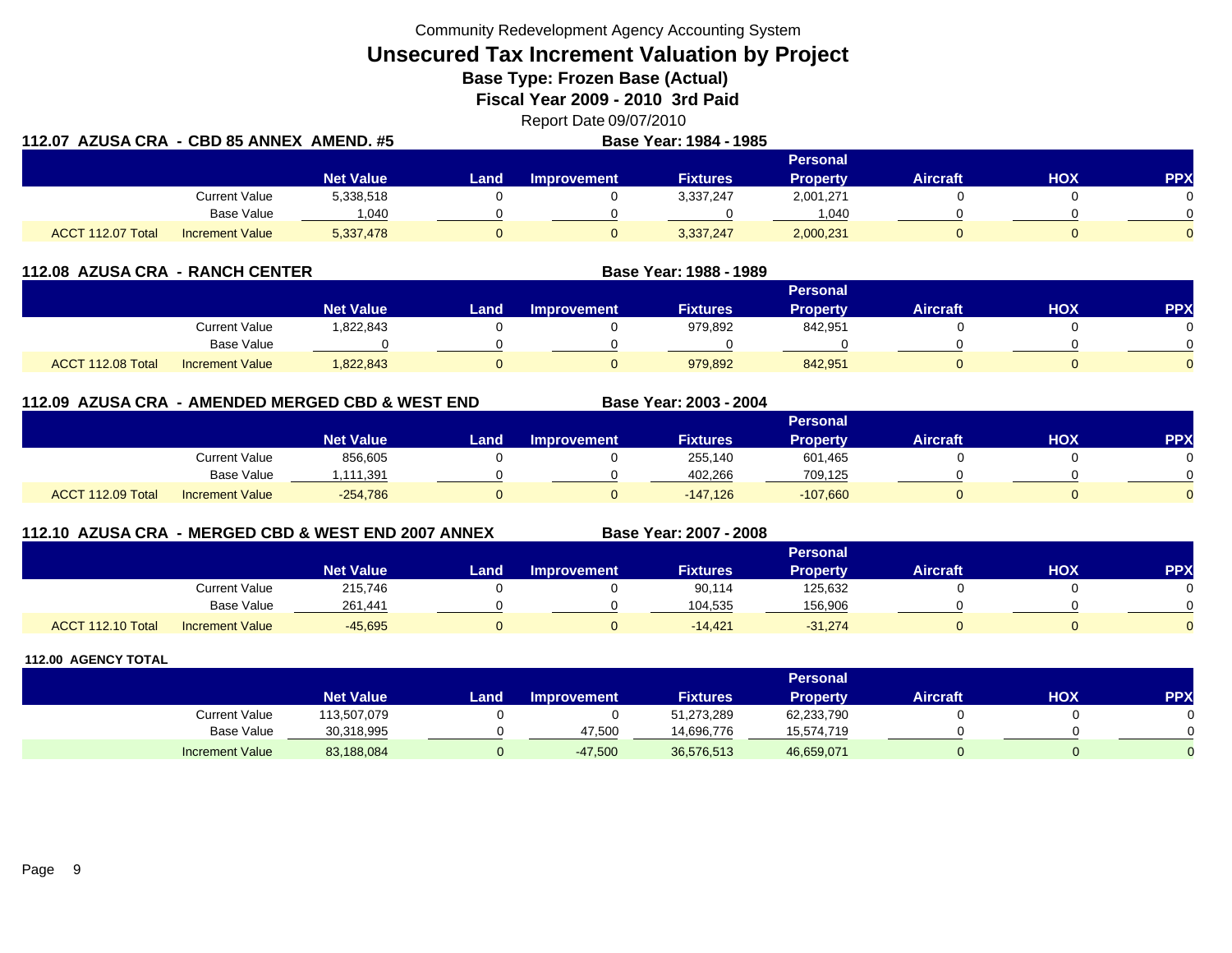| 114.03 BALDWIN PARK CRA - SAN GAB RIVER |                        |                  |       |             | Base Year: 1976 - 1977 |                 |                 |     |                |
|-----------------------------------------|------------------------|------------------|-------|-------------|------------------------|-----------------|-----------------|-----|----------------|
|                                         |                        |                  |       |             |                        | <b>Personal</b> |                 |     |                |
|                                         |                        | <b>Net Value</b> | Land. | Improvement | <b>Fixtures</b>        | <b>Property</b> | <b>Aircraft</b> | HOX | <b>PPX</b>     |
|                                         | Current Value          | 68,750,542       |       |             | 15,775,094             | 52,975,448      |                 |     | 0              |
|                                         | Base Value             | 1,527,460        |       |             | 425,840                | ,101,620        |                 |     | ∩              |
| ACCT 114.03 Total                       | <b>Increment Value</b> | 67,223,082       |       |             | 15,349,254             | 51,873,828      |                 |     | $\overline{0}$ |

# **114.04 BALDWIN PARK CRA - PUENTE MERCED**

|                   |                        |                  |      |                    |                 | Personal        |                 |     |     |
|-------------------|------------------------|------------------|------|--------------------|-----------------|-----------------|-----------------|-----|-----|
|                   |                        | <b>Net Value</b> | Land | <b>Improvement</b> | <b>Fixtures</b> | <b>Property</b> | <b>Aircraft</b> | HOX | PPX |
|                   | Current Value          | 5,004,562        |      |                    | 2,398,376       | 2,606,186       |                 |     |     |
|                   | Base Value             | 198,680          |      |                    | 34.200          | 164.480         |                 |     |     |
| ACCT 114.04 Total | <b>Increment Value</b> | 4,805,882        |      |                    | 2,364,176       | 2,441,706       |                 |     |     |

**Base Year: 1978 - 1979**

**Base Year: 1979 - 1980**

## **114.05 BALDWIN PARK CRA - W. RAMONA BLVD**

|                                             |                        |      |                    |                 | Personal |                 |     |            |
|---------------------------------------------|------------------------|------|--------------------|-----------------|----------|-----------------|-----|------------|
|                                             | Net Value <sup>1</sup> | Land | <b>Improvement</b> | <b>Fixtures</b> | Property | <b>Aircraft</b> | нох | <b>PPX</b> |
| <b>Current Value</b>                        | 210,810                |      |                    | 36,206          | 174,604  |                 |     |            |
| <b>Base Value</b>                           |                        |      |                    |                 |          |                 |     |            |
| ACCT 114.05 Total<br><b>Increment Value</b> | 210,810                |      |                    | 36,206          | 174,604  |                 |     |            |

| 114.06 BALDWIN PARK CRA - CBD               |                  | Base Year: 1981 - 1982 |                    |                 |                 |                 |     |            |
|---------------------------------------------|------------------|------------------------|--------------------|-----------------|-----------------|-----------------|-----|------------|
|                                             |                  |                        |                    |                 | <b>Personal</b> |                 |     |            |
|                                             | <b>Net Value</b> | Land                   | <b>Improvement</b> | <b>Fixtures</b> | <b>Property</b> | <b>Aircraft</b> | HOX | <b>PPX</b> |
| Current Value                               | 5,900,386        |                        |                    | 2,510,132       | 3,390,254       |                 |     |            |
| <b>Base Value</b>                           | 3,078,406        |                        |                    | ,732,812        | .352,394        |                 |     | 6,800      |
| ACCT 114.06 Total<br><b>Increment Value</b> | 2,821,980        |                        |                    | 777,320         | 2,037,860       |                 |     | $-6,800$   |

| 114.07 BALDWIN PARK CRA - DELTA |                        |                  |      | Base Year: 1983 - 1984 |                 |                 |                 |            |           |
|---------------------------------|------------------------|------------------|------|------------------------|-----------------|-----------------|-----------------|------------|-----------|
|                                 |                        |                  |      |                        |                 | <b>Personal</b> |                 |            |           |
|                                 |                        | <b>Net Value</b> | Land | <b>Improvement</b>     | <b>Fixtures</b> | Property        | <b>Aircraft</b> | <b>HOX</b> | <b>PP</b> |
|                                 | <b>Current Value</b>   | 2,056,259        |      |                        | 808,270         | 89,47,987.ا     |                 |            |           |
|                                 | Base Value             |                  |      |                        |                 |                 |                 |            |           |
| ACCT 114.07 Total               | <b>Increment Value</b> | 2,056,259        |      |                        | 808,270         | 1,247,989       |                 |            |           |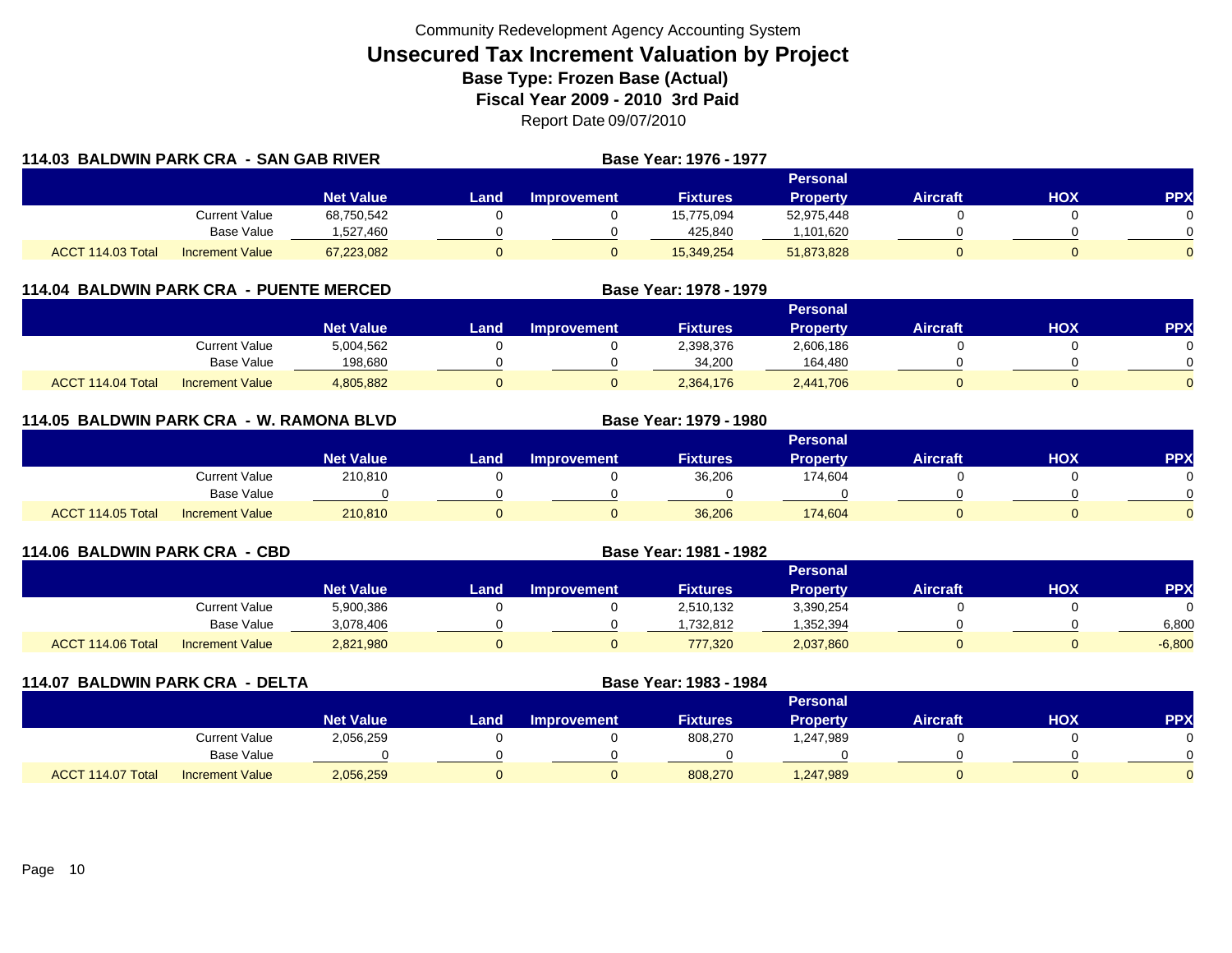Community Redevelopment Agency Accounting System

# **Unsecured Tax Increment Valuation by Project**

**Base Type: Frozen Base (Actual)** 

**Fiscal Year 2009 - 2010 3rd Paid**

Report Date 09/07/2010

| 114.08 BALDWIN PARK CRA - SIERRA VISTA |                        |                  |       |                    | <b>Base Year: 1985 - 1986</b> |                 |                 |     |            |
|----------------------------------------|------------------------|------------------|-------|--------------------|-------------------------------|-----------------|-----------------|-----|------------|
|                                        |                        |                  |       |                    |                               | <b>Personal</b> |                 |     |            |
|                                        |                        | <b>Net Value</b> | Land. | <b>Improvement</b> | <b>Fixtures</b>               | <b>Property</b> | <b>Aircraft</b> | HOX | <b>PPX</b> |
|                                        | Current Value          | 31,383,343       |       |                    | 10,768,731                    | 20,614,612      |                 |     |            |
|                                        | Base Value             | 7.865.406        |       |                    | 2,603,162                     | 5,289,244       |                 |     | 27,000     |
| ACCT 114.08 Total                      | <b>Increment Value</b> | 23,517,937       |       |                    | 8,165,569                     | 15,325,368      |                 |     | $-27,000$  |

|                        |                  |       |                    |                 | <b>Personal</b> |                 |            |           |
|------------------------|------------------|-------|--------------------|-----------------|-----------------|-----------------|------------|-----------|
|                        | <b>Net Value</b> | Land, | <b>Improvement</b> | <b>Fixtures</b> | <b>Property</b> | <b>Aircraft</b> | <b>HOX</b> | PPX       |
| Current Value          | 13,305,902       |       |                    | 32,296,809      | 81,009,093      |                 |            |           |
| <b>Base Value</b>      | 12,669,952       |       |                    | 4.796.014       | 7,907,738       |                 |            | 33,800    |
| <b>Increment Value</b> | 100,635,950      |       |                    | 27,500,795      | 73,101,355      |                 |            | $-33,800$ |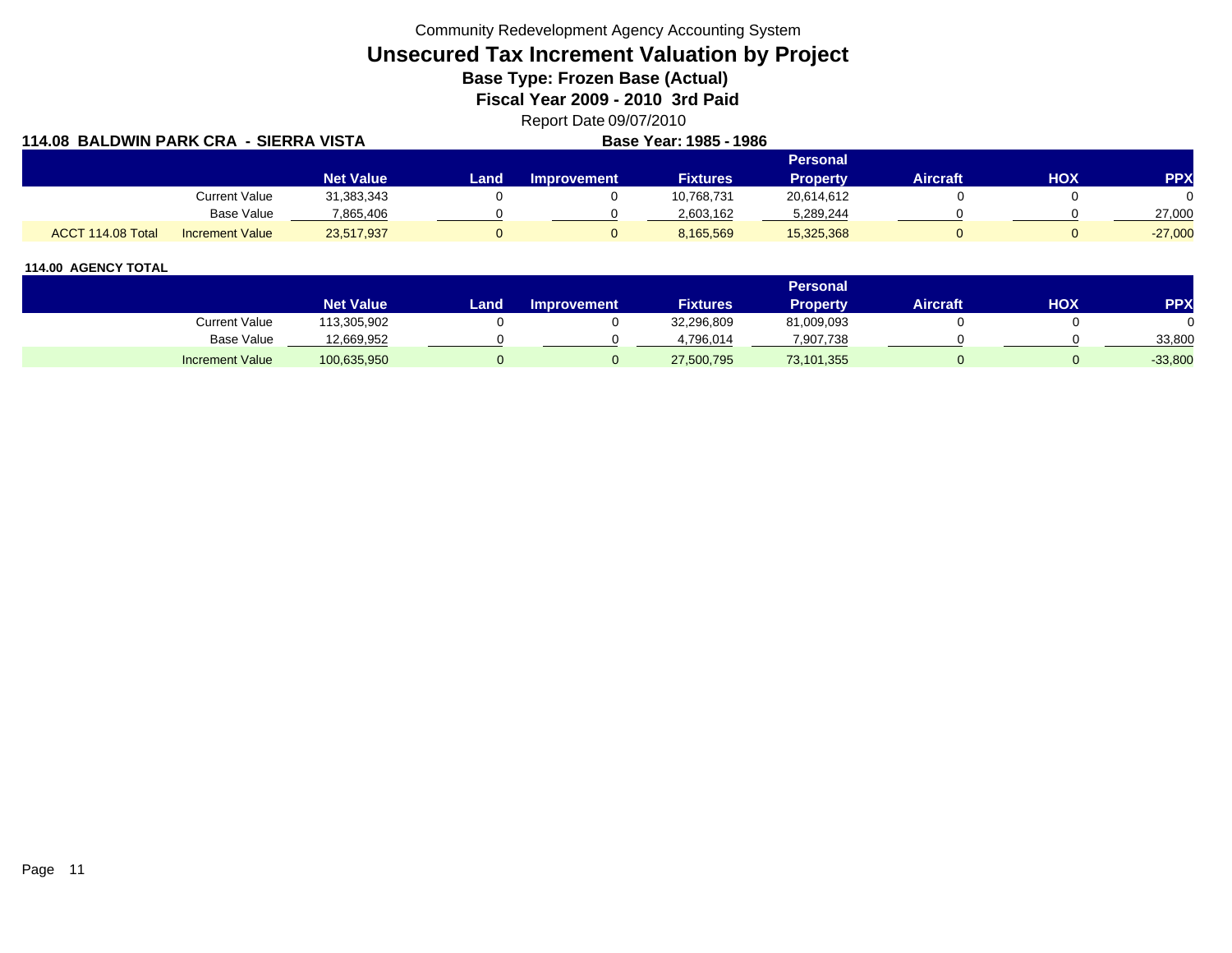| 116.02 BELL CRA - CHELI INDUSTRIAL |                        |                  |      | Base Year: 1975 - 1976 |                 |                 |                 |     |            |
|------------------------------------|------------------------|------------------|------|------------------------|-----------------|-----------------|-----------------|-----|------------|
|                                    |                        |                  |      |                        |                 | Personal        |                 |     |            |
|                                    |                        | <b>Net Value</b> | Land | <b>Improvement</b>     | <b>Fixtures</b> | <b>Property</b> | <b>Aircraft</b> | HOX | <b>PPX</b> |
|                                    | Current Value          | 15,713,346       |      |                        | 8,447,140       | 7,266,206       |                 |     |            |
|                                    | Base Value             | 280,900          |      |                        | 7,000           | 273,900         |                 |     |            |
| ACCT 116.02 Total                  | <b>Increment Value</b> | 15,432,446       |      |                        | 8,440,140       | 6,992,306       |                 |     |            |

## **116.03 BELL CRA - CHELI INDUSTRIAL # 2 Base Year: 1981 - 1982**

|                                             |                  |      |                    |                 | Personal        |                 |            |          |
|---------------------------------------------|------------------|------|--------------------|-----------------|-----------------|-----------------|------------|----------|
|                                             | <b>Net Value</b> | Land | <b>Improvement</b> | <b>Fixtures</b> | <b>Property</b> | <b>Aircraft</b> | <b>HOX</b> | PPX      |
| Current Value                               | ,473,353         |      |                    | 1,338,088       | 135,265         |                 |            |          |
| Base Value                                  |                  |      |                    |                 |                 |                 |            | ∩        |
| ACCT 116.03 Total<br><b>Increment Value</b> | 1,473,353        |      |                    | 1,338,088       | 135,265         |                 |            | $\Omega$ |

# **116.04 BELL CRA - CHELI INDUSTRIAL 87 ANNEX**

|                   |                        |                  |      |                    |                 | Personal   |                 |            |           |
|-------------------|------------------------|------------------|------|--------------------|-----------------|------------|-----------------|------------|-----------|
|                   |                        | <b>Net Value</b> | Land | <b>Improvement</b> | <b>Fixtures</b> | Property   | <b>Aircraft</b> | <b>HOX</b> | <b>PP</b> |
|                   | <b>Current Value</b>   | 25,747,363       |      |                    | 1,599,521       | 14,147,842 |                 |            |           |
|                   | <b>Base Value</b>      | 7.767.200        |      |                    | 3,711,949       | 4.075.251  |                 |            | 20,000    |
| ACCT 116.04 Total | <b>Increment Value</b> | 17,980,163       |      |                    | 7,887,572       | 10,072,591 |                 |            | $-20,000$ |

**Base Year: 1985 - 1986**

|                        |                  |      |                    |                 | Personal        |                 |     |            |
|------------------------|------------------|------|--------------------|-----------------|-----------------|-----------------|-----|------------|
|                        | <b>Net Value</b> | Land | <b>Improvement</b> | <b>Fixtures</b> | <b>Property</b> | <b>Aircraft</b> | нох | <b>PPX</b> |
| Current Value          | 42,934,062       |      |                    | 21.384.749      | 21,549,313      |                 |     |            |
| <b>Base Value</b>      | 8,048,100        |      |                    | 3,718,949       | 4,349,151       |                 |     | 20,000     |
| <b>Increment Value</b> | 34,885,962       |      |                    | 17,665,800      | 17,200,162      |                 |     | $-20,000$  |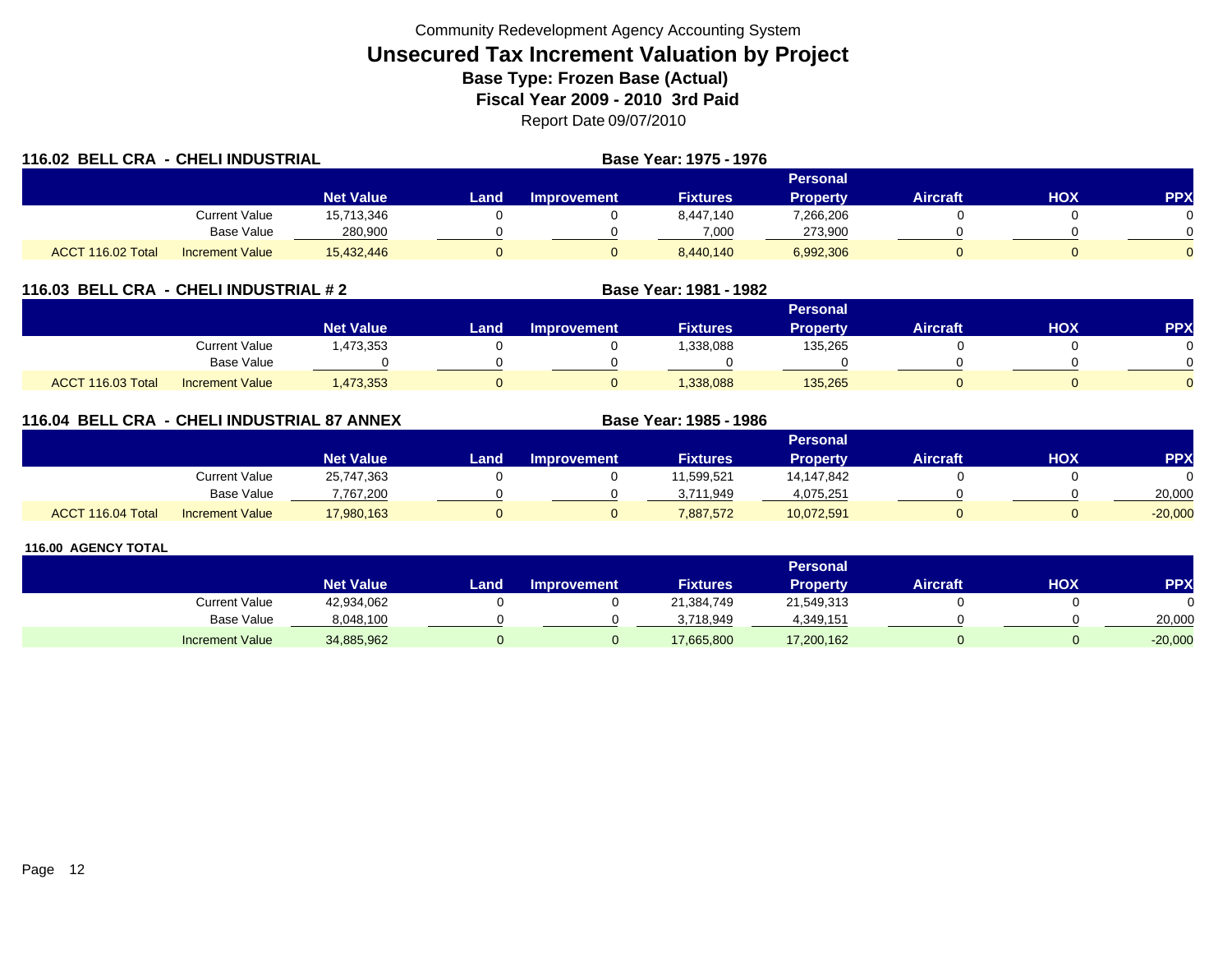| 118.02 BELLFLOWER CRA - PROJECT #1 |                        |                  |      |                    | Base Year: 1990 - 1991 |                 |          |     |            |
|------------------------------------|------------------------|------------------|------|--------------------|------------------------|-----------------|----------|-----|------------|
|                                    |                        |                  |      |                    |                        | <b>Personal</b> |          |     |            |
|                                    |                        | <b>Net Value</b> | Land | <b>Improvement</b> | <b>Fixtures</b>        | <b>Property</b> | Aircraft | HOX | <b>PPX</b> |
|                                    | Current Value          | 41,585,662       |      |                    | 13,164,598             | 28,634,067      |          |     | 213,003    |
|                                    | Base Value             | 24,960,930       |      |                    | 9.896.645              | 15,081,285      |          |     | 17,000     |
| ACCT 118.02 Total                  | <b>Increment Value</b> | 16,624,732       |      |                    | 3,267,953              | 13,552,782      |          |     | 196,003    |

|                        |                  |      |                    |                 | Personal        |                 |     |            |
|------------------------|------------------|------|--------------------|-----------------|-----------------|-----------------|-----|------------|
|                        | <b>Net Value</b> | Land | <b>Improvement</b> | <b>Fixtures</b> | <b>Property</b> | <b>Aircraft</b> | HOX | <b>PPX</b> |
| Current Value          | 41,585,662       |      |                    | 13,164,598      | 28,634,067      |                 |     | 213,003    |
| <b>Base Value</b>      | 24,960,930       |      |                    | 9,896,645       | 15,081,285      |                 |     | 17,000     |
| <b>Increment Value</b> | 16,624,732       |      |                    | 3,267,953       | 13,552,782      |                 |     | 196,003    |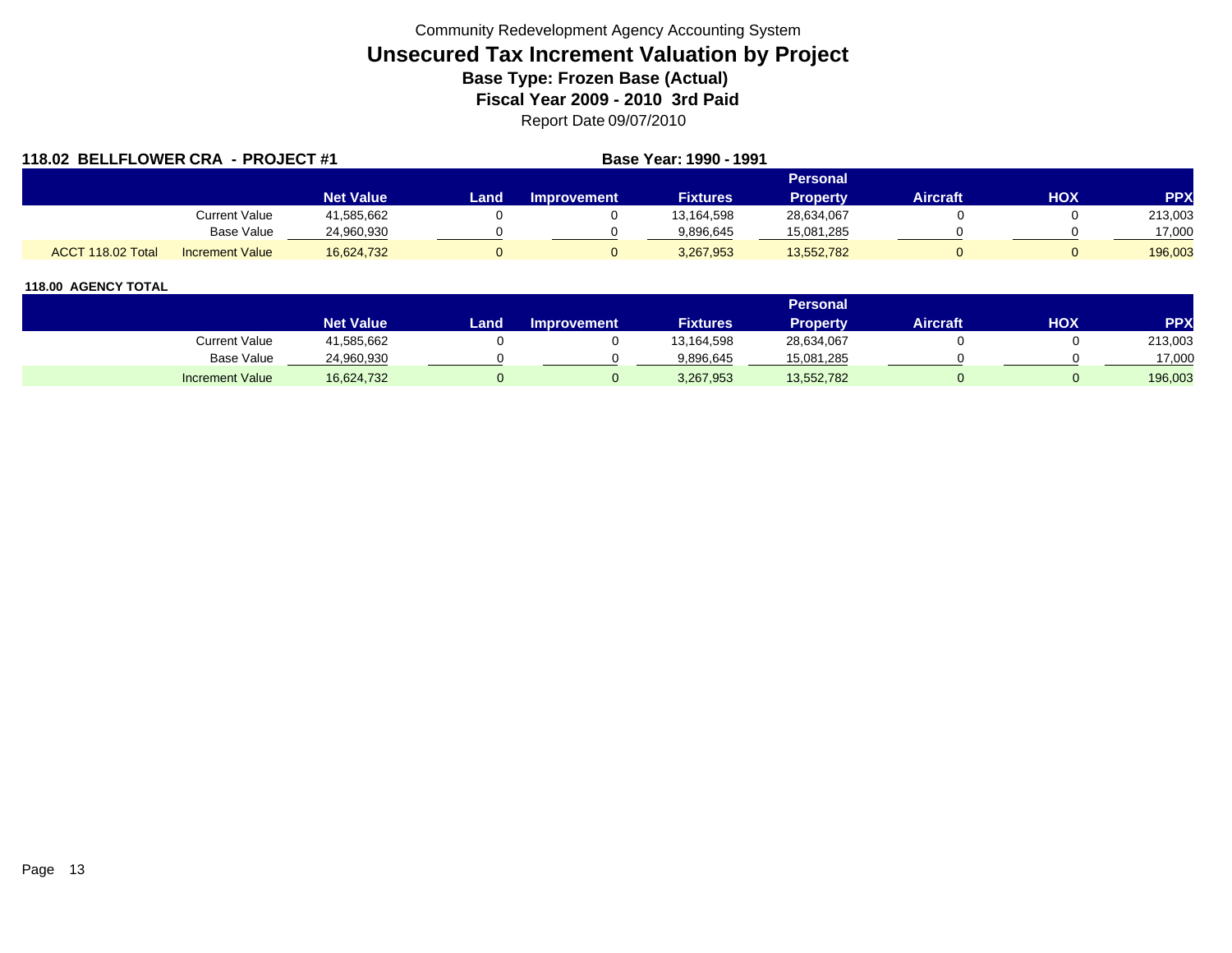| 119.02 BELL GARDENS CRA - PROJECT #1 |                        |                  |      |                    | Base Year: 1972 - 1973 |                 |                 |     |              |
|--------------------------------------|------------------------|------------------|------|--------------------|------------------------|-----------------|-----------------|-----|--------------|
|                                      |                        |                  |      |                    |                        | <b>Personal</b> |                 |     |              |
|                                      |                        | <b>Net Value</b> | Land | <b>Improvement</b> | <b>Fixtures</b>        | <b>Property</b> | <b>Aircraft</b> | HOX | <b>PPX</b>   |
|                                      | Current Value          | 22,663,345       |      |                    | 4,490,323              | 18,173,022      |                 |     |              |
|                                      | Base Value             | 5,976,500        |      |                    | 1.223.717              | 4,752,783       |                 |     | <sup>n</sup> |
| ACCT 119.02 Total                    | <b>Increment Value</b> | 16,686,845       |      |                    | 3,266,606              | 13,420,239      |                 |     |              |

## **119.03 BELL GARDENS CRA - CENTRAL**

|                   |                        |                  |      |                    |                 | Personal        |          |     |          |
|-------------------|------------------------|------------------|------|--------------------|-----------------|-----------------|----------|-----|----------|
|                   |                        | <b>Net Value</b> | Land | <b>Improvement</b> | <b>Fixtures</b> | <b>Property</b> | Aircraft | нох | PPX      |
|                   | Current Value          | 25,836,819       |      |                    | 13,455,785      | 12,381,034      |          |     |          |
|                   | <b>Base Value</b>      | 2,805,320        |      | 23,100             | 301.500         | 2,487,720       |          |     | 7.000    |
| ACCT 119.03 Total | <b>Increment Value</b> | 23,031,499       |      | $-23,100$          | 13,154,285      | 9,893,314       |          |     | $-7,000$ |

**Base Year: 1978 - 1979**

|                        |                  |      |                    |                 | Personal        |                 |     |            |
|------------------------|------------------|------|--------------------|-----------------|-----------------|-----------------|-----|------------|
|                        | <b>Net Value</b> | Land | <b>Improvement</b> | <b>Fixtures</b> | <b>Property</b> | <b>Aircraft</b> | нох | <b>PPX</b> |
| Current Value          | 48,500,164       |      |                    | 17,946,108      | 30,554,056      |                 |     |            |
| <b>Base Value</b>      | 8,781,820        |      | 23,100             | 1,525,217       | 7,240,503       |                 |     | 7,000      |
| <b>Increment Value</b> | 39,718,344       |      | $-23,100$          | 16,420,891      | 23,313,553      |                 |     | $-7,000$   |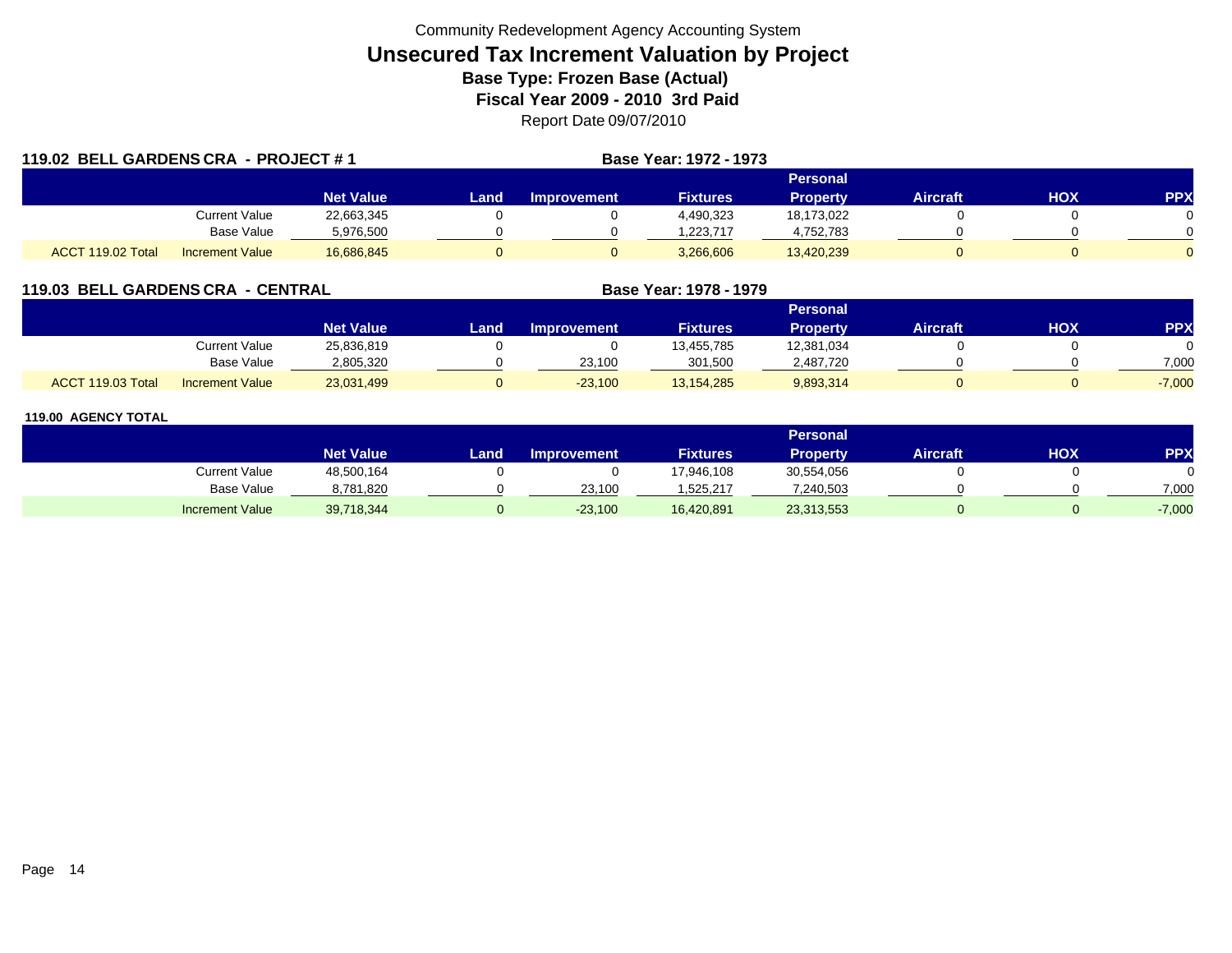| <b>124.02 BURBANK CRA - GOLDEN STATE</b> |                        |                  |              |              | Base Year: 1970 - 1971 |                 |                 |     |            |
|------------------------------------------|------------------------|------------------|--------------|--------------|------------------------|-----------------|-----------------|-----|------------|
|                                          |                        |                  |              |              |                        | <b>Personal</b> |                 |     |            |
|                                          |                        | <b>Net Value</b> | Landı        | Improvement  | <b>Fixtures</b>        | <b>Property</b> | <b>Aircraft</b> | нох | <b>PPX</b> |
|                                          | Current Value          | 1.540.482.538    |              |              | 73,264,902             | 496,090,790     | 971,126,846     |     |            |
|                                          | Base Value             | 61,670,540       | ,467,000     | 2,506,760    | 29,928,960             | 27,767,820      |                 |     |            |
| ACCT 124.02 Total                        | <b>Increment Value</b> | ,478,811,998     | $-1,467,000$ | $-2,506,760$ | 43,335,942             | 468,322,970     | 971,126,846     |     | $\Omega$   |

| <b>124.03 BURBANK CRA - CITY CENTER</b> |                        |                  |      |                    | Base Year: 1971 - 1972 |                 |                 |            |            |
|-----------------------------------------|------------------------|------------------|------|--------------------|------------------------|-----------------|-----------------|------------|------------|
|                                         |                        |                  |      |                    |                        | Personal        |                 |            |            |
|                                         |                        | <b>Net Value</b> | Land | <b>Improvement</b> | <b>Fixtures</b>        | <b>Property</b> | <b>Aircraft</b> | <b>XOH</b> | <b>PPX</b> |
|                                         | Current Value          | 86,592,259       |      |                    | 36,401,753             | 50,190,506      |                 |            |            |
|                                         | Base Value             | 8,060,260        |      |                    | 741,380                | 7,318,880       |                 |            |            |
| ACCT 124.03 Total                       | <b>Increment Value</b> | 78,531,999       |      |                    | 35,660,373             | 42,871,626      |                 |            |            |

| <b>124.04 BURBANK CRA - WEST OLIVE</b> |                        |                  |          | <b>Base Year: 1976 - 1977</b> |                 |                 |                 |            |            |
|----------------------------------------|------------------------|------------------|----------|-------------------------------|-----------------|-----------------|-----------------|------------|------------|
|                                        |                        |                  |          |                               |                 | Personal        |                 |            |            |
|                                        |                        | <b>Net Value</b> | Land.    | <b>Improvement</b>            | <b>Fixtures</b> | <b>Property</b> | <b>Aircraft</b> | <b>HOX</b> | <b>PPX</b> |
|                                        | <b>Current Value</b>   | 163,782,769      |          |                               | 24,042,609      | 139,740,160     |                 |            | $\Omega$   |
|                                        | Base Value             | 7,729,000        |          |                               | .334.420        | 6,394,580       |                 |            | $\Omega$   |
| ACCT 124.04 Total                      | <b>Increment Value</b> | 156,053,769      | $\Omega$ |                               | 22,708,189      | 133,345,580     |                 |            | $\Omega$   |

| <b>124.05 BURBANK CRA - SO SAN FERNANDO</b> |                        |                  |      |                    | Base Year: 1996 - 1997 |                 |                 |     |              |
|---------------------------------------------|------------------------|------------------|------|--------------------|------------------------|-----------------|-----------------|-----|--------------|
|                                             |                        |                  |      |                    |                        | Personal        |                 |     |              |
|                                             |                        | <b>Net Value</b> | Land | <b>Improvement</b> | <b>Fixtures</b>        | <b>Property</b> | <b>Aircraft</b> | нох | PP)          |
|                                             | Current Value          | 111,326,823      |      |                    | 27,345,130             | 83,981,693      |                 |     |              |
|                                             | Base Value             | 92.968.157       |      |                    | 33,306,014             | 67,711,199      |                 |     | 8,049,056    |
| ACCT 124.05 Total                           | <b>Increment Value</b> | 18,358,666       |      |                    | $-5,960,884$           | 16,270,494      |                 |     | $-8,049,056$ |

|                        |                  |              |                    |                 | <b>Personal</b> |             |            |              |
|------------------------|------------------|--------------|--------------------|-----------------|-----------------|-------------|------------|--------------|
|                        | <b>Net Value</b> | Land.        | <b>Improvement</b> | <b>Fixtures</b> | Property        | Aircraft    | <b>HOX</b> | PPX          |
| Current Value          | 1,902,184,389    |              |                    | 161,054,394     | 770,003,149     | 971,126,846 |            |              |
| Base Value             | 170.427.957      | .467.000     | 2,506,760          | 65,310,774      | 109,192,479     |             |            | 8,049,056    |
| <b>Increment Value</b> | 1,731,756,432    | $-1,467,000$ | $-2,506,760$       | 95,743,620      | 660,810,670     | 971,126,846 |            | $-8,049,056$ |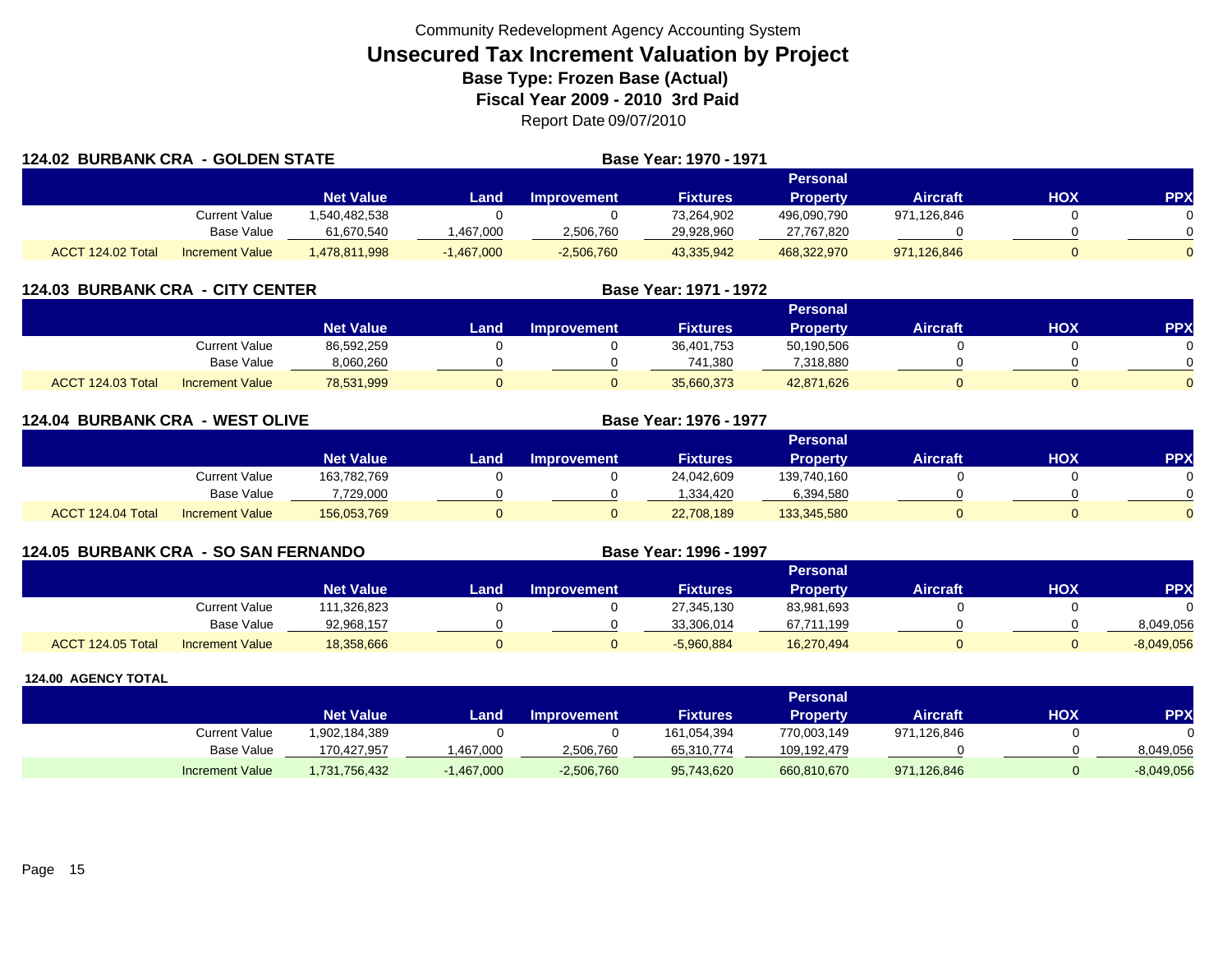| 125.02 CARSON CRA - PROJECT #1 |                        |                  |      |                    |                 |                 |                 |     |            |
|--------------------------------|------------------------|------------------|------|--------------------|-----------------|-----------------|-----------------|-----|------------|
|                                |                        |                  |      |                    |                 | Personal        |                 |     |            |
|                                |                        | <b>Net Value</b> | Land | <b>Improvement</b> | <b>Fixtures</b> | <b>Property</b> | <b>Aircraft</b> | HOX | <b>PPX</b> |
|                                | Current Value          | 48,692,319       |      |                    | 20,085,469      | 28,606,850      |                 |     | 0.         |
|                                | Base Value             | 452,440          |      |                    | 141,920         | 310,520         |                 |     | $\Omega$   |
| ACCT 125.02 Total              | <b>Increment Value</b> | 48,239,879       |      | 0                  | 19,943,549      | 28,296,330      |                 |     | 0          |

| 125.03 CARSON CRA - PROJECT # 2 |                        |                  | Base Year: 1974 - 1975 |                    |                 |                 |                 |            |            |  |
|---------------------------------|------------------------|------------------|------------------------|--------------------|-----------------|-----------------|-----------------|------------|------------|--|
|                                 |                        |                  |                        |                    |                 | Personal        |                 |            |            |  |
|                                 |                        | <b>Net Value</b> | Land                   | <b>Improvement</b> | <b>Fixtures</b> | <b>Property</b> | <b>Aircraft</b> | <b>NOH</b> | <b>PPX</b> |  |
|                                 | Current Value          | 122,585,329      |                        |                    | 58.316.776      | 64,268,553      |                 |            |            |  |
|                                 | Base Value             | 27,255,040       |                        |                    | 5,803,880       | 21,451,160      |                 |            |            |  |
| ACCT 125.03 Total               | <b>Increment Value</b> | 95.330.289       |                        |                    | 52.512.896      | 42,817,393      |                 |            |            |  |

| 125.04 CARSON CRA - PROJ.# 2/83 ANNEX |                        |                  |      |                    | Base Year: 1982 - 1983 |                 |                 |            |            |
|---------------------------------------|------------------------|------------------|------|--------------------|------------------------|-----------------|-----------------|------------|------------|
|                                       |                        |                  |      |                    |                        | <b>Personal</b> |                 |            |            |
|                                       |                        | <b>Net Value</b> | Land | <b>Improvement</b> | <b>Fixtures</b>        | <b>Property</b> | <b>Aircraft</b> | <b>HOX</b> | <b>PPX</b> |
|                                       | Current Value          | 30,636           |      |                    |                        | 30,636          |                 |            | 0          |
|                                       | <b>Base Value</b>      | 124,999          |      |                    | 61,081                 | 63,918          |                 |            | $\Omega$   |
| ACCT 125.04 Total                     | <b>Increment Value</b> | $-94,363$        |      |                    | $-61,081$              | $-33,282$       |                 |            | $\Omega$   |

| 125.05 CARSON CRA - RP# 3                   | Base Year: 1983 - 1984 |      |                    |                 |                 |                 |     |           |  |
|---------------------------------------------|------------------------|------|--------------------|-----------------|-----------------|-----------------|-----|-----------|--|
|                                             |                        |      |                    |                 | <b>Personal</b> |                 |     |           |  |
|                                             | <b>Net Value</b>       | Land | <b>Improvement</b> | <b>Fixtures</b> | <b>Property</b> | <b>Aircraft</b> | нох | <b>PP</b> |  |
| Current Value                               | 74,127,587             |      |                    | 31,344,556      | 42,783,031      |                 |     |           |  |
| Base Value                                  | 13,634,344             |      |                    | 7,679,234       | 5,955,110       |                 |     |           |  |
| ACCT 125.05 Total<br><b>Increment Value</b> | 60,493,243             |      |                    | 23,665,322      | 36,827,921      |                 |     |           |  |

| 125.06 CARSON CRA - RP# 1 - 85 ANX |                        |                  |      | Base Year: 1983 - 1984 |                 |                 |                 |     |           |  |  |
|------------------------------------|------------------------|------------------|------|------------------------|-----------------|-----------------|-----------------|-----|-----------|--|--|
|                                    |                        |                  |      | <b>Personal</b>        |                 |                 |                 |     |           |  |  |
|                                    |                        | <b>Net Value</b> | Land | <b>Improvement</b>     | <b>Fixtures</b> | <b>Property</b> | <b>Aircraft</b> | нох | <b>PP</b> |  |  |
|                                    | Current Value          | 215,374,998      |      |                        | 72,964,730      | 142,410,268     |                 |     |           |  |  |
|                                    | Base Value             | 61,152,274       |      |                        | 31,900,404      | 29,251,870      |                 |     |           |  |  |
| ACCT 125.06 Total                  | <b>Increment Value</b> | 154,222,724      |      | 0                      | 41,064,326      | 113,158,398     | 0               |     |           |  |  |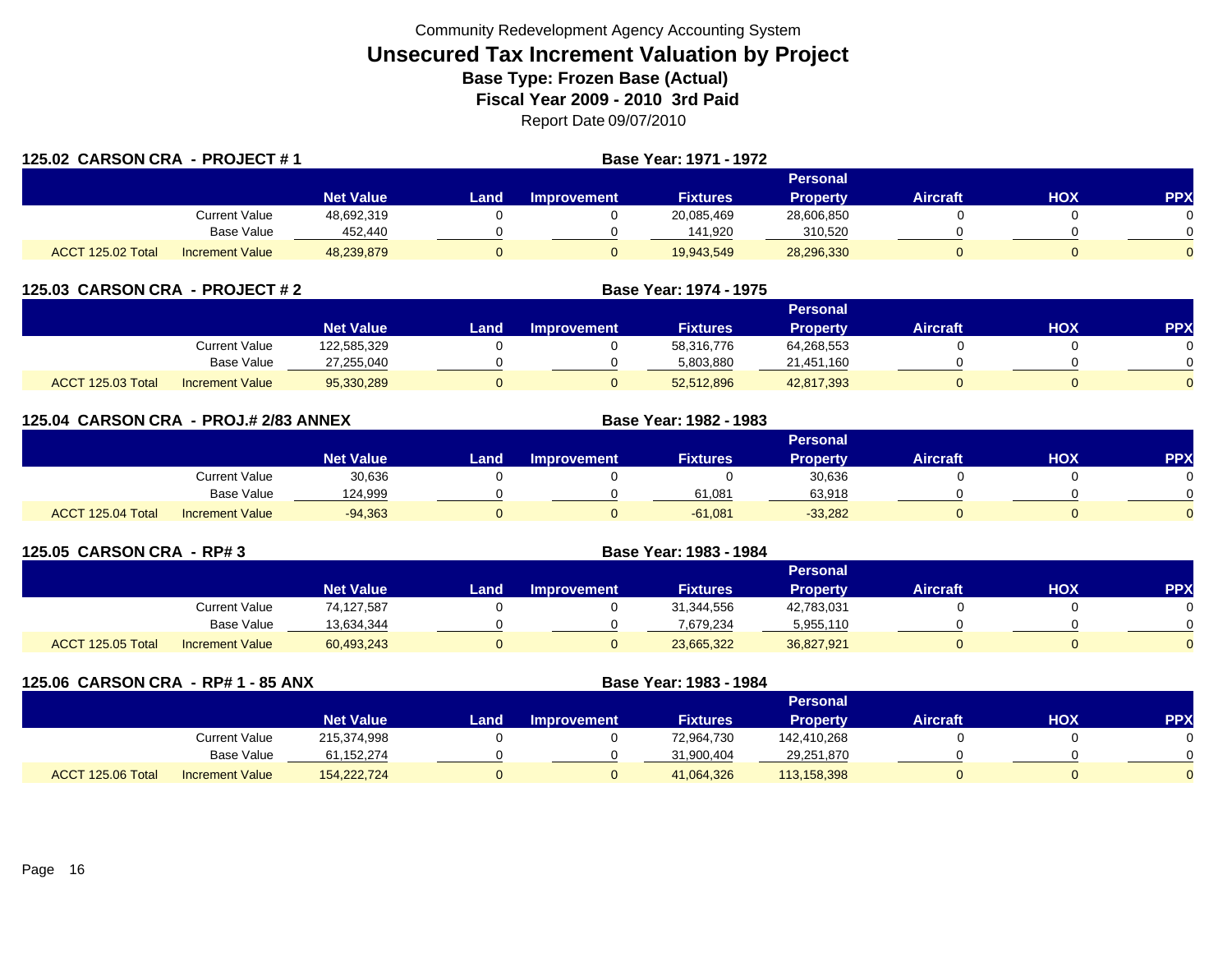Community Redevelopment Agency Accounting System

# **Unsecured Tax Increment Valuation by Project**

**Base Type: Frozen Base (Actual)** 

**Fiscal Year 2009 - 2010 3rd Paid**

| Report Date 09/07/2010  |
|-------------------------|
| <b>BUSINE</b> 1885 1888 |

| 125.07 CARSON CRA - RP #1/'97 ANNEX |                        |                  |                 |                    | Base Year: 1995 - 1996 |                 |                 |            |            |  |
|-------------------------------------|------------------------|------------------|-----------------|--------------------|------------------------|-----------------|-----------------|------------|------------|--|
|                                     |                        |                  | <b>Personal</b> |                    |                        |                 |                 |            |            |  |
|                                     |                        | <b>Net Value</b> | Land .          | <b>Improvement</b> | <b>Fixtures</b>        | <b>Property</b> | <b>Aircraft</b> | <b>HOX</b> | <b>PPX</b> |  |
|                                     | <b>Current Value</b>   | 11,272,570       |                 |                    | 6,802,648              | 4,469,922       |                 |            |            |  |
|                                     | <b>Base Value</b>      | 1,806,133        |                 |                    | 721,434                | 084,699.ا       |                 |            |            |  |
| ACCT 125.07 Total                   | <b>Increment Value</b> | 9,466,437        |                 |                    | 6,081,214              | 3,385,223       |                 |            |            |  |

| 125.08 CARSON CRA - MERGER RP #2 & #3 |                   |                        |                  |      |                    | Base Year: 1995 - 1996 |                 |                 |     |            |  |
|---------------------------------------|-------------------|------------------------|------------------|------|--------------------|------------------------|-----------------|-----------------|-----|------------|--|
|                                       |                   |                        |                  |      | Personal           |                        |                 |                 |     |            |  |
|                                       |                   |                        | <b>Net Value</b> | Land | <b>Improvement</b> | <b>Fixtures</b>        | <b>Property</b> | <b>Aircraft</b> | ΗΟΧ | <b>PPX</b> |  |
|                                       |                   | Current Value          | 107,578,517      |      |                    | 81,619,374             | 25,959,143      |                 |     |            |  |
|                                       |                   | Base Value             | ,320,307         |      |                    | 642,356                | 677,951         |                 |     |            |  |
|                                       | ACCT 125.08 Total | <b>Increment Value</b> | 106,258,210      |      |                    | 80,977,018             | 25,281,192      |                 |     |            |  |

**125.09 CARSON CRA - RP AREA #4 Base Year: 2001 - 2002 Personal Net Value Land Improvement Fixtures Property Aircraft HOX PPX** Current Value 55,895,703 0 0 19,413,408 31,482,295 5,000,000 0 0 Base Value 41,276,266 0 0 16,456,725 24,823,541 0 0 4,000 ACCT 125.09 TotalIncrement Value 14,619,437 0 0 2,956,683 6,658,754 5,000,000 0 -4,000

|                        | Personal         |      |                    |                 |             |                 |     |          |  |  |  |
|------------------------|------------------|------|--------------------|-----------------|-------------|-----------------|-----|----------|--|--|--|
|                        | <b>Net Value</b> | _and | <b>Improvement</b> | <b>Fixtures</b> | Property    | <b>Aircraft</b> | нох | PPX      |  |  |  |
| <b>Current Value</b>   | 635,557,659      |      |                    | 290,546,961     | 340,010,698 | 5,000,000       |     |          |  |  |  |
| Base Value             | 147.021.803      |      |                    | 63.407.034      | 83,618,769  |                 |     | 4,000    |  |  |  |
| <b>Increment Value</b> | 488,535,856      |      |                    | 227,139,927     | 256,391,929 | 5,000,000       |     | $-4,000$ |  |  |  |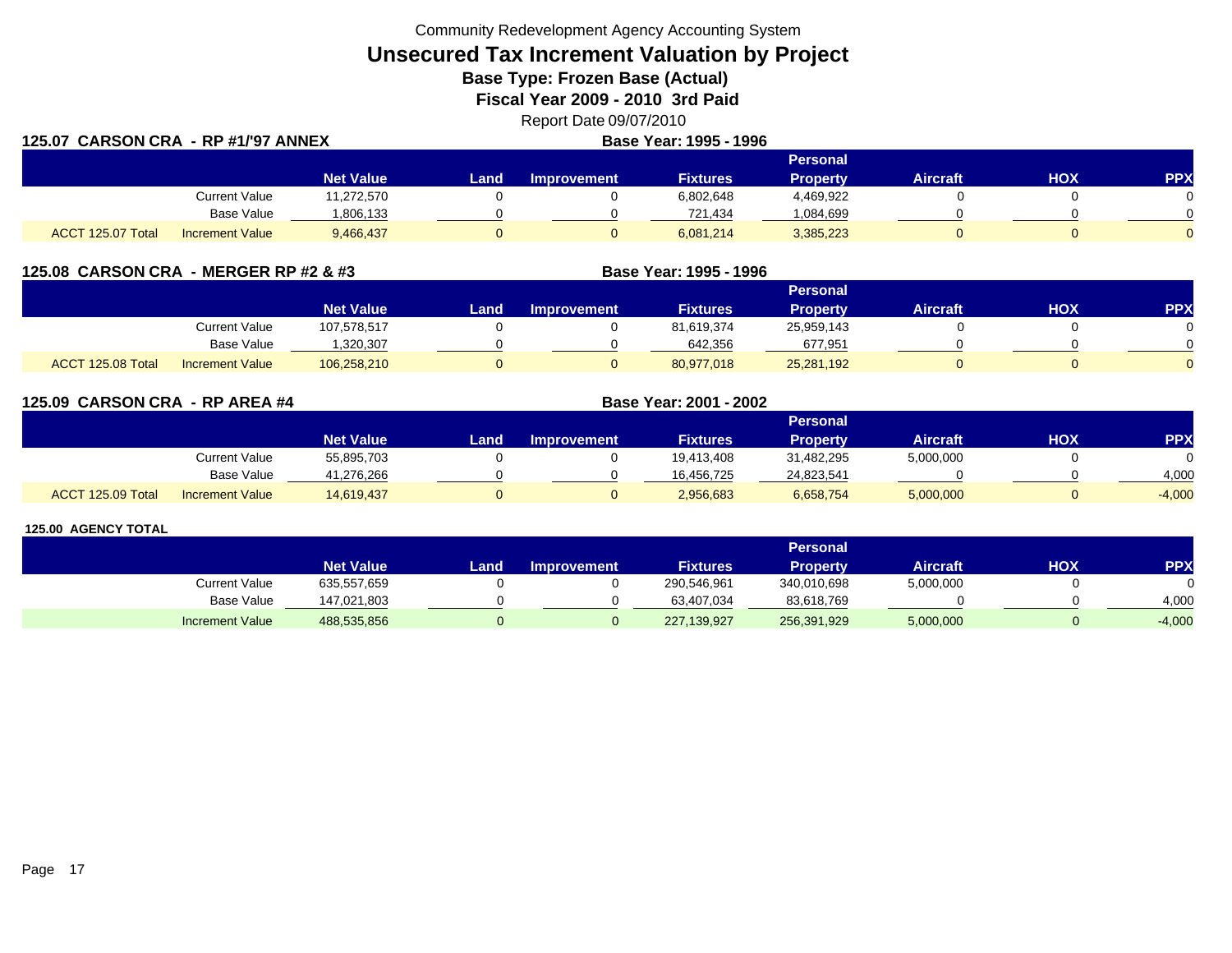| 128.02 CLAREMONT CRA - VILLAGE |                        |                  |      | Base Year: 1972 - 1973 |                 |                 |                 |     |            |
|--------------------------------|------------------------|------------------|------|------------------------|-----------------|-----------------|-----------------|-----|------------|
|                                |                        |                  |      |                        |                 | Personal        |                 |     |            |
|                                |                        | <b>Net Value</b> | Land | <b>Improvement</b>     | <b>Fixtures</b> | <b>Property</b> | <b>Aircraft</b> | HOX | <b>PPX</b> |
|                                | Current Value          | 30,894,917       |      |                        | 12,130,203      | 18,764,714      |                 |     |            |
|                                | Base Value             | 3,669,100        |      |                        | 344,540         | 3,324,560       |                 |     |            |
| ACCT 128.02 Total              | <b>Increment Value</b> | 27,225,817       |      |                        | 11,785,663      | 15,440,154      |                 |     |            |

### **128.03 CLAREMONT CRA - VILLAGE 82 ANNEX**

|                   |                        |                    |      |                    |                 | <b>Personal</b> |                 |            |           |
|-------------------|------------------------|--------------------|------|--------------------|-----------------|-----------------|-----------------|------------|-----------|
|                   |                        | Net Value <b>\</b> | Land | <b>Improvement</b> | <b>Fixtures</b> | <b>Property</b> | <b>Aircraft</b> | <b>HOX</b> | <b>PP</b> |
|                   | Current Value          | 468,319            |      |                    | 58,179          | 410.140         |                 |            |           |
|                   | <b>Base Value</b>      | 255.020            |      |                    | 170.440         | 84,580          |                 |            |           |
| ACCT 128.03 Total | <b>Increment Value</b> | 213,299            |      |                    | $-112.261$      | 325,560         |                 |            |           |

**Base Year: 1980 - 1981**

**Base Year: 1982 - 1983**

**Base Year: 1999 - 2000**

### **128.04 CLAREMONT CRA - VILLAGE 83 ANNEX**

|                   |                        |                  |      |                    |                 | Personal        |                 |            |          |
|-------------------|------------------------|------------------|------|--------------------|-----------------|-----------------|-----------------|------------|----------|
|                   |                        | <b>Net Value</b> | Land | <b>Improvement</b> | <b>Fixtures</b> | <b>Property</b> | <b>Aircraft</b> | <b>XOH</b> | PPX      |
|                   | Current Value          | 293,927          |      |                    | 275,532         | 18,395          |                 |            |          |
|                   | Base Value             |                  |      |                    |                 |                 |                 |            | ∩        |
| ACCT 128.04 Total | <b>Increment Value</b> | 293,927          |      |                    | 275,532         | 18,395          |                 |            | $\Omega$ |

## **128.06 CLAREMONT CRA - VILLAGE 01 ANNEX**

|                   |                        |                  |      |                    |                 | <b>Personal</b> |                 |            |            |
|-------------------|------------------------|------------------|------|--------------------|-----------------|-----------------|-----------------|------------|------------|
|                   |                        | <b>Net Value</b> | Land | <b>Improvement</b> | <b>Fixtures</b> | Propertv        | <b>Aircraft</b> | <b>HOX</b> | <b>PPX</b> |
|                   | Current Value          | 17,811,116       |      |                    | 5,707,393       | 12,103,723      |                 |            |            |
|                   | <b>Base Value</b>      | 9,432,957        |      |                    | 3.234.419       | 6,324,824       |                 |            | 126.286    |
| ACCT 128.06 Total | <b>Increment Value</b> | 8,378,159        |      |                    | 2,472,974       | 5,778,899       |                 |            | $-126,286$ |

|                        |                  |      |                    |                 | Personal   |          |     |         |
|------------------------|------------------|------|--------------------|-----------------|------------|----------|-----|---------|
|                        | <b>Net Value</b> | Land | <b>Improvement</b> | <b>Fixtures</b> | Property   | Aircraft | нох | PPX     |
| <b>Current Value</b>   | 49,468,279       |      |                    | 18,171,307      | 31,296,972 |          |     | 0       |
| <b>Base Value</b>      | 13,357,077       |      |                    | 3,749,399       | 9,733,964  |          |     | 126.286 |
| <b>Increment Value</b> | 36,111,202       |      |                    | 14,421,908      | 21,563,008 |          |     | 126,286 |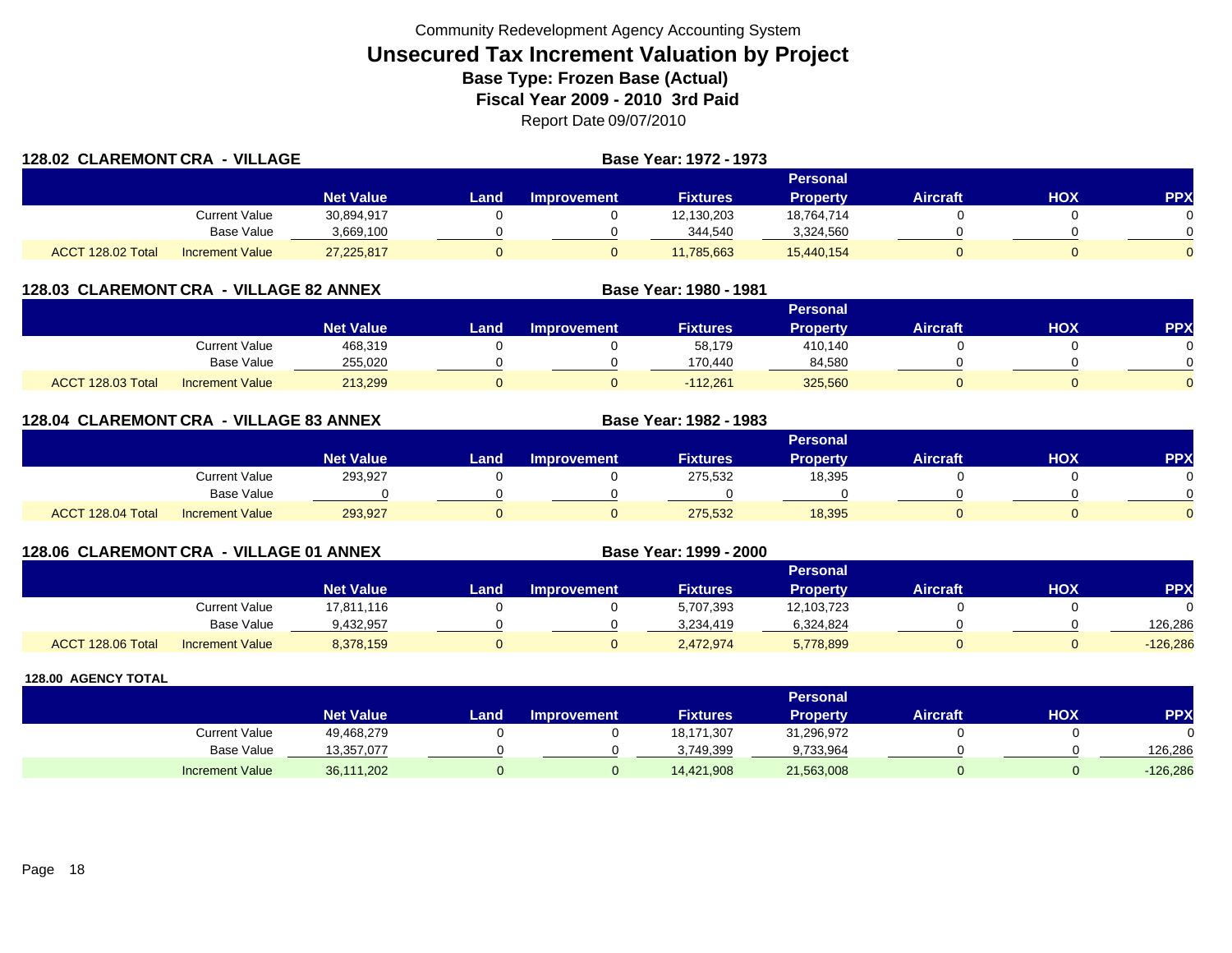| 131.02 COMMERCE CRA - PROJECT #1 |                        |                  |       |             | Base Year: 1973 - 1974 |                 |                 |     |            |
|----------------------------------|------------------------|------------------|-------|-------------|------------------------|-----------------|-----------------|-----|------------|
|                                  |                        |                  |       |             |                        | Personal        |                 |     |            |
|                                  |                        | <b>Net Value</b> | Landı | Improvement | <b>Fixtures</b>        | <b>Property</b> | <b>Aircraft</b> | HOX | <b>PPX</b> |
|                                  | Current Value          | 149.787.983      |       |             | 65,085,549             | 84,725,234      |                 |     | 22,800     |
|                                  | Base Value             | 45,649,180       |       |             | 7.375.380              | 38,273,800      |                 |     |            |
| ACCT 131.02 Total                | <b>Increment Value</b> | 104,138,803      |       |             | 57,710,169             | 46,451,434      |                 |     | 22,800     |

| 131.03 COMMERCE CRA - TOWN CENTER |                        |                  |      | Base Year: 1978 - 1979 |                 |                 |                 |     |            |
|-----------------------------------|------------------------|------------------|------|------------------------|-----------------|-----------------|-----------------|-----|------------|
|                                   |                        |                  |      |                        |                 |                 |                 |     |            |
|                                   |                        | <b>Net Value</b> | Land | <b>Improvement</b>     | <b>Fixtures</b> | <b>Property</b> | <b>Aircraft</b> | нох | <b>PPX</b> |
|                                   | Current Value          | 2,900,479        |      |                        | 2,474,682       | 425.797         |                 |     |            |
|                                   | Base Value             | 42,860           |      | 15,700                 | 13,900          | 13,260          |                 |     |            |
| ACCT 131.03 Total                 | <b>Increment Value</b> | 2,857,619        |      | $-15,700$              | 2,460,782       | 412.537         |                 |     |            |

|                   |                        | 131.04 COMMERCE CRA - TOWN CENTER/80 ANNEX |      |                    | Base Year: 1979 - 1980 |                 |                 |            |            |
|-------------------|------------------------|--------------------------------------------|------|--------------------|------------------------|-----------------|-----------------|------------|------------|
|                   |                        |                                            |      |                    |                        | <b>Personal</b> |                 |            |            |
|                   |                        | <b>Net Value</b>                           | Land | <b>Improvement</b> | <b>Fixtures</b>        | <b>Property</b> | <b>Aircraft</b> | <b>HOX</b> | <b>PPX</b> |
|                   | <b>Current Value</b>   | 24,239,899                                 |      |                    | 7,237,485              | 17,002,414      |                 |            |            |
|                   | Base Value             | 1,952,180                                  |      |                    | 135,780                | 1,816,400       |                 |            |            |
| ACCT 131.04 Total | <b>Increment Value</b> | 22,287,719                                 |      | 0                  | 7,101,705              | 15,186,014      |                 |            |            |

| 131.05 COMMERCE CRA - RP# III |                        |                  | Base Year: 1983 - 1984 |                    |                 |                 |                 |     |           |
|-------------------------------|------------------------|------------------|------------------------|--------------------|-----------------|-----------------|-----------------|-----|-----------|
|                               |                        |                  |                        |                    |                 | Personal        |                 |     |           |
|                               |                        | <b>Net Value</b> | Land.                  | <b>Improvement</b> | <b>Fixtures</b> | <b>Property</b> | <b>Aircraft</b> | нох | <b>PP</b> |
|                               | Current Value          | 3,897,050        |                        |                    | 1,986,035       | 1,911,015       |                 |     |           |
|                               | <b>Base Value</b>      | 2,728,884        |                        |                    | ,386,767        | ,342,117        |                 |     |           |
| <b>ACCT 131.05 Total</b>      | <b>Increment Value</b> | 168,166          |                        |                    | 599,268         | 568,898         |                 |     |           |

| 131.06 COMMERCE CRA - RP# 4 |                        |                  |      | Base Year: 1997 - 1998 |                 |                 |                 |            |            |
|-----------------------------|------------------------|------------------|------|------------------------|-----------------|-----------------|-----------------|------------|------------|
|                             |                        |                  |      |                        |                 | <b>Personal</b> |                 |            |            |
|                             |                        | <b>Net Value</b> | Land | <b>Improvement</b>     | <b>Fixtures</b> | <b>Property</b> | <b>Aircraft</b> | <b>HOX</b> | <b>PPX</b> |
|                             | Current Value          | 271,858,904      |      |                        | 136,471,735     | 135,387,169     |                 |            |            |
|                             | Base Value             | 253,978,467      |      |                        | 109,078,276     | 145,400,191     |                 |            | 500,000    |
| ACCT 131.06 Total           | <b>Increment Value</b> | 17,880,437       |      |                        | 27,393,459      | $-10,013,022$   |                 |            | $-500,000$ |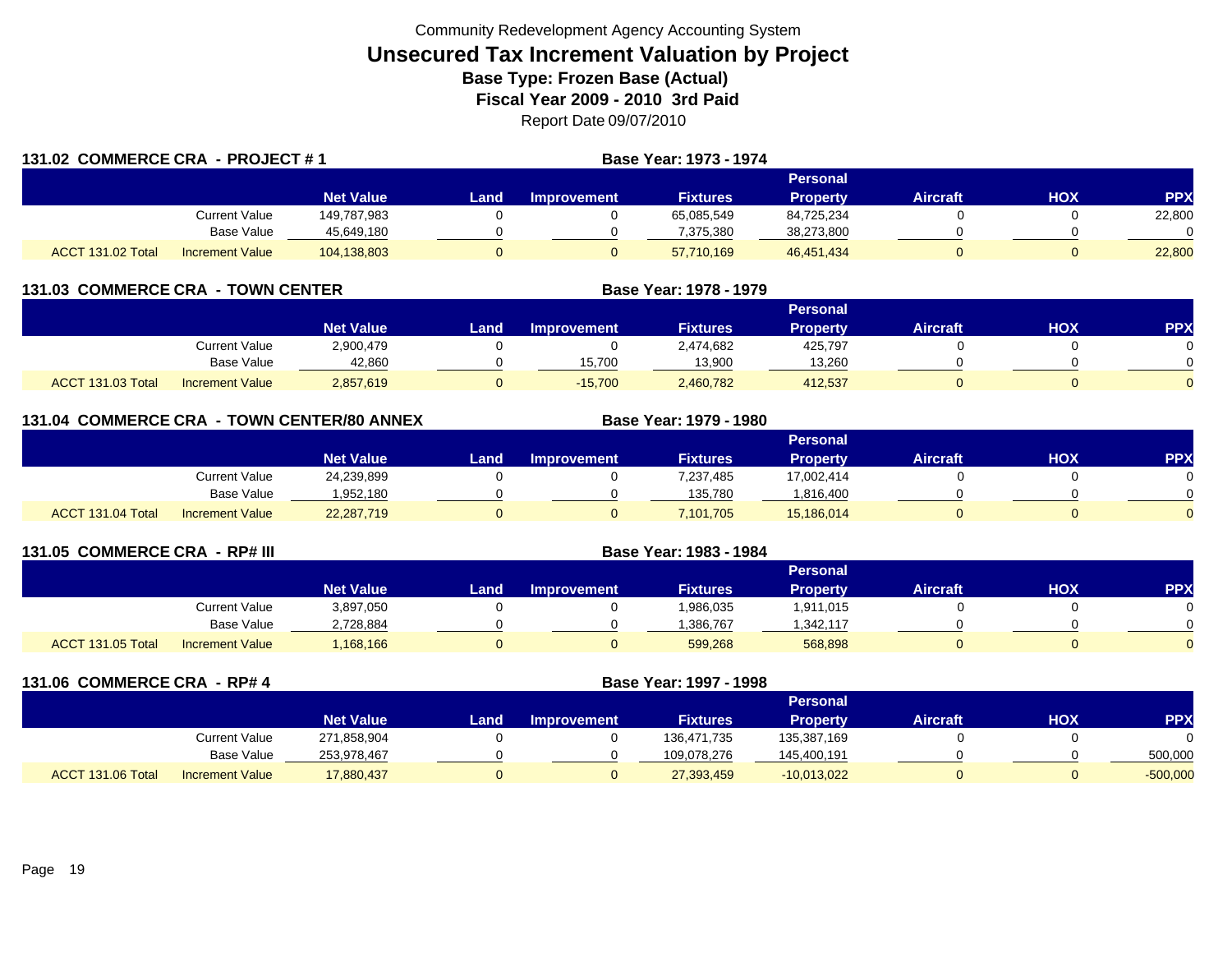|                        |                  |       |                    |             | Personal    |          |     |            |
|------------------------|------------------|-------|--------------------|-------------|-------------|----------|-----|------------|
|                        | <b>Net Value</b> | Land. | <b>Improvement</b> | Fixtures'   | Propertv    | Aircraft | нох | <b>PPX</b> |
| <b>Current Value</b>   | 452,684,315      |       |                    | 213.255.486 | 239,451,629 |          |     | 22,800     |
| <b>Base Value</b>      | 304, 351, 571    |       | 15.700             | 117.990.103 | 186,845,768 |          |     | 500,000    |
| <b>Increment Value</b> | 148,332,744      |       | $-15.700$          | 95,265,383  | 52,605,861  |          |     | $-477,200$ |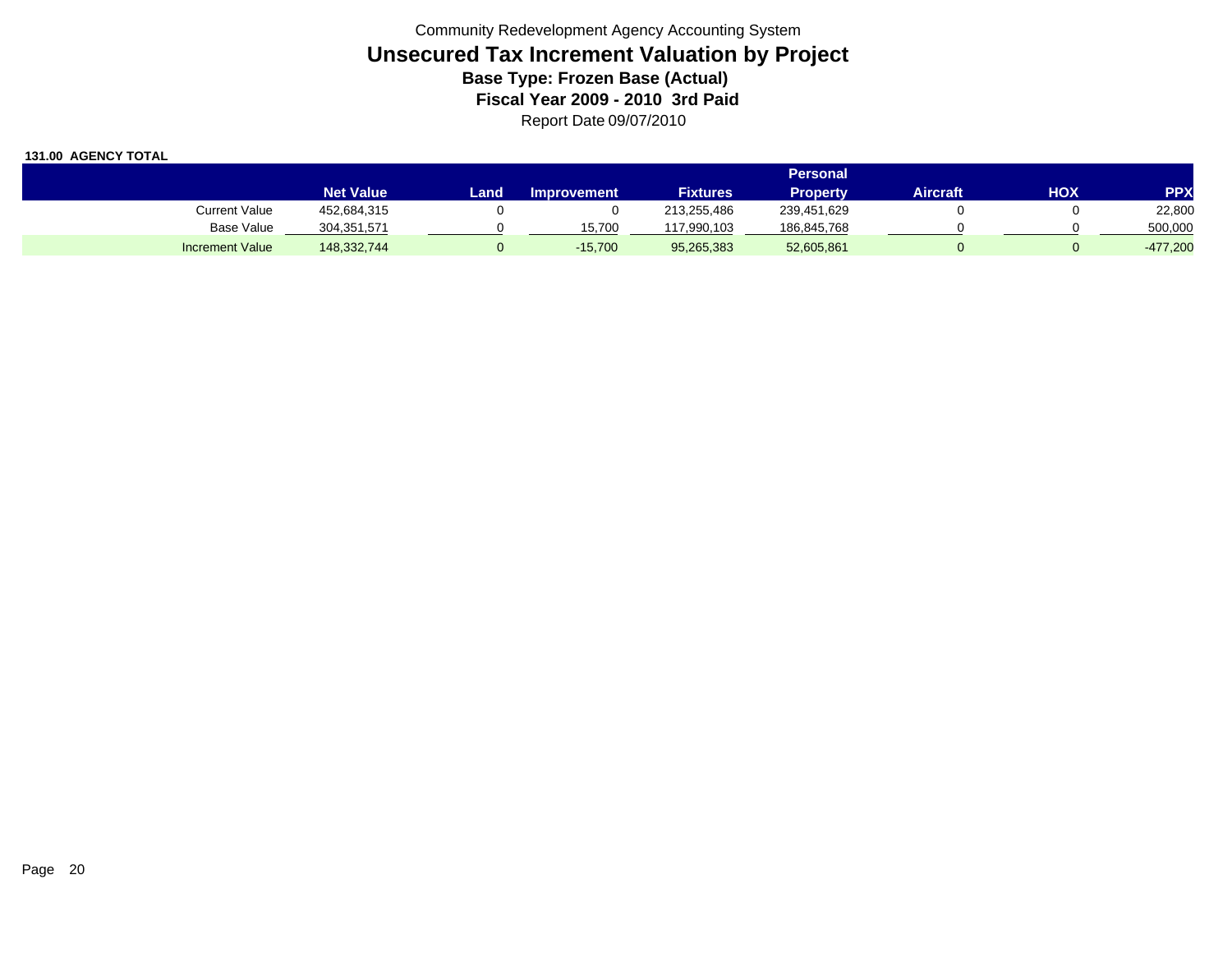| 132.02 COMPTON CRA - ROSECRANS |                        |                  |       | Base Year: 1970 - 1971 |                 |                 |                 |            |            |
|--------------------------------|------------------------|------------------|-------|------------------------|-----------------|-----------------|-----------------|------------|------------|
|                                |                        |                  |       |                        |                 | Personal        |                 |            |            |
|                                |                        | <b>Net Value</b> | Landı | Improvement            | <b>Fixtures</b> | <b>Property</b> | <b>Aircraft</b> | <b>HOX</b> | <b>PPX</b> |
|                                | Current Value          | 405.416          |       |                        | 158,413         | 247,003         |                 |            |            |
|                                | <b>Base Value</b>      |                  |       |                        |                 |                 |                 |            |            |
| ACCT 132.02 Total              | <b>Increment Value</b> | 405.416          |       |                        | 158,413         | 247,003         |                 |            |            |

| 132.04 COMPTON CRA - WALNUT INDUSTRIAL |                              |      |                    | Base Year: 1973 - 1974 |                 |          |     |            |
|----------------------------------------|------------------------------|------|--------------------|------------------------|-----------------|----------|-----|------------|
|                                        |                              |      |                    |                        | Personal        |          |     |            |
|                                        | <b>Net Value</b>             | Land | <b>Improvement</b> | <b>Fixtures</b>        | <b>Property</b> | Aircraft | нох | <b>PPX</b> |
|                                        | 145,034,395<br>Current Value |      |                    | 42,616,275             | 102,418,120     |          |     |            |

| 132.05 COMPTON CRA - WALNUT IND'L/76 ANNEX |                        |                  |      |                    | Base Year: 1976 - 1977 |                 |                 |            |            |
|--------------------------------------------|------------------------|------------------|------|--------------------|------------------------|-----------------|-----------------|------------|------------|
|                                            |                        |                  |      |                    |                        | <b>Personal</b> |                 |            |            |
|                                            |                        | <b>Net Value</b> | Land | <b>Improvement</b> | <b>Fixtures</b>        | <b>Property</b> | <b>Aircraft</b> | <b>HOX</b> | <b>PPX</b> |
|                                            | <b>Current Value</b>   | 11,863,399       |      |                    | 5,267,702              | 6,595,697       |                 |            |            |
|                                            | <b>Base Value</b>      | 6,728,560        |      |                    | 1,378,000              | 5,350,560       |                 |            |            |
| ACCT 132.05 Total                          | <b>Increment Value</b> | 5,134,839        |      |                    | 3,889,702              | 1,245,137       |                 |            |            |

Base Value 75,650,840 0 0 5,904,220 69,746,620 0 0

l Increment Value 69,383,555 0 0 36,712,055 32,671,500 0 0

**Base Year: 1979 - 1980**

| 132.06 COMPTON CRA - WALNUT IND'L/80 ANNEX |
|--------------------------------------------|
|                                            |

|                   |                        |                  | Personal <b>\</b> |                    |                 |                 |          |            |          |  |  |  |
|-------------------|------------------------|------------------|-------------------|--------------------|-----------------|-----------------|----------|------------|----------|--|--|--|
|                   |                        | <b>Net Value</b> | Land.             | <b>Improvement</b> | <b>Fixtures</b> | <b>Property</b> | Aircraft | <b>HOX</b> | PPX      |  |  |  |
|                   | Current Value          | 25,980,751       |                   |                    | 1,276,675       | 14,704,076      |          |            |          |  |  |  |
|                   | <b>Base Value</b>      | 2,472,672        |                   |                    | 464,060         | 2,008,612       |          |            |          |  |  |  |
| ACCT 132.06 Total | <b>Increment Value</b> | 23,508,079       |                   |                    | 10,812,615      | 12,695,464      |          |            | $\Omega$ |  |  |  |

| 132.07 COMPTON CRA - COMPTON RP AREA |                 |                  |      |                    | Base Year: 1991 - 1992 |                 |                 |     |           |  |
|--------------------------------------|-----------------|------------------|------|--------------------|------------------------|-----------------|-----------------|-----|-----------|--|
|                                      |                 |                  |      | <b>Personal</b>    |                        |                 |                 |     |           |  |
|                                      |                 | <b>Net Value</b> | Land | <b>Improvement</b> | <b>Fixtures</b>        | <b>Property</b> | <b>Aircraft</b> | нох | <b>PP</b> |  |
|                                      | Current Value   | 94,209,035       |      |                    | 35,183,087             | 59,025,948      |                 |     |           |  |
|                                      | Base Value      | 25,272,103       |      |                    | 14.039.788             | 11,246,315      |                 |     | 14.000    |  |
| ACCT 132.07 Total                    | Increment Value | 68,936,932       |      | O                  | 21,143,299             | 47,779,633      | 0               |     | $-14,000$ |  |

ACCT 132.04 Total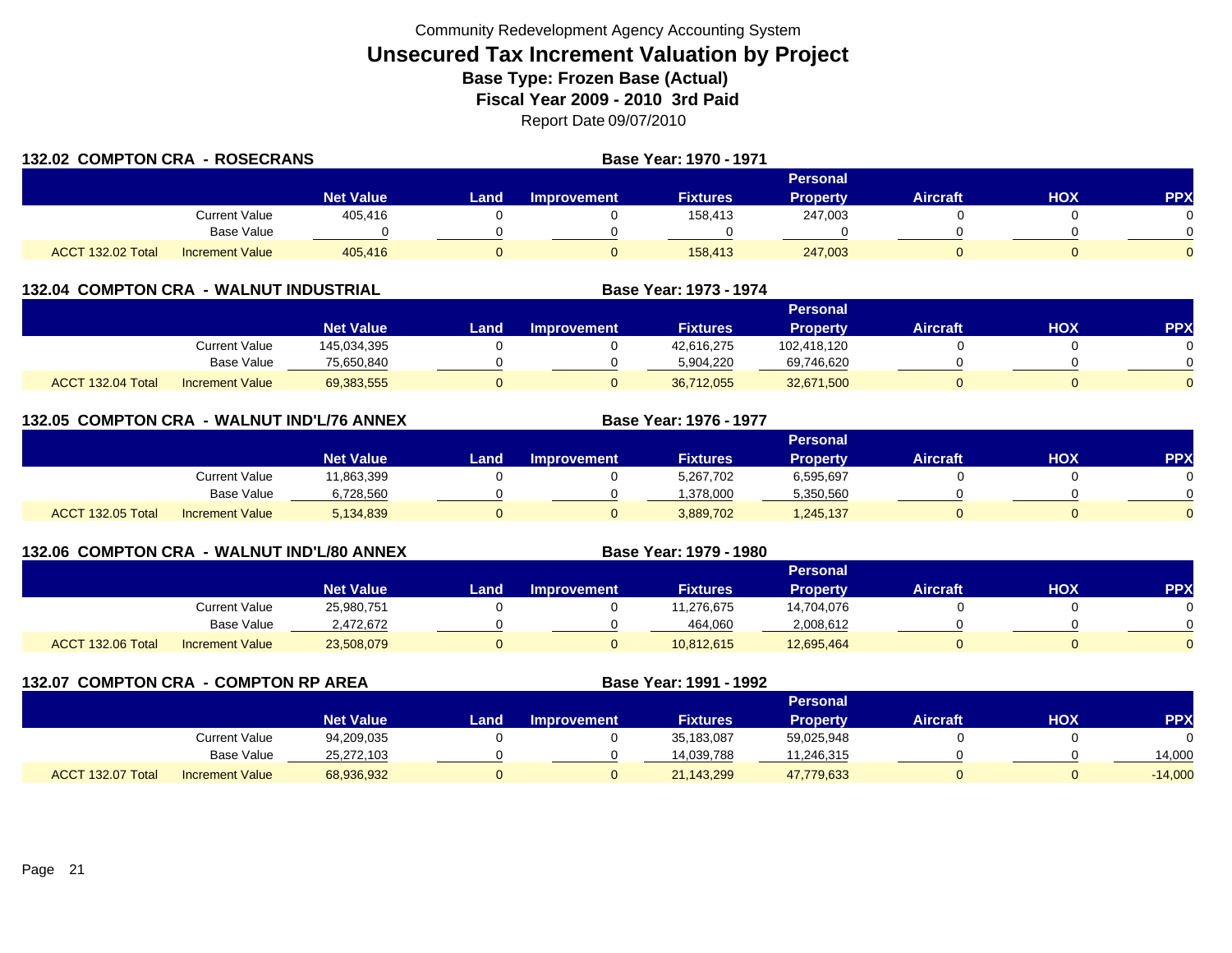|                        |                  | Personal |                    |                 |             |          |     |            |  |  |
|------------------------|------------------|----------|--------------------|-----------------|-------------|----------|-----|------------|--|--|
|                        | <b>Net Value</b> | Land     | <b>Improvement</b> | <b>Fixtures</b> | Propertv    | Aircraft | HOX | <b>PPX</b> |  |  |
| Current Value          | 277,492,996      |          |                    | 94,502,152      | 182,990,844 |          |     |            |  |  |
| <b>Base Value</b>      | 110.124.175      |          |                    | 21,786,068      | 88,352,107  |          |     | 14,000     |  |  |
| <b>Increment Value</b> | 167,368,821      |          |                    | 72,716,084      | 94,638,737  |          |     | $-14,000$  |  |  |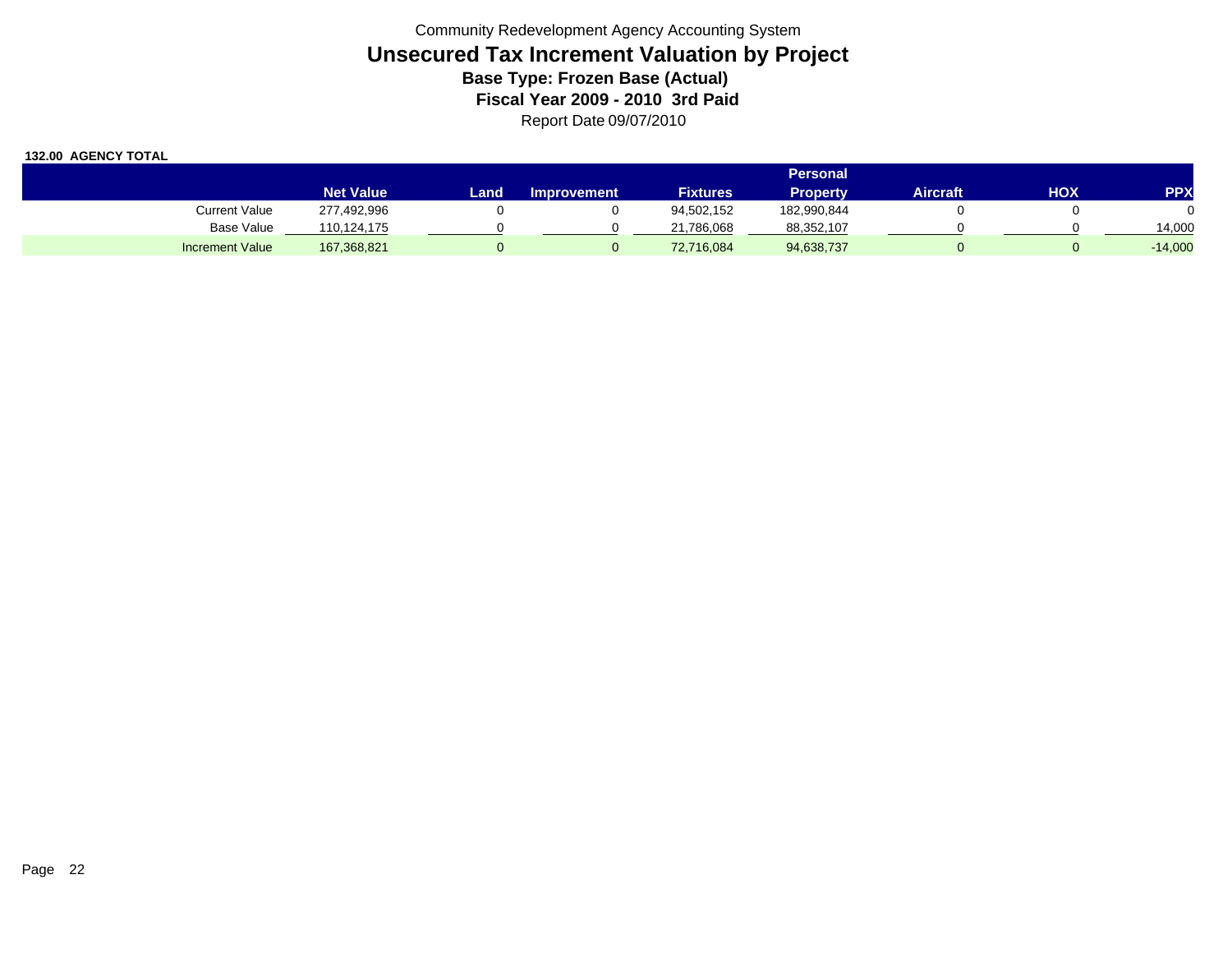| 136.06 COVINA CRA - PROJECT #1 |                        | Base Year: 1973 - 1974 |          |                    |                 |                 |          |     |     |  |
|--------------------------------|------------------------|------------------------|----------|--------------------|-----------------|-----------------|----------|-----|-----|--|
|                                |                        |                        | Personal |                    |                 |                 |          |     |     |  |
|                                |                        | <b>Net Value</b>       | Land     | <b>Improvement</b> | <b>Fixtures</b> | <b>Property</b> | Aircraft | нох | PPX |  |
|                                | Current Value          | 63,290,483             |          |                    | 24,364,758      | 38,925,725      |          |     |     |  |
|                                | Base Value             | 12,882,300             |          |                    | 2,778,160       | 10,104,140      |          |     |     |  |
| ACCT 136.06 Total              | <b>Increment Value</b> | 50,408,183             |          |                    | 21,586,598      | 28,821,585      |          |     |     |  |

| 136.08 COVINA CRA - PROJECT # 2 |                        |                  | Base Year: 1983 - 1984 |                    |                 |                 |                 |     |           |  |
|---------------------------------|------------------------|------------------|------------------------|--------------------|-----------------|-----------------|-----------------|-----|-----------|--|
|                                 |                        |                  |                        |                    |                 | <b>Personal</b> |                 |     |           |  |
|                                 |                        | <b>Net Value</b> | Land                   | <b>Improvement</b> | <b>Fixtures</b> | <b>Property</b> | <b>Aircraft</b> | нох | <b>PP</b> |  |
|                                 | Current Value          | 4,350,127        |                        |                    | 1,629,563       | 2,720,564       |                 |     |           |  |
|                                 | <b>Base Value</b>      | 926,777          |                        |                    | 471,928         | 454,849         |                 |     |           |  |
| ACCT 136.08 Total               | <b>Increment Value</b> | 3,423,350        |                        |                    | .157.635        | 2,265,715       |                 |     |           |  |

| 136.09 COVINA CRA - PROJECT # 2 88 ANNEX |                        |                  |       |                    | Base Year: 1986 - 1987 |                 |                 |     |            |  |
|------------------------------------------|------------------------|------------------|-------|--------------------|------------------------|-----------------|-----------------|-----|------------|--|
|                                          |                        |                  |       | <b>Personal</b>    |                        |                 |                 |     |            |  |
|                                          |                        | <b>Net Value</b> | Landı | <b>Improvement</b> | <b>Fixtures</b>        | <b>Property</b> | <b>Aircraft</b> | HOX | <b>PPX</b> |  |
|                                          | Current Value          | 5,211,588        |       |                    | .453.376               | 3,758,212       |                 |     |            |  |
|                                          | Base Value             | 4.677.141        |       |                    | 1,031,024              | 3,646,117       |                 |     |            |  |
| ACCT 136.09 Total                        | <b>Increment Value</b> | 534.447          |       |                    | 422.352                | 112.095         |                 |     |            |  |

|                        |                  | <b>Personal</b> |                    |                 |            |                 |     |           |  |  |  |
|------------------------|------------------|-----------------|--------------------|-----------------|------------|-----------------|-----|-----------|--|--|--|
|                        | <b>Net Value</b> | Land.           | <b>Improvement</b> | <b>Fixtures</b> | Property   | <b>Aircraft</b> | HOX | <b>PP</b> |  |  |  |
| <b>Current Value</b>   | 72,852,198       |                 |                    | 27,447,697      | 45,404,501 |                 |     |           |  |  |  |
| Base Value             | 18,486,218       |                 |                    | 4.281.112       | 14,205,106 |                 |     |           |  |  |  |
| <b>Increment Value</b> | 54,365,980       |                 |                    | 23,166,585      | 31,199,395 |                 |     |           |  |  |  |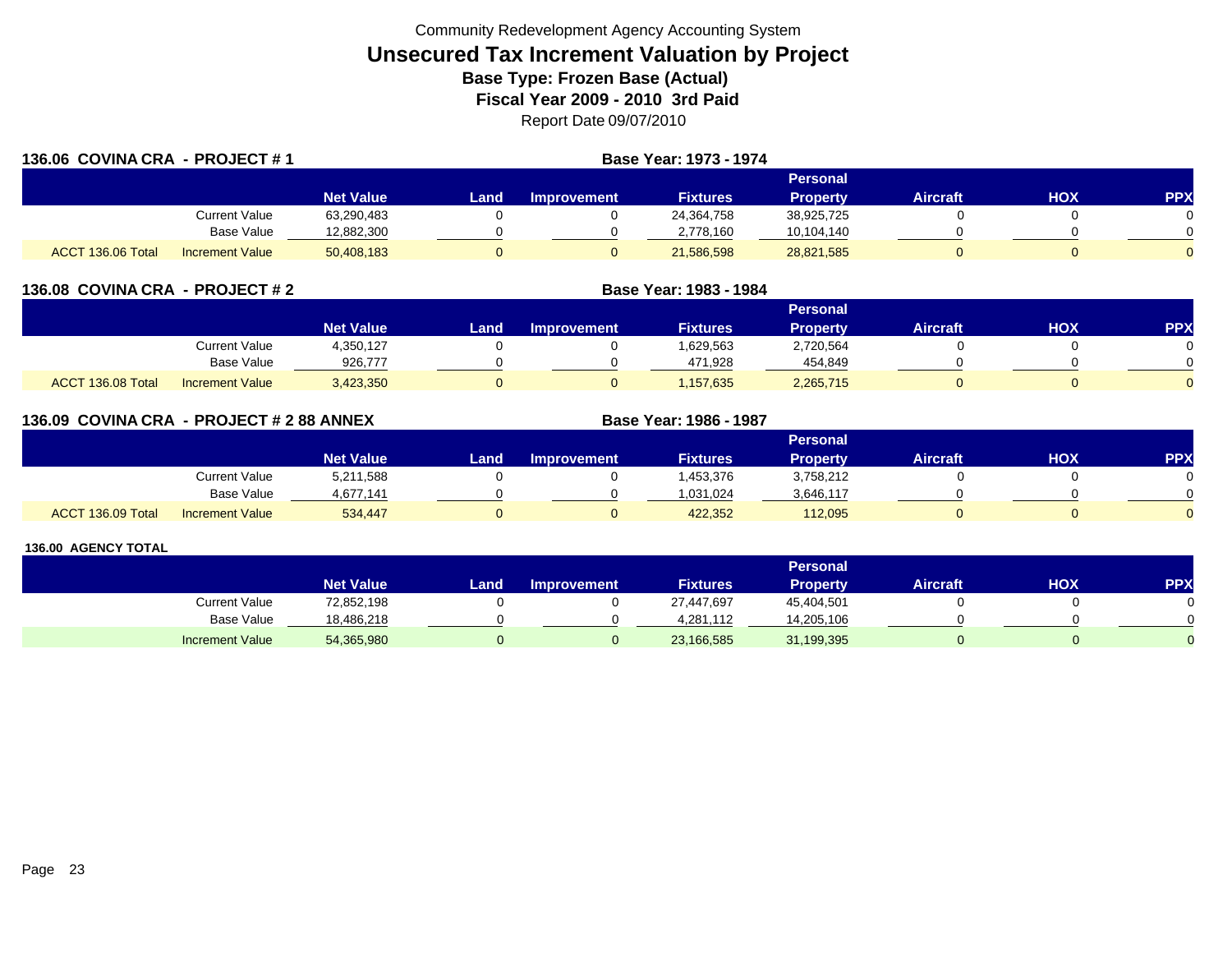| 138.02 CUDAHY CRA - COMMERCIAL IND'L |                        |                  |      |                    | Base Year: 1976 - 1977 |                 |                 |     |            |
|--------------------------------------|------------------------|------------------|------|--------------------|------------------------|-----------------|-----------------|-----|------------|
|                                      |                        |                  |      |                    |                        | Personal        |                 |     |            |
|                                      |                        | <b>Net Value</b> | Land | <b>Improvement</b> | <b>Fixtures</b>        | <b>Property</b> | <b>Aircraft</b> | HOX | <b>PPX</b> |
|                                      | <b>Current Value</b>   | 20,282,670       |      |                    | 8,044,059              | 12,238,611      |                 |     |            |
|                                      | Base Value             | 11,169,160       |      |                    | 2,628,180              | 8,540,980       |                 |     |            |
| ACCT 138.02 Total                    | <b>Increment Value</b> | 9,113,510        |      |                    | 5,415,879              | 3,697,631       |                 |     |            |

### **138.03 CUDAHY CRA - COMM'L IND'L/82 ANNEX**

|                                             |                    | <b>Personal</b> |                    |                 |                 |          |            |          |  |  |  |
|---------------------------------------------|--------------------|-----------------|--------------------|-----------------|-----------------|----------|------------|----------|--|--|--|
|                                             | Net Value <b>ˈ</b> | Land            | <b>Improvement</b> | <b>Fixtures</b> | <b>Property</b> | Aircraft | <b>XOH</b> | PPX      |  |  |  |
| <b>Current Value</b>                        | 48,144             |                 |                    |                 | 48,144          |          |            |          |  |  |  |
| <b>Base Value</b>                           | 23,800             |                 |                    |                 | 23,800          |          |            |          |  |  |  |
| ACCT 138.03 Total<br><b>Increment Value</b> | 24,344             |                 |                    |                 | 24,344          |          |            | $\Omega$ |  |  |  |

**Base Year: 1981 - 1982**

## **138.04 CUDAHY CRA - COMM'L IND'L/3RD AMEND. Base Year: 1992 - 1993**

|                   |                        | Personal         |       |             |                 |                 |                 |            |          |  |
|-------------------|------------------------|------------------|-------|-------------|-----------------|-----------------|-----------------|------------|----------|--|
|                   |                        | <b>Net Value</b> | Landı | Improvement | <b>Fixtures</b> | <b>Property</b> | <b>Aircraft</b> | <b>HOX</b> | PPX      |  |
|                   | Current Value          | 435,450          |       |             | 229,479         | 205,971         |                 |            |          |  |
|                   | <b>Base Value</b>      | 743,699          |       |             | 372,123         | 371,576         |                 |            | 0        |  |
| ACCT 138.04 Total | <b>Increment Value</b> | $-308,249$       |       |             | $-142.644$      | $-165,605$      |                 |            | $\Omega$ |  |

#### **138.05 CUDAHY CRA - CITYWIDE RP Base Year: 2001 - 2002 Personal Net Value Land Improvement Fixtures Property Aircraft HOX PPX** Current Value 469,844 0 0 206,106 263,738 0 0 Base Value 423,008 0 0 86,404 336,604 0 0 ACCT 138.05 Totall Increment Value 46,836 0 119,702 -72,866 0 0

|                        |                  |      |                    |                 | Personal        |          |     |     |
|------------------------|------------------|------|--------------------|-----------------|-----------------|----------|-----|-----|
|                        | <b>Net Value</b> | Land | <b>Improvement</b> | <b>Fixtures</b> | <b>Property</b> | Aircraft | ΗΟΧ | PPX |
| <b>Current Value</b>   | 21,236,108       |      |                    | 8,479,644       | 12,756,464      |          |     |     |
| <b>Base Value</b>      | 12,359,667       |      |                    | 3.086.707       | 9,272,960       |          |     |     |
| <b>Increment Value</b> | 8,876,441        |      |                    | 5,392,937       | 3,483,504       |          |     |     |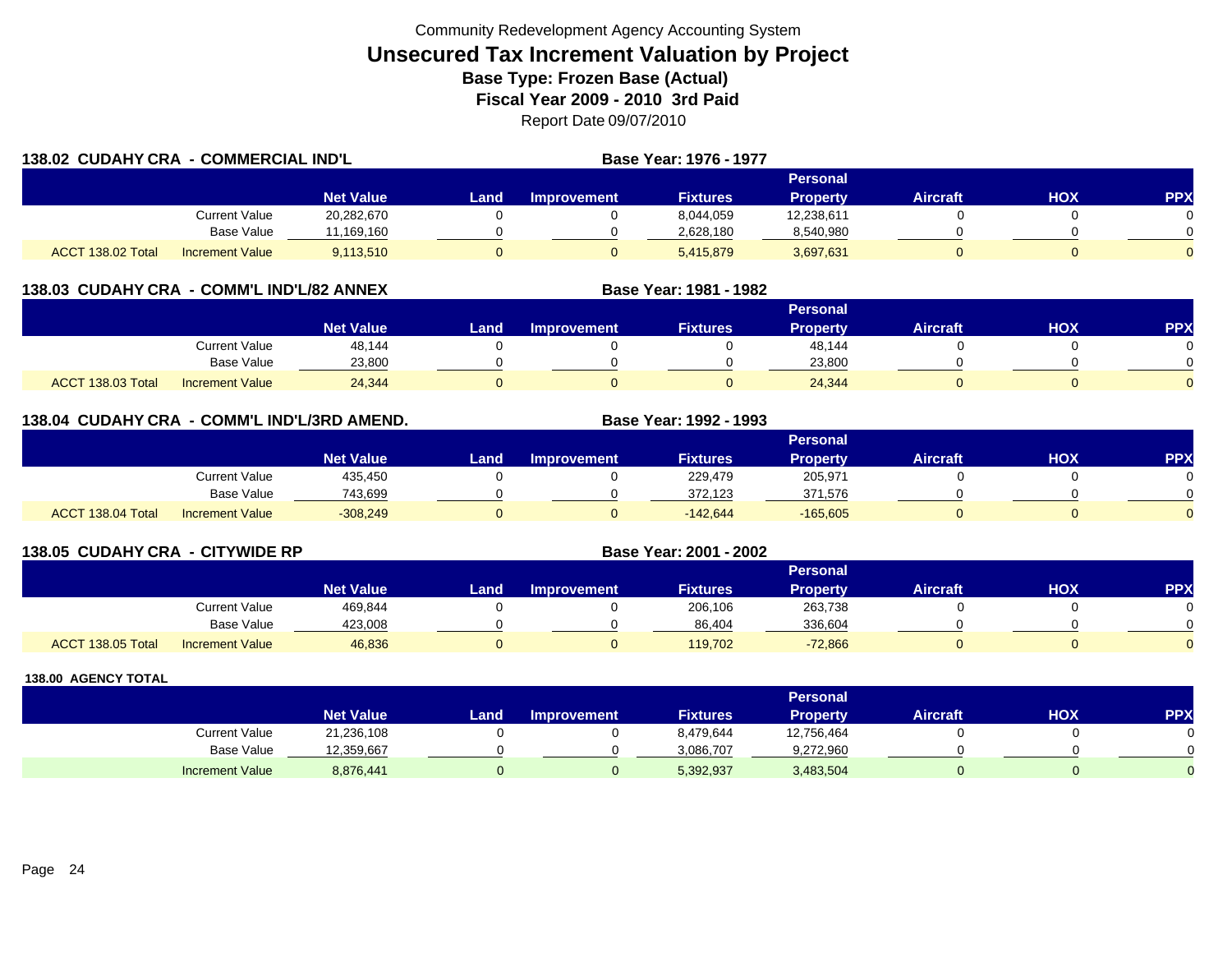| <b>140.04 CULVER CITY CRA - SLAUSON/SEPULVEDA</b> |                      |                  |      |                    | Base Year: 1970 - 1971 |                 |                 |     |                |
|---------------------------------------------------|----------------------|------------------|------|--------------------|------------------------|-----------------|-----------------|-----|----------------|
|                                                   |                      |                  |      |                    |                        | Personal        |                 |     |                |
|                                                   |                      | <b>Net Value</b> | Land | <b>Improvement</b> | <b>Fixtures</b>        | <b>Property</b> | <b>Aircraft</b> | HOX | <b>PPX</b>     |
|                                                   | <b>Current Value</b> | 96,052,244       |      |                    | 27.110.163             | 68,942,081      |                 |     | 0.             |
|                                                   | Base Value           | 13,137,360       |      |                    | 1.466.440              | 11,670,920      |                 |     | ∩              |
| ACCT 140.04 Total                                 | Increment Value      | 82,914,884       |      |                    | 25,643,723             | 57,271,161      |                 |     | $\overline{0}$ |

# **140.05 CULVER CITY CRA - OVERLAND/JEFFERSON**

|                   |                        |                  |      |                    |                 | Personal        |                 |            |            |
|-------------------|------------------------|------------------|------|--------------------|-----------------|-----------------|-----------------|------------|------------|
|                   |                        | <b>Net Value</b> | Land | <b>Improvement</b> | <b>Fixtures</b> | <b>Property</b> | <b>Aircraft</b> | <b>XOH</b> | <b>PPX</b> |
|                   | Current Value          | 20,209,053       |      |                    | 5,356,673       | 14,852,380      |                 |            |            |
|                   | Base Value             | 3.218.660        |      |                    | 970.480         | 2,248,180       |                 |            |            |
| ACCT 140.05 Total | <b>Increment Value</b> | 16,990,393       |      |                    | 4,386,193       | 12,604,200      |                 |            | $\Omega$   |

**Base Year: 1971 - 1972**

**Base Year: 1975 - 1976**

**Base Year: 1998 - 1999**

| <b>140.06 CULVER CITY CRA - WASH/CULVER</b> |  |
|---------------------------------------------|--|
|---------------------------------------------|--|

|                   |                        |                  |         |                    |                 | Personal        |                 |            |          |
|-------------------|------------------------|------------------|---------|--------------------|-----------------|-----------------|-----------------|------------|----------|
|                   |                        | <b>Net Value</b> | Land    | <b>Improvement</b> | <b>Fixtures</b> | <b>Property</b> | <b>Aircraft</b> | <b>HOX</b> | PPX      |
|                   | Current Value          | 264,894,428      | 192,680 |                    | 66,857,108      | 197,844,640     |                 |            |          |
|                   | <b>Base Value</b>      | 63,337,700       |         |                    | 12.386.380      | 50,951,320      |                 |            |          |
| ACCT 140.06 Total | <b>Increment Value</b> | 201,556,728      | 192,680 |                    | 54,470,728      | 146,893,320     |                 |            | $\Omega$ |

| <b>140.07 CULVER CITY CRA - COMPONENT AREA</b> |  |  |  |  |  |
|------------------------------------------------|--|--|--|--|--|
|------------------------------------------------|--|--|--|--|--|

|                   |                        |                  |      |                    |                 | <b>Personal</b> |                 |            |            |
|-------------------|------------------------|------------------|------|--------------------|-----------------|-----------------|-----------------|------------|------------|
|                   |                        | <b>Net Value</b> | Land | <b>Improvement</b> | <b>Fixtures</b> | Propertv        | <b>Aircraft</b> | <b>HOX</b> | PPX        |
|                   | Current Value          | 55,946,177       |      |                    | 20,167,373      | 35,778,804      |                 |            |            |
|                   | <b>Base Value</b>      | 36,984,552       |      |                    | 11.025.849      | 26,085,903      |                 |            | 127,200    |
| ACCT 140.07 Total | <b>Increment Value</b> | 18,961,625       |      |                    | 9,141,524       | 9,692,901       |                 |            | $-127,200$ |

|                        |                  |         |                    |                 | <b>Personal</b> |                 |     |         |
|------------------------|------------------|---------|--------------------|-----------------|-----------------|-----------------|-----|---------|
|                        | <b>Net Value</b> | Land    | <b>Improvement</b> | <b>Fixtures</b> | <b>Property</b> | <b>Aircraft</b> | нох | PPX     |
| Current Value          | 437,101,902      | 192,680 |                    | 119,491,317     | 317,417,905     |                 |     |         |
| <b>Base Value</b>      | 16,678,272       |         |                    | 25.849.149      | 90,956,323      |                 |     | 127.200 |
| <b>Increment Value</b> | 320,423,630      | 192,680 |                    | 93,642,168      | 226,461,582     |                 |     | 127,200 |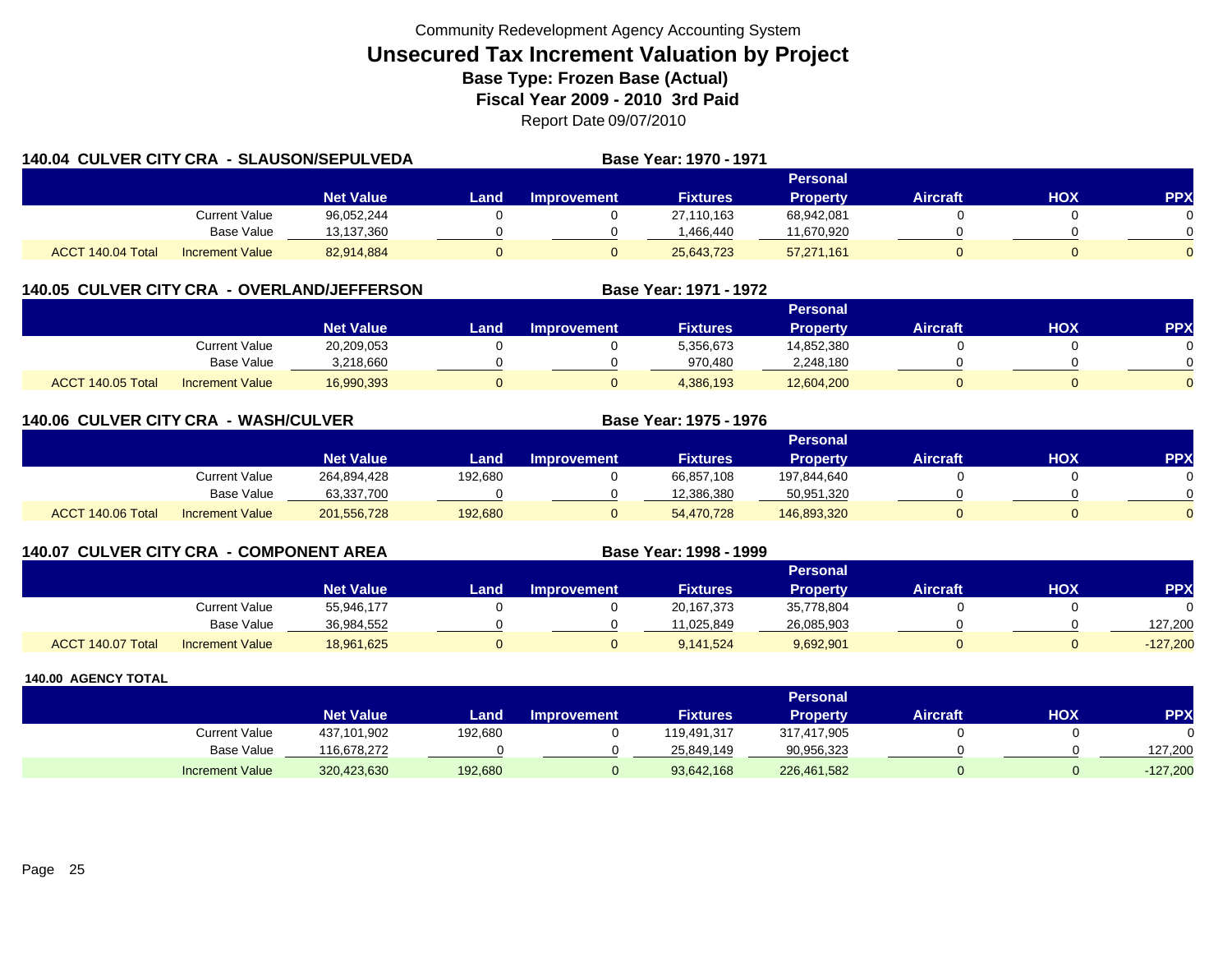| <b>142.02 CERRITOS CRA - LOS CERRITOS</b> |                        |                  |      |             | Base Year: 1970 - 1971 |                 |                 |     |            |
|-------------------------------------------|------------------------|------------------|------|-------------|------------------------|-----------------|-----------------|-----|------------|
|                                           |                        |                  |      |             |                        | Personal        |                 |     |            |
|                                           |                        | <b>Net Value</b> | Land | Improvement | <b>Fixtures</b>        | <b>Property</b> | <b>Aircraft</b> | HOX | <b>PPX</b> |
|                                           | Current Value          | 71,032,913       |      |             | 29,541,349             | 41,491,564      |                 |     |            |
|                                           | Base Value             | 329,860          |      |             | 113,808                | 216,052         |                 |     |            |
| ACCT 142.02 Total                         | <b>Increment Value</b> | 70,703,053       |      |             | 29,427,541             | 41,275,512      |                 |     |            |

## **142.04 CERRITOS CRA - LOS COYOTES**

|                   |                        |                  |      |             |                 | Personal        |          |     |     |
|-------------------|------------------------|------------------|------|-------------|-----------------|-----------------|----------|-----|-----|
|                   |                        | <b>Net Value</b> | Land | Improvement | <b>Fixtures</b> | <b>Property</b> | Aircraft | нох | PPX |
|                   | Current Value          | 143,675,523      |      |             | 59,571,961      | 84,103,562      |          |     |     |
|                   | <b>Base Value</b>      | 1,695,740        |      |             | 1.569.220       | 10,126,520      |          |     |     |
| ACCT 142.04 Total | <b>Increment Value</b> | 131,979,783      |      |             | 58,002,741      | 73,977,042      |          |     |     |

**Base Year: 1974 - 1975**

|                        |                  |      |                    |                 | Personal        |                 |     |            |
|------------------------|------------------|------|--------------------|-----------------|-----------------|-----------------|-----|------------|
|                        | <b>Net Value</b> | Land | <b>Improvement</b> | <b>Fixtures</b> | <b>Property</b> | <b>Aircraft</b> | нох | <b>PPX</b> |
| <b>Current Value</b>   | 214,708,436      |      |                    | 89,113,310      | 125,595,126     |                 |     |            |
| <b>Base Value</b>      | 12,025,600       |      |                    | 1,683,028       | 10,342,572      |                 |     |            |
| <b>Increment Value</b> | 202,682,836      |      |                    | 87,430,282      | 115,252,554     |                 |     |            |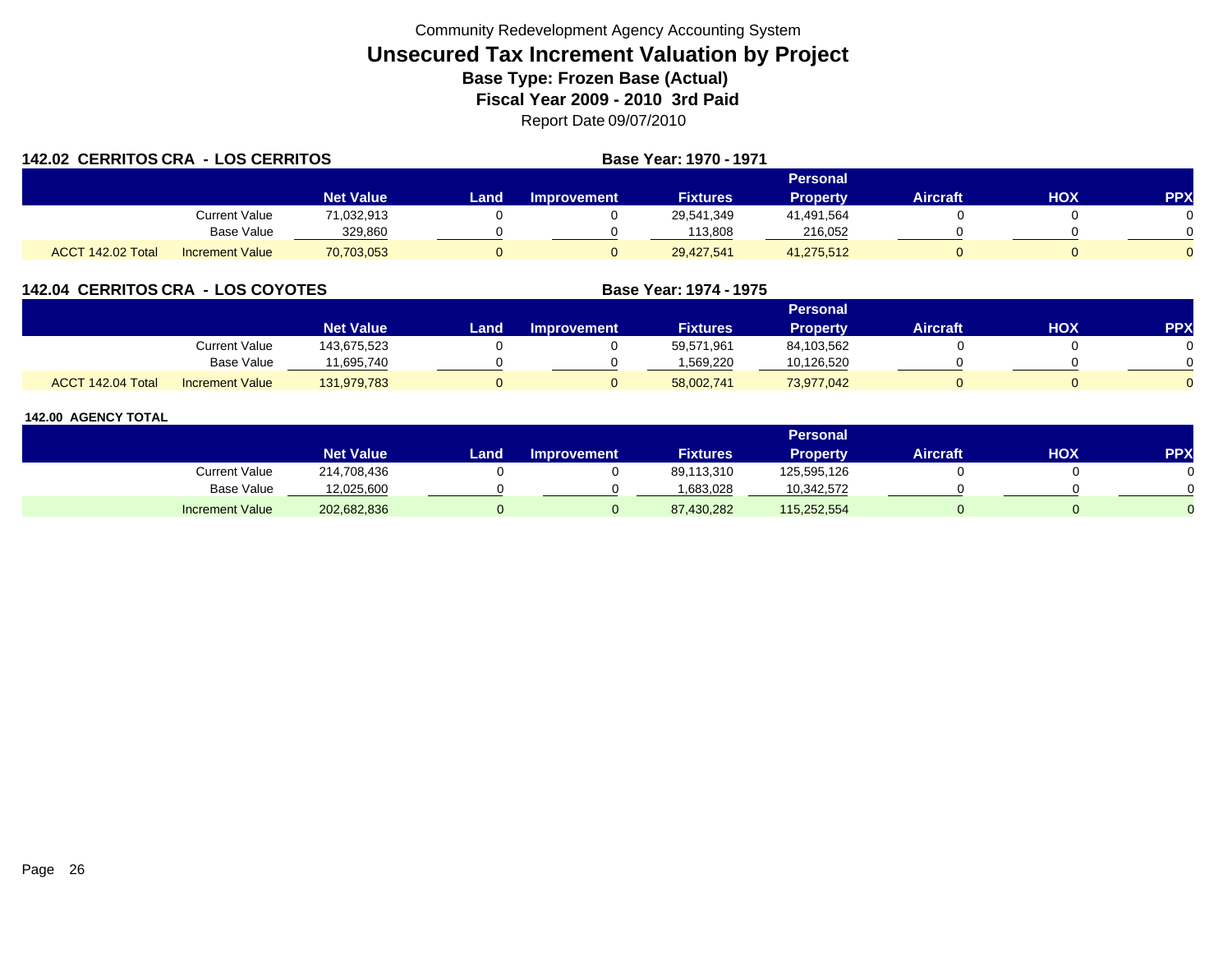| 143.02 DOWNEY CRA - PROJECT #1 |                        | Base Year: 1977 - 1978 |      |                    |                 |                 |                 |     |            |
|--------------------------------|------------------------|------------------------|------|--------------------|-----------------|-----------------|-----------------|-----|------------|
|                                |                        |                        |      |                    |                 | Personal        |                 |     |            |
|                                |                        | <b>Net Value</b>       | Land | <b>Improvement</b> | <b>Fixtures</b> | <b>Property</b> | <b>Aircraft</b> | HOX | <b>PPX</b> |
|                                | Current Value          | 20,638,929             |      |                    | 4,659,203       | 15,979,726      |                 |     |            |
|                                | Base Value             | 3,674,736              |      | 6,448              | 720,064         | 2,948,224       |                 |     |            |
| ACCT 143.02 Total              | <b>Increment Value</b> | 16,964,193             |      | $-6,448$           | 3,939,139       | 13,031,502      |                 |     | $\Omega$   |

| 143.03 DOWNEY CRA - PROJ.#1/81 ANNEX |                        |                  |      |                    | Base Year: 1980 - 1981 |                 |                 |     |            |  |
|--------------------------------------|------------------------|------------------|------|--------------------|------------------------|-----------------|-----------------|-----|------------|--|
|                                      |                        |                  |      | Personal           |                        |                 |                 |     |            |  |
|                                      |                        | <b>Net Value</b> | Land | <b>Improvement</b> | <b>Fixtures</b>        | <b>Property</b> | <b>Aircraft</b> | НОХ | <b>PPX</b> |  |
|                                      | Current Value          | 4,657,737        |      |                    | 2,256,686              | 2,401,051       |                 |     |            |  |
|                                      | <b>Base Value</b>      | 33,600           |      |                    | 13.640                 | 19,960          |                 |     |            |  |
| ACCT 143.03 Total                    | <b>Increment Value</b> | 4,624,137        |      |                    | 2,243,046              | 2,381,091       |                 |     |            |  |

| 143.04 DOWNEY CRA - AMENDMENT 5A |                        |                  | Base Year: 1990 - 1991 |                    |                 |                 |                 |            |          |
|----------------------------------|------------------------|------------------|------------------------|--------------------|-----------------|-----------------|-----------------|------------|----------|
|                                  |                        |                  |                        | Personal           |                 |                 |                 |            |          |
|                                  |                        | <b>Net Value</b> | Land                   | <b>Improvement</b> | <b>Fixtures</b> | <b>Property</b> | <b>Aircraft</b> | <b>HOX</b> | PPX      |
|                                  | <b>Current Value</b>   | 3,102,416        |                        |                    | 634,075         | 2,468,341       |                 |            | 0        |
|                                  | Base Value             | 679,378          |                        |                    | 162.900         | 516.478         |                 |            | $\Omega$ |
| ACCT 143.04 Total                | <b>Increment Value</b> | 2,423,038        |                        |                    | 471.175         | 1,951,863       |                 |            | $\Omega$ |

| 143.05 DOWNEY CRA - WOODRUFF |                        |                  |      |                    | Base Year: 1986 - 1987 |                 |                 |     |           |
|------------------------------|------------------------|------------------|------|--------------------|------------------------|-----------------|-----------------|-----|-----------|
|                              |                        |                  |      |                    |                        | <b>Personal</b> |                 |     |           |
|                              |                        | <b>Net Value</b> | Land | <b>Improvement</b> | <b>Fixtures</b>        | <b>Property</b> | <b>Aircraft</b> | нох | <b>PP</b> |
|                              | <b>Current Value</b>   | 17,601,976       |      |                    | 7,853,124              | 9,748,852       |                 |     |           |
|                              | Base Value             | 22,283,137       |      |                    | 10,149,892             | 12,133,245      |                 |     |           |
| ACCT 143.05 Total            | <b>Increment Value</b> | $-4,681,161$     | 0    |                    | $-2,296,768$           | $-2,384,393$    | 0               |     |           |

| 143.06 DOWNEY CRA - 88 ANNEX AMEND #4 | Base Year: 1986 - 1987 |                  |      |                    |                 |                 |                 |     |           |  |
|---------------------------------------|------------------------|------------------|------|--------------------|-----------------|-----------------|-----------------|-----|-----------|--|
|                                       |                        |                  |      | <b>Personal</b>    |                 |                 |                 |     |           |  |
|                                       |                        | <b>Net Value</b> | Land | <b>Improvement</b> | <b>Fixtures</b> | <b>Property</b> | <b>Aircraft</b> | нох | <b>PP</b> |  |
|                                       | <b>Current Value</b>   | 22,973,628       |      |                    | 9,658,321       | 13,315,307      |                 |     |           |  |
|                                       | Base Value             | 20,777,788       |      |                    | 6,547,536       | 14,232,252      |                 |     | 2,000     |  |
| ACCT 143.06 Total                     | <b>Increment Value</b> | 2,195,840        |      |                    | 3,110,785       | $-916,945$      | 0               |     | $-2,000$  |  |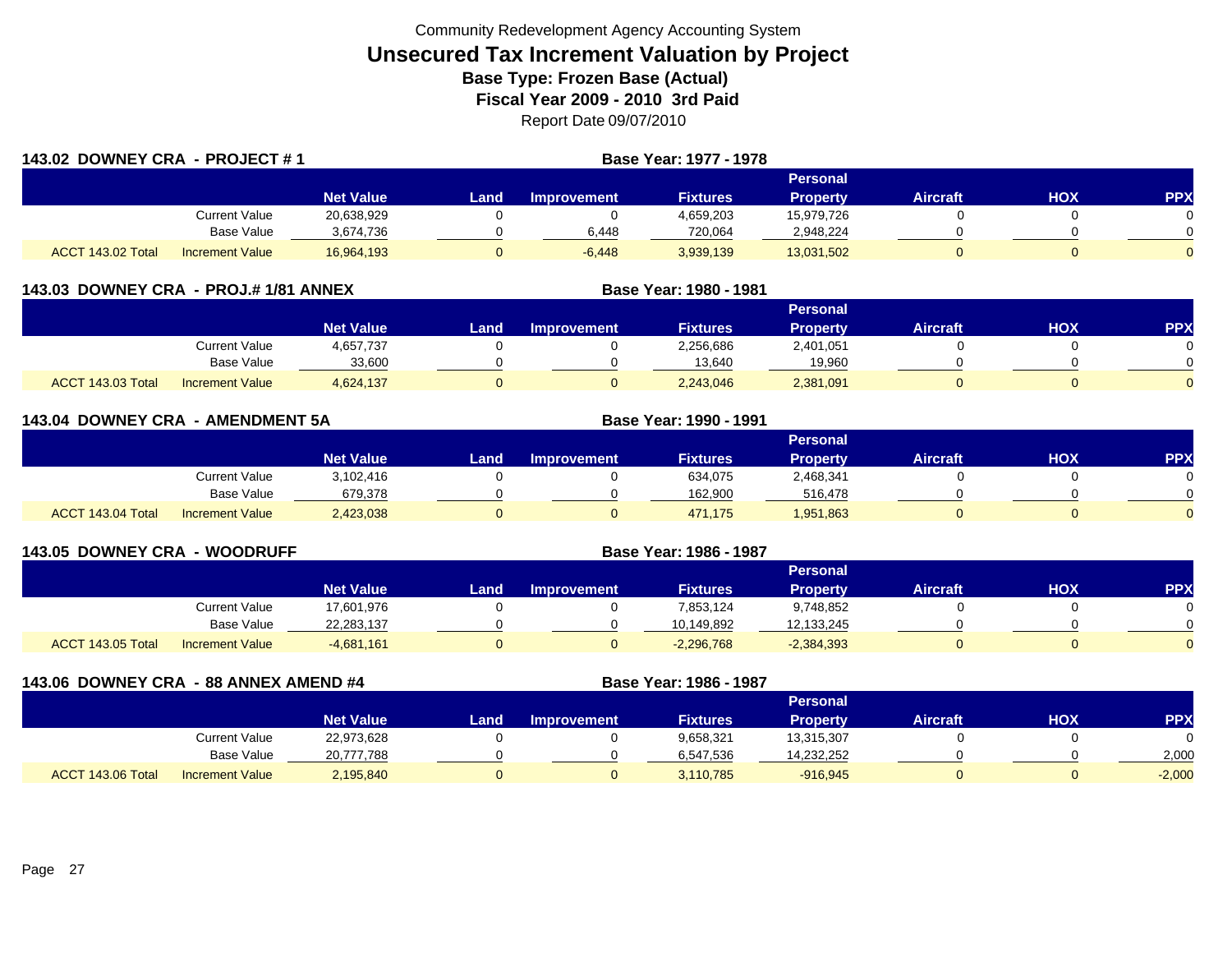|                        |                  | <b>Personal</b> |                    |                 |                 |          |     |            |  |  |  |
|------------------------|------------------|-----------------|--------------------|-----------------|-----------------|----------|-----|------------|--|--|--|
|                        | <b>Net Value</b> | Landı           | <b>Improvement</b> | <b>Fixtures</b> | <b>Property</b> | Aircraft | HOX | <b>PPX</b> |  |  |  |
| Current Value          | 68,974,686       |                 |                    | 25,061,409      | 43,913,277      |          |     |            |  |  |  |
| Base Value             | 47,448,639       |                 | 6.448              | 17.594.032      | 29,850,159      |          |     | 2,000      |  |  |  |
| <b>Increment Value</b> | 21,526,047       |                 | $-6,448$           | 7,467,377       | 14,063,118      |          |     | $-2,000$   |  |  |  |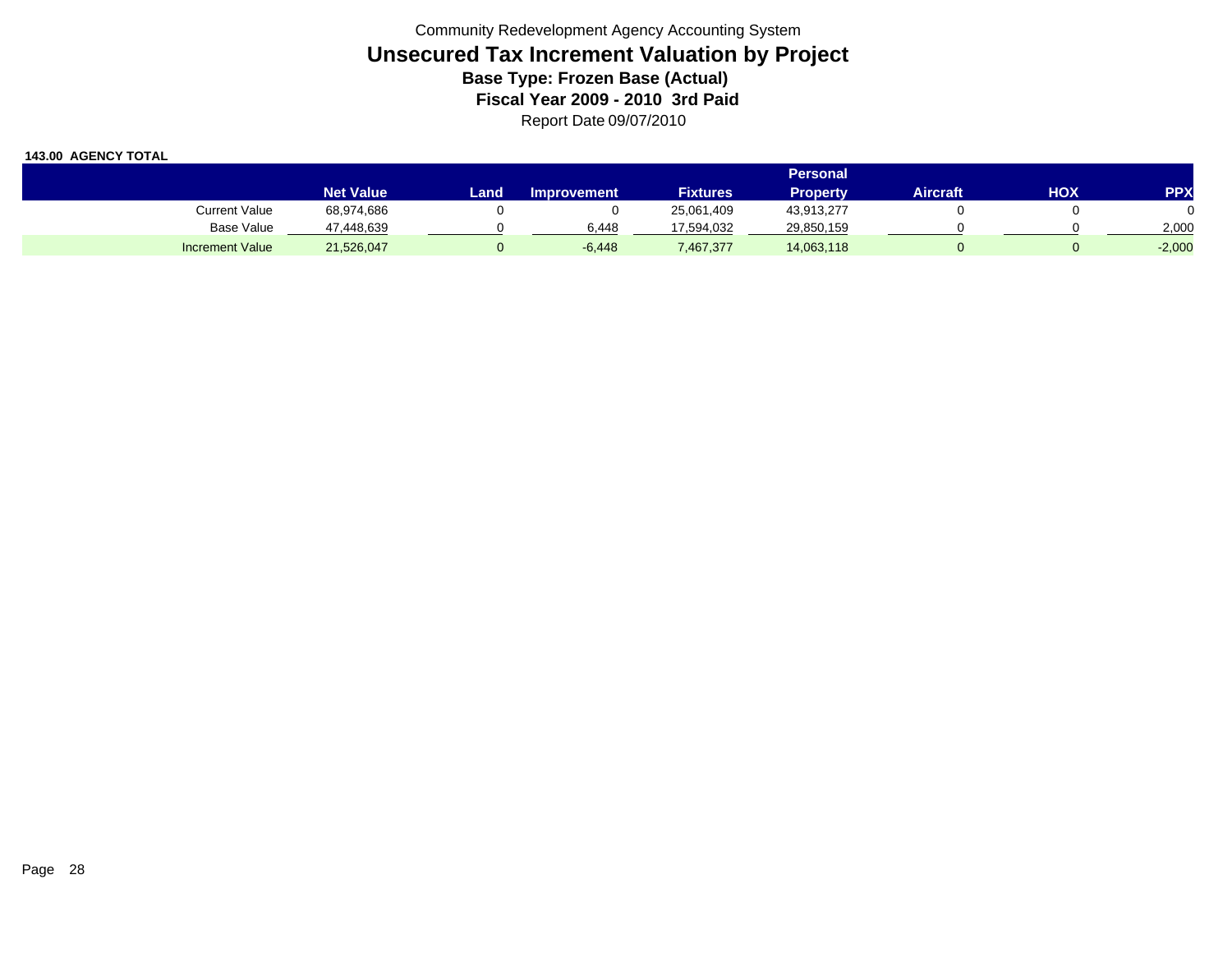| 144.05 EL MONTE CRA - EAST VALLEY MALL |                        |                  |       | <b>Base Year: 1977 - 1978</b> |                 |                 |                 |     |            |  |  |  |  |
|----------------------------------------|------------------------|------------------|-------|-------------------------------|-----------------|-----------------|-----------------|-----|------------|--|--|--|--|
|                                        |                        |                  |       |                               |                 | Personal        |                 |     |            |  |  |  |  |
|                                        |                        | <b>Net Value</b> | Land. | <b>Improvement</b>            | <b>Fixtures</b> | <b>Property</b> | <b>Aircraft</b> | HOX | <b>PPX</b> |  |  |  |  |
|                                        | <b>Current Value</b>   | 287,321          |       |                               | 6,528           | 280,793         |                 |     |            |  |  |  |  |
|                                        | <b>Base Value</b>      | 8,040            |       |                               | 3,000           | 5,040           |                 |     |            |  |  |  |  |
| ACCT 144.05 Total                      | <b>Increment Value</b> | 279,281          | 0     |                               | 3,528           | 275,753         |                 |     | 0          |  |  |  |  |

|  | 144.06  EL MONTE CRA  -  PLAZA PROJECT |  |  |
|--|----------------------------------------|--|--|
|--|----------------------------------------|--|--|

|                   |                        |                  | Personal |                    |                 |           |                 |     |            |  |  |
|-------------------|------------------------|------------------|----------|--------------------|-----------------|-----------|-----------------|-----|------------|--|--|
|                   |                        | <b>Net Value</b> | Land     | <b>Improvement</b> | <b>Fixtures</b> | Property  | <b>Aircraft</b> | HOX | <b>PPX</b> |  |  |
|                   | <b>Current Value</b>   | 4,708,198        |          |                    | 1,597,434       | 3,110,764 |                 |     |            |  |  |
|                   | <b>Base Value</b>      | 138,060          |          |                    | 29.220          | 108,840   |                 |     |            |  |  |
| ACCT 144.06 Total | <b>Increment Value</b> | 4,570,138        |          |                    | 1,568,214       | 3,001,924 |                 |     |            |  |  |

**Base Year: 1977 - 1978**

| 144.07 EL MONTE CRA - PLAZA E.M |                        |           |        |                    | Base Year: 1981 - 1982 |                 |                 |            |            |  |  |  |  |  |
|---------------------------------|------------------------|-----------|--------|--------------------|------------------------|-----------------|-----------------|------------|------------|--|--|--|--|--|
|                                 |                        |           |        |                    |                        | Personal        |                 |            |            |  |  |  |  |  |
|                                 |                        | Net Value | Land . | <b>Improvement</b> | <b>Fixtures</b>        | <b>Property</b> | <b>Aircraft</b> | <b>HOX</b> | <b>PPX</b> |  |  |  |  |  |
|                                 | <b>Current Value</b>   | 410,910   |        |                    | 113,057                | 297,853         |                 |            | $\Omega$   |  |  |  |  |  |
|                                 | <b>Base Value</b>      |           |        |                    |                        |                 |                 |            | $\Omega$   |  |  |  |  |  |
| ACCT 144.07 Total               | <b>Increment Value</b> | 410.910   |        |                    | 113,057                | 297,853         |                 |            | $\Omega$   |  |  |  |  |  |

| 144.08 EL MONTE CRA - CENTER R.P. |                   |                        |                  | Base Year: 1983 - 1984 |                    |                 |                 |                 |            |            |
|-----------------------------------|-------------------|------------------------|------------------|------------------------|--------------------|-----------------|-----------------|-----------------|------------|------------|
|                                   |                   |                        |                  |                        |                    |                 | <b>Personal</b> |                 |            |            |
|                                   |                   |                        | <b>Net Value</b> | Land                   | <b>Improvement</b> | <b>Fixtures</b> | <b>Property</b> | <b>Aircraft</b> | <b>HOX</b> | <b>PPX</b> |
|                                   |                   | <b>Current Value</b>   | 22,702,948       |                        |                    | 12,711,081      | 9,991,867       |                 |            |            |
|                                   |                   | Base Value             | 1,551,380        |                        |                    | 761.298         | 790,082         |                 |            |            |
|                                   | ACCT 144.08 Total | <b>Increment Value</b> | 21,151,568       |                        |                    | 11,949,783      | 9,201,785       |                 |            |            |

| 144.10 EL MONTE CRA - DOWNTOWN R.P. |                        |                  |      | Base Year: 1986 - 1987 |                 |                 |                 |     |           |
|-------------------------------------|------------------------|------------------|------|------------------------|-----------------|-----------------|-----------------|-----|-----------|
|                                     |                        |                  |      |                        |                 | <b>Personal</b> |                 |     |           |
|                                     |                        | <b>Net Value</b> | Land | <b>Improvement</b>     | <b>Fixtures</b> | Property        | <b>Aircraft</b> | нох | <b>PP</b> |
|                                     | <b>Current Value</b>   | 12,284,880       |      |                        | 5,246,904       | 7,037,976       |                 |     |           |
|                                     | Base Value             | 6,066,744        |      |                        | 2,144,719       | 3,940,025       |                 |     | 18,000    |
| ACCT 144.10 Total                   | <b>Increment Value</b> | 6,218,136        |      |                        | 3,102,185       | 3,097,951       |                 |     | $-18,000$ |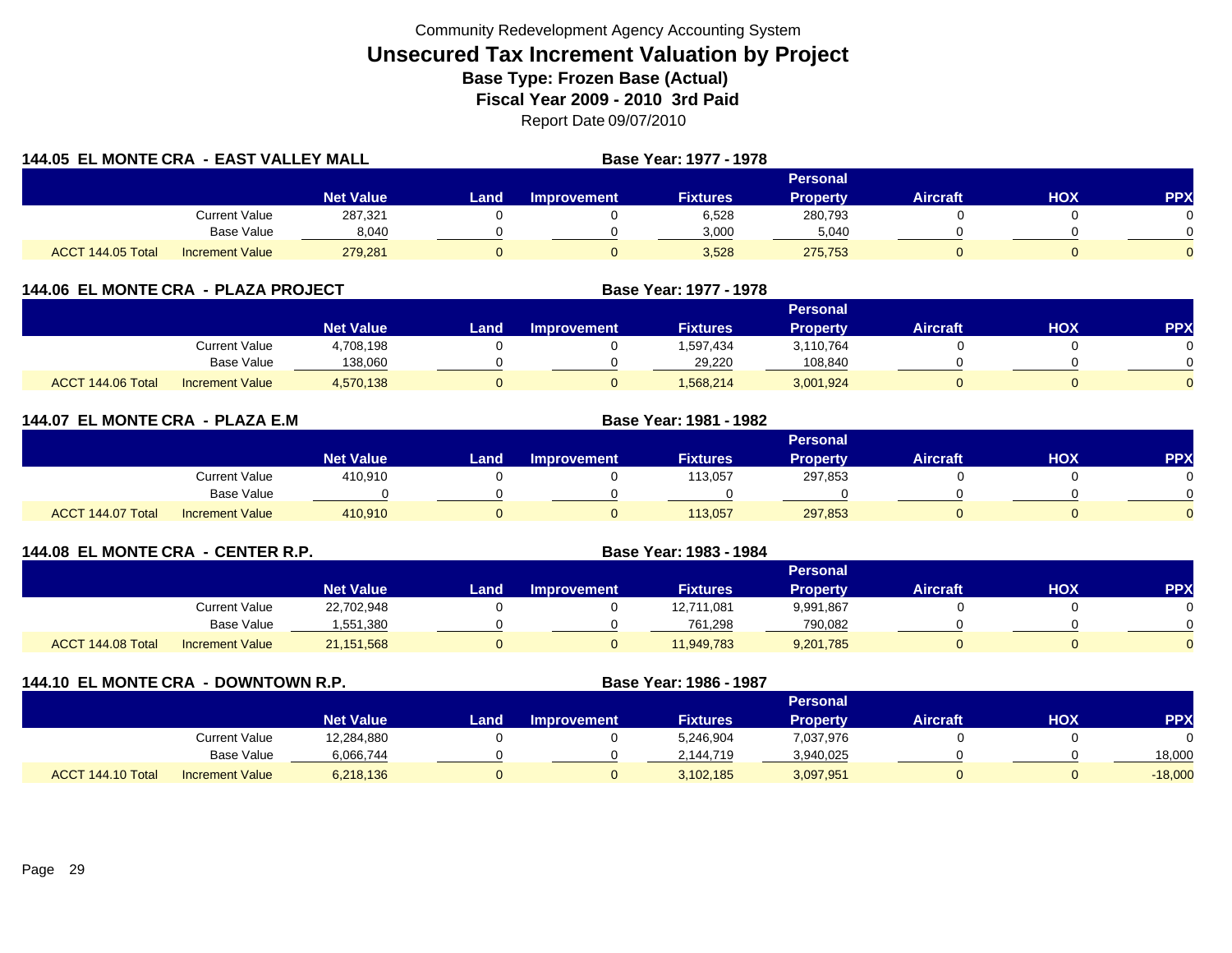Community Redevelopment Agency Accounting System

# **Unsecured Tax Increment Valuation by Project**

**Base Type: Frozen Base (Actual)** 

**Fiscal Year 2009 - 2010 3rd Paid**

|    | Report Date 09/07/2010  |
|----|-------------------------|
| -- | <b>BUSINE 1888 1888</b> |

| <b>144.12 EL MONTE CRA - CENTER 90 ANNEX</b> |                        |                  |                 |                    | Base Year: 1988 - 1989 |                 |                 |     |            |
|----------------------------------------------|------------------------|------------------|-----------------|--------------------|------------------------|-----------------|-----------------|-----|------------|
|                                              |                        |                  | <b>Personal</b> |                    |                        |                 |                 |     |            |
|                                              |                        | <b>Net Value</b> | Land .          | <b>Improvement</b> | <b>Fixtures</b>        | <b>Property</b> | <b>Aircraft</b> | нох | <b>PPX</b> |
|                                              | <b>Current Value</b>   | 3,059,650        |                 |                    | 873,804                | 2,185,846       |                 |     |            |
|                                              | Base Value             | 2,617,899        |                 |                    | 1.355.059              | ,262,840        |                 |     |            |
| ACCT 144.12 Total                            | <b>Increment Value</b> | 441.751          |                 |                    | $-481.255$             | 923,006         |                 |     |            |

# **144.15 EL MONTE CRA - DOWNTOWN RP '02 ANNEX**

|                      |                        |                  |      |                    |                 | Personal     |                 |            |           |
|----------------------|------------------------|------------------|------|--------------------|-----------------|--------------|-----------------|------------|-----------|
|                      |                        | <b>Net Value</b> | Land | <b>Improvement</b> | <b>Fixtures</b> | Property     | <b>Aircraft</b> | <b>HOX</b> | <b>PP</b> |
|                      | Current Value          | 2,219,451        |      |                    | 818,977         | .400,474     |                 |            |           |
|                      | Base Value             | 3,758,555        |      |                    | 811.607         | 2,946,948    |                 |            |           |
| 144.15 Total<br>ACCT | <b>Increment Value</b> | $-1,539,104$     |      |                    | 7,370           | $-1,546,474$ |                 |            |           |

**Base Year: 2000 - 2001**

**Base Year: 2002 - 2003**

# **144.18 EL MONTE CRA - VALLEY DURFEE**

|                   |                        |                  |      |                    |                 | Personal   |                 |            |          |
|-------------------|------------------------|------------------|------|--------------------|-----------------|------------|-----------------|------------|----------|
|                   |                        | <b>Net Value</b> | Land | <b>Improvement</b> | <b>Fixtures</b> | Property   | <b>Aircraft</b> | <b>HOX</b> | PPX      |
|                   | Current Value          | 18,152,353       |      |                    | 7,213,101       | 10,939,252 |                 |            | 0        |
|                   | <b>Base Value</b>      | 15.434.830       |      |                    | 4,048,622       | 11,386,208 |                 |            | ∩        |
| ACCT 144.18 Total | <b>Increment Value</b> | 2,717,523        |      |                    | 3,164,479       | $-446,956$ |                 |            | $\Omega$ |

|                        |                  |       |                    |                 | <b>Personal</b> |                 |            |           |
|------------------------|------------------|-------|--------------------|-----------------|-----------------|-----------------|------------|-----------|
|                        | <b>Net Value</b> | Land. | <b>Improvement</b> | <b>Fixtures</b> | Property        | <b>Aircraft</b> | <b>HOX</b> | <b>PP</b> |
| <b>Current Value</b>   | 63,825,711       |       |                    | 28,580,886      | 35,244,825      |                 |            |           |
| Base Value             | 29,575,508       |       |                    | 9.153.525       | 20,439,983      |                 |            | 18.000    |
| <b>Increment Value</b> | 34,250,203       |       |                    | 19,427,361      | 14,804,842      |                 |            | $-18,000$ |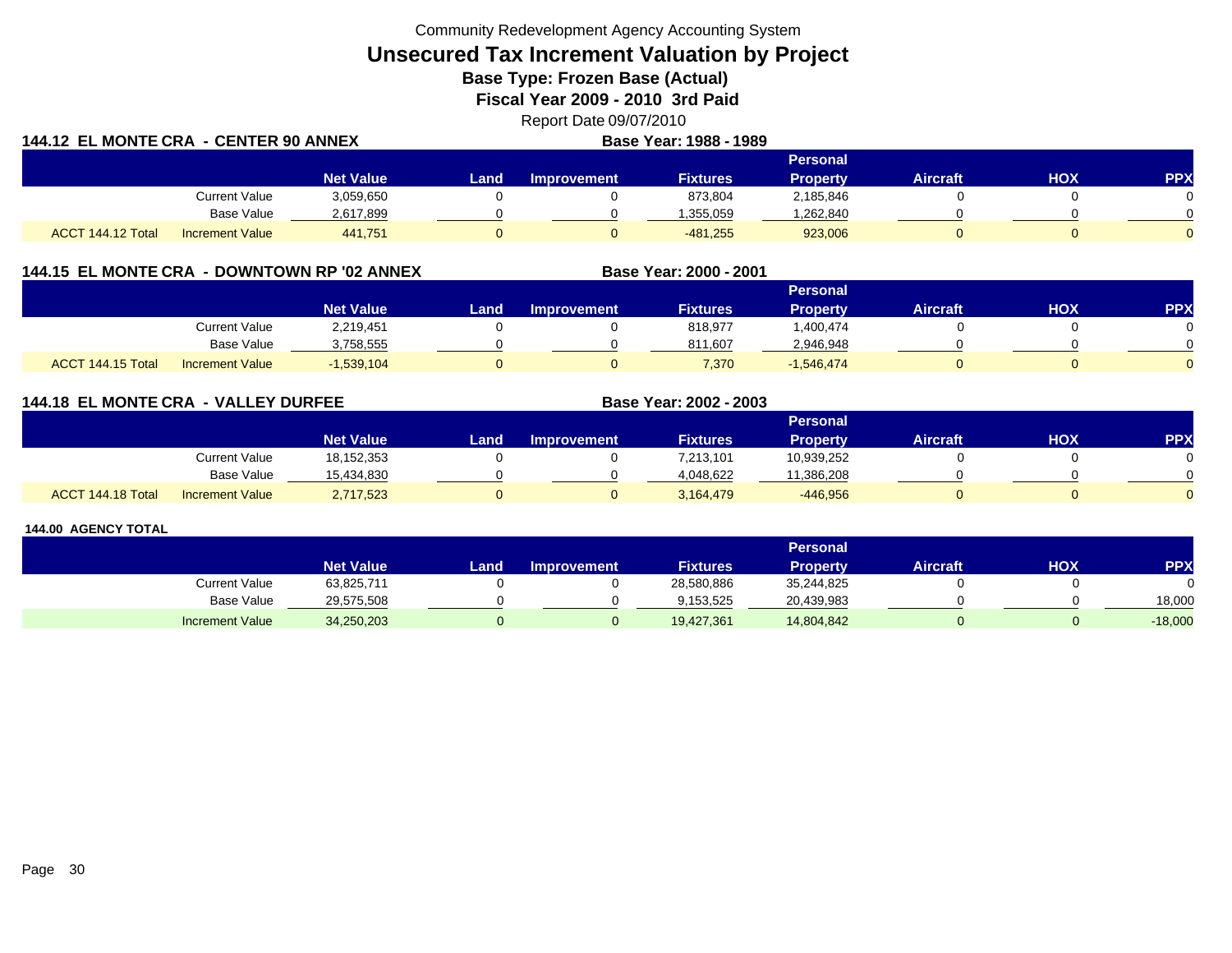|                   | 145.02 DUARTE CRA - HUNTINGTON DR.PH#1 |                  |       | Base Year: 1979 - 1980 |                 |                 |                 |     |            |
|-------------------|----------------------------------------|------------------|-------|------------------------|-----------------|-----------------|-----------------|-----|------------|
|                   |                                        |                  |       |                        |                 | Personal        |                 |     |            |
|                   |                                        | <b>Net Value</b> | Land. | <b>Improvement</b>     | <b>Fixtures</b> | <b>Property</b> | <b>Aircraft</b> | HOX | <b>PPX</b> |
|                   | <b>Current Value</b>                   | 3,365,816        |       |                        | 1,283,747       | 2,082,069       |                 |     |            |
|                   | Base Value                             | 159,300          |       |                        | 115,860         | 43,440          |                 |     |            |
| ACCT 145.02 Total | <b>Increment Value</b>                 | 3,206,516        | 0     |                        | 1.167.887       | 2,038,629       |                 |     |            |

| <b>145.04 DUARTE CRA - LAS LOMAS</b> |                        |                  |      | Base Year: 1977 - 1978 |                 |                 |                 |     |            |
|--------------------------------------|------------------------|------------------|------|------------------------|-----------------|-----------------|-----------------|-----|------------|
|                                      |                        |                  |      |                        |                 | <b>Personal</b> |                 |     |            |
|                                      |                        | <b>Net Value</b> | Land | <b>Improvement</b>     | <b>Fixtures</b> | <b>Property</b> | <b>Aircraft</b> | нох | <b>PPX</b> |
|                                      | Current Value          | 5,993,278        |      |                        | 3,236,148       | 2,757,130       |                 |     |            |
|                                      | <b>Base Value</b>      | 126,240          |      |                        | ,700            | 124,540         |                 |     |            |
| ACCT 145.04 Total                    | <b>Increment Value</b> | 5,867,038        |      |                        | 3,234,448       | 2,632,590       |                 |     |            |

| <b>145.06 DUARTE CRA - DAVIS ADDITION</b> |                        |                  |       |                    | Base Year: 1974 - 1975 |                 |                 |            |            |
|-------------------------------------------|------------------------|------------------|-------|--------------------|------------------------|-----------------|-----------------|------------|------------|
|                                           |                        |                  |       |                    |                        | <b>Personal</b> |                 |            |            |
|                                           |                        | <b>Net Value</b> | Land. | <b>Improvement</b> | <b>Fixtures</b>        | <b>Property</b> | <b>Aircraft</b> | <b>HOX</b> | <b>PPX</b> |
|                                           | <b>Current Value</b>   | 12,417,488       |       |                    | 5,085,858              | 7,331,630       |                 |            | 0          |
|                                           | <b>Base Value</b>      | 4,540            |       |                    | .500                   | 3,040           |                 |            | $\Omega$   |
| ACCT 145.06 Total                         | <b>Increment Value</b> | 12,412,948       | 0     |                    | 5,084,358              | 7,328,590       |                 |            | $\Omega$   |

| 145.08 DUARTE CRA - HUNTINGTON DR.PH#2 |                        |                  | <b>Base Year: 1979 - 1980</b> |                    |                 |                 |                 |     |            |
|----------------------------------------|------------------------|------------------|-------------------------------|--------------------|-----------------|-----------------|-----------------|-----|------------|
|                                        |                        |                  |                               |                    |                 | Personal        |                 |     |            |
|                                        |                        | <b>Net Value</b> | Land                          | <b>Improvement</b> | <b>Fixtures</b> | <b>Property</b> | <b>Aircraft</b> | ΗΟΧ | <b>PPX</b> |
|                                        | Current Value          | 5,329,361        |                               |                    | 2,516,299       | 2,813,062       |                 |     |            |
|                                        | Base Value             | ,731,604         |                               |                    | 309,860         | .423,144        |                 |     | .400       |
| ACCT 145.08 Total                      | <b>Increment Value</b> | 3,597,757        |                               |                    | 2,206,439       | 389,918         |                 |     | $-1,400$   |

| 145.09 DUARTE CRA - DAVIS ADDITION/76 ANNEX |                        |                  |      |                    | Base Year: 1976 - 1977 |          |                 |     |            |
|---------------------------------------------|------------------------|------------------|------|--------------------|------------------------|----------|-----------------|-----|------------|
|                                             |                        |                  |      |                    |                        | Personal |                 |     |            |
|                                             |                        | <b>Net Value</b> | Land | <b>Improvement</b> | <b>Fixtures</b>        | Property | <b>Aircraft</b> | нох | <b>PPX</b> |
|                                             | Current Value          | 356,280          |      |                    | 65,196                 | 291,084  |                 |     |            |
|                                             | Base Value             | 51,180           |      |                    | 10,900                 | 40,280   |                 |     |            |
| ACCT 145.09 Total                           | <b>Increment Value</b> | 305,100          |      |                    | 54,296                 | 250,804  |                 |     |            |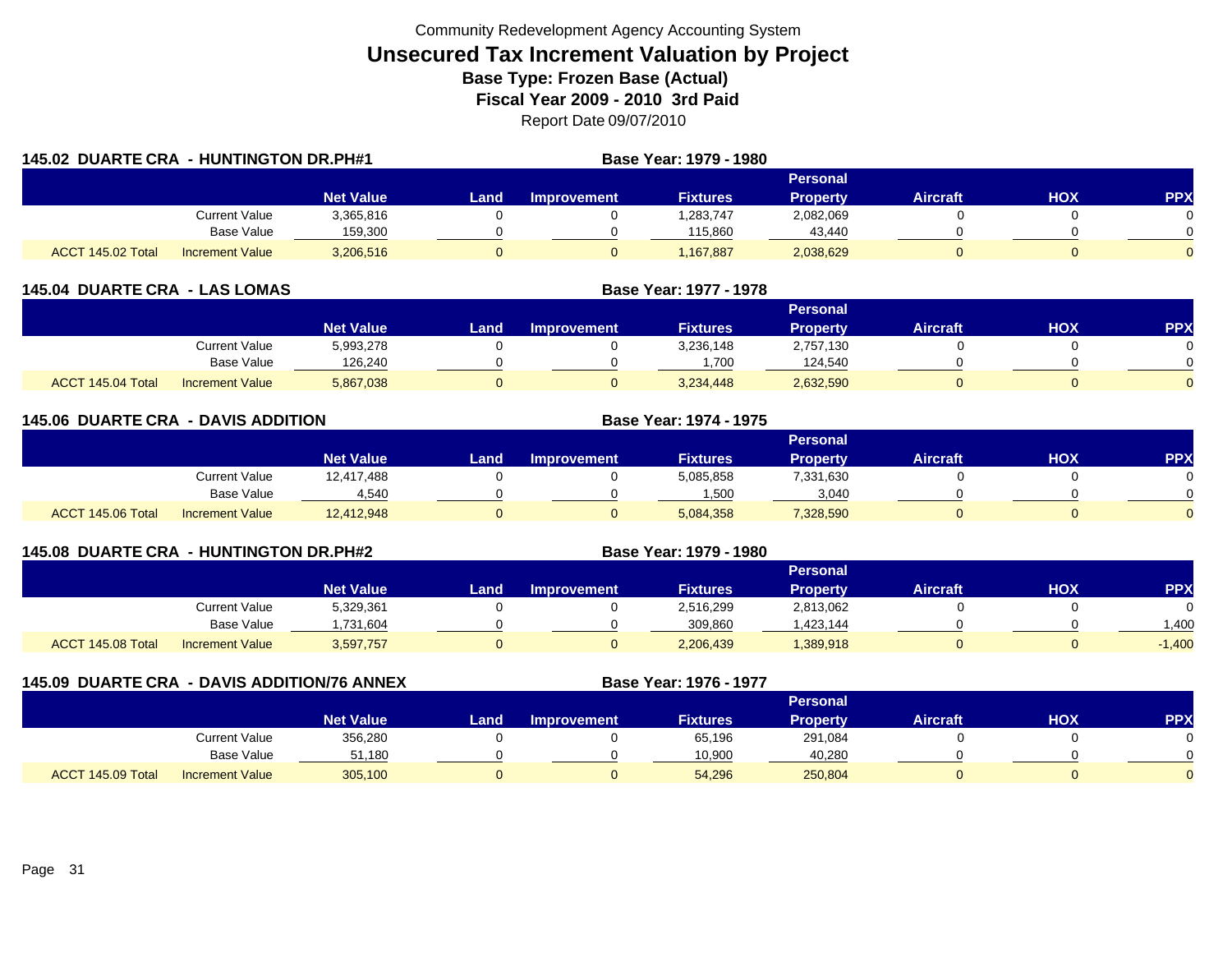Community Redevelopment Agency Accounting System

**Unsecured Tax Increment Valuation by Project**

**Base Type: Frozen Base (Actual)** 

**Fiscal Year 2009 - 2010 3rd Paid**

Report Date 09/07/2010 **DUARTE CRA - RANCHO DUARTE PH#2 Base Year: 1981 - 1982**

| 145.10 DUARTE CRA - RANCHO DUARTE PH#2 |                        |                  | Base Year: 1981 - 1982 |                    |                 |                 |                 |            |            |
|----------------------------------------|------------------------|------------------|------------------------|--------------------|-----------------|-----------------|-----------------|------------|------------|
|                                        |                        |                  |                        |                    |                 | <b>Personal</b> |                 |            |            |
|                                        |                        | <b>Net Value</b> | Land.                  | <b>Improvement</b> | <b>Fixtures</b> | <b>Property</b> | <b>Aircraft</b> | <b>HOX</b> | <b>PPX</b> |
|                                        | Current Value          | 15,933,043       |                        |                    | 10,424,220      | 5,508,823       |                 |            |            |
|                                        | Base Value             | 2,265,817        |                        |                    | 1,225,766       | 1,040,051       |                 |            |            |
| ACCT 145.10 Total                      | <b>Increment Value</b> | 13,667,226       |                        |                    | 9,198,454       | 4,468,772       |                 |            |            |

| 145.11 DUARTE CRA - RANCHO DUARTE PH#1 |                        |                  |      | Base Year: 1981 - 1982 |                 |                 |                 |     |            |
|----------------------------------------|------------------------|------------------|------|------------------------|-----------------|-----------------|-----------------|-----|------------|
|                                        |                        |                  |      |                        |                 | Personal        |                 |     |            |
|                                        |                        | <b>Net Value</b> | Land | <b>Improvement</b>     | <b>Fixtures</b> | <b>Property</b> | <b>Aircraft</b> | нох | <b>PPX</b> |
|                                        | Current Value          | 8,377,705        |      |                        |                 | 8,377,705       |                 |     |            |
|                                        | <b>Base Value</b>      | 191,927          |      |                        | 2,060           | 189,867         |                 |     |            |
| ACCT 145.11 Total                      | <b>Increment Value</b> | 8,185,778        |      |                        | $-2,060$        | 8,187,838       |                 |     |            |

**145.12 DUARTE CRA - RANCHO DUARTE PH #3 Base Year: 1987 - 1988 Personal Net Value Land Improvement Fixtures Property Aircraft HOX PPX** Current Value 3,652,634 0 0 1,385,975 2,266,659 0 0 0 Base Value 1,276,389 0 0 815,923 460,466 0 0 ACCT 145.12 Totall Increment Value 2,376,245 0 570,052 1,806,193 0 0

| 145.13 DUARTE CRA - MERGED R.P. |                        |                  | Base Year: 1998 - 1999 |                    |                 |                 |                 |     |            |
|---------------------------------|------------------------|------------------|------------------------|--------------------|-----------------|-----------------|-----------------|-----|------------|
|                                 |                        |                  |                        |                    |                 | Personal        |                 |     |            |
|                                 |                        | <b>Net Value</b> | Land                   | <b>Improvement</b> | <b>Fixtures</b> | <b>Property</b> | <b>Aircraft</b> | нох | <b>PPX</b> |
|                                 | Current Value          | 3,752,844        |                        |                    | 6,000           | 3,746,844       |                 |     |            |
|                                 | Base Value             | 6,619,732        |                        |                    | 487,446         | 6,132,286       |                 |     |            |
| ACCT 145.13 Total               | <b>Increment Value</b> | $-2,866,888$     |                        |                    | -481,446        | $-2,385,442$    |                 |     |            |

|                        |                  |      |                    |                 | <b>Personal</b> |                 |            |          |
|------------------------|------------------|------|--------------------|-----------------|-----------------|-----------------|------------|----------|
|                        | <b>Net Value</b> | Land | <b>Improvement</b> | <b>Fixtures</b> | Property        | <b>Aircraft</b> | <b>HOX</b> | PPX      |
| Current Value          | 59,178,449       |      |                    | 24,003,443      | 35,175,006      |                 |            |          |
| <b>Base Value</b>      | 12,426,729       |      |                    | 2,971,015       | 9,457,114       |                 |            | .400     |
| <b>Increment Value</b> | 46,751,720       |      |                    | 21,032,428      | 25,717,892      |                 |            | $-1,400$ |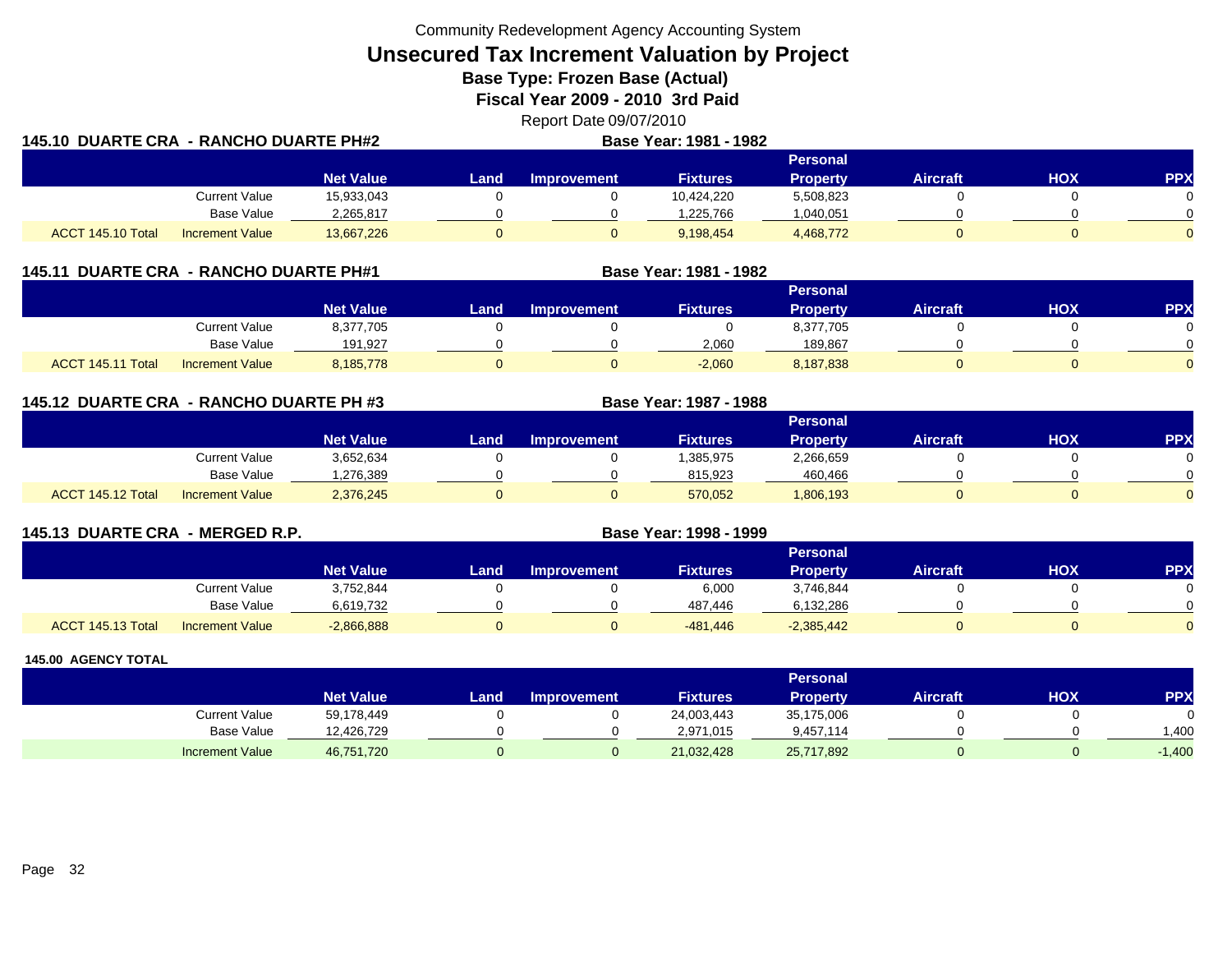| <b>156.02 GLENDALE CRA - CENTRAL</b> |                        |                  |      | Base Year: 1971 - 1972 |                 |                 |                 |     |            |
|--------------------------------------|------------------------|------------------|------|------------------------|-----------------|-----------------|-----------------|-----|------------|
|                                      |                        |                  |      |                        |                 | Personal        |                 |     |            |
|                                      |                        | <b>Net Value</b> | Land | <b>Improvement</b>     | <b>Fixtures</b> | <b>Property</b> | <b>Aircraft</b> | HOX | <b>PPX</b> |
|                                      | Current Value          | 186.667.868      |      |                        | 69.510.021      | 117.942.507     |                 |     | 784,660    |
|                                      | Base Value             | 19,334,140       |      |                        | 2,142,700       | 17,191,440      |                 |     |            |
| ACCT 156.02 Total                    | <b>Increment Value</b> | 167,333,728      |      |                        | 67.367.321      | 100,751,067     |                 |     | 784.660    |

# **156.03 GLENDALE CRA - SAN FERNANDO RD. CORR**

|                   |                        |                  |      |                    |                 | Personal        |          |     |     |
|-------------------|------------------------|------------------|------|--------------------|-----------------|-----------------|----------|-----|-----|
|                   |                        | <b>Net Value</b> | Land | <b>Improvement</b> | <b>Fixtures</b> | <b>Property</b> | Aircraft | нох | PPX |
|                   | <b>Current Value</b>   | 297,215,854      |      |                    | 64,106,590      | 233,109,264     |          |     |     |
|                   | <b>Base Value</b>      | 208.479.049      |      |                    | 65,718,654      | 142,760,395     |          |     |     |
| ACCT 156.03 Total | <b>Increment Value</b> | 88,736,805       |      |                    | $-1,612,064$    | 90,348,869      |          |     |     |

**Base Year: 1992 - 1993**

|                        |                  |      |                    |                 | <b>Personal</b> |                 |     |            |
|------------------------|------------------|------|--------------------|-----------------|-----------------|-----------------|-----|------------|
|                        | <b>Net Value</b> | Land | <b>Improvement</b> | <b>Fixtures</b> | <b>Property</b> | <b>Aircraft</b> | нох | <b>PPX</b> |
| Current Value          | 483,883,722      |      |                    | 133,616,611     | 351,051,771     |                 |     | 784,660    |
| <b>Base Value</b>      | 227,813,189      |      |                    | 67,861,354      | 159,951,835     |                 |     |            |
| <b>Increment Value</b> | 256,070,533      |      |                    | 65,755,257      | 191,099,936     |                 |     | 784,660    |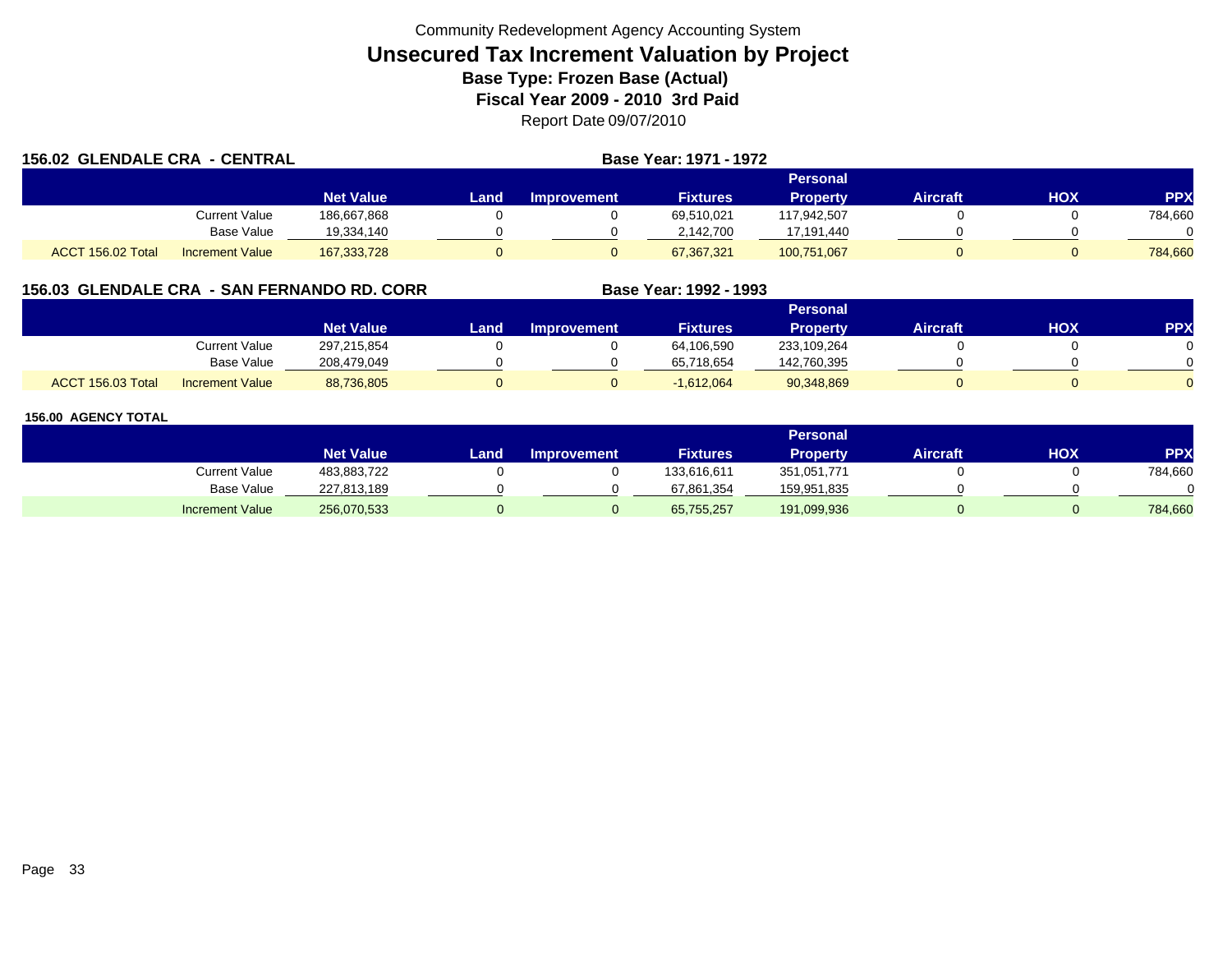| 160.04 GLENDORA CRA - PROJECT #1 |                        |                  |      |                    | <b>Base Year: 1974 - 1975</b> |                 |                 |            |            |
|----------------------------------|------------------------|------------------|------|--------------------|-------------------------------|-----------------|-----------------|------------|------------|
|                                  |                        |                  |      |                    |                               | Personal        |                 |            |            |
|                                  |                        | <b>Net Value</b> | Land | <b>Improvement</b> | <b>Fixtures</b>               | <b>Property</b> | <b>Aircraft</b> | <b>HOX</b> | <b>PPX</b> |
|                                  | Current Value          | 54,568,351       |      |                    | 21,349,419                    | 33,218,932      |                 |            |            |
|                                  | <b>Base Value</b>      | 2,263,920        |      |                    | 506.660                       | ,757,260        |                 |            | $\Omega$   |
| ACCT 160.04 Total                | <b>Increment Value</b> | 52,304,431       |      |                    | 20,842,759                    | 31,461,672      |                 |            | 0          |

| 160.05 GLENDORA CRA - R.P. # 2 |                        |                  |      |                    |                 |                 |                 |     |            |
|--------------------------------|------------------------|------------------|------|--------------------|-----------------|-----------------|-----------------|-----|------------|
|                                |                        |                  |      |                    |                 | Personal        |                 |     |            |
|                                |                        | <b>Net Value</b> | Land | <b>Improvement</b> | <b>Fixtures</b> | <b>Property</b> | <b>Aircraft</b> | нох | <b>PPX</b> |
|                                | Current Value          | 7,223,697        |      |                    | 2,059,106       | 5,164,591       |                 |     |            |
|                                | <b>Base Value</b>      | 999,420          |      |                    | 135,060         | 864,360         |                 |     |            |
| ACCT 160.05 Total              | <b>Increment Value</b> | 6,224,277        |      |                    | 1.924.046       | 4,300,231       |                 | 0   |            |

| 160.07 GLENDORA CRA - R.P. #3 |                        |                  |       |                    |                 |                 |                 |     |            |
|-------------------------------|------------------------|------------------|-------|--------------------|-----------------|-----------------|-----------------|-----|------------|
|                               |                        |                  |       |                    |                 | Personal        |                 |     |            |
|                               |                        | <b>Net Value</b> | Land. | <b>Improvement</b> | <b>Fixtures</b> | <b>Property</b> | <b>Aircraft</b> | HOX | <b>PPX</b> |
|                               | Current Value          | 43,044,864       |       |                    | 25,628,697      | 17,416,167      |                 |     |            |
|                               | <b>Base Value</b>      | 8,167,520        |       |                    | 2,481,500       | 5,686,020       |                 |     | 0          |
| ACCT 160.07 Total             | <b>Increment Value</b> | 34,877,344       |       |                    | 23,147,197      | 11,730,147      |                 |     | 0          |

| 160.09 GLENDORA CRA - PROJECT # 1/76 ANX |                        |                  |      | Base Year: 1975 - 1976 |                 |                 |                 |     |            |
|------------------------------------------|------------------------|------------------|------|------------------------|-----------------|-----------------|-----------------|-----|------------|
|                                          |                        |                  |      |                        |                 | Personal        |                 |     |            |
|                                          |                        | <b>Net Value</b> | Land | <b>Improvement</b>     | <b>Fixtures</b> | <b>Property</b> | <b>Aircraft</b> | НОХ | <b>PPX</b> |
|                                          | Current Value          | 751.215          |      |                        | 193.893         | 557,322         |                 |     |            |
|                                          | Base Value             | 7.280            |      |                        |                 | 7.280           |                 |     |            |
| ACCT 160.09 Total                        | <b>Increment Value</b> | 743.935          |      |                        | 193.893         | 550,042         |                 |     |            |

| 160.11 GLENDORA CRA - R.P. #4 |                        |                  |      |                    | Base Year: 1982 - 1983 |                 |                 |            |            |
|-------------------------------|------------------------|------------------|------|--------------------|------------------------|-----------------|-----------------|------------|------------|
|                               |                        |                  |      |                    |                        | <b>Personal</b> |                 |            |            |
|                               |                        | <b>Net Value</b> | Land | <b>Improvement</b> | <b>Fixtures</b>        | <b>Property</b> | <b>Aircraft</b> | <b>HOX</b> | <b>PPX</b> |
|                               | Current Value          |                  |      |                    |                        |                 |                 |            | 0          |
|                               | Base Value             |                  |      |                    |                        |                 |                 |            | ∩          |
| ACCT 160.11 Total             | <b>Increment Value</b> |                  |      |                    |                        |                 |                 |            | $\Omega$   |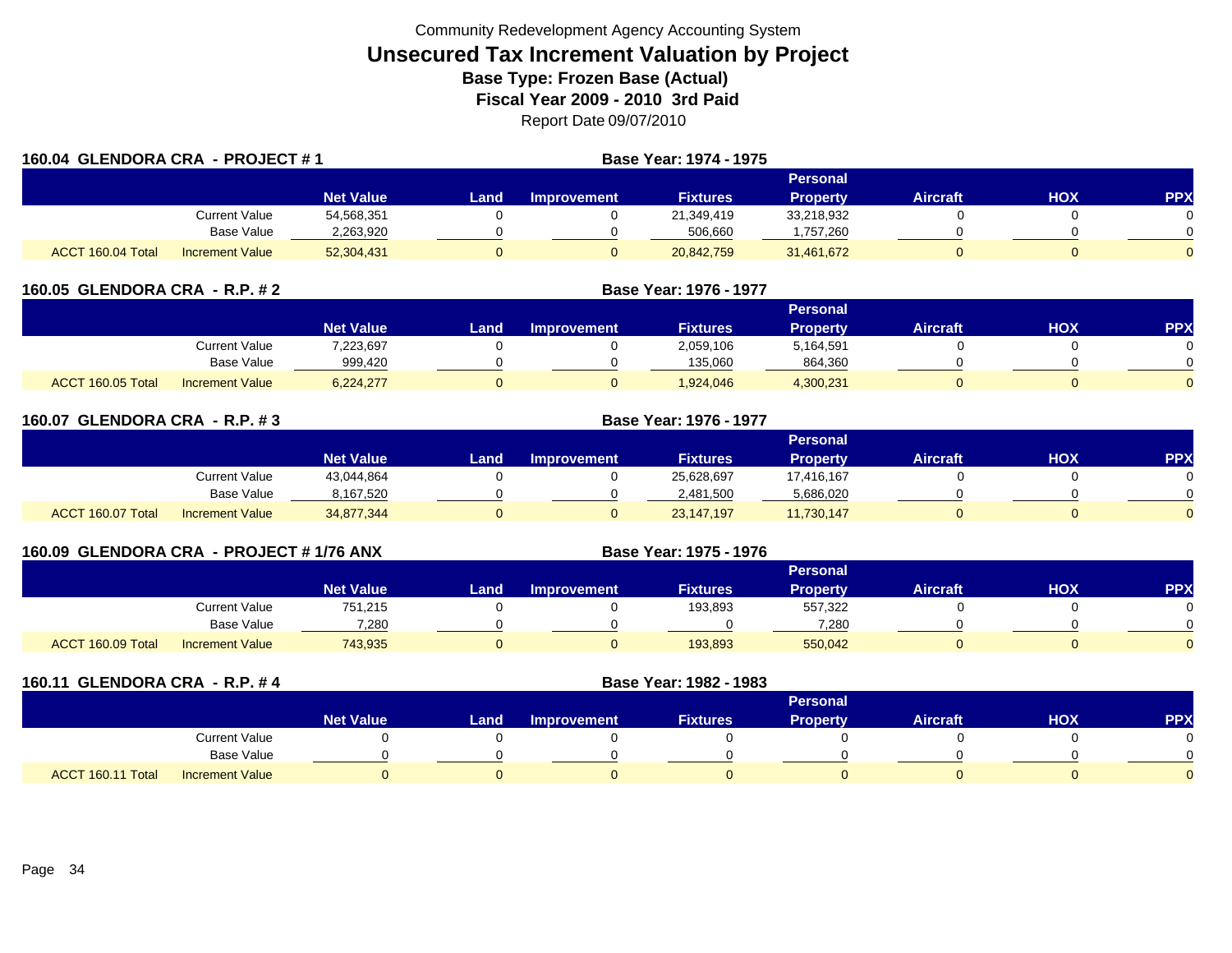Community Redevelopment Agency Accounting System

# **Unsecured Tax Increment Valuation by Project**

**Base Type: Frozen Base (Actual)** 

**Fiscal Year 2009 - 2010 3rd Paid**

Report Date 09/07/2010

| 160.13 GLENDORA CRA - R.P. # 5 |                        |                  | Base Year: 2005 - 2006 |                    |                 |                 |                 |            |            |  |
|--------------------------------|------------------------|------------------|------------------------|--------------------|-----------------|-----------------|-----------------|------------|------------|--|
|                                |                        |                  |                        |                    |                 | <b>Personal</b> |                 |            |            |  |
|                                |                        | <b>Net Value</b> | Land                   | <b>Improvement</b> | <b>Fixtures</b> | Property        | <b>Aircraft</b> | <b>HOX</b> | <b>PPX</b> |  |
|                                | <b>Current Value</b>   | 12,425,176       |                        |                    | 5,450,015       | 6,975,161       |                 |            | $\Omega$   |  |
|                                | Base Value             | 6,946,836        |                        |                    | 1,632,928       | 5,333,908       |                 |            | 20,000     |  |
| ACCT 160.13 Total              | <b>Increment Value</b> | 5,478,340        |                        |                    | 3,817,087       | 1,641,253       |                 |            | $-20,000$  |  |

|                        |                  |      |                    |                 | <b>Personal</b> |                 |     |            |
|------------------------|------------------|------|--------------------|-----------------|-----------------|-----------------|-----|------------|
|                        | <b>Net Value</b> | Land | <b>Improvement</b> | <b>Fixtures</b> | Propertv        | <b>Aircraft</b> | HOX | <b>PPX</b> |
| Current Value          | 118,013,303      |      |                    | 54,681,130      | 63,332,173      |                 |     |            |
| Base Value             | 18,384,976       |      |                    | 4.756.148       | 13,648,828      |                 |     | 20,000     |
| <b>Increment Value</b> | 99,628,327       |      |                    | 49,924,982      | 49,683,345      |                 |     | $-20,000$  |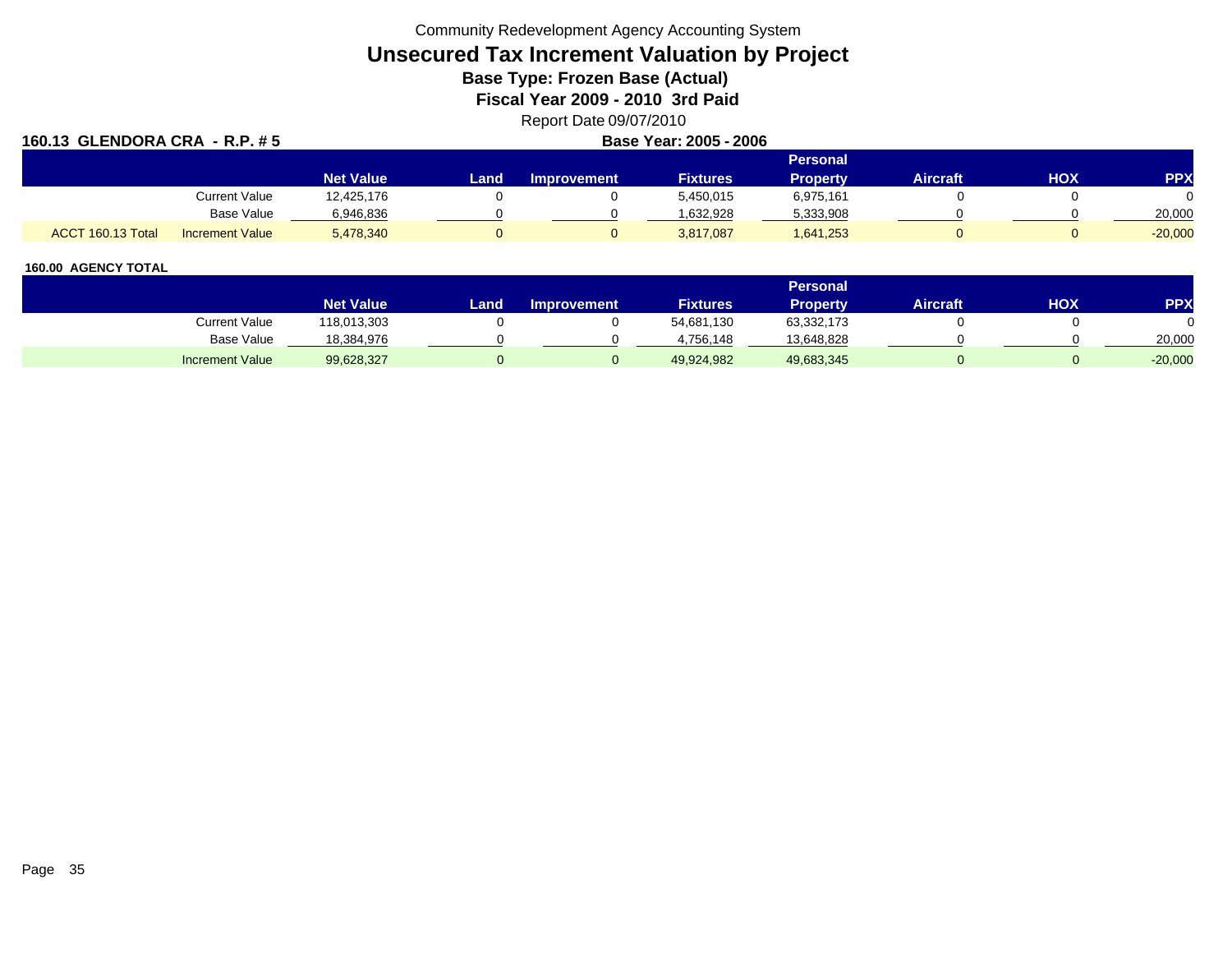| 163.01 HAWAIIAN GARDENS CRA - PROJECT #1 |                        |                  |      |             | <b>Base Year: 1973 - 1974</b> |                 |                 |            |            |
|------------------------------------------|------------------------|------------------|------|-------------|-------------------------------|-----------------|-----------------|------------|------------|
|                                          |                        |                  |      |             |                               | Personal        |                 |            |            |
|                                          |                        | <b>Net Value</b> | Land | Improvement | <b>Fixtures</b>               | <b>Property</b> | <b>Aircraft</b> | <b>HOX</b> | <b>PPX</b> |
|                                          | Current Value          | 22,463,591       |      |             | 5,340,867                     | 17.122.724      |                 |            |            |
|                                          | <b>Base Value</b>      | 5,074,200        |      |             | 826,520                       | 4,247,680       |                 |            |            |
| ACCT 163.01 Total                        | <b>Increment Value</b> | 17,389,391       |      |             | 4,514,347                     | 12,875,044      |                 |            |            |

|                        |                  |      |                    |                 | <b>Personal</b> |                 |            |     |
|------------------------|------------------|------|--------------------|-----------------|-----------------|-----------------|------------|-----|
|                        | <b>Net Value</b> | Land | <b>Improvement</b> | <b>Fixtures</b> | Property        | <b>Aircraft</b> | <b>HOX</b> | PPX |
| Current Value          | 22,463,591       |      |                    | 5,340,867       | 17,122,724      |                 |            |     |
| Base Value             | 5,074,200        |      |                    | 826.520         | 4,247,680       |                 |            |     |
| <b>Increment Value</b> | 17,389,391       |      |                    | 4,514,347       | 12,875,044      |                 |            |     |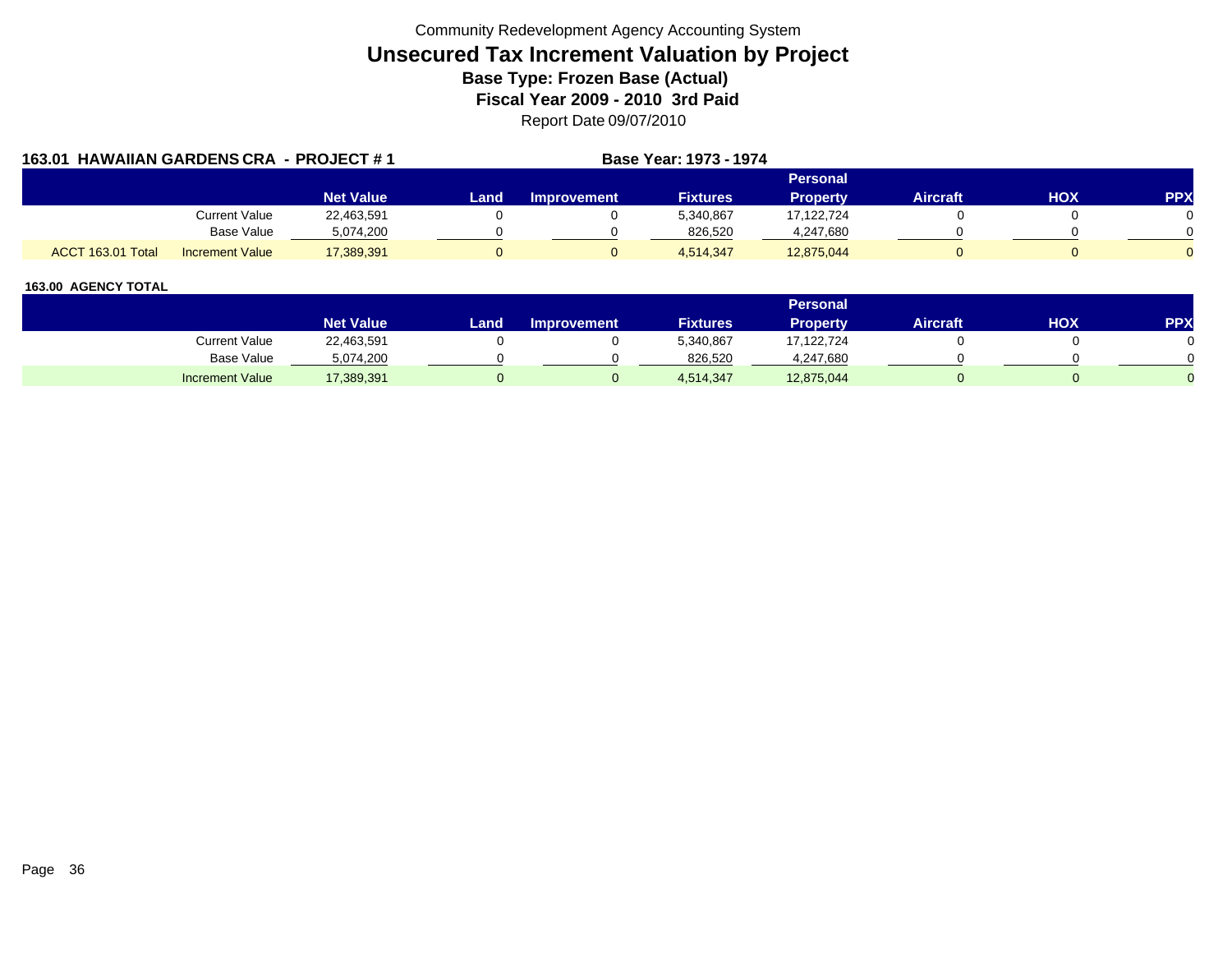| 164.03 HAWTHORNE CRA - PLAZA |                        |                  | Base Year: 1969 - 1970 |                    |                 |                 |                 |     |            |
|------------------------------|------------------------|------------------|------------------------|--------------------|-----------------|-----------------|-----------------|-----|------------|
|                              |                        |                  |                        |                    |                 | <b>Personal</b> |                 |     |            |
|                              |                        | <b>Net Value</b> | Land                   | <b>Improvement</b> | <b>Fixtures</b> | <b>Property</b> | <b>Aircraft</b> | нох | <b>PPX</b> |
|                              | Current Value          | 3,023,209        |                        |                    | 1,475,536       | 1,547,673       |                 |     |            |
|                              | Base Value             | 537,052          |                        | 33,184             |                 | 503,868         |                 |     |            |
| ACCT 164.03 Total            | <b>Increment Value</b> | 2,486,157        |                        | $-33.184$          | 1,475,536       | 1,043,805       |                 |     |            |

| 164.04 HAWTHORNE CRA - RP# 2 |                        |                  |      | Base Year: 1984 - 1985 |                 |                 |                 |          |           |
|------------------------------|------------------------|------------------|------|------------------------|-----------------|-----------------|-----------------|----------|-----------|
|                              |                        |                  |      |                        |                 | <b>Personal</b> |                 |          |           |
|                              |                        | <b>Net Value</b> | Land | <b>Improvement</b>     | <b>Fixtures</b> | <b>Property</b> | <b>Aircraft</b> | нох      | <b>PP</b> |
|                              | Current Value          | 139,898,257      |      |                        | 34,363,509      | 49,815,406      | 55,719,342      |          |           |
|                              | Base Value             | 75,681,733       |      |                        | 34,386,594      | 41,312,893      |                 | 5,700    | 12,054    |
| ACCT 164.04 Total            | <b>Increment Value</b> | 64,216,524       |      |                        | $-23,085$       | 8,502,513       | 55,719,342      | $-5,700$ | $-12,054$ |

|                   | 164.06 HAWTHORNE CRA - RP#2 AMEND #3 |                  |      |                    | Base Year: 2003 - 2004 |                 |                 |            |            |
|-------------------|--------------------------------------|------------------|------|--------------------|------------------------|-----------------|-----------------|------------|------------|
|                   |                                      |                  |      |                    |                        | <b>Personal</b> |                 |            |            |
|                   |                                      | <b>Net Value</b> | Land | <b>Improvement</b> | <b>Fixtures</b>        | <b>Property</b> | <b>Aircraft</b> | <b>NOH</b> | <b>PPX</b> |
|                   | <b>Current Value</b>                 | 1,648,260        |      |                    |                        | 1,648,260       |                 |            |            |
|                   | <b>Base Value</b>                    | 58,510           |      |                    | 33,338                 | 25,172          |                 |            |            |
| ACCT 164.06 Total | <b>Increment Value</b>               | 1,589,750        |      |                    | $-33,338$              | .623,088        |                 |            |            |

|                        |                  |      |                    |                 | <b>Personal</b> |                 |          |            |
|------------------------|------------------|------|--------------------|-----------------|-----------------|-----------------|----------|------------|
|                        | <b>Net Value</b> | Land | <b>Improvement</b> | <b>Fixtures</b> | Property        | <b>Aircraft</b> | нох      | <b>PPX</b> |
| Current Value          | 144,569,726      |      |                    | 35,839,045      | 53,011,339      | 55,719,342      |          |            |
| Base Value             | 76,277,295       |      | 33.184             | 34,419,932      | 41,841,933      |                 | 5.700    | 12.054     |
| <b>Increment Value</b> | 68,292,431       |      | $-33,184$          | 1,419,113       | 11,169,406      | 55,719,342      | $-5,700$ | $-12,054$  |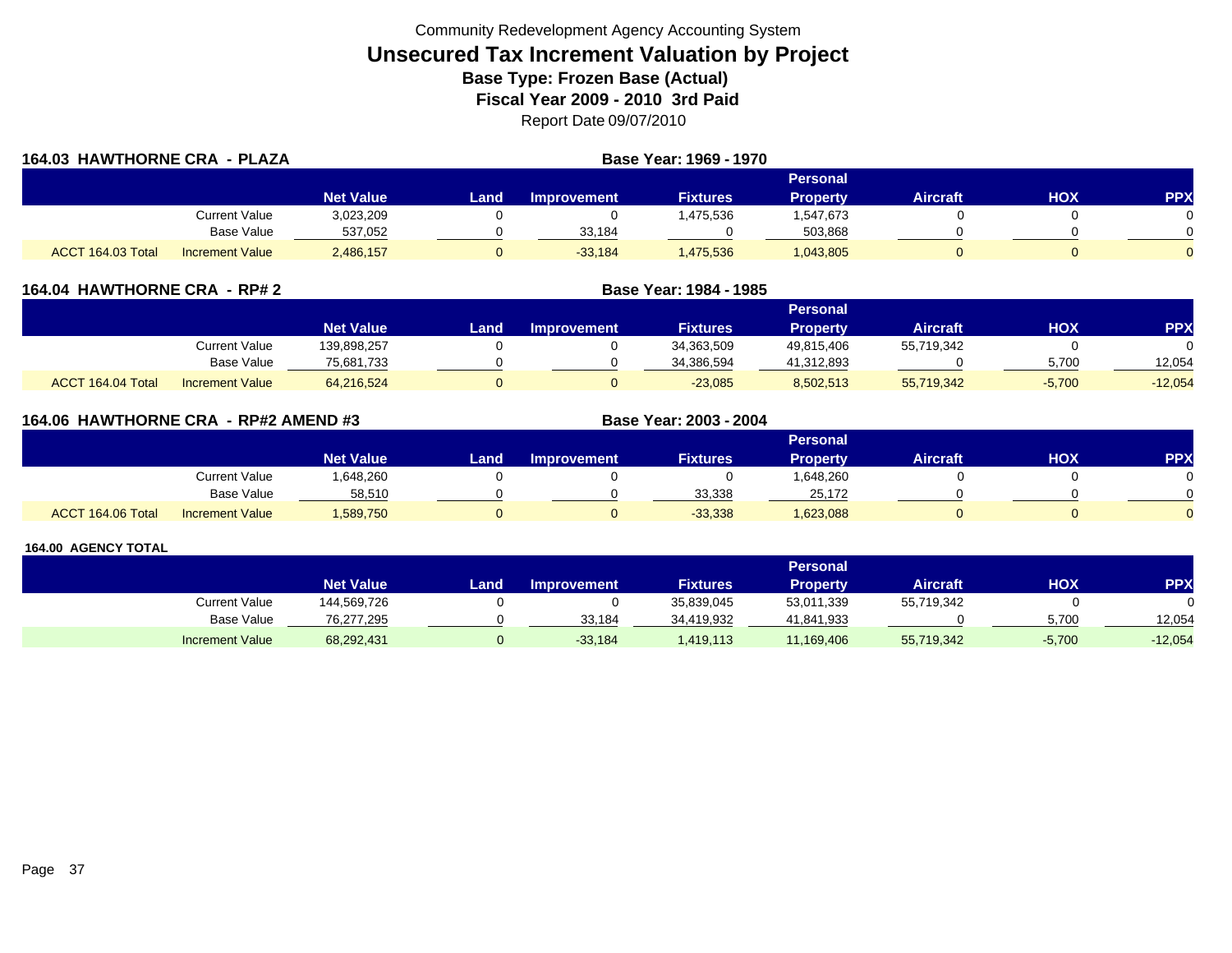|                   | <b>172.02 HUNTINGTON PARK CRA - CBD</b> |                  |      |             | <b>Base Year: 1971 - 1972</b> |                 |                 |     |            |
|-------------------|-----------------------------------------|------------------|------|-------------|-------------------------------|-----------------|-----------------|-----|------------|
|                   |                                         |                  |      |             |                               | <b>Personal</b> |                 |     |            |
|                   |                                         | <b>Net Value</b> | Land | Improvement | <b>Fixtures</b>               | <b>Property</b> | <b>Aircraft</b> | нох | <b>PPX</b> |
|                   | Current Value                           | 13,532,275       |      |             | 5,336,665                     | 8,195,610       |                 |     |            |
|                   | Base Value                              | 10.022.940       |      |             | 1.518.380                     | 8,504,560       |                 |     |            |
| ACCT 172.02 Total | <b>Increment Value</b>                  | 3,509,335        |      |             | 3,818,285                     | $-308,950$      |                 |     | $\Omega$   |

### **172.03 HUNTINGTON PARK CRA - INDUSTRIAL**

|                   |                        |                  |      |                       |                 | Personal        |                 |     |            |
|-------------------|------------------------|------------------|------|-----------------------|-----------------|-----------------|-----------------|-----|------------|
|                   |                        | <b>Net Value</b> | Land | <b>⊾Improvement</b> \ | <b>Fixtures</b> | <b>Property</b> | <b>Aircraft</b> | HOX | <b>PPX</b> |
|                   | Current Value          | 44,751,776       |      |                       | 16,077,216      | 28,674,560      |                 |     |            |
|                   | <b>Base Value</b>      | 18.769.140       |      |                       | 2.991.540       | 15,777,600      |                 |     | 0          |
| ACCT 172.03 Total | <b>Increment Value</b> | 25,982,636       |      |                       | 13,085,676      | 12,896,960      |                 |     | $\Omega$   |

**Base Year: 1976 - 1977**

**Base Year: 1984 - 1985**

|                   | <b>172.04 HUNTINGTON PARK CRA - NORTH</b> |                  |      |                    | Base Year: 1979 - 1980 |                 |                 |     |            |
|-------------------|-------------------------------------------|------------------|------|--------------------|------------------------|-----------------|-----------------|-----|------------|
|                   |                                           |                  |      |                    |                        | Personal        |                 |     |            |
|                   |                                           | <b>Net Value</b> | Land | <b>Improvement</b> | <b>Fixtures</b>        | <b>Property</b> | <b>Aircraft</b> | HOX | <b>PPX</b> |
|                   | Current Value                             | 53,967,599       |      |                    | 19,966,966             | 34,000,633      |                 |     |            |
|                   | Base Value                                | 22,989,292       |      |                    | 5,620,772              | 17,368,520      |                 |     |            |
| ACCT 172.04 Total | <b>Increment Value</b>                    | 30,978,307       |      |                    | 14.346.194             | 16,632,113      |                 |     |            |

## **172.05 HUNTINGTON PARK CRA - SANTA FE**

|                   |                        |                  | Personal |                    |                   |                 |          |            |          |  |  |  |  |
|-------------------|------------------------|------------------|----------|--------------------|-------------------|-----------------|----------|------------|----------|--|--|--|--|
|                   |                        | <b>Net Value</b> | Land.    | <b>Improvement</b> | Fixtures <b>'</b> | <b>Property</b> | Aircraft | <b>HOX</b> | PPX      |  |  |  |  |
|                   | <b>Current Value</b>   | 3,578,075        |          |                    | 1,602,914         | 1,975,161       |          |            |          |  |  |  |  |
|                   | <b>Base Value</b>      | ,420,563         |          |                    | 683.928           | 736,635         |          |            | 0        |  |  |  |  |
| ACCT 172.05 Total | <b>Increment Value</b> | 2,157,512        |          |                    | 918,986           | 1,238,526       |          |            | $\Omega$ |  |  |  |  |

#### **172.06 HUNTINGTON PARK CRA - NEIGHBORHOOD Base Year: 2002 - 2003 Personal Net Value Land Improvement Fixtures Property Aircraft HOX PPX** Current Value 17,518,986 0 0 7,955,499 9,563,487 0 0 Base Value 15,580,173 0 0 6,316,595 9,267,578 0 0 4,000 ACCT 172.06 TotalIncrement Value 1,938,813 0 0 1,638,904 295,909 0 0 -4,000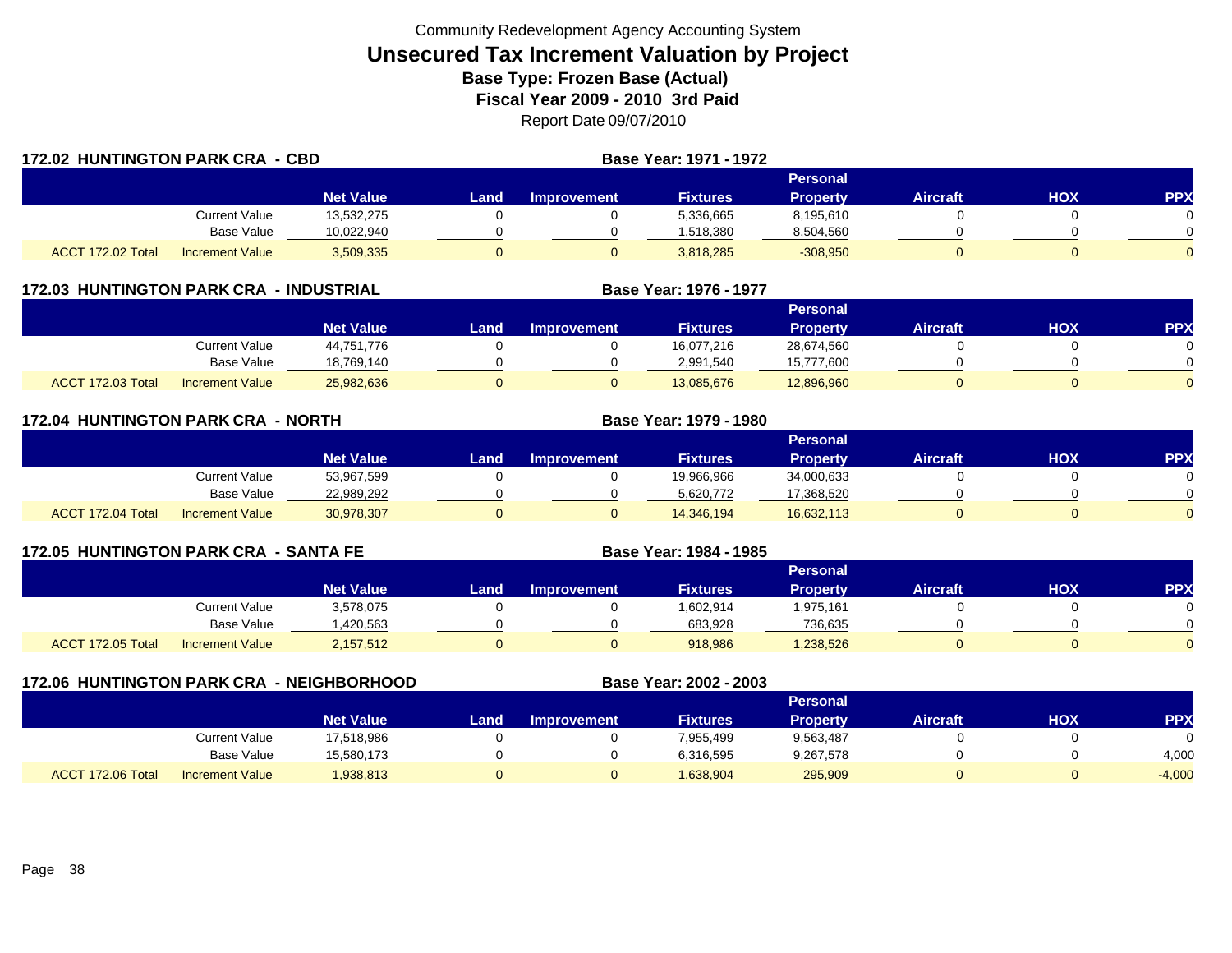|                        |                  | <b>Personal</b> |                    |                 |                 |          |     |            |  |  |  |  |  |
|------------------------|------------------|-----------------|--------------------|-----------------|-----------------|----------|-----|------------|--|--|--|--|--|
|                        | <b>Net Value</b> | Land            | <b>Improvement</b> | <b>Fixtures</b> | <b>Property</b> | Aircraft | ΗΟΧ | <b>PPX</b> |  |  |  |  |  |
| Current Value          | 133,348,711      |                 |                    | 50,939,260      | 82,409,451      |          |     |            |  |  |  |  |  |
| Base Value             | 68,782,108       |                 |                    | 17.131.215      | 51,654,893      |          |     | 4,000      |  |  |  |  |  |
| <b>Increment Value</b> | 64,566,603       |                 |                    | 33,808,045      | 30,754,558      |          |     | $-4,000$   |  |  |  |  |  |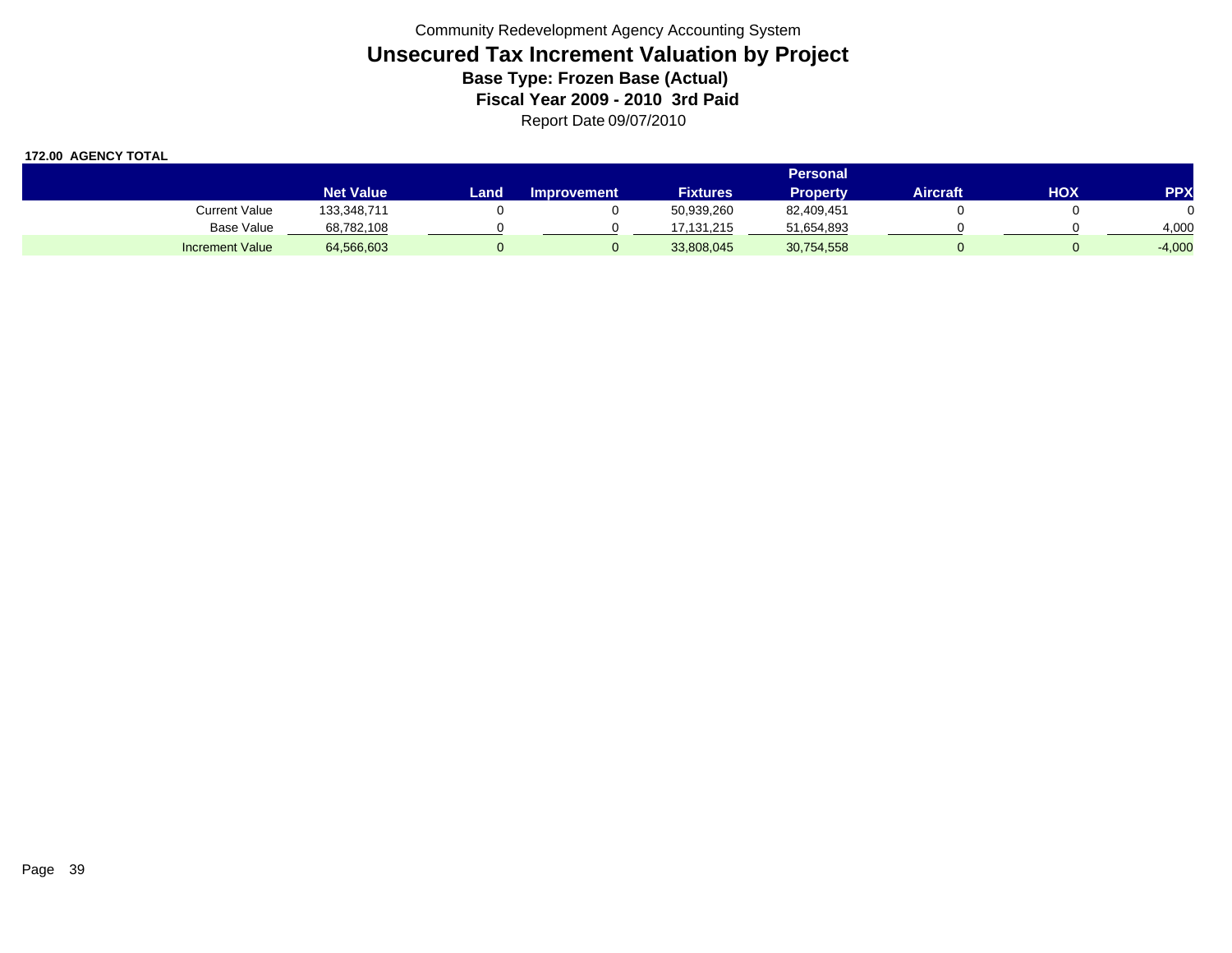| 174.02 INDUSTRY CRA - CIV.REC.IND'L # 1 |                        |                  |        |             | <b>Base Year: 1971 - 1972</b> |                 |                 |            |            |
|-----------------------------------------|------------------------|------------------|--------|-------------|-------------------------------|-----------------|-----------------|------------|------------|
|                                         |                        |                  |        |             |                               | Personal        |                 |            |            |
|                                         |                        | <b>Net Value</b> | Land.  | Improvement | <b>Fixtures</b>               | <b>Property</b> | <b>Aircraft</b> | <b>HOX</b> | <b>PPX</b> |
|                                         | Current Value          | 832,169,127      |        |             | 425,993,863                   | 406,175,264     |                 |            | $\Omega$   |
|                                         | <b>Base Value</b>      | 112,529,124      | 800    |             | 18.643.940                    | 93,884,384      |                 |            | $\Omega$   |
| ACCT 174.02 Total                       | <b>Increment Value</b> | 719,640,003      | $-800$ |             | 407,349,923                   | 312,290,880     |                 |            | $\Omega$   |

### **174.03 INDUSTRY CRA - TR.DIST.IND'L # 2 Base Year: 1973 - 1974**

|                                             |                                |      |                    |                 | Personal        |          |     |            |
|---------------------------------------------|--------------------------------|------|--------------------|-----------------|-----------------|----------|-----|------------|
|                                             | <b>Net Value</b>               | Land | <b>Improvement</b> | <b>Fixtures</b> | <b>Property</b> | Aircraft | нох | <b>PPX</b> |
| Current Value                               | 135,787,648                    |      |                    | 51,036,337      | 84,751,311      |          |     |            |
|                                             | <b>Base Value</b><br>7,013,840 |      |                    | 2,401,200       | 4,612,640       |          |     |            |
| ACCT 174.03 Total<br><b>Increment Value</b> | 128,773,808                    |      |                    | 48,635,137      | 80,138,671      |          |     |            |

| 174.04 INDUSTRY CRA - TR.DIST.IND'L # 3 |                        |                  |      |                    | Base Year: 1973 - 1974 |                 |                 |     |            |
|-----------------------------------------|------------------------|------------------|------|--------------------|------------------------|-----------------|-----------------|-----|------------|
|                                         |                        |                  |      |                    |                        | <b>Personal</b> |                 |     |            |
|                                         |                        | <b>Net Value</b> | Land | <b>Improvement</b> | <b>Fixtures</b>        | <b>Property</b> | <b>Aircraft</b> | HOX | <b>PPX</b> |
|                                         | Current Value          | 195,077,273      |      |                    | 65,299,186             | 129,778,087     |                 |     |            |
|                                         | Base Value             | 35,177,300       |      |                    | 7,406,820              | 27,770,480      |                 |     |            |
| ACCT 174.04 Total                       | <b>Increment Value</b> | 159,899,973      |      |                    | 57,892,366             | 102,007,607     |                 | 0   |            |

## **174.06 INDUSTRY CRA - CIVIC RECR IND'L RP #4 Base Year: 2007 - 2008**

|                   |                        |                  |      |             |                 | Personal        |                 |            |          |
|-------------------|------------------------|------------------|------|-------------|-----------------|-----------------|-----------------|------------|----------|
|                   |                        | <b>Net Value</b> | Land | Improvement | <b>Fixtures</b> | <b>Property</b> | <b>Aircraft</b> | <b>HOX</b> | PPX      |
|                   | Current Value          | 3,024,607        |      |             | .496,319        | ,528,288        |                 |            |          |
|                   | <b>Base Value</b>      | 9,578,788        |      |             | 6,229,686       | 3,349,102       |                 |            |          |
| ACCT 174.06 Total | <b>Increment Value</b> | $-6,554,181$     |      |             | $-4,733,367$    | $-1,820,814$    |                 |            | $\Omega$ |

|                        |                  |        |                    |                 | <b>Personal</b> |                 |     |     |
|------------------------|------------------|--------|--------------------|-----------------|-----------------|-----------------|-----|-----|
|                        | <b>Net Value</b> | Land   | <b>Improvement</b> | <b>Fixtures</b> | Property        | <b>Aircraft</b> | ΗΟΧ | PPX |
| <b>Current Value</b>   | ,166,058,655     |        |                    | 543,825,705     | 622,232,950     |                 |     |     |
| <b>Base Value</b>      | 164,299,052      | 800    |                    | 34.681.646      | 129,616,606     |                 |     | 0   |
| <b>Increment Value</b> | 1,001,759,603    | $-800$ |                    | 509,144,059     | 492,616,344     |                 |     |     |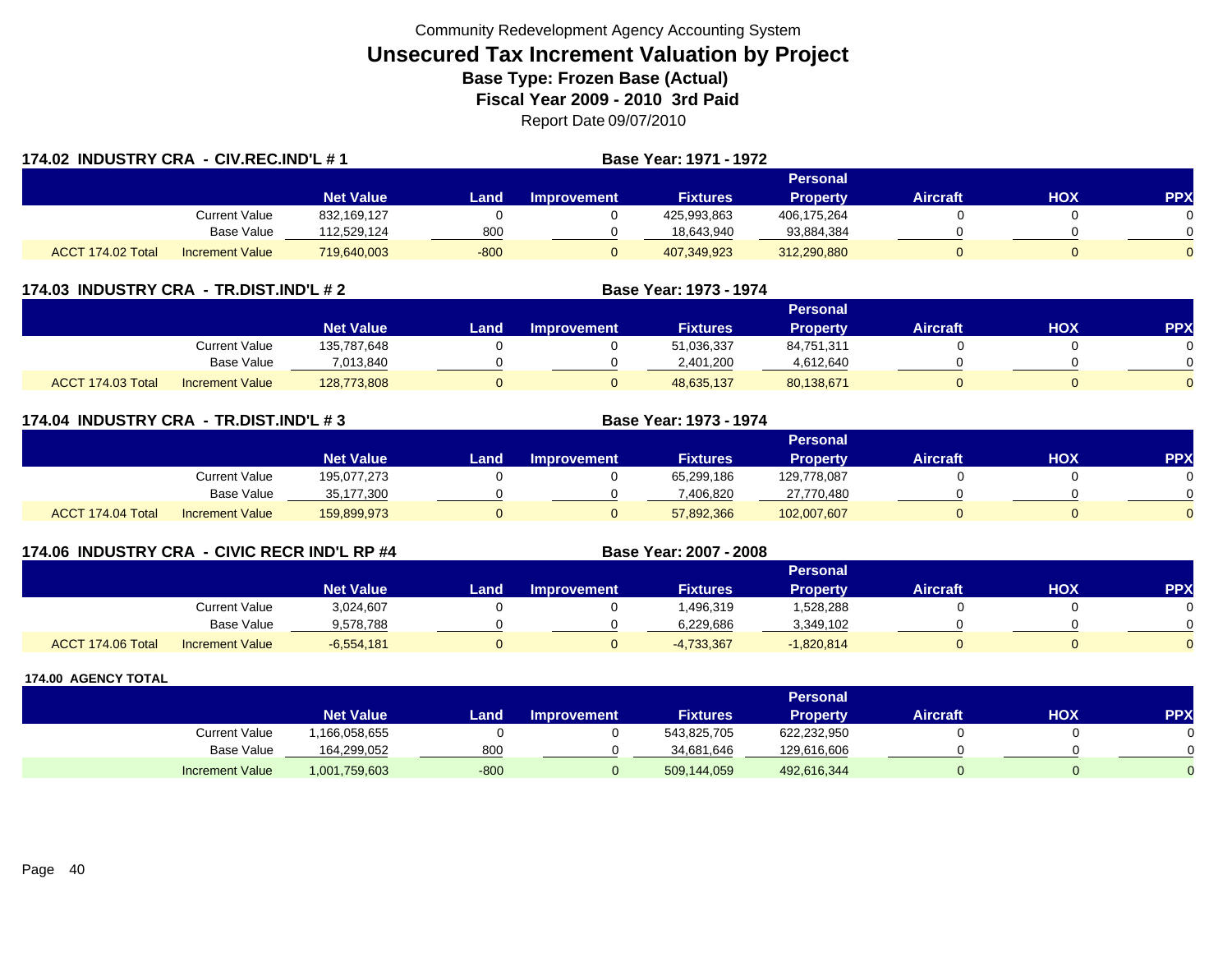| 176.02 INGLEWOOD CRA - IN TOWN |                        |                  |       | <b>Base Year: 1970 - 1971</b> |                 |                 |                 |     |            |
|--------------------------------|------------------------|------------------|-------|-------------------------------|-----------------|-----------------|-----------------|-----|------------|
|                                |                        |                  |       |                               |                 | <b>Personal</b> |                 |     |            |
|                                |                        | <b>Net Value</b> | Landı | Improvement                   | <b>Fixtures</b> | <b>Property</b> | <b>Aircraft</b> | нох | <b>PPX</b> |
|                                | Current Value          | 7,604,677        |       |                               | 2,079,625       | 5,525,052       |                 |     |            |
|                                | <b>Base Value</b>      | 6,673,040        |       |                               | .284,460        | 5,388,580       |                 |     |            |
| ACCT 176.02 Total              | <b>Increment Value</b> | 931,637          |       |                               | 795,165         | 136,472         |                 |     |            |

| 176.03 INGLEWOOD CRA - LA CIENEGA |                        |                  |      | Base Year: 1970 - 1971 |                 |                 |                 |     |            |
|-----------------------------------|------------------------|------------------|------|------------------------|-----------------|-----------------|-----------------|-----|------------|
|                                   |                        |                  |      |                        |                 | Personal        |                 |     |            |
|                                   |                        | <b>Net Value</b> | Land | <b>Improvement</b>     | <b>Fixtures</b> | <b>Property</b> | <b>Aircraft</b> | НОХ | <b>PPX</b> |
|                                   | Current Value          | 2,877,973        |      |                        | 108,513         | 2,769,460       |                 |     |            |
|                                   | Base Value             | 25.188           |      |                        | .416.           | 23.772          |                 |     |            |
| ACCT 176.03 Total                 | <b>Increment Value</b> | 2,852,785        |      |                        | 107,097         | 2,745,688       |                 |     |            |

| 176.04 INGLEWOOD CRA - NORTH IND'L |                        |                  |      |                    | <b>Base Year: 1972 - 1973</b> |                 |                 |            |            |
|------------------------------------|------------------------|------------------|------|--------------------|-------------------------------|-----------------|-----------------|------------|------------|
|                                    |                        |                  |      |                    |                               | Personal        |                 |            |            |
|                                    |                        | <b>Net Value</b> | Land | <b>Improvement</b> | <b>Fixtures</b>               | <b>Property</b> | <b>Aircraft</b> | <b>HOX</b> | <b>PPX</b> |
|                                    | Current Value          | 19,361,211       |      |                    | 6,386,184                     | 12,975,027      |                 |            | $\Omega$   |
|                                    | <b>Base Value</b>      | 1,844,340        |      |                    | 390,760                       | 1,453,580       |                 |            | $\Omega$   |
| ACCT 176.04 Total                  | <b>Increment Value</b> | 17,516,871       |      | 0                  | 5.995.424                     | 11,521,447      |                 |            | $\Omega$   |

| 176.05 INGLEWOOD CRA - MANCHESTER/PRAIRIE |                        |                  |      |                    | Base Year: 1972 - 1973 |           |                 |     |            |
|-------------------------------------------|------------------------|------------------|------|--------------------|------------------------|-----------|-----------------|-----|------------|
|                                           |                        |                  |      |                    |                        | Personal  |                 |     |            |
|                                           |                        | <b>Net Value</b> | Land | <b>Improvement</b> | <b>Fixtures</b>        | Property  | <b>Aircraft</b> | нох | <b>PPX</b> |
|                                           | Current Value          | 28,625,529       |      |                    | 19,545,673             | 9,079,856 |                 |     |            |
|                                           | Base Value             | 2,550,080        |      |                    | 224.040                | 2,326,040 |                 |     |            |
| ACCT 176.05 Total                         | <b>Increment Value</b> | 26,075,449       |      |                    | 19,321,633             | 6,753,816 |                 |     |            |

| 176.06 INGLEWOOD CRA - INGLEWOOD/CENTURY |                        |                  |      |                    | Base Year: 1980 - 1981 |                 |                 |     |            |
|------------------------------------------|------------------------|------------------|------|--------------------|------------------------|-----------------|-----------------|-----|------------|
|                                          |                        |                  |      |                    |                        | Personal        |                 |     |            |
|                                          |                        | <b>Net Value</b> | Land | <b>Improvement</b> | <b>Fixtures</b>        | <b>Property</b> | <b>Aircraft</b> | HOX | <b>PPX</b> |
|                                          | <b>Current Value</b>   | 23,608,029       |      |                    | 10,327,490             | 13,280,539      |                 |     |            |
|                                          | Base Value             | ,376,300         |      |                    | 752.780                | 623,520         |                 |     |            |
| ACCT 176.06 Total                        | <b>Increment Value</b> | 22,231,729       |      |                    | 9,574,710              | 12,657,019      |                 |     |            |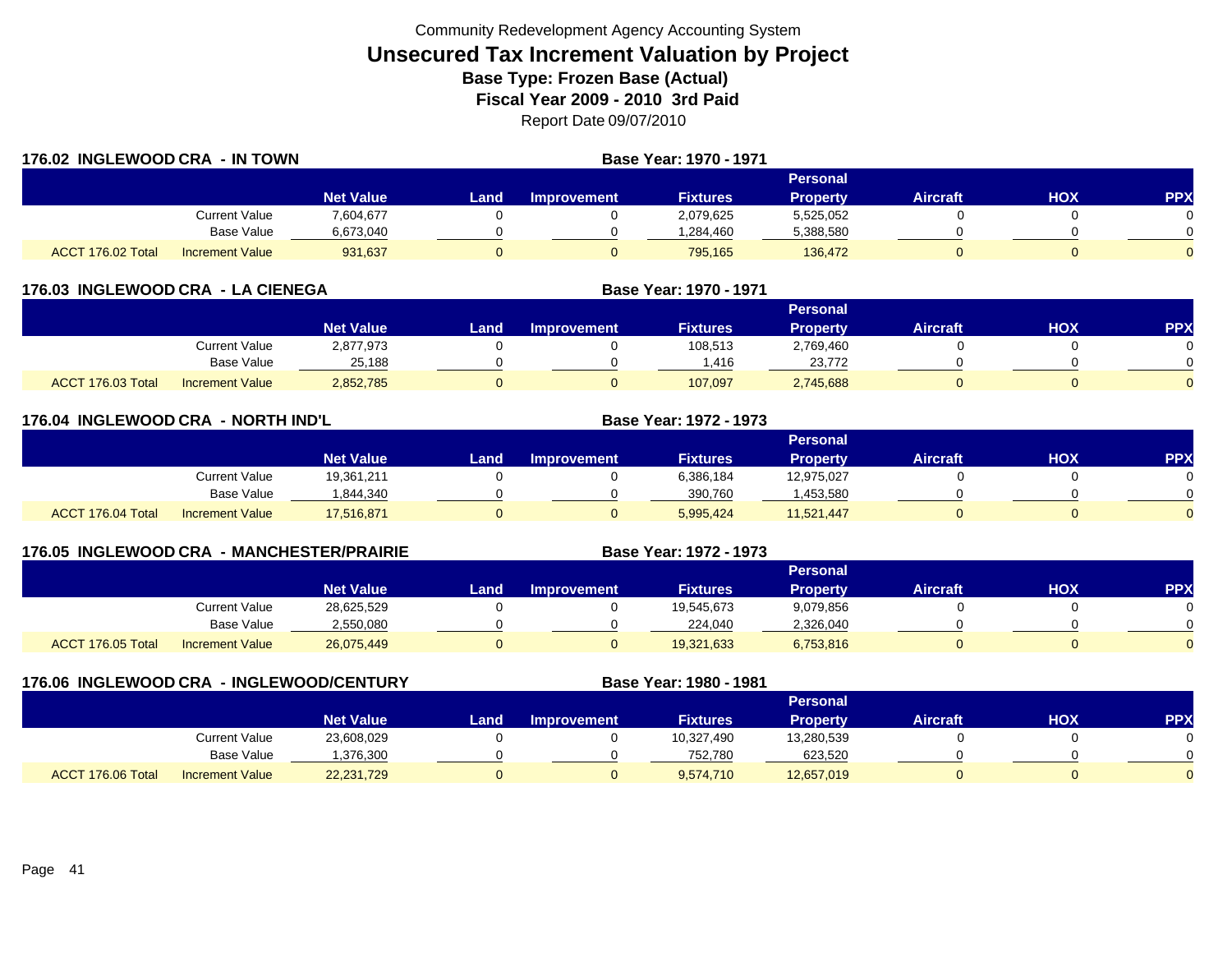**Unsecured Tax Increment Valuation by Project**

**Base Type: Frozen Base (Actual)** 

**Fiscal Year 2009 - 2010 3rd Paid**

Report Date 09/07/2010 **176.07 INGLEWOOD CRA - LA CIENEGA/76 ANNEXBase Year: 1976 - 1977**

|                                      |                        |                  | Personal |                    |                 |                 |          |            |           |  |  |  |  |
|--------------------------------------|------------------------|------------------|----------|--------------------|-----------------|-----------------|----------|------------|-----------|--|--|--|--|
|                                      |                        | <b>Net Value</b> | Land .   | <b>Improvement</b> | <b>Fixtures</b> | <b>Property</b> | Aircraft | <b>HOX</b> | <b>PP</b> |  |  |  |  |
|                                      | <b>Current Value</b>   | 13,404,293       |          |                    | 5,239,713       | 8,164,580       |          |            |           |  |  |  |  |
|                                      | <b>Base Value</b>      | 7,999,760        |          |                    | 1.183.160       | 6,816,600       |          |            |           |  |  |  |  |
| <b>T 176.07 Total</b><br><b>ACCT</b> | <b>Increment Value</b> | 5,404,533        |          |                    | 4,056,553       | 1,347,980       |          |            |           |  |  |  |  |

|                                             | 176.08 INGLEWOOD CRA - IMPERIAL/PRAIRIE |      |                    | Base Year: 1993 - 1994 |                 |                 |            |            |
|---------------------------------------------|-----------------------------------------|------|--------------------|------------------------|-----------------|-----------------|------------|------------|
|                                             |                                         |      |                    |                        | <b>Personal</b> |                 |            |            |
|                                             | <b>Net Value</b>                        | Land | <b>Improvement</b> | <b>Fixtures</b>        | <b>Property</b> | <b>Aircraft</b> | <b>XOH</b> | <b>PPX</b> |
| Current Value                               | 8,625,366                               |      |                    | 4,196,622              | 4,428,744       |                 |            |            |
| Base Value                                  | 5,095,278                               |      |                    | 2,614,851              | 2,480,427       |                 |            |            |
| ACCT 176.08 Total<br><b>Increment Value</b> | 3,530,088                               |      |                    | 1.581.771              | .948.317        |                 |            |            |

**176.09 INGLEWOOD CRA - CENTURY RP '03 ANNEX**

|                   |                        |                  |      |                    |                 | <b>Personal</b> |          |     |            |
|-------------------|------------------------|------------------|------|--------------------|-----------------|-----------------|----------|-----|------------|
|                   |                        | <b>Net Value</b> | Land | <b>Improvement</b> | <b>Fixtures</b> | <b>Property</b> | Aircraft | нох | <b>PPX</b> |
|                   | Current Value          | 8,013,324        |      |                    | 3,874,155       | 4,139,169       |          |     |            |
|                   | <b>Base Value</b>      | 5,293,834        |      |                    | 1.422.157       | 3,871,677       |          |     | $\sim$     |
| ACCT 176.09 Total | <b>Increment Value</b> | 2,719,490        |      |                    | 2,451,998       | 267,492         |          |     |            |

**Base Year: 2001 - 2002**

**Base Year: 2001 - 2002**

**176.10 INGLEWOOD CRA - IN TOWN RP '03 ANNEX**

|                   |                        |                  |           |                    |                 | <b>Personal</b> |          |            |          |
|-------------------|------------------------|------------------|-----------|--------------------|-----------------|-----------------|----------|------------|----------|
|                   |                        | <b>Net Value</b> | Land      | <b>Improvement</b> | <b>Fixtures</b> | <b>Property</b> | Aircraft | <b>HOX</b> | PPX      |
|                   | Current Value          | 16,060,057       |           |                    | 5,695,744       | 10,364,313      |          |            |          |
|                   | <b>Base Value</b>      | 10,795,816       | 12,550    |                    | 3.931.742       | 6,857,524       |          |            | 6,000    |
| ACCT 176.10 Total | <b>Increment Value</b> | 5,264,241        | $-12,550$ |                    | .764,002        | 3,506,789       |          |            | $-6,000$ |

| 176.11 | INGLEWOOD CRA - LA CIENEGA RP '03 ANNEX |                        |                  |      |                    | Base Year: 2001 - 2002 |                 |                 |            |            |
|--------|-----------------------------------------|------------------------|------------------|------|--------------------|------------------------|-----------------|-----------------|------------|------------|
|        |                                         |                        |                  |      |                    |                        | <b>Personal</b> |                 |            |            |
|        |                                         |                        | <b>Net Value</b> | Land | <b>Improvement</b> | <b>Fixtures</b>        | <b>Property</b> | <b>Aircraft</b> | <b>NOH</b> | <b>PPX</b> |
|        |                                         | Current Value          | 36,654,412       |      |                    | 9,062,026              | 27,592,386      |                 |            |            |
|        |                                         | Base Value             | 30,903,694       |      |                    | 11,374,382             | 19,529,312      |                 |            |            |
|        | ACCT 176.11 Total                       | <b>Increment Value</b> | 5,750,718        |      |                    | $-2,312,356$           | 8,063,074       |                 |            |            |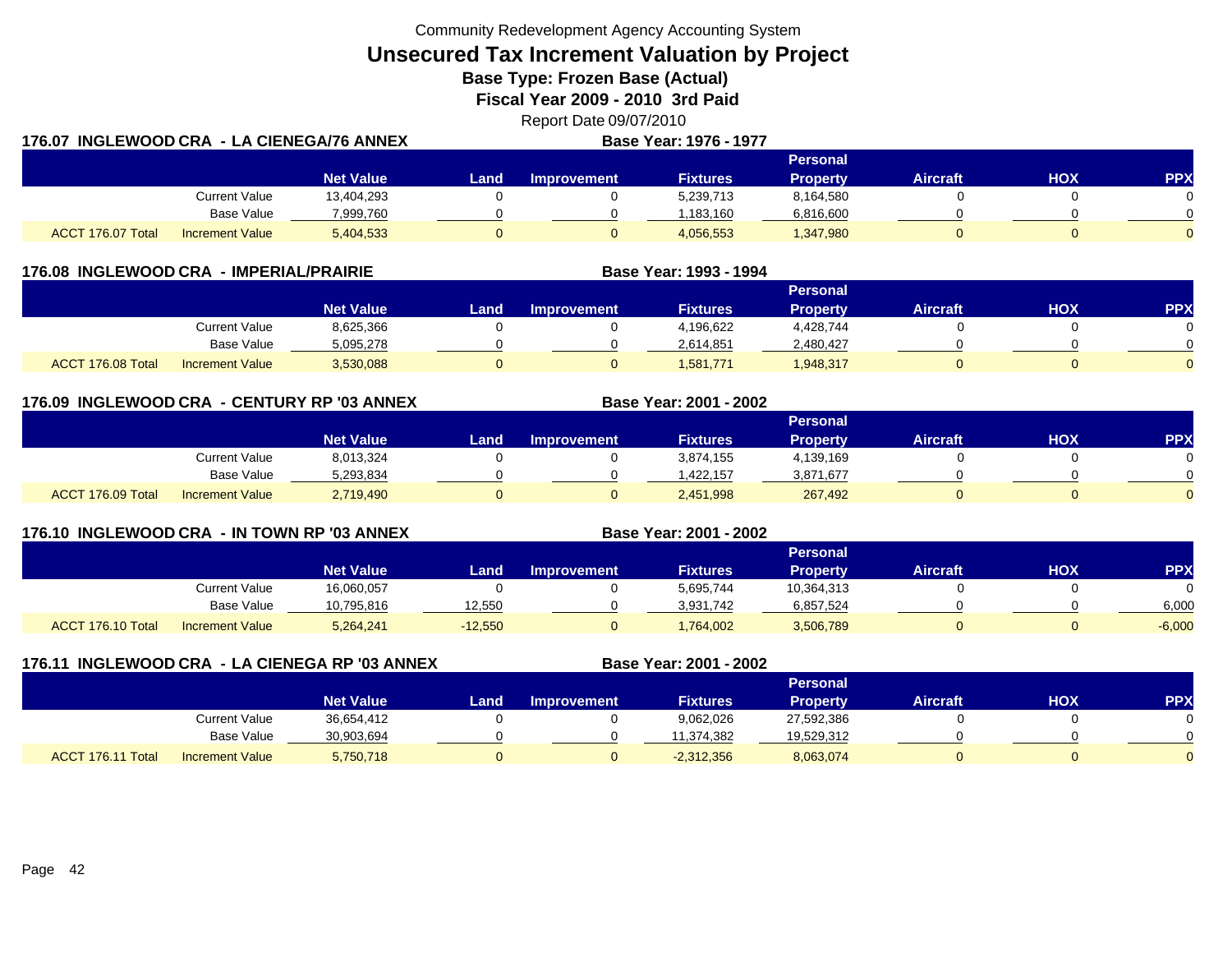**Unsecured Tax Increment Valuation by Project**

**Base Type: Frozen Base (Actual)** 

**Fiscal Year 2009 - 2010 3rd Paid**

Report Date 09/07/2010

|                   |                        | 176.12 INGLEWOOD CRA - IMPERIAL/PRAIRIE '03 ANNEX |      |             | Base Year: 2001 - 2002 |                 |                 |            |            |
|-------------------|------------------------|---------------------------------------------------|------|-------------|------------------------|-----------------|-----------------|------------|------------|
|                   |                        |                                                   |      |             |                        | <b>Personal</b> |                 |            |            |
|                   |                        | <b>Net Value</b>                                  | Land | Improvement | <b>Fixtures</b>        | Propertv        | <b>Aircraft</b> | <b>HOX</b> | <b>PPX</b> |
|                   | <b>Current Value</b>   | 134,480                                           |      |             | 64,240                 | 70,240          |                 |            |            |
|                   | <b>Base Value</b>      | 203,053                                           |      |             | 73.348                 | 129,705         |                 |            |            |
| ACCT 176.12 Total | <b>Increment Value</b> | $-68,573$                                         |      |             | $-9,108$               | $-59,465$       |                 |            |            |

|                        |                  |           |                    |                 | <b>Personal</b> |                 |            |            |
|------------------------|------------------|-----------|--------------------|-----------------|-----------------|-----------------|------------|------------|
|                        | <b>Net Value</b> | Land      | <b>Improvement</b> | <b>Fixtures</b> | Propertv        | <b>Aircraft</b> | <b>HOX</b> | <b>PPY</b> |
| Current Value          | 164,969,351      |           |                    | 66,579,985      | 98,389,366      |                 |            |            |
| <b>Base Value</b>      | 72,760,383       | 12,550    |                    | 23,253,096      | 49,500,737      |                 |            | 6,000      |
| <b>Increment Value</b> | 92,208,968       | $-12,550$ |                    | 43,326,889      | 48,888,629      |                 |            | $-6,000$   |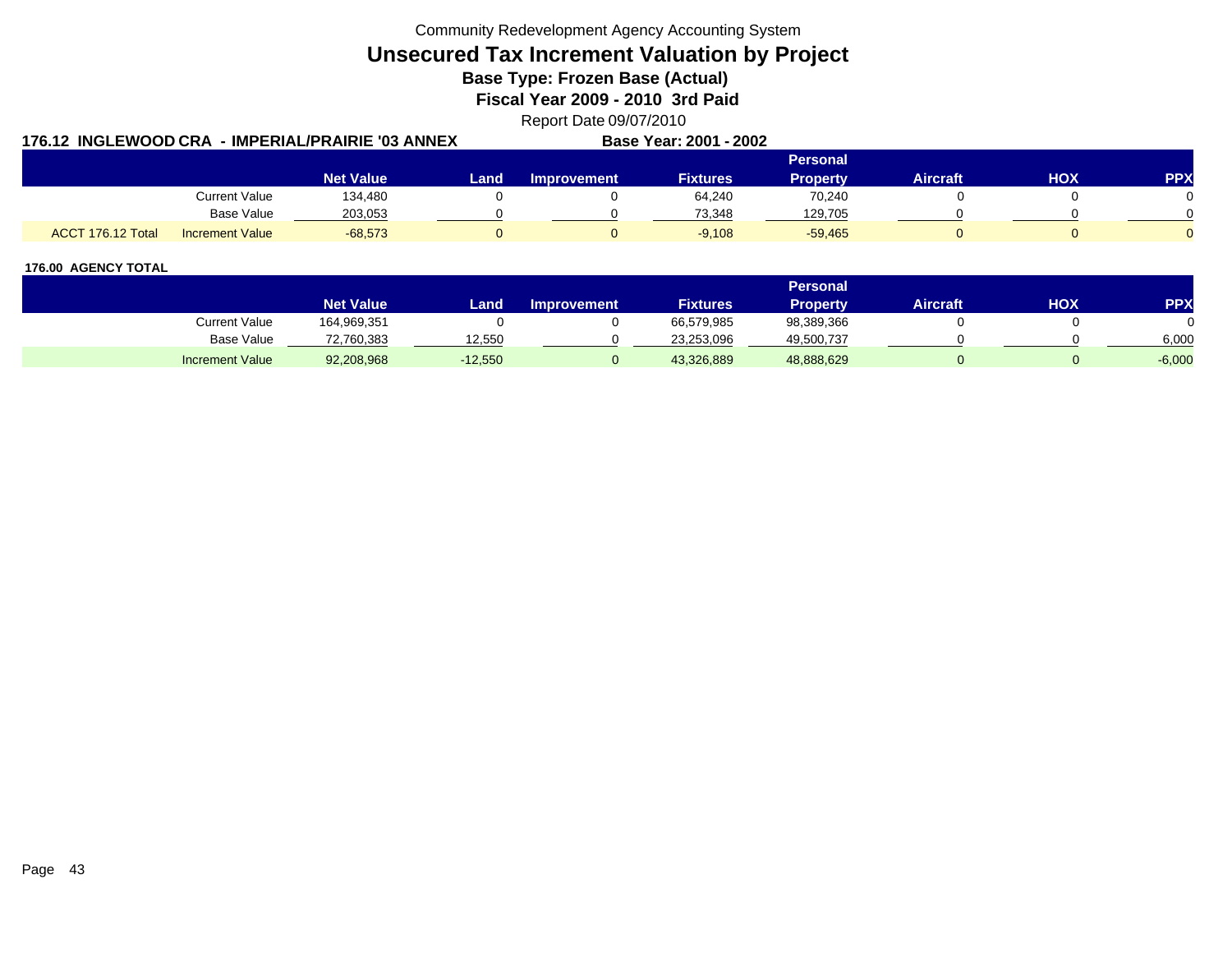| 177.02 IRWINDALE CRA - PARQUE NORTE | Base Year: 1975 - 1976 |                  |          |                    |                 |                 |                 |     |            |
|-------------------------------------|------------------------|------------------|----------|--------------------|-----------------|-----------------|-----------------|-----|------------|
|                                     |                        |                  | Personal |                    |                 |                 |                 |     |            |
|                                     |                        | <b>Net Value</b> | Land     | <b>Improvement</b> | <b>Fixtures</b> | <b>Property</b> | <b>Aircraft</b> | HOX | <b>PPX</b> |
|                                     | <b>Current Value</b>   |                  |          |                    |                 |                 |                 |     |            |
|                                     | <b>Base Value</b>      |                  |          |                    |                 |                 |                 |     |            |
| ACCT 177.02 Total                   | <b>Increment Value</b> |                  |          |                    |                 |                 |                 |     |            |

| 177.04 IRWINDALE CRA - INDUSTRIAL |                        |                  |      | Base Year: 1975 - 1976 |                 |                 |                 |     |            |
|-----------------------------------|------------------------|------------------|------|------------------------|-----------------|-----------------|-----------------|-----|------------|
|                                   |                        |                  |      |                        |                 |                 |                 |     |            |
|                                   |                        | <b>Net Value</b> | Land | <b>Improvement</b>     | <b>Fixtures</b> | <b>Property</b> | <b>Aircraft</b> | нох | <b>PPX</b> |
|                                   | Current Value          | 364,612,679      |      |                        | 153.943.093     | 210,923,341     |                 |     | 253,755    |
|                                   | Base Value             | 27,467,584       |      | 64,300                 | 9,886,900       | 17,516,384      |                 |     |            |
| ACCT 177.04 Total                 | <b>Increment Value</b> | 337,145,095      |      | $-64,300$              | 144,056,193     | 193,406,957     |                 |     | 253,755    |

| 177.05 IRWINDALE CRA - NORA FRAIJO |                        |                  | <b>Base Year: 1974 - 1975</b> |                    |                 |          |                 |     |            |
|------------------------------------|------------------------|------------------|-------------------------------|--------------------|-----------------|----------|-----------------|-----|------------|
|                                    |                        |                  |                               | <b>Personal</b>    |                 |          |                 |     |            |
|                                    |                        | <b>Net Value</b> | Land                          | <b>Improvement</b> | <b>Fixtures</b> | Property | <b>Aircraft</b> | HOX | <b>PPX</b> |
|                                    | <b>Current Value</b>   | 2,484            |                               |                    |                 | 2,484    |                 |     |            |
|                                    | Base Value             |                  |                               |                    |                 |          |                 |     |            |
| ACCT 177.05 Total                  | <b>Increment Value</b> | 2,484            |                               |                    |                 | 2,484    |                 |     |            |

|                        | Personal         |      |                    |                 |                 |                 |     |                 |  |
|------------------------|------------------|------|--------------------|-----------------|-----------------|-----------------|-----|-----------------|--|
|                        | <b>Net Value</b> | Land | <b>Improvement</b> | <b>Fixtures</b> | <b>Property</b> | <b>Aircraft</b> | нох | PP <sub>2</sub> |  |
| Current Value          | 364,615,163      |      |                    | 153,943,093     | 210,925,825     |                 |     | 253,755         |  |
| Base Value             | 27,467,584       |      | 64,300             | 9,886,900       | 17,516,384      |                 |     |                 |  |
| <b>Increment Value</b> | 337,147,579      |      | $-64,300$          | 144,056,193     | 193,409,441     |                 |     | 253,755         |  |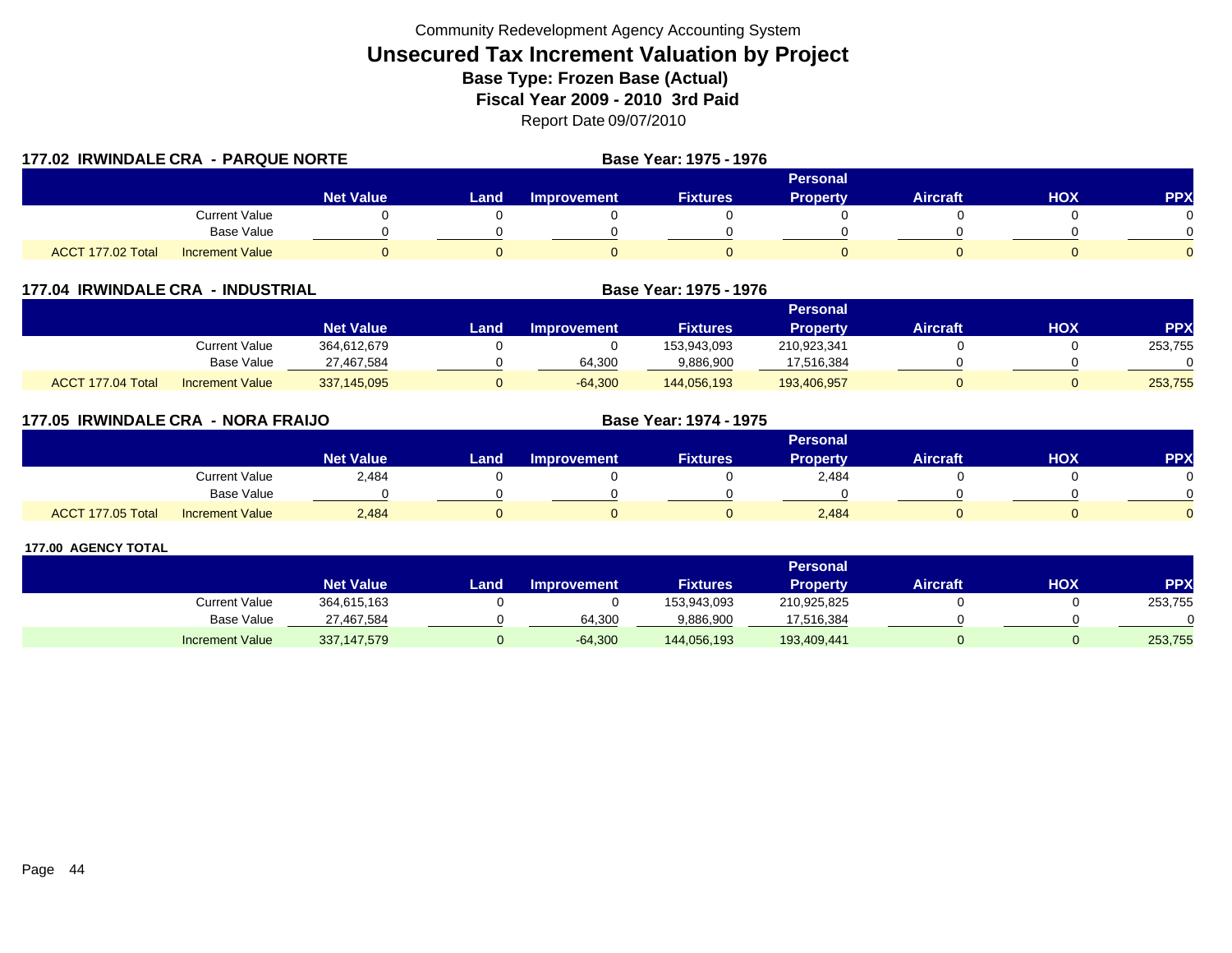| 178.03 LA PUENTE CRA - R. P. #1 |                        |                  | Base Year: 2003 - 2004 |                    |                 |                 |                 |     |            |
|---------------------------------|------------------------|------------------|------------------------|--------------------|-----------------|-----------------|-----------------|-----|------------|
|                                 |                        |                  |                        |                    |                 | <b>Personal</b> |                 |     |            |
|                                 |                        | <b>Net Value</b> | Land                   | <b>Improvement</b> | <b>Fixtures</b> | <b>Property</b> | <b>Aircraft</b> | HOX | <b>PPX</b> |
|                                 | <b>Current Value</b>   | 20,427,289       |                        |                    | 8,683,836       | 11,743,453      |                 |     |            |
|                                 | <b>Base Value</b>      | 17,826,538       |                        |                    | 6,929,977       | 10,903,561      |                 |     | 7,000      |
| ACCT 178.03 Total               | <b>Increment Value</b> | 2,600,751        |                        |                    | 1,753,859       | 839,892         |                 |     | $-7,000$   |

|                        |                  |       |                    |                 | <b>Personal</b> |                 |     |          |
|------------------------|------------------|-------|--------------------|-----------------|-----------------|-----------------|-----|----------|
|                        | <b>Net Value</b> | Land. | <b>Improvement</b> | <b>Fixtures</b> | Property        | <b>Aircraft</b> | HOX | PPX      |
| <b>Current Value</b>   | 20,427,289       |       |                    | 8,683,836       | 11,743,453      |                 |     |          |
| <b>Base Value</b>      | 17,826,538       |       |                    | 6.929.977       | 10,903,561      |                 |     | 7,000    |
| <b>Increment Value</b> | 2,600,751        |       |                    | 1,753,859       | 839,892         |                 |     | $-7,000$ |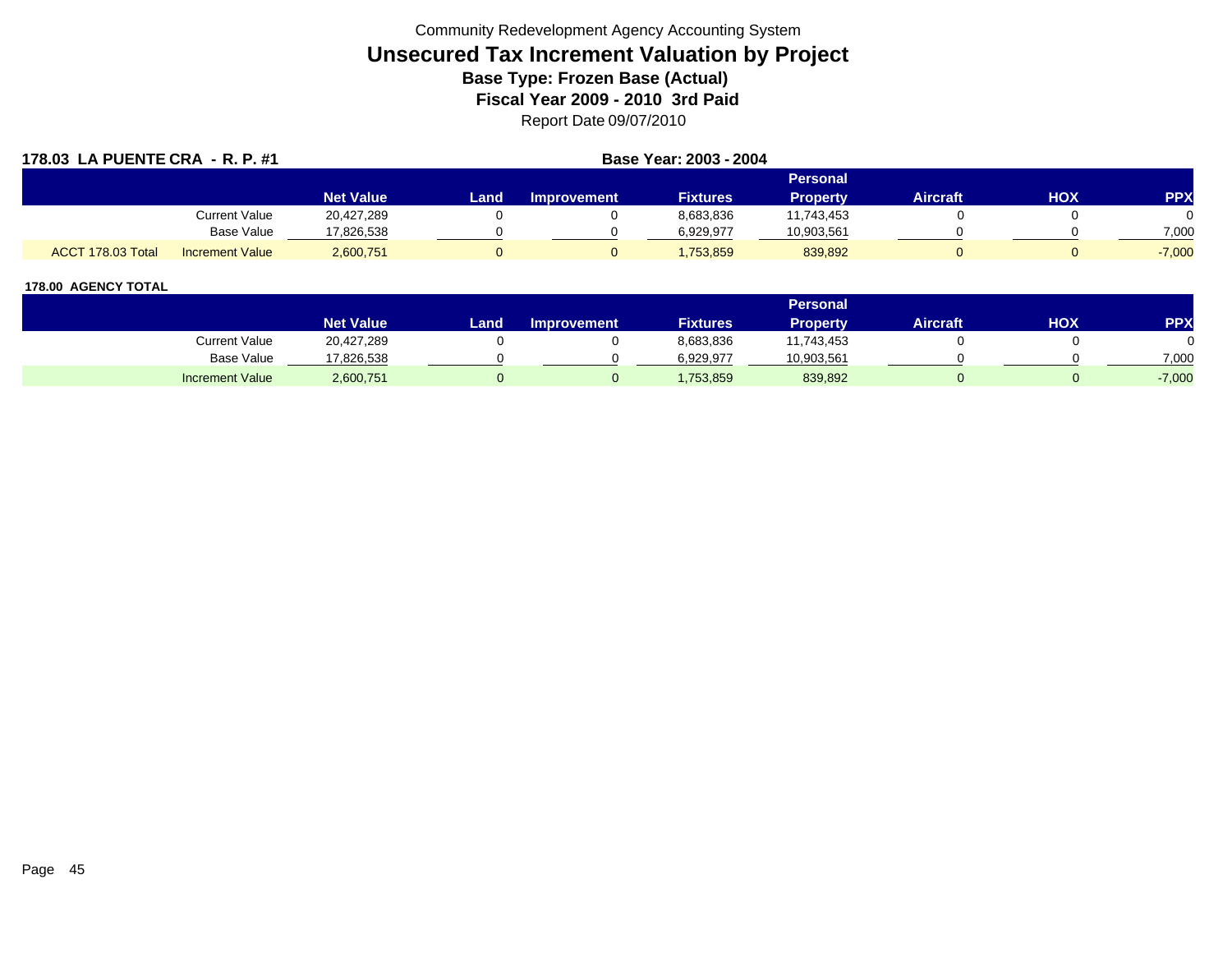| 179.02 LAKEWOOD CRA - TOWN CENTER |                        |                  |      | <b>Base Year: 1972 - 1973</b> |                 |                 |                 |     |            |
|-----------------------------------|------------------------|------------------|------|-------------------------------|-----------------|-----------------|-----------------|-----|------------|
|                                   |                        |                  |      |                               |                 | Personal        |                 |     |            |
|                                   |                        | <b>Net Value</b> | Land | <b>Improvement</b>            | <b>Fixtures</b> | <b>Property</b> | <b>Aircraft</b> | HOX | <b>PPX</b> |
|                                   | Current Value          | 60,766,508       |      |                               | 29,029,308      | 31,737,200      |                 |     |            |
|                                   | <b>Base Value</b>      | 21,819,120       |      |                               | 4,414,780       | 17,404,340      |                 |     |            |
| ACCT 179.02 Total                 | <b>Increment Value</b> | 38,947,388       |      |                               | 24,614,528      | 14,332,860      |                 |     |            |

| 179.03 LAKEWOOD CRA - R.P. # 2 |           |                                  | <b>Base Year: 1988 - 1989</b> |
|--------------------------------|-----------|----------------------------------|-------------------------------|
|                                | Mat Mahia | <b>Lond</b> <i>Immediatement</i> | Elytrians                     |

|                             |                        | <b>Net Value</b> | Land | <b>Improvement</b> | <b>Fixtures</b> | Property  | Aircraft | нох | PPX       |
|-----------------------------|------------------------|------------------|------|--------------------|-----------------|-----------|----------|-----|-----------|
|                             | Current Value          | 16,068,546       |      |                    | 6,814,436       | 9,254,110 |          |     |           |
|                             | Base Value             | 489,106.         |      |                    | 3,283,628       | 4,219,478 |          |     | 4,000     |
| 179.03 Total<br><b>ACCT</b> | <b>Increment Value</b> | 8,579,440        |      |                    | 3,530,808       | 5,034,632 |          |     | $-14,000$ |

**Personal**

| 179.04 LAKEWOOD CRA - R.P. #3 |                        |                  | <b>Base Year: 1997 - 1998</b> |                    |                 |                 |                 |            |            |
|-------------------------------|------------------------|------------------|-------------------------------|--------------------|-----------------|-----------------|-----------------|------------|------------|
|                               |                        |                  |                               |                    |                 | Personal        |                 |            |            |
|                               |                        | <b>Net Value</b> | Land                          | <b>Improvement</b> | <b>Fixtures</b> | <b>Property</b> | <b>Aircraft</b> | <b>HOX</b> | <b>PPX</b> |
|                               | <b>Current Value</b>   | 24,253,883       |                               |                    | 11,911,746      | 12,342,137      |                 |            |            |
|                               | <b>Base Value</b>      | 27,166,009       |                               |                    | 16,459,222      | 10,784,987      |                 |            | 78,200     |
| ACCT 179.04 Total             | <b>Increment Value</b> | $-2,912,126$     | 0                             |                    | $-4.547.476$    | 1,557,150       |                 |            | $-78,200$  |

|                        |                  |      |                    |                 | Personal        |                 |     |            |
|------------------------|------------------|------|--------------------|-----------------|-----------------|-----------------|-----|------------|
|                        | <b>Net Value</b> | Land | <b>Improvement</b> | <b>Fixtures</b> | <b>Property</b> | <b>Aircraft</b> | нох | <b>PPX</b> |
| Current Value          | 101,088,937      |      |                    | 47,755,490      | 53,333,447      |                 |     |            |
| <b>Base Value</b>      | 56,474,235       |      |                    | 24,157,630      | 32,408,805      |                 |     | 92.200     |
| <b>Increment Value</b> | 44,614,702       |      |                    | 23,597,860      | 20,924,642      |                 |     | $-92,200$  |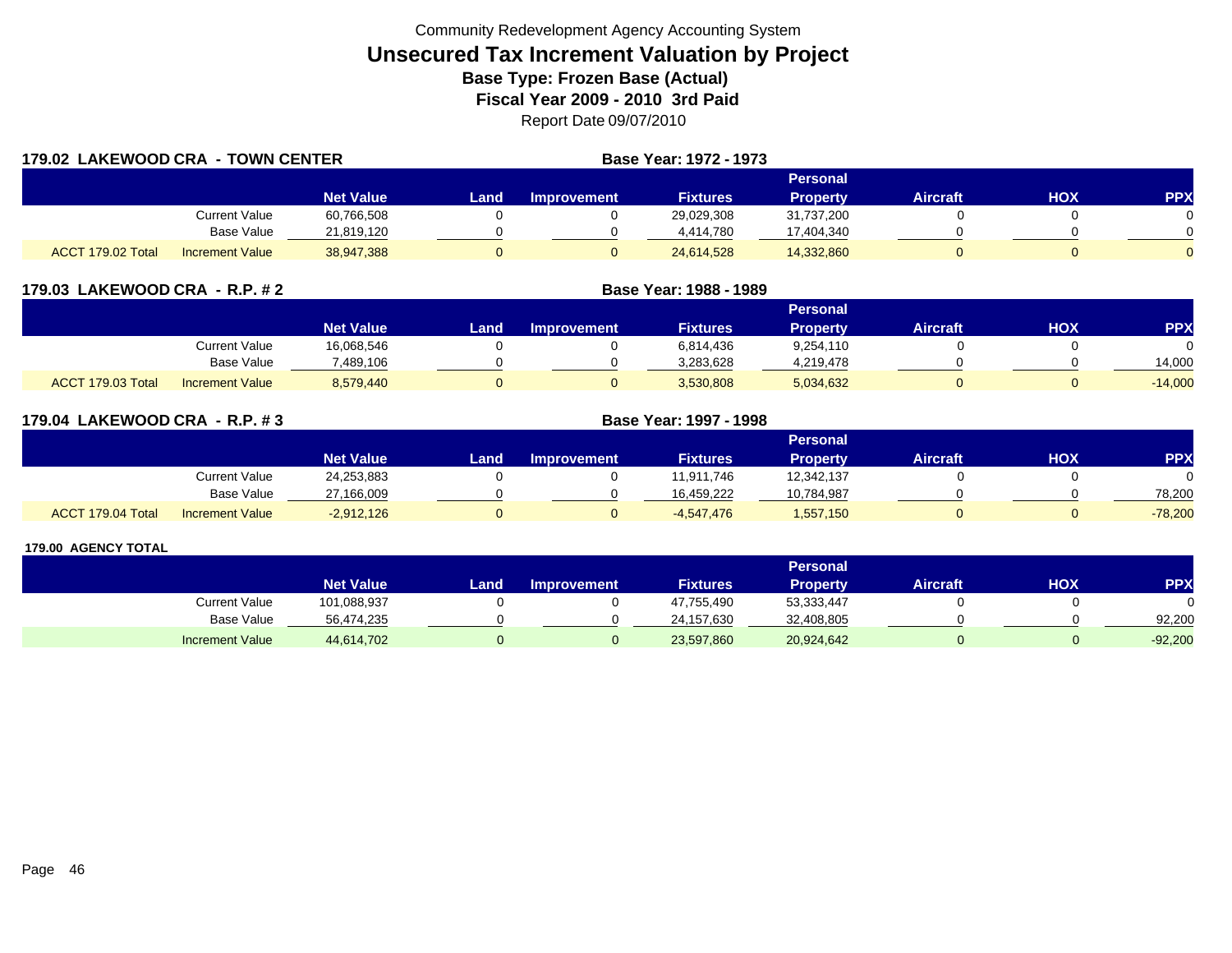| 180.02 LA VERNE CRA - CENTRAL |                        |                  | Base Year: 1978 - 1979 |             |                 |                 |          |     |            |  |
|-------------------------------|------------------------|------------------|------------------------|-------------|-----------------|-----------------|----------|-----|------------|--|
|                               |                        |                  | <b>Personal</b>        |             |                 |                 |          |     |            |  |
|                               |                        | <b>Net Value</b> | Land                   | Improvement | <b>Fixtures</b> | <b>Property</b> | Aircraft | нох | <b>PPX</b> |  |
|                               | Current Value          | 43.037.355       |                        |             | 13,785,084      | 29,252,271      |          |     |            |  |
|                               | Base Value             | 10,989,800       | 23,540                 |             | 3,043,996       | 7,969,284       |          |     | 47,020     |  |
| ACCT 180.02 Total             | <b>Increment Value</b> | 32,047,555       | $-23,540$              |             | 10.741.088      | 21,282,987      |          |     | $-47.020$  |  |

| 180.03 LA VERNE CRA - CENTRAL/83 ANNEX |  |
|----------------------------------------|--|
|----------------------------------------|--|

|                   |                        |                  |      |                    |                 | Personal  |                 |            |          |
|-------------------|------------------------|------------------|------|--------------------|-----------------|-----------|-----------------|------------|----------|
|                   |                        | <b>Net Value</b> | Land | <b>Improvement</b> | <b>Fixtures</b> | Propertv  | <b>Aircraft</b> | <b>HOX</b> | PPX      |
|                   | Current Value          | 14,101,769       |      |                    | 5,269,534       | 832,235   |                 |            |          |
|                   | <b>Base Value</b>      | 701,602          |      |                    | 264.807         | 436,795   |                 |            | ∩        |
| ACCT 180.03 Total | <b>Increment Value</b> | 13,400,167       |      |                    | 6,004,727       | 7,395,440 |                 |            | $\Omega$ |

**Base Year: 1981 - 1982**

## **180.04 LA VERNE CRA - CENTRAL CITY RP AMEND #3 Base Year: 1993 - 1994**

|                   |                        |                  | Personal |                    |                 |           |                 |            |            |  |  |  |
|-------------------|------------------------|------------------|----------|--------------------|-----------------|-----------|-----------------|------------|------------|--|--|--|
|                   |                        | <b>Net Value</b> | Land     | <b>Improvement</b> | <b>Fixtures</b> | Property  | <b>Aircraft</b> | <b>XOH</b> | <b>PPX</b> |  |  |  |
|                   | <b>Current Value</b>   | 11,441,646       |          |                    | 3,497,999       | 7,943,647 |                 |            |            |  |  |  |
|                   | Base Value             | 6,504,246        |          |                    | 2.539.706       | 3,964,540 |                 |            | ∩          |  |  |  |
| ACCT 180.04 Total | <b>Increment Value</b> | 4,937,400        |          |                    | 958,293         | 3,979,107 |                 |            | $\Omega$   |  |  |  |

|                        |                  |           |                    |                 | Personal   |                 |     |            |
|------------------------|------------------|-----------|--------------------|-----------------|------------|-----------------|-----|------------|
|                        | <b>Net Value</b> | Land      | <b>Improvement</b> | <b>Fixtures</b> | Property   | <b>Aircraft</b> | нох | <b>PPX</b> |
| Current Value          | 68,580,770       |           |                    | 23,552,617      | 45,028,153 |                 |     |            |
| <b>Base Value</b>      | 18,195,648       | 23,540    |                    | 5,848,509       | 12,370,619 |                 |     | 47.020     |
| <b>Increment Value</b> | 50,385,122       | $-23,540$ |                    | 17,704,108      | 32,657,534 |                 |     | $-47,020$  |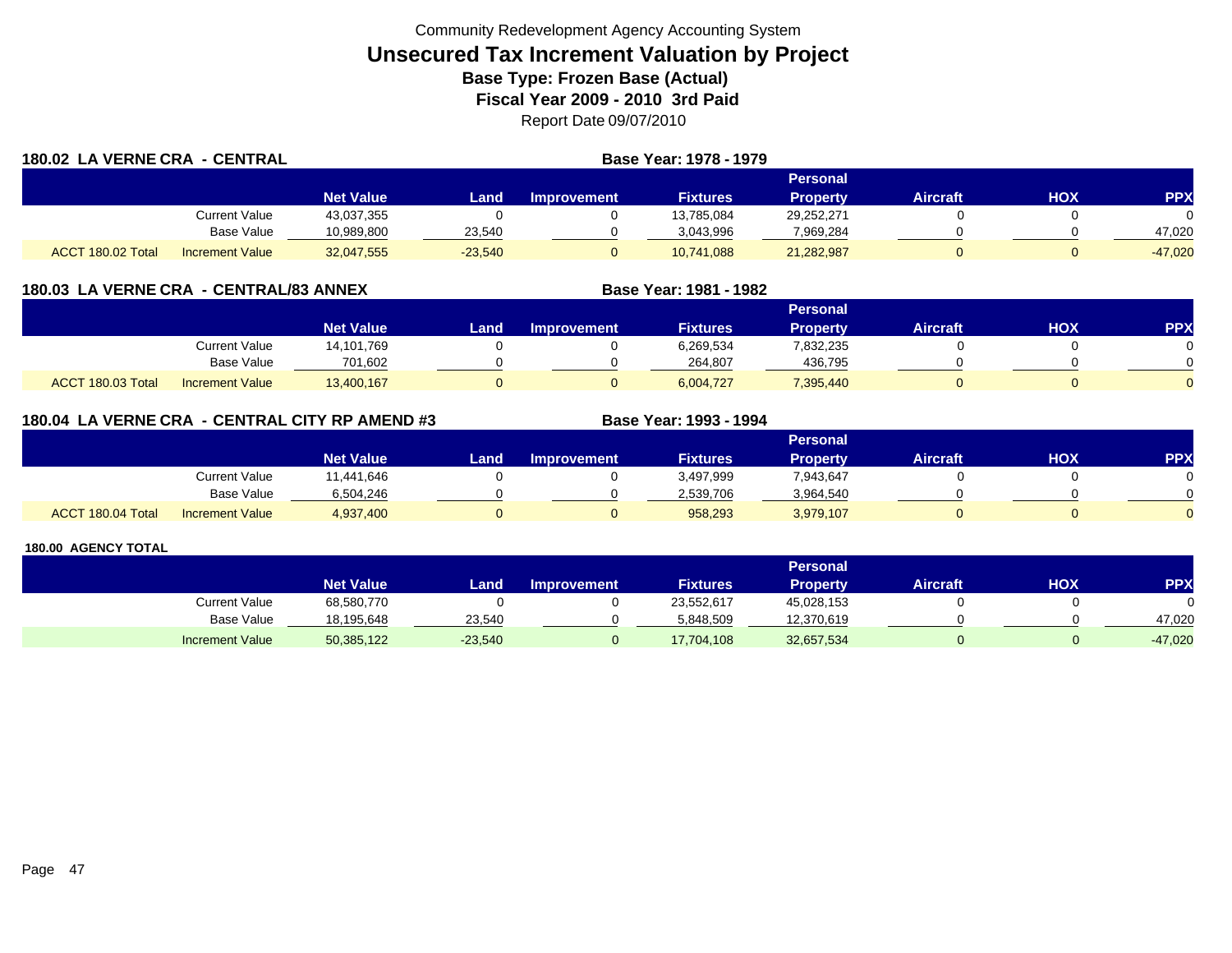| 181.02 LAWNDALE CRA - ECONOMIC R.P. |                        |                  |      | Base Year: 1998 - 1999 |                 |                 |                 |     |            |
|-------------------------------------|------------------------|------------------|------|------------------------|-----------------|-----------------|-----------------|-----|------------|
|                                     |                        |                  |      |                        | <b>Personal</b> |                 |                 |     |            |
|                                     |                        | <b>Net Value</b> | Land | Improvement            | <b>Fixtures</b> | <b>Property</b> | <b>Aircraft</b> | HOX | <b>PPX</b> |
|                                     | Current Value          | 28,251,407       |      |                        | 12.614.472      | 15,636,935      |                 |     |            |
|                                     | <b>Base Value</b>      | 19.566.475       |      |                        | 6.648.968       | 12,993,707      |                 |     | 76.200     |
| ACCT 181.02 Total                   | <b>Increment Value</b> | 8,684,932        |      |                        | 5.965.504       | 2,643,228       |                 |     | $-76.200$  |

|                        |                  |       |                    |                 | <b>Personal</b> |                 |     |           |
|------------------------|------------------|-------|--------------------|-----------------|-----------------|-----------------|-----|-----------|
|                        | <b>Net Value</b> | Land. | <b>Improvement</b> | <b>Fixtures</b> | <b>Property</b> | <b>Aircraft</b> | HOX | PPX       |
| Current Value          | 28,251,407       |       |                    | 12,614,472      | 15,636,935      |                 |     |           |
| <b>Base Value</b>      | 19,566,475       |       |                    | 6,648,968       | 12,993,707      |                 |     | 76.200    |
| <b>Increment Value</b> | 8,684,932        |       |                    | 5,965,504       | 2,643,228       |                 |     | $-76,200$ |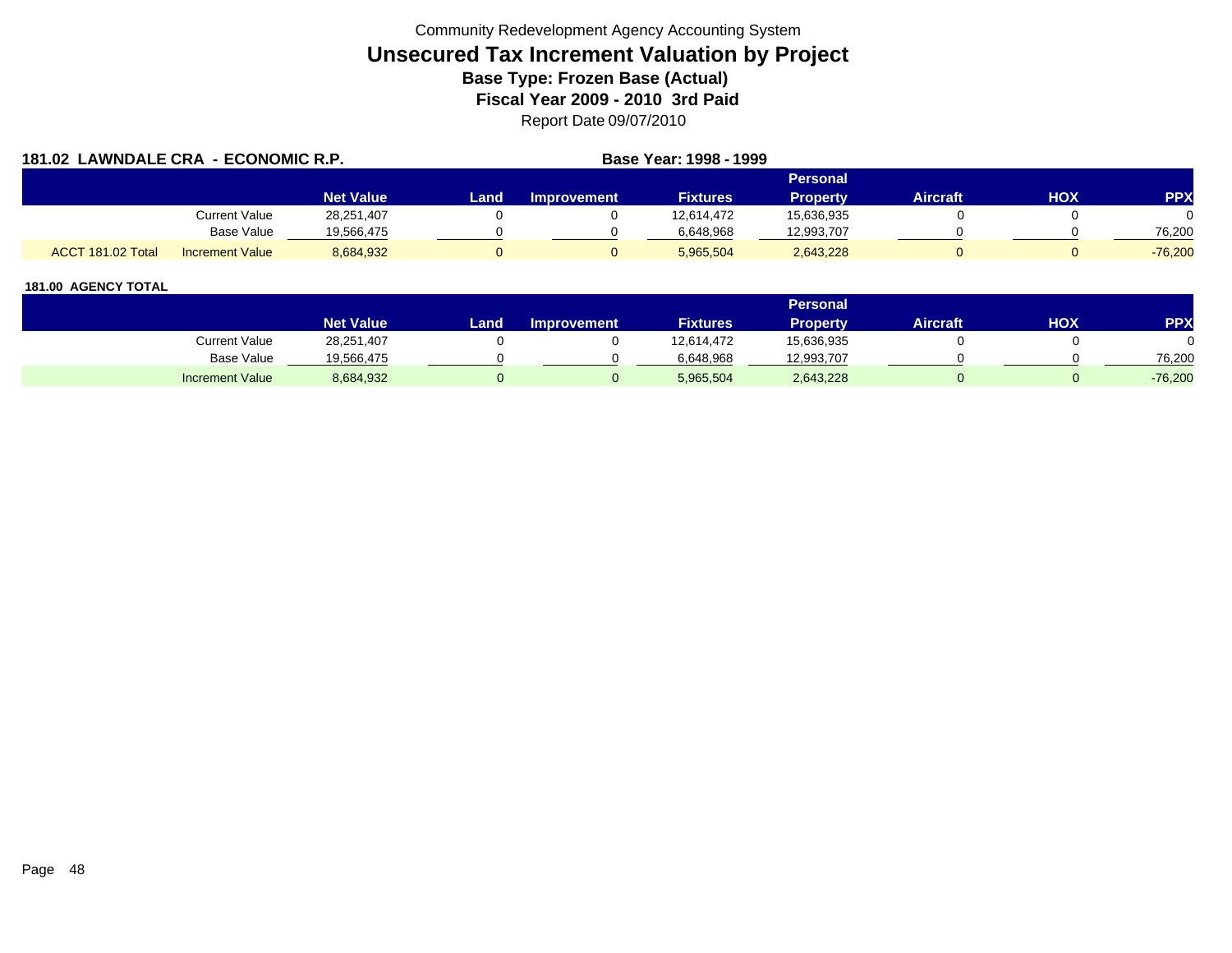| 182.02 LA MIRADA CRA - IND'L COMMERCIAL |                        |                  | <b>Base Year: 1973 - 1974</b> |                    |                 |                 |                 |     |            |
|-----------------------------------------|------------------------|------------------|-------------------------------|--------------------|-----------------|-----------------|-----------------|-----|------------|
|                                         |                        |                  | Personal                      |                    |                 |                 |                 |     |            |
|                                         |                        | <b>Net Value</b> | Land.                         | <b>Improvement</b> | <b>Fixtures</b> | <b>Property</b> | <b>Aircraft</b> | HOX | <b>PPX</b> |
|                                         | <b>Current Value</b>   | 79,868,873       |                               |                    | 33,756,879      | 46,111,994      |                 |     |            |
|                                         | <b>Base Value</b>      | 6,228,260        |                               |                    | 1,349,080       | 4,879,180       |                 |     |            |
| ACCT 182.02 Total                       | <b>Increment Value</b> | 73,640,613       | 0                             |                    | 32,407,799      | 41,232,814      |                 |     |            |

| 182.03 LA MIRADA CRA - VALLEY VIEW |                        |                  |      |                    | Base Year: 1974 - 1975 |                 |          |     |            |  |  |
|------------------------------------|------------------------|------------------|------|--------------------|------------------------|-----------------|----------|-----|------------|--|--|
|                                    |                        |                  |      | Personal           |                        |                 |          |     |            |  |  |
|                                    |                        | <b>Net Value</b> | Land | <b>Improvement</b> | <b>Fixtures</b>        | <b>Property</b> | Aircraft | нох | <b>PPX</b> |  |  |
|                                    | Current Value          | 4.614.624        |      |                    | 919.770                | 3,694,854       |          |     |            |  |  |
|                                    | Base Value             | 185,800          |      |                    | 84,520                 | 101,280         |          |     |            |  |  |
| 182.03 Total<br>ACCT               | <b>Increment Value</b> | 4,428,824        |      |                    | 835,250                | 3,593,574       |          |     |            |  |  |

| 182.04 LA MIRADA CRA - BCH BLVD |                        |                  |        | Base Year: 1976 - 1977 |                 |                 |                 |     |            |  |  |  |
|---------------------------------|------------------------|------------------|--------|------------------------|-----------------|-----------------|-----------------|-----|------------|--|--|--|
|                                 |                        |                  |        | <b>Personal</b>        |                 |                 |                 |     |            |  |  |  |
|                                 |                        | <b>Net Value</b> | Land . | <b>Improvement</b>     | <b>Fixtures</b> | <b>Property</b> | <b>Aircraft</b> | HOX | <b>PPX</b> |  |  |  |
|                                 | <b>Current Value</b>   | 1,848,203        |        |                        | 812,937         | 1,035,266       |                 |     |            |  |  |  |
|                                 | <b>Base Value</b>      | 69,440           |        |                        | 32,020          | 37,420          |                 |     |            |  |  |  |
| ACCT 182.04 Total               | <b>Increment Value</b> | 1,778,763        |        |                        | 780,917         | 997,846         |                 |     |            |  |  |  |

| 182.05 LA MIRADA CRA - IND'L COMM/L 89 ANX |                   |                        |                  | Base Year: 1987 - 1988 |                    |                 |                 |                 |            |            |  |  |  |
|--------------------------------------------|-------------------|------------------------|------------------|------------------------|--------------------|-----------------|-----------------|-----------------|------------|------------|--|--|--|
|                                            |                   |                        |                  |                        | Personal           |                 |                 |                 |            |            |  |  |  |
|                                            |                   |                        | <b>Net Value</b> | Land                   | <b>Improvement</b> | <b>Fixtures</b> | <b>Property</b> | <b>Aircraft</b> | <b>NOH</b> | <b>PPX</b> |  |  |  |
|                                            |                   | Current Value          | 148,625,461      |                        |                    | 63,632,173      | 84,993,288      |                 |            |            |  |  |  |
|                                            |                   | Base Value             | 75,080,735       |                        |                    | 32,261,921      | 42,818,814      |                 |            |            |  |  |  |
|                                            | ACCT 182.05 Total | <b>Increment Value</b> | 73,544,726       |                        |                    | 31,370,252      | 42,174,474      |                 |            |            |  |  |  |

| 182.06 LA MIRADA CRA - RP #4 |                        |                  |      | Base Year: 2002 - 2003 |                 |                 |                 |     |           |
|------------------------------|------------------------|------------------|------|------------------------|-----------------|-----------------|-----------------|-----|-----------|
|                              |                        |                  |      |                        |                 | <b>Personal</b> |                 |     |           |
|                              |                        | <b>Net Value</b> | Land | <b>Improvement</b>     | <b>Fixtures</b> | <b>Property</b> | <b>Aircraft</b> | нох | <b>PP</b> |
|                              | <b>Current Value</b>   | 5,067,549        |      |                        | 2,495,311       | 2,572,238       |                 |     |           |
|                              | Base Value             | 2,833,051        |      |                        | 1,086,658       | .746.393        |                 |     |           |
| ACCT 182.06 Total            | <b>Increment Value</b> | 2,234,498        |      |                        | 1,408,653       | 825,845         | 0               |     |           |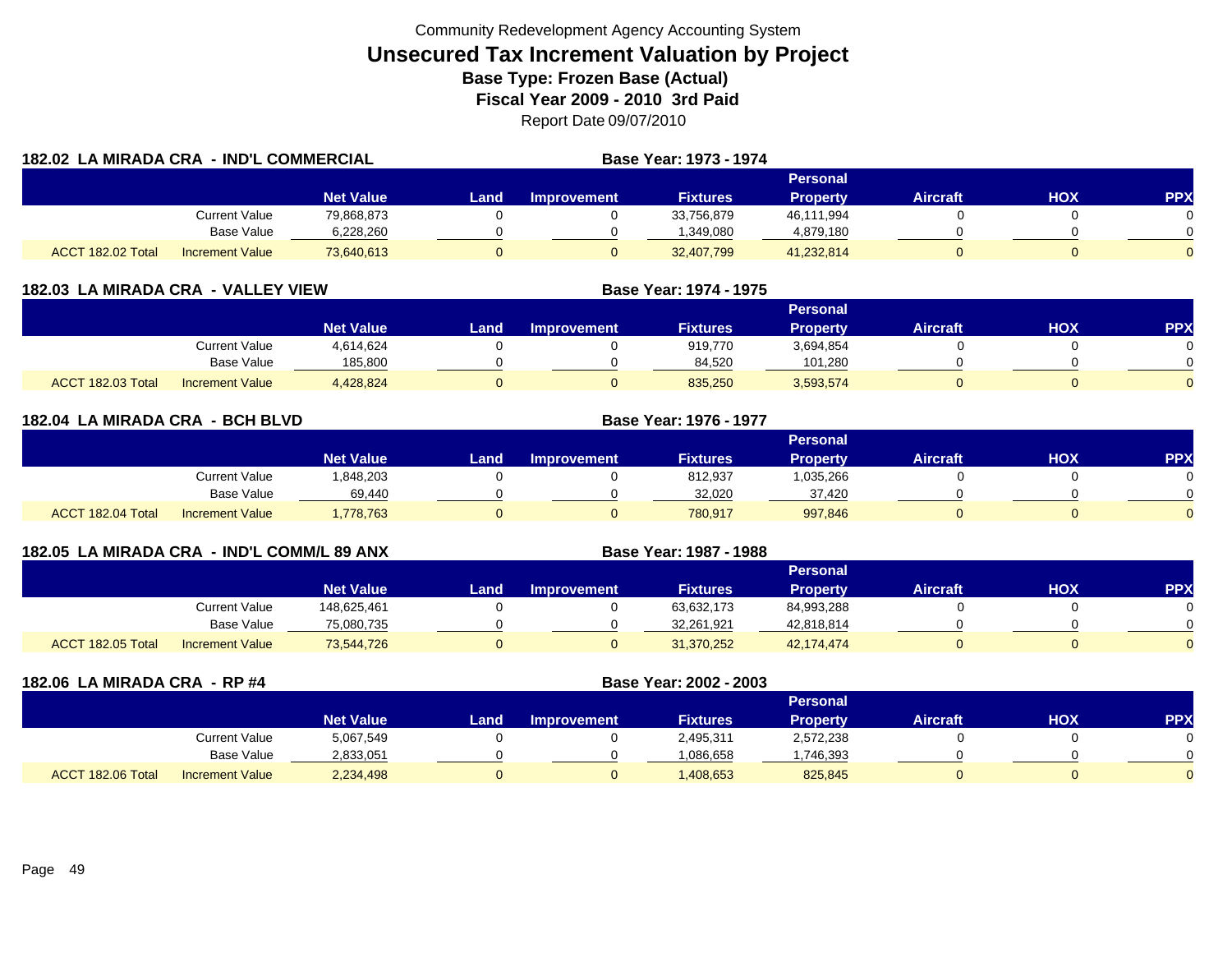|                        |                  |      |                    |                 | Personal    |                 |     |            |
|------------------------|------------------|------|--------------------|-----------------|-------------|-----------------|-----|------------|
|                        | <b>Net Value</b> | Land | <b>Improvement</b> | <b>Fixtures</b> | Property    | <b>Aircraft</b> | нох | <b>PPX</b> |
| <b>Current Value</b>   | 240,024,710      |      |                    | 101,617,070     | 138,407,640 |                 |     |            |
| <b>Base Value</b>      | 84,397,286       |      |                    | 34,814,199      | 49,583,087  |                 |     |            |
| <b>Increment Value</b> | 155,627,424      |      |                    | 66,802,871      | 88,824,553  |                 |     |            |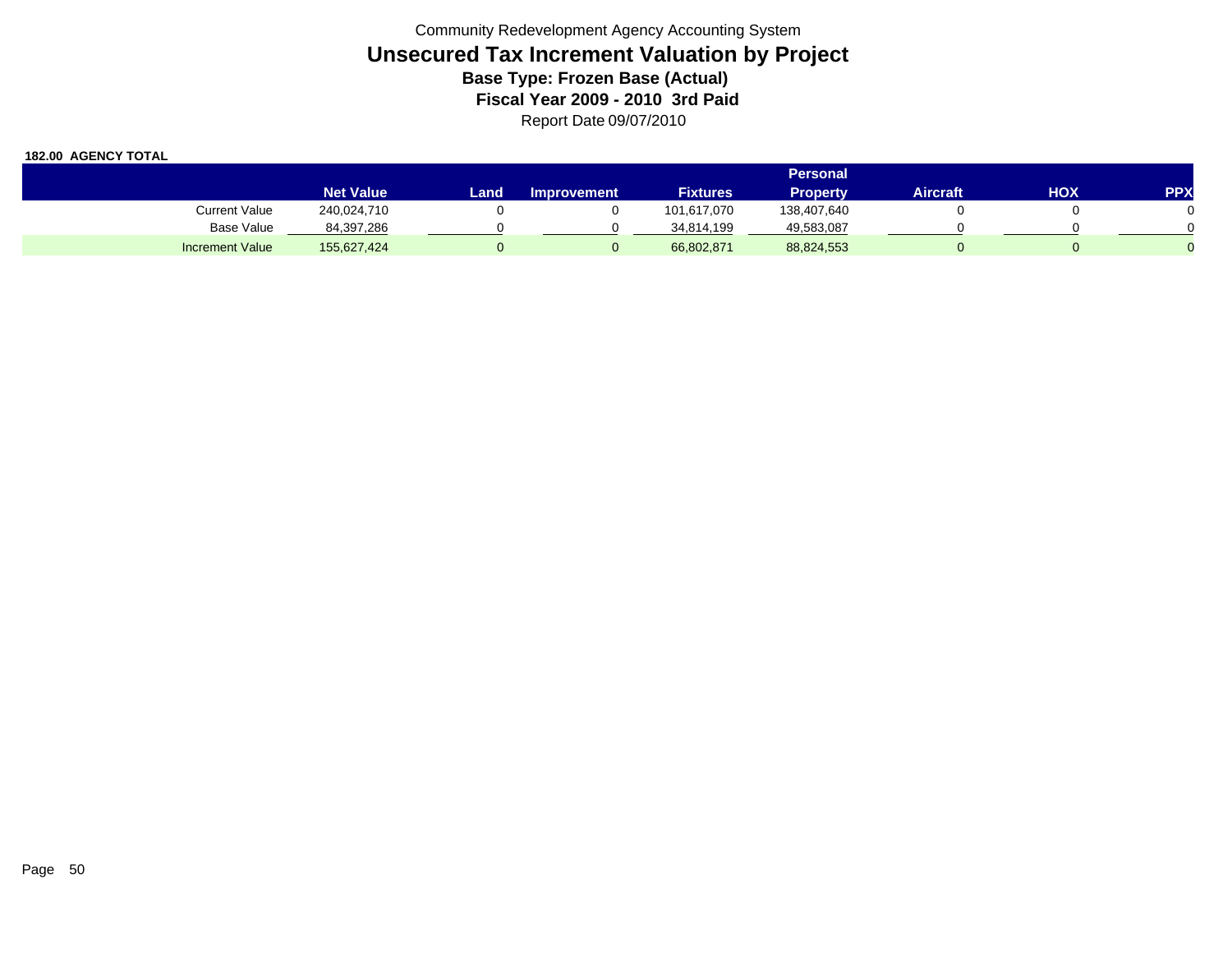| 184.02 LONG BEACH CRA - WEST BEACH |                        |                  | Base Year: 1963 - 1964 |                    |                 |                 |                 |     |            |
|------------------------------------|------------------------|------------------|------------------------|--------------------|-----------------|-----------------|-----------------|-----|------------|
|                                    |                        |                  |                        |                    |                 | Personal        |                 |     |            |
|                                    |                        | <b>Net Value</b> | Land.                  | <b>Improvement</b> | <b>Fixtures</b> | <b>Property</b> | <b>Aircraft</b> | HOX | <b>PPX</b> |
|                                    | <b>Current Value</b>   | 39,001,579       |                        |                    | 9.575.777       | 29,425,802      |                 |     |            |
|                                    | <b>Base Value</b>      | 461,680          | 19,960                 |                    | 223,840         | 219,000         |                 |     | 1.120      |
| ACCT 184.02 Total                  | <b>Increment Value</b> | 38,539,899       | $-19,960$              |                    | 9,351,937       | 29,206,802      |                 |     | $-1,120$   |

| 184.03 LONG BEACH CRA - POLY HIGH           |                       |      | Base Year: 1972 - 1973 |                 |                 |                 |     |            |
|---------------------------------------------|-----------------------|------|------------------------|-----------------|-----------------|-----------------|-----|------------|
|                                             |                       |      |                        |                 | Personal        |                 |     |            |
|                                             | <b>Net Value</b>      | Land | <b>Improvement</b>     | <b>Fixtures</b> | <b>Property</b> | <b>Aircraft</b> | НОХ | <b>PPX</b> |
| Current Value                               | 2,062,728             |      |                        | 874,882         | ,187,846        |                 |     |            |
|                                             | Base Value<br>260,220 |      |                        | 78.260          | 181,960         |                 |     |            |
| ACCT 184.03 Total<br><b>Increment Value</b> | 1,802,508             |      |                        | 796.622         | 1,005,886       |                 |     |            |

|                   | <b>184.04 LONG BEACH CRA - DOWNTOWN</b> |                  |      |                    | <b>Base Year: 1974 - 1975</b> |                 |                 |            |                |
|-------------------|-----------------------------------------|------------------|------|--------------------|-------------------------------|-----------------|-----------------|------------|----------------|
|                   |                                         |                  |      |                    |                               | Personal        |                 |            |                |
|                   |                                         | <b>Net Value</b> | Land | <b>Improvement</b> | <b>Fixtures</b>               | <b>Property</b> | <b>Aircraft</b> | <b>HOX</b> | <b>PPX</b>     |
|                   | <b>Current Value</b>                    | 190,671,223      |      |                    | 30,888,317                    | 160,074,106     |                 | 291,200    | $\Omega$       |
|                   | Base Value                              | 23,384,620       |      |                    | 5,655,260                     | 17,729,360      |                 |            | $\Omega$       |
| ACCT 184.04 Total | <b>Increment Value</b>                  | 167,286,603      |      |                    | 25,233,057                    | 142,344,746     |                 | 291,200    | $\overline{0}$ |

| 184.05 LONG BEACH CRA - WEST L.B.IND'L |                        |                  | <b>Base Year: 1974 - 1975</b> |                    |                 |                 |                 |     |            |
|----------------------------------------|------------------------|------------------|-------------------------------|--------------------|-----------------|-----------------|-----------------|-----|------------|
|                                        |                        |                  |                               |                    |                 | <b>Personal</b> |                 |     |            |
|                                        |                        | <b>Net Value</b> | Land                          | <b>Improvement</b> | <b>Fixtures</b> | <b>Property</b> | <b>Aircraft</b> | нох | <b>PPX</b> |
|                                        | Current Value          | 328,300,875      |                               |                    | 186.926.972     | 141.373.903     |                 |     |            |
|                                        | Base Value             | 52,028,468       |                               |                    | 11,733,580      | 40,298,588      |                 |     | 3,700      |
| ACCT 184.05 Total                      | <b>Increment Value</b> | 276.272.407      |                               |                    | 175,193,392     | 101,075,315     |                 |     | $-3,700$   |

| 184.06 LONG BEACH CRA - LOS ALTOS |                        |                  |       | Base Year: 1991 - 1992 |                 |                 |                 |     |            |
|-----------------------------------|------------------------|------------------|-------|------------------------|-----------------|-----------------|-----------------|-----|------------|
|                                   |                        |                  |       |                        |                 | Personal        |                 |     |            |
|                                   |                        | <b>Net Value</b> | Land. | <b>Improvement</b>     | <b>Fixtures</b> | <b>Property</b> | <b>Aircraft</b> | нох | <b>PPX</b> |
|                                   | Current Value          | 13,200,079       |       |                        | 7,489,306       | 5,710,773       |                 |     |            |
|                                   | Base Value             | 4,775,325        |       |                        | 2,356,149       | 2,431,176       |                 |     | 12,000     |
| ACCT 184.06 Total                 | <b>Increment Value</b> | 8,424,754        |       |                        | 5, 133, 157     | 3,279,597       |                 |     | $-12,000$  |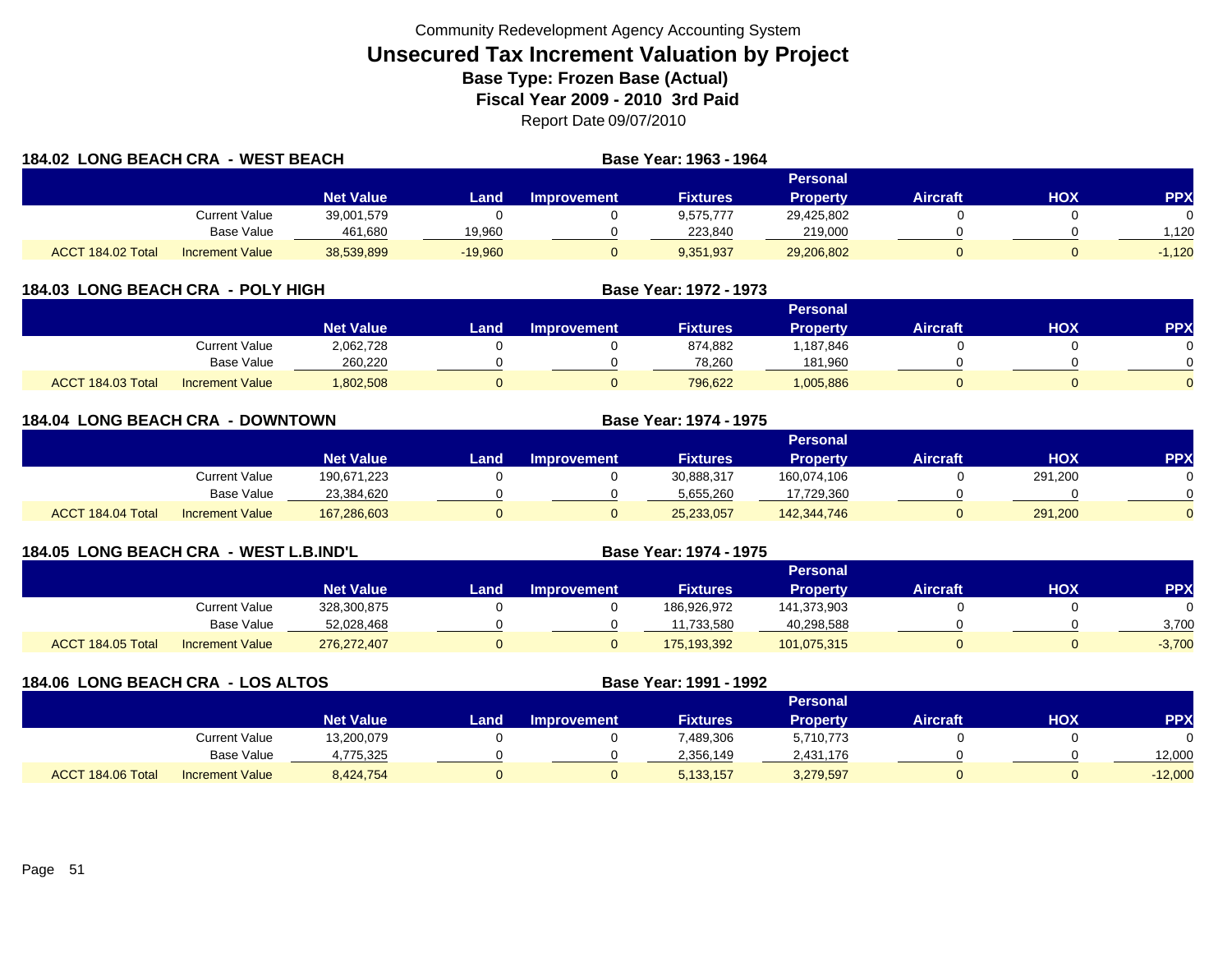**Unsecured Tax Increment Valuation by Project**

**Base Type: Frozen Base (Actual)** 

**Fiscal Year 2009 - 2010 3rd Paid**

Report Date 09/07/2010 **Base Year: 1995 - 1996**

| 184.09 LONG BEACH CRA - NORTH LONG BEACH |                        |                  | <b>Base Year: 1995 - 1996</b> |                    |                 |                 |                 |          |            |
|------------------------------------------|------------------------|------------------|-------------------------------|--------------------|-----------------|-----------------|-----------------|----------|------------|
|                                          |                        |                  |                               |                    |                 | <b>Personal</b> |                 |          |            |
|                                          |                        | <b>Net Value</b> | Land.                         | <b>Improvement</b> | <b>Fixtures</b> | <b>Property</b> | <b>Aircraft</b> | нох      | <b>PPX</b> |
|                                          | <b>Current Value</b>   | 881,908,487      |                               |                    | 415.244.177     | 466,664,310     |                 |          |            |
|                                          | <b>Base Value</b>      | 396,232,351      |                               |                    | 152,359,187     | 243,982,764     |                 | 9,000    | 100,600    |
| ACCT 184.09 Total                        | <b>Increment Value</b> | 485,676,136      |                               |                    | 262,884,990     | 222,681,546     |                 | $-9,000$ | $-100,600$ |

# **184.10 LONG BEACH CRA - NEW CENTRAL LONG BCH**

|                   |                        |                  |              |                    |                 | Personal        |          |     |              |
|-------------------|------------------------|------------------|--------------|--------------------|-----------------|-----------------|----------|-----|--------------|
|                   |                        | <b>Net Value</b> | Land         | <b>Improvement</b> | <b>Fixtures</b> | <b>Property</b> | Aircraft | нох | PPX          |
|                   | Current Value          | 128,440,228      |              |                    | 40,367,156      | 88,073,072      |          |     |              |
|                   | <b>Base Value</b>      | 118.952.790      | 3,373,555    |                    | 53.868.368      | 65,359,222      |          |     | 3.648.355    |
| ACCT 184.10 Total | <b>Increment Value</b> | 9,487,438        | $-3,373,555$ |                    | $-13,501,212$   | 22,713,850      |          |     | $-3,648,355$ |

**Base Year: 2000 - 2001**

|                        |                  |              |                    |                 | Personal        |          |         |              |
|------------------------|------------------|--------------|--------------------|-----------------|-----------------|----------|---------|--------------|
|                        | <b>Net Value</b> | Land.        | <b>Improvement</b> | <b>Fixtures</b> | <b>Property</b> | Aircraft | нох     | <b>PPX</b>   |
| Current Value          | 1,583,585,199    |              |                    | 691,366,587     | 892,509,812     |          | 291,200 |              |
| <b>Base Value</b>      | 596,095,454      | 3,393,515    |                    | 226,274,644     | 370,202,070     |          | 9,000   | 3,765,775    |
| <b>Increment Value</b> | 987,489,745      | $-3,393,515$ |                    | 465,091,943     | 522,307,742     |          | 282,200 | $-3,765,775$ |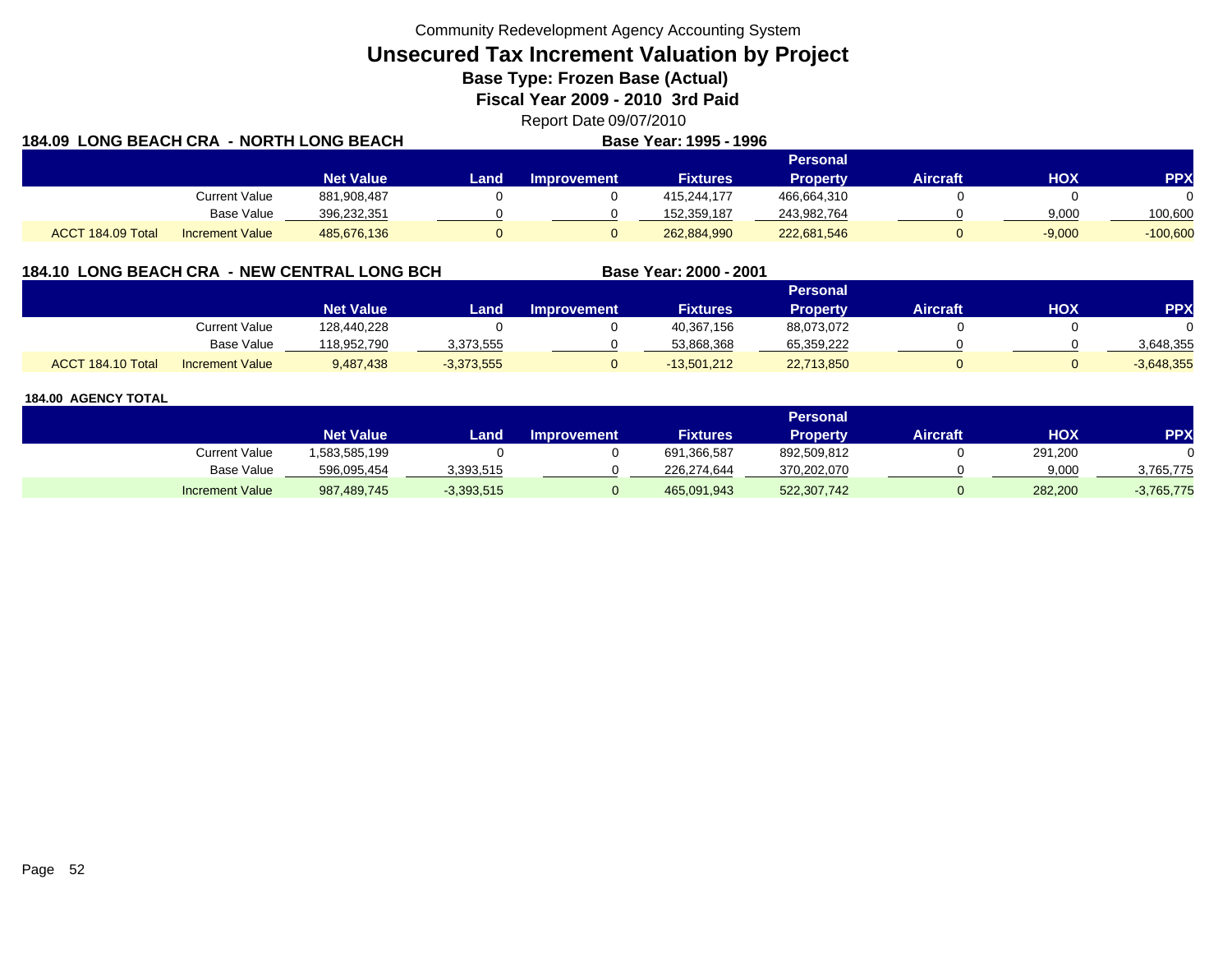|                   | 186.02 LANCASTER CRA - CBD |                  |       | Base Year: 1980 - 1981 |                 |                 |                 |     |            |
|-------------------|----------------------------|------------------|-------|------------------------|-----------------|-----------------|-----------------|-----|------------|
|                   |                            |                  |       |                        |                 | Personal        |                 |     |            |
|                   |                            | <b>Net Value</b> | Landı | <b>Improvement</b>     | <b>Fixtures</b> | <b>Property</b> | <b>Aircraft</b> | HOX | <b>PPX</b> |
|                   | Current Value              | 18,398,465       |       |                        | 7,843,377       | 10,425,668      | 129,420         |     |            |
|                   | Base Value                 | 5,457,824        |       |                        | 2,614,640       | 2,845,184       |                 |     | 2,000      |
| ACCT 186.02 Total | <b>Increment Value</b>     | 12,940,641       |       |                        | 5,228,737       | 7,580,484       | 129,420         |     | $-2,000$   |

| <b>LANCASTER CRA - FOX FIELD</b><br>186.03 |                        |                  | Base Year: 1982 - 1983 |                    |                 |                 |                 |     |                 |
|--------------------------------------------|------------------------|------------------|------------------------|--------------------|-----------------|-----------------|-----------------|-----|-----------------|
|                                            |                        |                  |                        |                    |                 | <b>Personal</b> |                 |     |                 |
|                                            |                        | <b>Net Value</b> | Land                   | <b>Improvement</b> | <b>Fixtures</b> | <b>Property</b> | <b>Aircraft</b> | нох | PP <sub>2</sub> |
|                                            | Current Value          | 45,905,454       |                        |                    | 4,055,323       | 10,749,802      | 31,100,329      |     |                 |
|                                            | Base Value             | 823,275.         |                        |                    | 45,373          | ,777,902        |                 |     |                 |
| ACCT 186.03 Total                          | <b>Increment Value</b> | 44,082,179       |                        |                    | 4,009,950       | 8,971,900       | 31,100,329      |     |                 |

|                   | 186.04 LANCASTER CRA - AMARGOZA |                  |      |                    | Base Year: 1983 - 1984 |                 |                 |            |            |
|-------------------|---------------------------------|------------------|------|--------------------|------------------------|-----------------|-----------------|------------|------------|
|                   |                                 |                  |      |                    |                        | <b>Personal</b> |                 |            |            |
|                   |                                 | <b>Net Value</b> | Land | <b>Improvement</b> | <b>Fixtures</b>        | <b>Property</b> | <b>Aircraft</b> | <b>HOX</b> | <b>PPX</b> |
|                   | <b>Current Value</b>            | 120,563,466      |      |                    | 42,553,174             | 78,010,292      |                 |            | $\Omega$   |
|                   | <b>Base Value</b>               | 4,720,516        |      |                    | 2,057,576              | 2,662,940       |                 |            | $\Omega$   |
| ACCT 186.04 Total | <b>Increment Value</b>          | 115,842,950      |      |                    | 40,495,598             | 75,347,352      |                 |            | $\Omega$   |

| <b>186.05 LANCASTER CRA - RESIDENTIAL</b> |                        |                  |      | Base Year: 1979 - 1980 |                 |                 |                 |            |            |
|-------------------------------------------|------------------------|------------------|------|------------------------|-----------------|-----------------|-----------------|------------|------------|
|                                           |                        |                  |      |                        |                 | <b>Personal</b> |                 |            |            |
|                                           |                        | <b>Net Value</b> | Land | <b>Improvement</b>     | <b>Fixtures</b> | <b>Property</b> | <b>Aircraft</b> | <b>HOX</b> | <b>PPX</b> |
|                                           | <b>Current Value</b>   | 2,394,541        |      |                        | 677,104         | ,717,437        |                 |            |            |
|                                           | Base Value             | 665,900          |      |                        | 69,180          | 832,840         |                 | 236,120    |            |
| ACCT 186.05 Total                         | <b>Increment Value</b> | 1,728,641        |      |                        | 607,924         | 884,597         |                 | $-236,120$ |            |

| 186.07            | <b>LANCASTER CRA - RP# 5</b> |                  | Base Year: 1984 - 1985 |                    |                 |                 |                 |            |            |
|-------------------|------------------------------|------------------|------------------------|--------------------|-----------------|-----------------|-----------------|------------|------------|
|                   |                              |                  |                        |                    |                 | <b>Personal</b> |                 |            |            |
|                   |                              | <b>Net Value</b> | Land                   | <b>Improvement</b> | <b>Fixtures</b> | <b>Property</b> | <b>Aircraft</b> | <b>HOX</b> | <b>PPX</b> |
|                   | <b>Current Value</b>         | 50,490,374       |                        |                    | 14,772,590      | 35,717,784      |                 |            |            |
|                   | <b>Base Value</b>            | 13,581,643       |                        |                    | 5,409,929       | 8,191,714       |                 |            | 20,000     |
| ACCT 186.07 Total | <b>Increment Value</b>       | 36,908,731       |                        | 0                  | 9,362,661       | 27,526,070      |                 |            | $-20,000$  |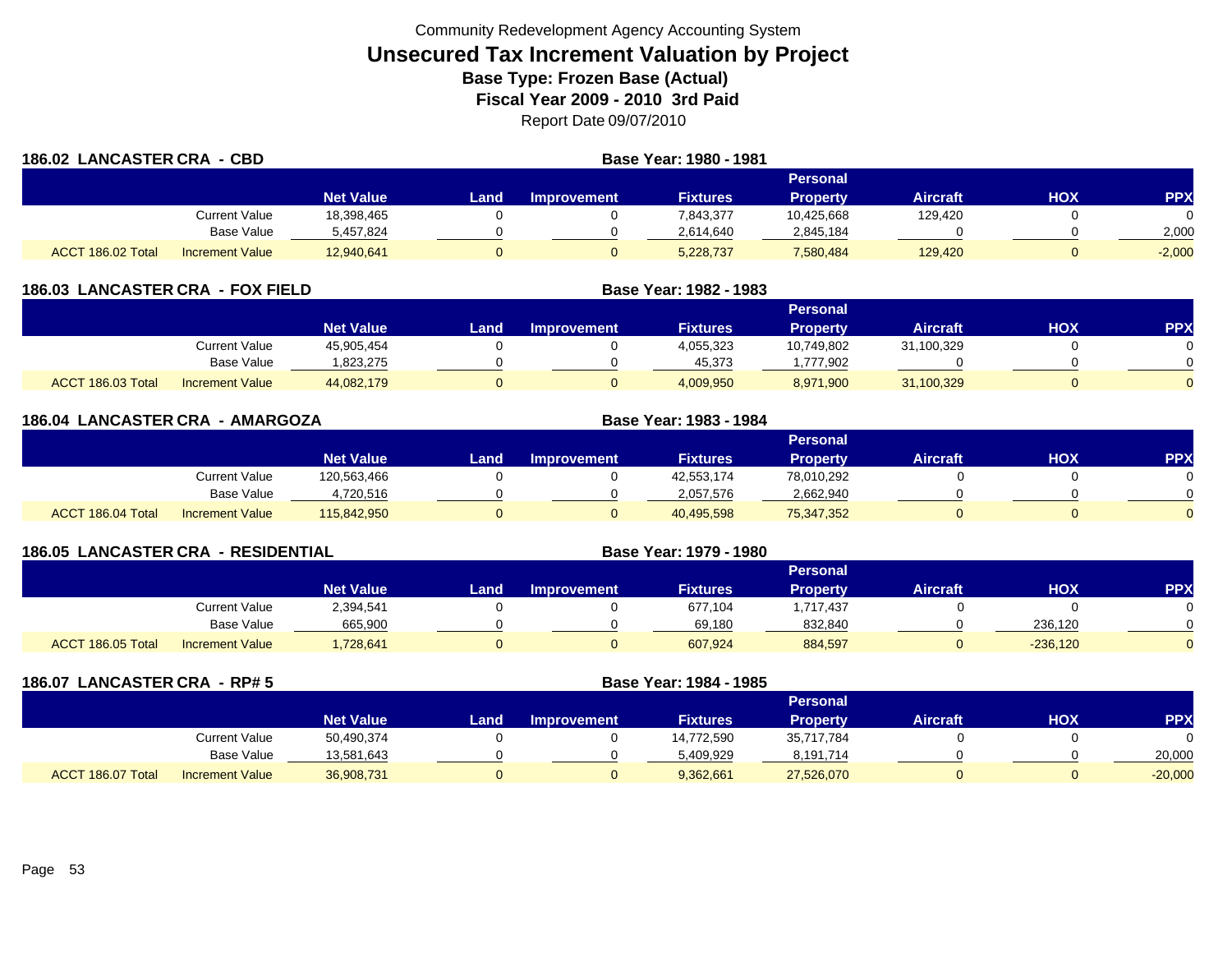**Unsecured Tax Increment Valuation by Project**

**Base Type: Frozen Base (Actual)** 

**Fiscal Year 2009 - 2010 3rd Paid**

Report Date 09/07/2010

| 186.08 LANCASTER CRA - RP# 6 |                        | Base Year: 1988 - 1989 |      |                    |                 |                 |                 |     |            |  |
|------------------------------|------------------------|------------------------|------|--------------------|-----------------|-----------------|-----------------|-----|------------|--|
|                              |                        |                        |      |                    |                 | <b>Personal</b> |                 |     |            |  |
|                              |                        | <b>Net Value</b>       | Land | <b>Improvement</b> | <b>Fixtures</b> | <b>Property</b> | <b>Aircraft</b> | нох | <b>PPX</b> |  |
|                              | Current Value          | 71,853,342             |      |                    | 17,623,532      | 54,223,810      | 6,000           |     |            |  |
|                              | Base Value             | 12,151,668             |      |                    | 3.484.929       | 8,668,739       |                 |     | 2,000      |  |
| ACCT 186.08 Total            | <b>Increment Value</b> | 59,701,674             |      |                    | 14,138,603      | 45,555,071      | 6,000           |     | $-2,000$   |  |

| 186.09 LANCASTER CRA - RP#7 |                        |                  |      |                    |                 |                 |                 |            |            |
|-----------------------------|------------------------|------------------|------|--------------------|-----------------|-----------------|-----------------|------------|------------|
|                             |                        |                  |      |                    |                 | <b>Personal</b> |                 |            |            |
|                             |                        | <b>Net Value</b> | Land | <b>Improvement</b> | <b>Fixtures</b> | Property        | <b>Aircraft</b> | <b>HOX</b> | <b>PPX</b> |
|                             | Current Value          | 18,170,625       |      |                    | 7,643,154       | 10,494,471      | 33,000          |            | 0          |
|                             | Base Value             | .828,322         |      |                    | 762,065         | .066,257        |                 |            | $\Omega$   |
| 186.09 Total<br><b>ACCT</b> | <b>Increment Value</b> | 16,342,303       |      |                    | 6,881,089       | 9,428,214       | 33,000          |            | $\Omega$   |

|                        | Personal         |      |                    |                 |             |                 |            |           |  |  |
|------------------------|------------------|------|--------------------|-----------------|-------------|-----------------|------------|-----------|--|--|
|                        | <b>Net Value</b> | Land | <b>Improvement</b> | <b>Fixtures</b> | Property    | <b>Aircraft</b> | <b>HOX</b> | PPX       |  |  |
| Current Value          | 327,776,267      |      |                    | 95,168,254      | 201,339,264 | 31,268,749      |            |           |  |  |
| <b>Base Value</b>      | 40,229,148       |      |                    | 14.443.692      | 26,045,576  |                 | 236.120    | 24,000    |  |  |
| <b>Increment Value</b> | 287,547,119      |      |                    | 80,724,562      | 175,293,688 | 31,268,749      | $-236,120$ | $-24,000$ |  |  |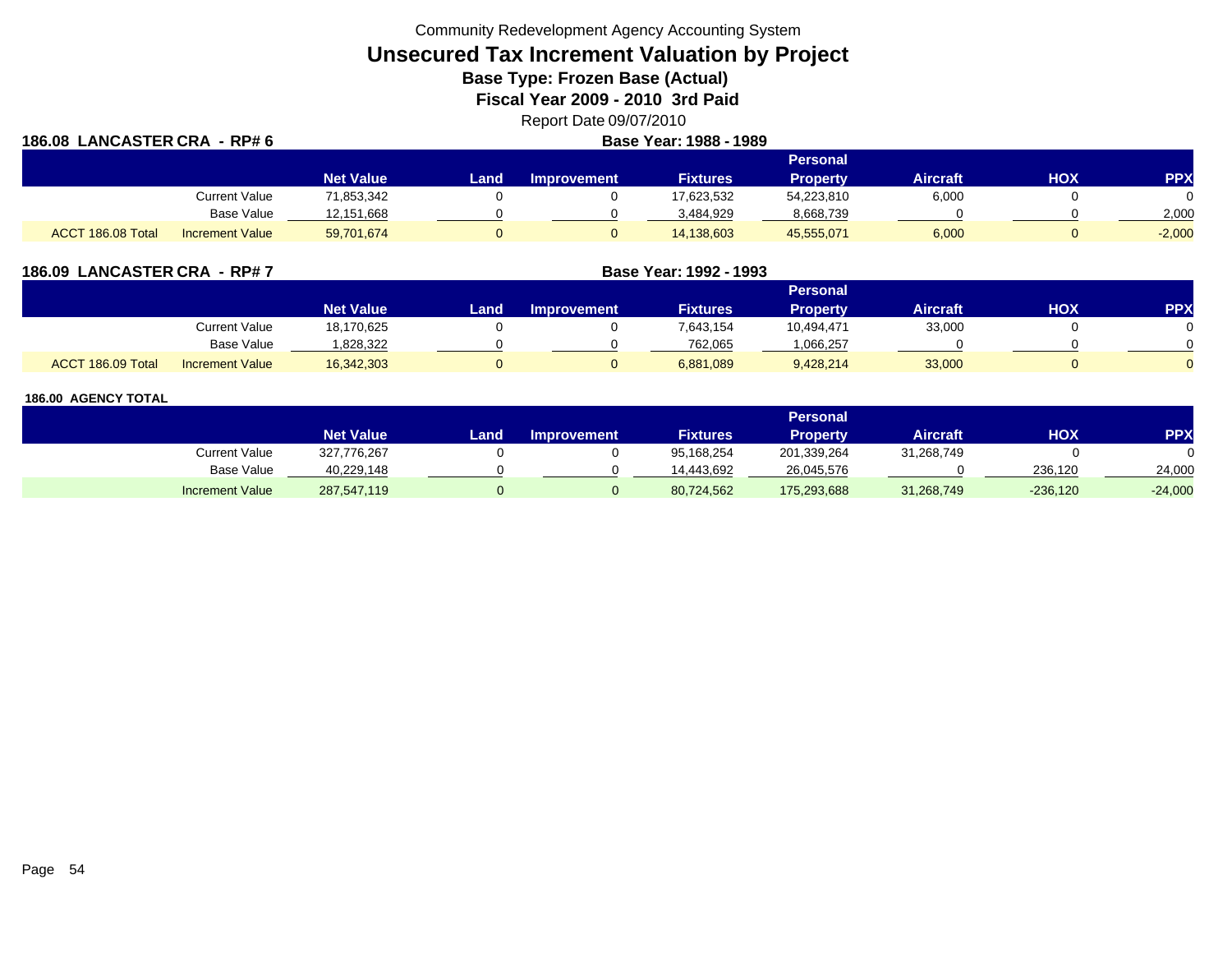| 188.03 L.A. CITY CRA - LITTLE TOKYO |                        |                  |             | Base Year: 1969 - 1970 |                        |                 |                 |            |            |
|-------------------------------------|------------------------|------------------|-------------|------------------------|------------------------|-----------------|-----------------|------------|------------|
|                                     |                        |                  |             |                        |                        | <b>Personal</b> |                 |            |            |
|                                     |                        | <b>Net Value</b> | <b>Land</b> | <b>Improvement</b>     | <b>Fixtures</b>        | <b>Property</b> | <b>Aircraft</b> | <b>HOX</b> | <b>PPX</b> |
|                                     | Current Value          | 14,656,298       |             | 846,827                | 6,496,805              | 7,877,500       |                 |            | 564,834    |
|                                     | Base Value             | 4,662,580        | 88,120      |                        | 740,960                | 3,864,760       |                 |            | 31,260     |
| ACCT 188.03 Total                   | <b>Increment Value</b> | 9,993,718        | $-88,120$   | 846,827                | 5.755.845              | 4,012,740       | $\Omega$        | 0          | 533,574    |
| 188.04 L.A. CITY CRA - NORMANDIE    |                        |                  |             |                        | Base Year: 1969 - 1970 |                 |                 |            |            |

|                   |                        | Personal         |           |                    |                 |           |                 |            |            |  |  |
|-------------------|------------------------|------------------|-----------|--------------------|-----------------|-----------|-----------------|------------|------------|--|--|
|                   |                        | <b>Net Value</b> | Land      | <b>Improvement</b> | <b>Fixtures</b> | Property  | <b>Aircraft</b> | <b>HOX</b> | <b>PPX</b> |  |  |
|                   | Current Value          | 4,941,937        |           |                    | 1,980,334       | 2,961,603 |                 |            |            |  |  |
|                   | <b>Base Value</b>      | 3,143,600        | 83,520    |                    | 651,400         | 2,423,240 |                 |            | 14,560     |  |  |
| ACCT 188.04 Total | <b>Increment Value</b> | ,798,337         | $-83,520$ |                    | 328,934         | 538,363   |                 |            | $-14,560$  |  |  |

| 188.05 L.A. CITY CRA - BEACON |                        | Base Year: 1969 - 1970 |           |             |                 |                 |                 |            |          |  |
|-------------------------------|------------------------|------------------------|-----------|-------------|-----------------|-----------------|-----------------|------------|----------|--|
|                               |                        |                        |           |             |                 | <b>Personal</b> |                 |            |          |  |
|                               |                        | <b>Net Value</b>       | Land.     | Improvement | <b>Fixtures</b> | <b>Property</b> | <b>Aircraft</b> | <b>HOX</b> | PPX      |  |
|                               | Current Value          | 9,689,091              |           |             | 3,959,886       | 5,729,205       |                 |            | 0        |  |
|                               | Base Value             | .284.920               | 10.280    |             | 257,560         | 1,021,560       |                 |            | 4.480    |  |
| ACCT 188.05 Total             | <b>Increment Value</b> | 8,404,171              | $-10,280$ |             | 3,702,326       | 4,707,645       |                 |            | $-4,480$ |  |

| 188.07 L.A. CITY CRA - PICO UNION # 1 |                        |                  |           | Base Year: 1969 - 1970 |                 |                 |                 |     |           |
|---------------------------------------|------------------------|------------------|-----------|------------------------|-----------------|-----------------|-----------------|-----|-----------|
|                                       |                        |                  |           |                        |                 | <b>Personal</b> |                 |     |           |
|                                       |                        | <b>Net Value</b> | Land.     | <b>Improvement</b>     | <b>Fixtures</b> | <b>Property</b> | <b>Aircraft</b> | нох | <b>PP</b> |
|                                       | Current Value          | 5,249,192        |           |                        | 2,409,826       | 2,839,366       |                 |     |           |
|                                       | Base Value             | 8,149,440        | 76,880    |                        | 870,960         | 7,245,660       |                 |     | 44,060    |
| ACCT 188.07 Total                     | <b>Increment Value</b> | $-2,900,248$     | $-76.880$ |                        | 1,538,866       | $-4,406,294$    |                 |     | $-44,060$ |

| 188.08 L.A. CITY CRA - BUNKER HILL |                        |                  | Base Year: 1958 - 1959 |                    |                 |                 |                 |     |            |
|------------------------------------|------------------------|------------------|------------------------|--------------------|-----------------|-----------------|-----------------|-----|------------|
|                                    |                        |                  |                        |                    |                 | <b>Personal</b> |                 |     |            |
|                                    |                        | <b>Net Value</b> | Land                   | <b>Improvement</b> | <b>Fixtures</b> | <b>Property</b> | <b>Aircraft</b> | нох | <b>PPX</b> |
|                                    | Current Value          | 402,561,709      |                        |                    | 149,496,569     | 253,065,140     |                 |     |            |
|                                    | Base Value             | 476.440          | 31,960                 |                    | 23,520          | 427,840         |                 |     | 6,880      |
| ACCT 188.08 Total                  | <b>Increment Value</b> | 402,085,269      | $-31,960$              |                    | 149,473,049     | 252,637,300     | 0               |     | $-6,880$   |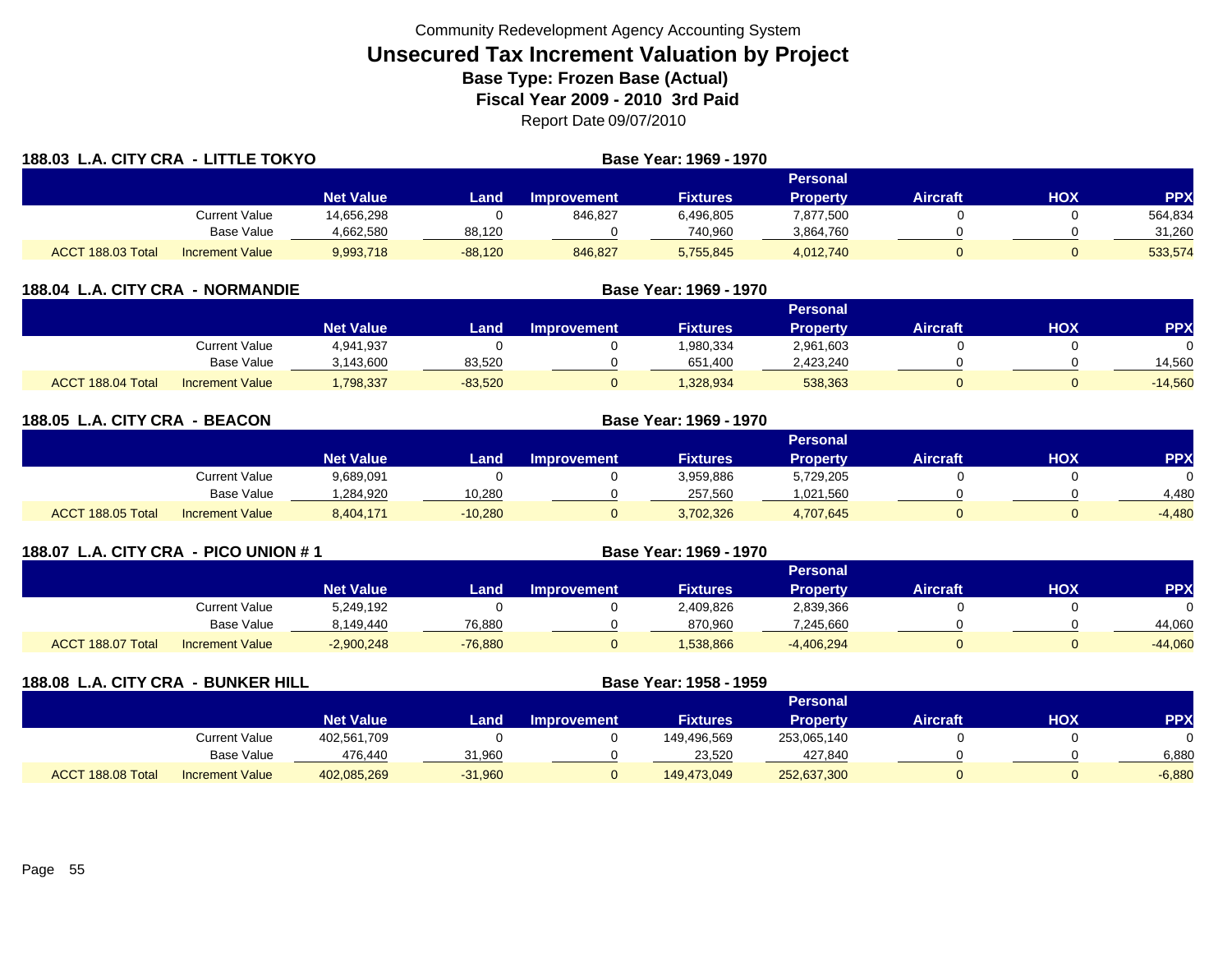**Unsecured Tax Increment Valuation by Project**

**Base Type: Frozen Base (Actual)** 

**Fiscal Year 2009 - 2010 3rd Paid**

Report Date 09/07/2010

| 188.09  L.A. CITY CRA  - EXPOSITION/UNIVERISTY PARK RP |                        |                  |           |             | Base Year: 1965 - 1966 |           |          |     |            |
|--------------------------------------------------------|------------------------|------------------|-----------|-------------|------------------------|-----------|----------|-----|------------|
|                                                        |                        |                  |           |             |                        | Personal  |          |     |            |
|                                                        |                        | <b>Net Value</b> | Land.     | Improvement | <b>Fixtures</b>        | Property  | Aircraft | HOX | <b>PPX</b> |
|                                                        | Current Value          | 8,276,155        |           |             | 4,537,709              | 3,738,446 |          |     | $\Omega$   |
|                                                        | Base Value             | 805,160          | 31,000    |             | 413.760                | 380,520   |          |     | 20,120     |
| ACCT 188.09 Total                                      | <b>Increment Value</b> | 7,470,995        | $-31,000$ |             | 4,123,949              | 3,357,926 |          |     | $-20,120$  |

| 188.10 L.A. CITY CRA - WATTS |                        |                  |      |                    | Base Year: 1968 - 1969 |                 |                 |            |            |
|------------------------------|------------------------|------------------|------|--------------------|------------------------|-----------------|-----------------|------------|------------|
|                              |                        |                  |      |                    |                        | <b>Personal</b> |                 |            |            |
|                              |                        | <b>Net Value</b> | Land | <b>Improvement</b> | <b>Fixtures</b>        | <b>Property</b> | <b>Aircraft</b> | <b>HOX</b> | <b>PPX</b> |
|                              | <b>Current Value</b>   | 2,628,991        |      |                    | ,303,781               | 1,325,210       |                 |            |            |
|                              | Base Value             | 804,040          |      |                    | 184.928                | 619,112         |                 |            |            |
| ACCT 188.10 Total            | <b>Increment Value</b> | 824,951.         |      |                    | .118.853               | 706,098         |                 |            |            |

| 188.18 L.A. CITY CRA - MONTEREY HILLS |                        |                  |      |                    | Base Year: 1970 - 1971 |                 |                 |     |            |
|---------------------------------------|------------------------|------------------|------|--------------------|------------------------|-----------------|-----------------|-----|------------|
|                                       |                        |                  |      |                    |                        | Personal        |                 |     |            |
|                                       |                        | <b>Net Value</b> | Land | <b>Improvement</b> | <b>Fixtures</b>        | <b>Property</b> | <b>Aircraft</b> | HOX | <b>PPX</b> |
|                                       | <b>Current Value</b>   | 14,053           |      |                    |                        | 14,053          |                 |     |            |
|                                       | <b>Base Value</b>      |                  |      |                    |                        |                 |                 |     |            |
| ACCT 188.18 Total                     | <b>Increment Value</b> | 14.053           | 0    |                    |                        | 14,053          |                 |     |            |

| 188.19 L.A. CITY CRA - HARBOR IND'L |                        |                  |      |                    | Base Year: 1973 - 1974 |                 |                 |            |            |
|-------------------------------------|------------------------|------------------|------|--------------------|------------------------|-----------------|-----------------|------------|------------|
|                                     |                        |                  |      |                    |                        | Personal        |                 |            |            |
|                                     |                        | <b>Net Value</b> | Land | <b>Improvement</b> | <b>Fixtures</b>        | <b>Property</b> | <b>Aircraft</b> | <b>HOX</b> | <b>PPX</b> |
|                                     | <b>Current Value</b>   | 26,204,837       |      |                    | 12,768,068             | 13,436,769      |                 |            |            |
|                                     | Base Value             | 1,144,720        |      |                    | 152,000                | 992,720         |                 |            |            |
| ACCT 188.19 Total                   | <b>Increment Value</b> | 25,060,117       | υ    |                    | 12,616,068             | 12,444,049      |                 |            |            |

| 188.20 L.A. CITY CRA - CBD |                        |                  |      |                    | Base Year: 1974 - 1975 |                 |                 |            |            |
|----------------------------|------------------------|------------------|------|--------------------|------------------------|-----------------|-----------------|------------|------------|
|                            |                        |                  |      |                    |                        | <b>Personal</b> |                 |            |            |
|                            |                        | <b>Net Value</b> | Land | <b>Improvement</b> | <b>Fixtures</b>        | <b>Property</b> | <b>Aircraft</b> | <b>HOX</b> | <b>PPX</b> |
|                            | <b>Current Value</b>   | 623.751.171      |      |                    | 168,327,783            | 460,213,318     |                 |            | 4,789,930  |
|                            | Base Value             | 139,318,937      |      |                    | 30,327,247             | 110,092,632     |                 |            | ,100,942   |
| ACCT 188.20 Total          | <b>Increment Value</b> | 484,432,234      | 0    |                    | 138,000,536            | 350,120,686     |                 |            | 3,688,988  |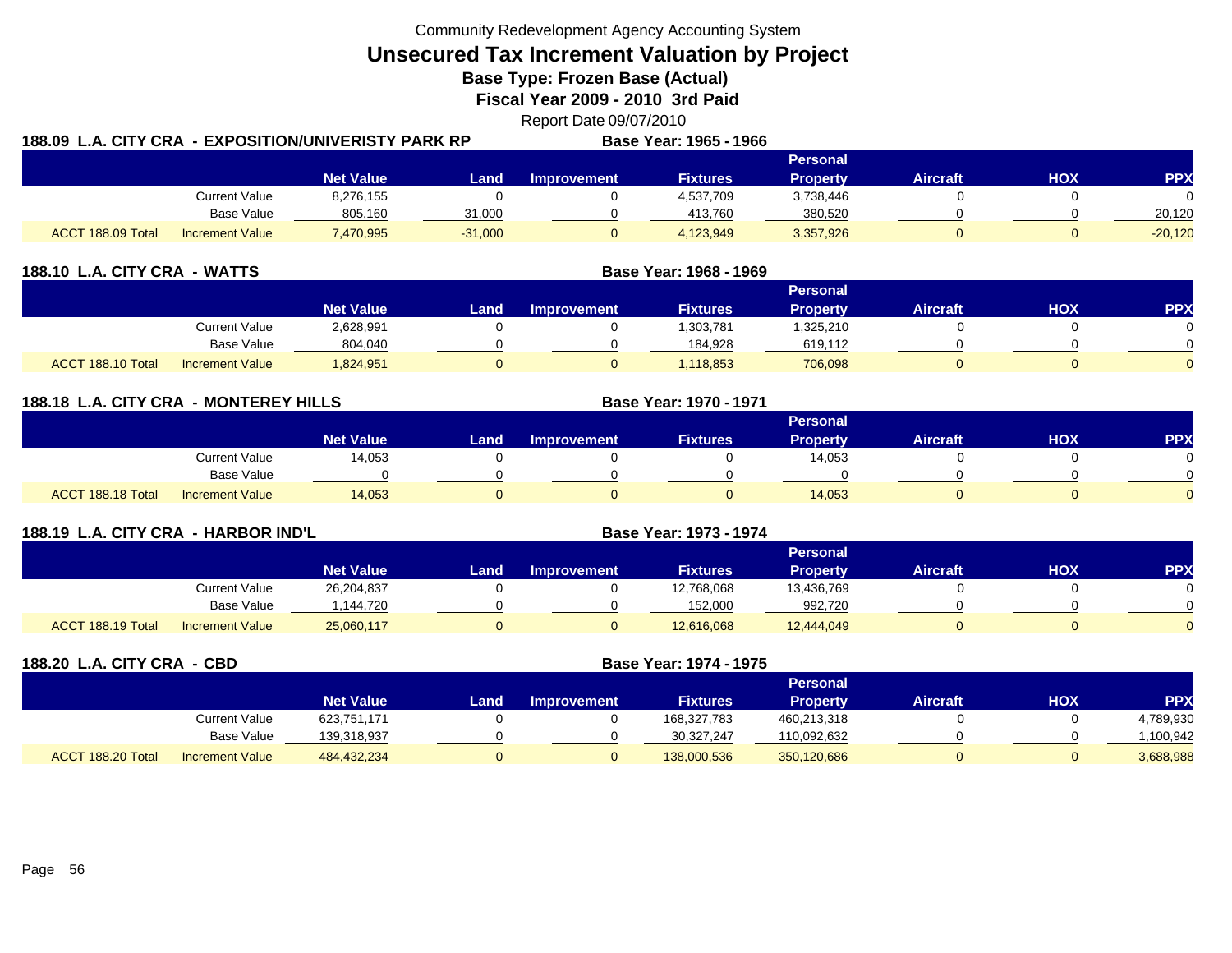**Unsecured Tax Increment Valuation by Project**

**Base Type: Frozen Base (Actual)** 

**Fiscal Year 2009 - 2010 3rd Paid**

Report Date 09/07/2010 **LA. CONSUMER 1977 LA. CONSUMING A PICO UNION # 2 Base Year: 1976 - 1977** 

| 189.01            | L.A. CITY CRA - PICO UNION # 2 |                  |      | <b>Base Year: 1976 - 1977</b> |                 |                 |                 |     |            |
|-------------------|--------------------------------|------------------|------|-------------------------------|-----------------|-----------------|-----------------|-----|------------|
|                   |                                |                  |      |                               |                 | <b>Personal</b> |                 |     |            |
|                   |                                | <b>Net Value</b> | Land | Improvement                   | <b>Fixtures</b> | <b>Property</b> | <b>Aircraft</b> | HOX | <b>PPX</b> |
|                   | Current Value                  | 10,658,747       |      |                               | 4,228,414       | 6,430,333       |                 |     |            |
|                   | Base Value                     | 10,578,680       |      |                               | 4,102,220       | 6,493,460       |                 |     | 17,000     |
| ACCT 189.01 Total | <b>Increment Value</b>         | 80,067           |      |                               | 126,194         | $-63,127$       |                 |     | $-17,000$  |

| 189.02 L.A. CITY CRA - NO. HOLLYWOOD |                        |                  |      |                    | Base Year: 1978 - 1979 |            |                 |     |            |
|--------------------------------------|------------------------|------------------|------|--------------------|------------------------|------------|-----------------|-----|------------|
|                                      |                        |                  |      |                    | <b>Personal</b>        |            |                 |     |            |
|                                      |                        | <b>Net Value</b> | Land | <b>Improvement</b> | <b>Fixtures</b>        | Property   | <b>Aircraft</b> | нох | <b>PPX</b> |
|                                      | Current Value          | 56,952,451       |      |                    | 18,228,180             | 38.724.271 |                 |     |            |
|                                      | Base Value             | 40,447,400       |      |                    | 7,865,236              | 32,593,504 |                 |     | 11.340     |
| ACCT 189.02 Total                    | <b>Increment Value</b> | 16,505,051       |      |                    | 10,362,944             | 6,130,767  |                 |     | $-11,340$  |

**189.03 L.A. CITY CRA - CHINATOWN Base Year: 1979 - 1980 Personal Net Value Land Improvement Fixtures Property Aircraft HOX PPX** Current Value 40,031,919 0 0 10,845,726 29,186,193 0 0 Base Value 16,096,060 0 3,427,960 5,408,048 11,608,952 0 0 4,348,900 ACCT 189.03 TotalIncrement Value 23,935,859 0 -3,427,960 5,437,678 17,577,241 0 0 -4,348,900

| 189.04 L.A. CITY CRA - ADAMS/NORMANDIE |                        |                  |      | Base Year: 1978 - 1979 |                 |                 |                 |     |            |
|----------------------------------------|------------------------|------------------|------|------------------------|-----------------|-----------------|-----------------|-----|------------|
|                                        |                        |                  |      |                        |                 | <b>Personal</b> |                 |     |            |
|                                        |                        | <b>Net Value</b> | Land | <b>Improvement</b>     | <b>Fixtures</b> | <b>Property</b> | <b>Aircraft</b> | НОХ | <b>PPX</b> |
|                                        | <b>Current Value</b>   | 8,003,567        |      |                        | 4,052,043       | 3,951,524       |                 |     |            |
|                                        | Base Value             | 1,880,128        |      | 137,740                | 431.164         | 330,024.ا       |                 |     | 18.800     |
| ACCT 189.04 Total                      | <b>Increment Value</b> | 6,123,439        |      | $-137,740$             | 3,620,879       | 2,621,500       |                 |     | $-18,800$  |

| 189.05 L.A. CITY CRA - RODEO/LA CIENEGA |                        |                  |      |                    | Base Year: 1981 - 1982 |                 |                 |            |            |
|-----------------------------------------|------------------------|------------------|------|--------------------|------------------------|-----------------|-----------------|------------|------------|
|                                         |                        |                  |      |                    |                        | <b>Personal</b> |                 |            |            |
|                                         |                        | <b>Net Value</b> | Land | <b>Improvement</b> | <b>Fixtures</b>        | <b>Property</b> | <b>Aircraft</b> | <b>HOX</b> | <b>PPX</b> |
|                                         | <b>Current Value</b>   | 63,975           |      |                    | 18,077                 | 45,898          |                 |            |            |
|                                         | Base Value             |                  |      |                    |                        |                 |                 |            |            |
| ACCT 189.05 Total                       | <b>Increment Value</b> | 63,975           |      |                    | 18,077                 | 45,898          |                 |            |            |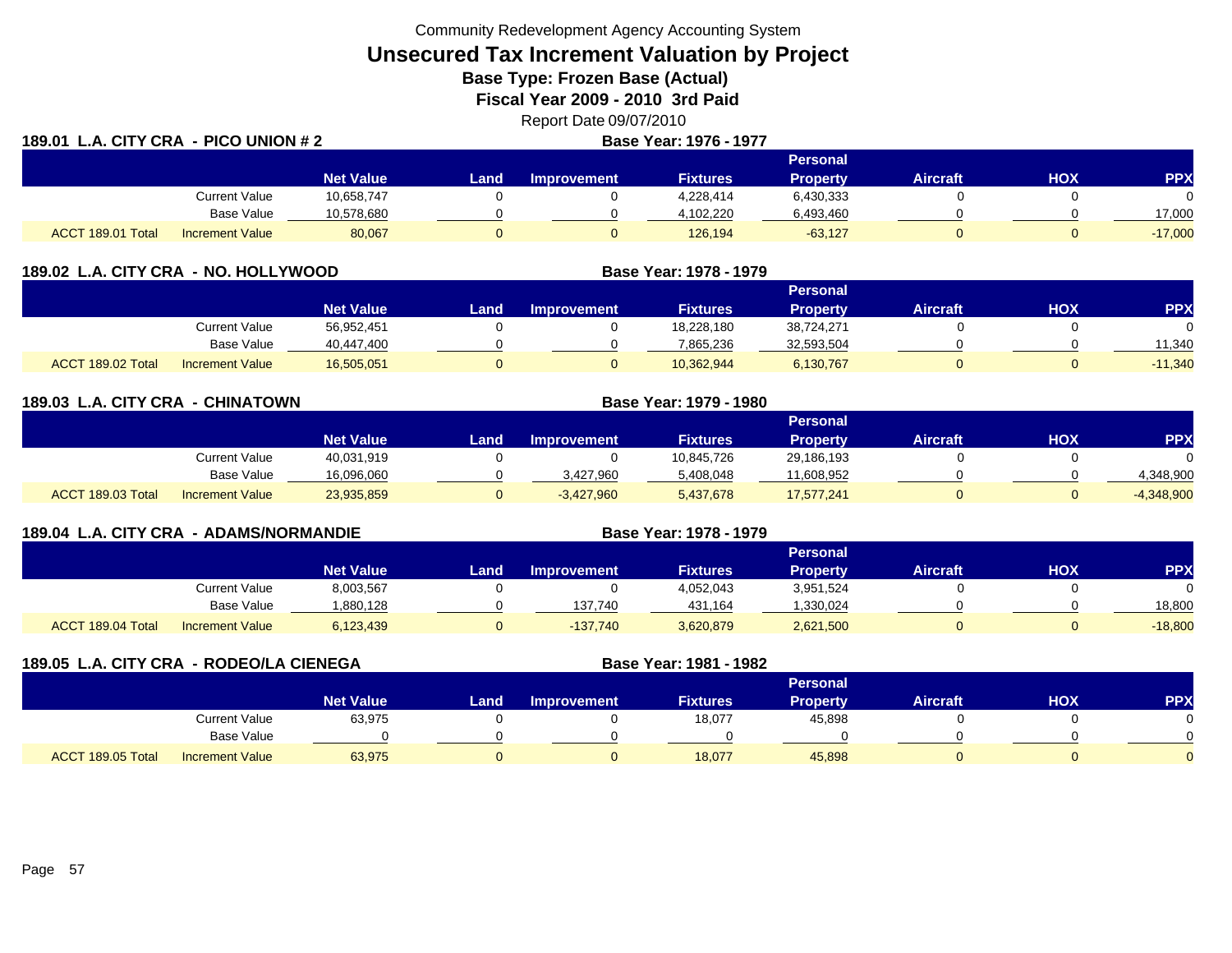**Unsecured Tax Increment Valuation by Project**

**Base Type: Frozen Base (Actual)** 

**Fiscal Year 2009 - 2010 3rd Paid**

Report Date 09/07/2010

|                   |                        | 189.06  L.A. CITY CRA  - EXPOSITION/UNIVERSITY PARK RP 84 ANNEX |            |                    | Base Year: 1982 - 1983 |            |                 |     |            |
|-------------------|------------------------|-----------------------------------------------------------------|------------|--------------------|------------------------|------------|-----------------|-----|------------|
|                   |                        |                                                                 |            |                    |                        | Personal   |                 |     |            |
|                   |                        | <b>Net Value</b>                                                | Land .     | <b>Improvement</b> | <b>Fixtures</b>        | Property   | <b>Aircraft</b> | ΗΟΧ | PPX        |
|                   | Current Value          | 15,702,124                                                      |            |                    | 5,659,200              | 10,042,924 |                 |     | $\Omega$   |
|                   | Base Value             | 9.487.719                                                       | 178.523    |                    | 3.231.692              | 6,345,427  |                 |     | 267.923    |
| ACCT 189.06 Total | <b>Increment Value</b> | 6,214,405                                                       | $-178,523$ |                    | 2,427,508              | 3,697,497  |                 |     | $-267,923$ |

| 189.07 L.A. CITY CRA - CRENSHAW |                        |                  | Base Year: 1983 - 1984 |             |                 |                 |                 |            |            |
|---------------------------------|------------------------|------------------|------------------------|-------------|-----------------|-----------------|-----------------|------------|------------|
|                                 |                        |                  |                        |             |                 | <b>Personal</b> |                 |            |            |
|                                 |                        | <b>Net Value</b> | Land                   | Improvement | <b>Fixtures</b> | Property        | <b>Aircraft</b> | <b>HOX</b> | <b>PPX</b> |
|                                 | Current Value          | 12,430,384       |                        |             | 5,551,918       | 6,878,466       |                 |            |            |
|                                 | Base Value             | 3,235,757        |                        |             | 1,829,506       | 406,251. ا      |                 |            |            |
| ACCT 189.07 Total               | <b>Increment Value</b> | 9.194.627        |                        |             | 3,722,412       | 5,472,215       |                 |            |            |

## **189.08 L.A. CITY CRA - HOLLYWOOD R.P. Base Year: 1985 - 1986**

|                   |                        |                  |      |             |                 | Personal        |                 |            |         |
|-------------------|------------------------|------------------|------|-------------|-----------------|-----------------|-----------------|------------|---------|
|                   |                        | <b>Net Value</b> | Land | Improvement | <b>Fixtures</b> | <b>Property</b> | <b>Aircraft</b> | <b>HOX</b> | PPX     |
|                   | Current Value          | 413,465,773      |      |             | 145,279,727     | 269,087,186     |                 |            | 901,140 |
|                   | Base Value             | 236.384.603      |      |             | 64,916,063      | 171,589,540     |                 |            | 121,000 |
| ACCT 189.08 Total | <b>Increment Value</b> | 177,081,170      |      |             | 80,363,664      | 97,497,646      |                 |            | 780,140 |

# **189.09 L.A. CITY CRA - EXPOSITION/UNIVERISTY PARK RP 90 ANNEX**

**Base Year: 1988 - 1989**

|                                             | <b>Personal</b>  |      |                    |                 |                 |                 |            |            |  |  |
|---------------------------------------------|------------------|------|--------------------|-----------------|-----------------|-----------------|------------|------------|--|--|
|                                             | <b>Net Value</b> | Land | <b>Improvement</b> | <b>Fixtures</b> | <b>Property</b> | <b>Aircraft</b> | <b>HOX</b> | <b>PPX</b> |  |  |
| Current Value                               |                  |      |                    |                 |                 |                 |            |            |  |  |
| <b>Base Value</b>                           |                  |      |                    |                 |                 |                 |            |            |  |  |
| ACCT 189.09 Total<br><b>Increment Value</b> |                  |      |                    |                 |                 |                 |            |            |  |  |

| 189.10 L.A. CITY CRA - LAUREL CANYON (CD 2) |                        |                  |      |                    | Base Year: 1994 - 1995 |                 |                 |     |           |
|---------------------------------------------|------------------------|------------------|------|--------------------|------------------------|-----------------|-----------------|-----|-----------|
|                                             |                        |                  |      |                    |                        | <b>Personal</b> |                 |     |           |
|                                             |                        | <b>Net Value</b> | Land | <b>Improvement</b> | <b>Fixtures</b>        | <b>Property</b> | <b>Aircraft</b> | нох | <b>PP</b> |
|                                             | Current Value          | 20,720,438       |      |                    | 7,083,857              | 13,636,581      |                 |     |           |
|                                             | Base Value             | 24,126,675       |      |                    | 10,555,002             | 13,571,673      |                 |     |           |
| ACCT 189.10 Total                           | <b>Increment Value</b> | $-3,406,237$     |      | 0                  | $-3.471.145$           | 64,908          | 0               |     |           |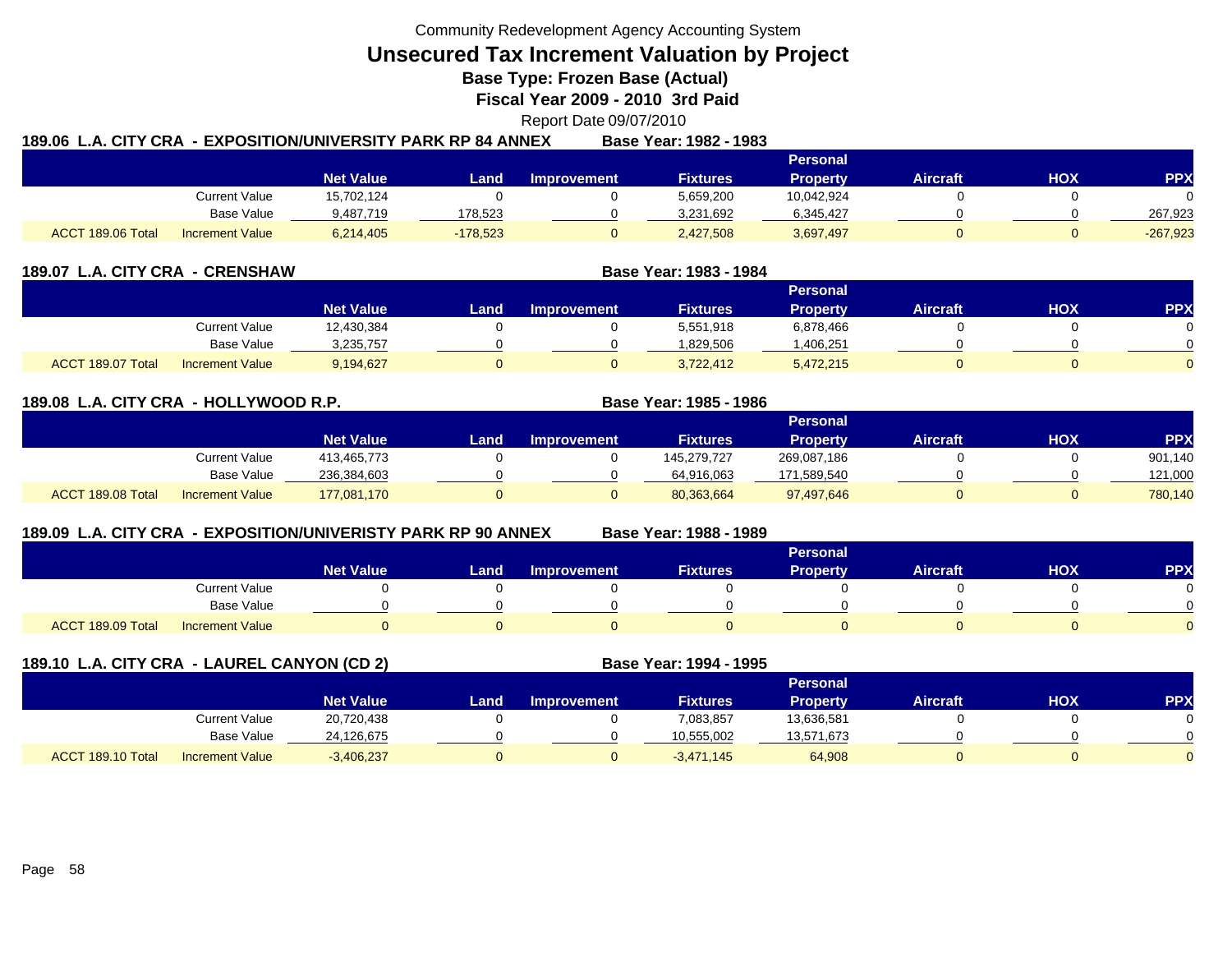**Unsecured Tax Increment Valuation by Project**

**Base Type: Frozen Base (Actual)** 

**Fiscal Year 2009 - 2010 3rd Paid**

Report Date 09/07/2010

|                   | 189.11 L.A. CITY CRA - E. HWD/BEV-NORMANDIE (CD 4 &1 3) |                  |      |                    | Base Year: 1994 - 1995 |                 |                 |     |            |
|-------------------|---------------------------------------------------------|------------------|------|--------------------|------------------------|-----------------|-----------------|-----|------------|
|                   |                                                         |                  |      |                    |                        | Personal        |                 |     |            |
|                   |                                                         | <b>Net Value</b> | Land | <b>Improvement</b> | <b>Fixtures</b>        | <b>Property</b> | <b>Aircraft</b> | HOX | <b>PPX</b> |
|                   | <b>Current Value</b>                                    | 33,845,175       |      |                    | 10,821,788             | 23,175,387      |                 |     | 152,000    |
|                   | Base Value                                              | 34,403,889       |      |                    | 7.156.714              | 27,333,175      |                 |     | 86,000     |
| ACCT 189.11 Total | <b>Increment Value</b>                                  | $-558.714$       |      |                    | 3.665.074              | $-4,157,788$    |                 |     | 66,000     |

| 189.12 L.A. CITY CRA - BROADWAY/MANCHESTER |                        |                  |      |                    | Base Year: 1994 - 1995 |                 |                 |           |            |
|--------------------------------------------|------------------------|------------------|------|--------------------|------------------------|-----------------|-----------------|-----------|------------|
|                                            |                        |                  |      |                    |                        | Personal        |                 |           |            |
|                                            |                        | <b>Net Value</b> | Land | <b>Improvement</b> | <b>Fixtures</b>        | <b>Property</b> | <b>Aircraft</b> | нох       | <b>PPX</b> |
|                                            | Current Value          | 12,887,830       |      |                    | 3,845,664              | 9,042,166       |                 |           |            |
|                                            | <b>Base Value</b>      | 2,814,134        |      |                    | 1,541,768              | 1,282,366       |                 | 10,000    |            |
| ACCT 189.12 Total                          | <b>Increment Value</b> | 10,073,696       |      |                    | 2,303,896              | 7,759,800       |                 | $-10,000$ |            |

# **189.13 L.A. CITY CRA - CRENSHAW RP DIST 8 (1ST AM) Base Year: 1994 - 1995**

|                                             |                  |       |             |                 | Personal        |                 |            |           |
|---------------------------------------------|------------------|-------|-------------|-----------------|-----------------|-----------------|------------|-----------|
|                                             | <b>Net Value</b> | Land. | Improvement | <b>Fixtures</b> | <b>Property</b> | <b>Aircraft</b> | <b>HOX</b> | <b>PP</b> |
| Current Value                               | 1,046,218        |       |             | 4,828,046       | 6,218,172       |                 |            |           |
| Base Value                                  | 22,411,579       |       |             | 2.074.407       | 20,366,172      |                 |            | 29,000    |
| ACCT 189.13 Total<br><b>Increment Value</b> | $-11,365,361$    |       |             | 2,753,639       | $-14,148,000$   |                 |            | $-29,000$ |

# **189.16 L.A. CITY CRA - RESEDA/CANOGA PARK (CD 3) Base Year: 1994 - 1995**

|                                             |                  |      |                    |                 | <b>Personal</b> |                 |            |            |
|---------------------------------------------|------------------|------|--------------------|-----------------|-----------------|-----------------|------------|------------|
|                                             | <b>Net Value</b> | Land | <b>Improvement</b> | <b>Fixtures</b> | Propertv        | <b>Aircraft</b> | <b>HOX</b> | <b>PPX</b> |
| Current Value                               | 169,005,760      |      |                    | 73,937,545      | 95,068,215      |                 |            |            |
| Base Value                                  | 88,753,557       |      |                    | 34,215,863      | 54,623,094      |                 | 8,200      | 77,200     |
| ACCT 189.16 Total<br><b>Increment Value</b> | 80,252,203       |      |                    | 39,721,682      | 40,445,121      |                 | $-8,200$   | $-77,200$  |

| 189.17 L.A. CITY CRA - PACOIMA/PANORAMA CITY (CD 7) |                        |                  |      |                    | Base Year: 1994 - 1995 |                 |                 |     |            |
|-----------------------------------------------------|------------------------|------------------|------|--------------------|------------------------|-----------------|-----------------|-----|------------|
|                                                     |                        |                  |      |                    |                        | Personal        |                 |     |            |
|                                                     |                        | <b>Net Value</b> | Land | <b>Improvement</b> | <b>Fixtures</b>        | <b>Property</b> | <b>Aircraft</b> | нох | <b>PPX</b> |
|                                                     | Current Value          | 445,865,775      |      | 2,193,895          | 151,039,589            | 257,029,396     | 35,673,295      |     | 70,400     |
|                                                     | Base Value             | 195.949.247      |      |                    | 78,690,824             | 117,289,423     |                 |     | 31,000     |
| ACCT 189.17 Total                                   | <b>Increment Value</b> | 249,916,528      |      | 2,193,895          | 72,348,765             | 139,739,973     | 35,673,295      | 0   | 39,400     |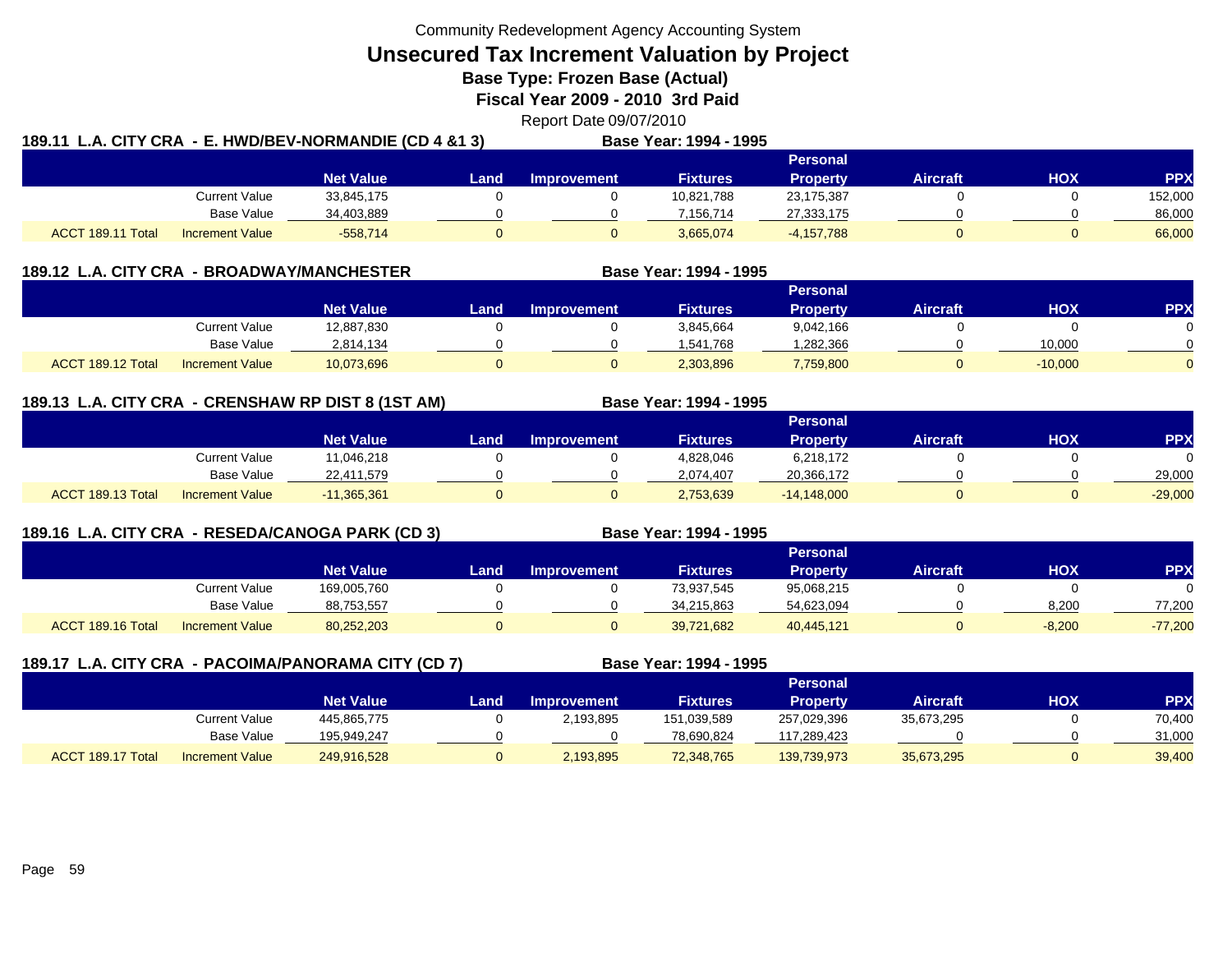**Unsecured Tax Increment Valuation by Project**

**Base Type: Frozen Base (Actual)** 

**Fiscal Year 2009 - 2010 3rd Paid**

Report Date 09/07/2010

| 189.18  L.A. CITY CRA  - CRENSHAW/SLAUSON RECOVERY RP |                        |                  |       |                    | Base Year: 1995 - 1996 |           |                 |     |           |
|-------------------------------------------------------|------------------------|------------------|-------|--------------------|------------------------|-----------|-----------------|-----|-----------|
|                                                       |                        |                  |       |                    |                        | Personal  |                 |     |           |
|                                                       |                        | <b>Net Value</b> | Land. | <b>Improvement</b> | <b>Fixtures</b>        | Property  | <b>Aircraft</b> | HOX | PPX       |
|                                                       | Current Value          | 9,110,851        |       |                    | 4,552,328              | 4,558,523 |                 |     | $\Omega$  |
|                                                       | Base Value             | 5,408,390        |       |                    | 2,804,660              | 2,613,730 |                 |     | 10.000    |
| ACCT 189.18 Total                                     | <b>Increment Value</b> | 3,702,461        |       |                    | 1,747,668              | 1,944,793 |                 |     | $-10,000$ |

|                   |                        | 189.19 L.A. CITY CRA - WATTS CORRIDOR RECOVERY RP |      |                    | Base Year: 1995 - 1996 |                 |                 |     |          |
|-------------------|------------------------|---------------------------------------------------|------|--------------------|------------------------|-----------------|-----------------|-----|----------|
|                   |                        |                                                   |      |                    |                        | Personal        |                 |     |          |
|                   |                        | <b>Net Value</b>                                  | Land | <b>Improvement</b> | <b>Fixtures</b>        | <b>Property</b> | <b>Aircraft</b> | нох | PPX      |
|                   | Current Value          | 2,496,523                                         |      |                    | 1.020.784              | .475,739        |                 |     |          |
|                   | Base Value             | 2,019,453                                         |      |                    | .123.575               | 900,878         |                 |     | 5,000    |
| ACCT 189.19 Total | <b>Increment Value</b> | 477,070                                           |      |                    | $-102.791$             | 574,861         |                 |     | $-5,000$ |

# **189.20 L.A. CITY CRA - WILSHIRE CENTER/KOREATOWN**

|                                             |                  | <b>Personal</b> |                    |                 |             |                 |            |            |  |  |
|---------------------------------------------|------------------|-----------------|--------------------|-----------------|-------------|-----------------|------------|------------|--|--|
|                                             | <b>Net Value</b> | Land            | <b>Improvement</b> | <b>Fixtures</b> | Property    | <b>Aircraft</b> | <b>HOX</b> | <b>PPX</b> |  |  |
| Current Value                               | 277,650,051      |                 |                    | 147,618,940     | 130,268,111 |                 |            | 237,000    |  |  |
| <b>Base Value</b>                           | 41.326.712       |                 |                    | 13.115.715      | 28,210,997  |                 |            |            |  |  |
| ACCT 189.20 Total<br><b>Increment Value</b> | 236,323,339      |                 |                    | 134,503,225     | 102,057,114 |                 |            | 237,000    |  |  |

# **190.01 L.A. CITY CRA - CD 9 CORR SO. OF STA MONICA FWY**

**Base Year: 1995 - 1996**

**Base Year: 1995 - 1996**

|                   |                        |                  | ----------------- | _ _ _ _ . _ _<br>. |                 |               |          |     |            |
|-------------------|------------------------|------------------|-------------------|--------------------|-----------------|---------------|----------|-----|------------|
|                   |                        |                  |                   |                    |                 | Personal      |          |     |            |
|                   |                        | <b>Net Value</b> | Land              | <b>Improvement</b> | <b>Fixtures</b> | Property      | Aircraft | нох | PP)        |
|                   | Current Value          | 222,476,555      |                   |                    | 80,110,620      | 142,379,435   |          |     | 13,500     |
|                   | Base Value             | 265.739.292      |                   |                    | 97.306.492      | 168,605,400   |          |     | 172,600    |
| ACCT 190.01 Total | <b>Increment Value</b> | $-43,262,737$    |                   |                    | $-17.195.872$   | $-26,225,965$ |          |     | $-159,100$ |

|                   | 190.02 L.A. CITY CRA - VERMONT/MANCHESTER RECOVERY RP |                  |      |                    | Base Year: 1995 - 1996 |                 |                 |     |            |
|-------------------|-------------------------------------------------------|------------------|------|--------------------|------------------------|-----------------|-----------------|-----|------------|
|                   |                                                       |                  |      |                    |                        | <b>Personal</b> |                 |     |            |
|                   |                                                       | <b>Net Value</b> | Land | <b>Improvement</b> | <b>Fixtures</b>        | <b>Property</b> | <b>Aircraft</b> | нох | <b>PPX</b> |
|                   | Current Value                                         | 15,965,851       |      |                    | 8,131,105              | 7,834,746       |                 |     |            |
|                   | Base Value                                            | 8,548,413        |      |                    | 5,037,010              | 3,614,403       |                 |     | 103,000    |
| ACCT 190.02 Total | <b>Increment Value</b>                                | 7,417,438        |      | 0                  | 3,094,095              | 4,220,343       |                 |     | $-103,000$ |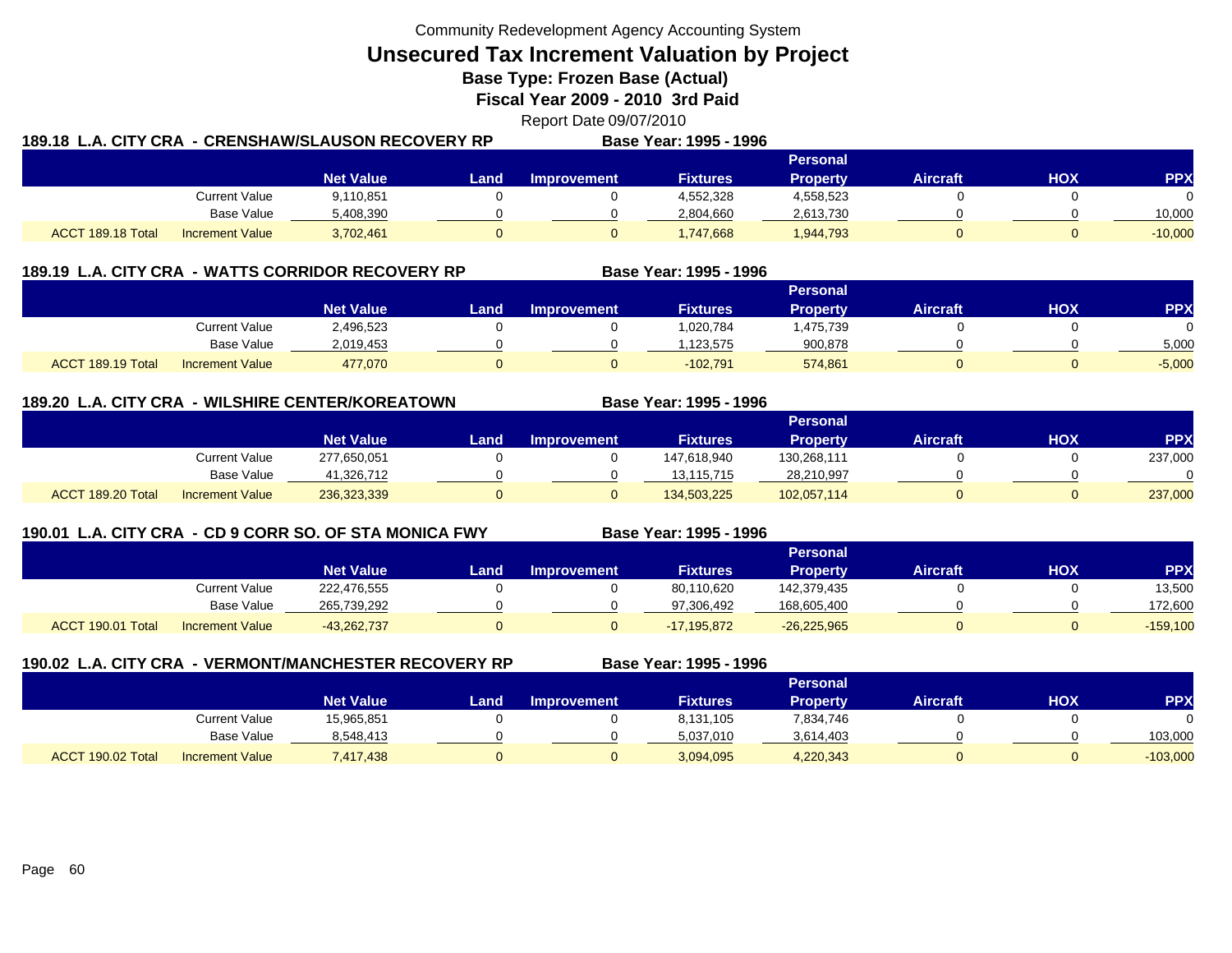**Unsecured Tax Increment Valuation by Project**

**Base Type: Frozen Base (Actual)** 

**Fiscal Year 2009 - 2010 3rd Paid**

Report Date 09/07/2010

| 190.03 L.A. CITY CRA |                        | - WESTERN/SLAUSON RECOVERY RP |       |                    | Base Year: 1995 - 1996 |            |          |     |           |
|----------------------|------------------------|-------------------------------|-------|--------------------|------------------------|------------|----------|-----|-----------|
|                      |                        |                               |       |                    |                        | Personal   |          |     |           |
|                      |                        | <b>Net Value</b>              | Land. | <b>Improvement</b> | <b>Fixtures</b>        | Property   | Aircraft | HOX | PPX       |
|                      | <b>Current Value</b>   | 31,649,729                    |       |                    | 15,538,243             | 16,111,486 |          |     | $\Omega$  |
|                      | Base Value             | 16,850,853                    |       |                    | 7,523,693              | 9,369,860  |          |     | 42,700    |
| ACCT 190.03 Total    | <b>Increment Value</b> | 14,798,876                    |       |                    | 8,014,550              | 6,741,626  |          |     | $-42,700$ |

| 190.04 L.A. CITY CRA - MID-CITY RECOVERY RP |                        |                  |      |                    | Base Year: 1995 - 1996 |                 |                 |     |            |
|---------------------------------------------|------------------------|------------------|------|--------------------|------------------------|-----------------|-----------------|-----|------------|
|                                             |                        |                  |      |                    |                        | Personal        |                 |     |            |
|                                             |                        | <b>Net Value</b> | Land | <b>Improvement</b> | <b>Fixtures</b>        | <b>Property</b> | <b>Aircraft</b> | нох | <b>PPX</b> |
|                                             | Current Value          | 48,136,914       |      |                    | 19,077,057             | 29,059,857      |                 |     |            |
|                                             | <b>Base Value</b>      | 40,432,820       |      |                    | 14,504,278             | 25,996,542      |                 |     | 68,000     |
| ACCT 190.04 Total                           | <b>Increment Value</b> | 7,704,094        |      |                    | 4,572,779              | 3,063,315       |                 |     | $-68,000$  |

**190.05 L.A. CITY CRA - WESTLAKE RECOVERY RP Base Year: 1998 - 1999 Personal Net Value Land Improvement Fixtures Property Aircraft HOX PPX** Current Value 40,166,836 0 0 12,139,732 28,027,104 0 0 Base Value 35,241,923 0 0 9,917,315 30,638,608 0 0 5,314,000 ACCT 190.05 TotalIncrement Value 4,924,913 0 0 2,222,417 -2,611,504 0 0 -5,314,000

| 190.06 L.A. CITY CRA - ADELANTE EASTSIDE RP |                        |                  |      |                    | Base Year: 1998 - 1999 |                 |                 |     |               |
|---------------------------------------------|------------------------|------------------|------|--------------------|------------------------|-----------------|-----------------|-----|---------------|
|                                             |                        |                  |      |                    |                        | Personal        |                 |     |               |
|                                             |                        | <b>Net Value</b> | Land | <b>Improvement</b> | <b>Fixtures</b>        | <b>Property</b> | <b>Aircraft</b> | нох | <b>PPX</b>    |
|                                             | Current Value          | 270.148.529      |      |                    | 95,835,333             | 174,340,196     |                 |     | 27,000        |
|                                             | Base Value             | 228,316,332      |      |                    | 96.685.417             | 168,921,915     |                 |     | 37,291,000    |
| ACCT 190.06 Total                           | <b>Increment Value</b> | 41,832,197       |      |                    | $-850,084$             | 5,418,281       |                 |     | $-37,264,000$ |

| 190.07 L.A. CITY CRA - PACIFIC CORRIDOR RP | Base Year: 2001 - 2002 |                  |      |                    |                 |                 |                 |     |           |
|--------------------------------------------|------------------------|------------------|------|--------------------|-----------------|-----------------|-----------------|-----|-----------|
|                                            |                        |                  |      |                    |                 | Personal        |                 |     |           |
|                                            |                        | <b>Net Value</b> | Land | <b>Improvement</b> | <b>Fixtures</b> | <b>Property</b> | <b>Aircraft</b> | нох | PP)       |
|                                            | Current Value          | 38,039,700       |      |                    | 13,931,334      | 24,108,366      |                 |     |           |
|                                            | Base Value             | 18,376,315       |      |                    | 5,880,459       | 12,518,856      |                 |     | 23,000    |
| ACCT 190.07 Total                          | <b>Increment Value</b> | 19,663,385       |      |                    | 8,050,875       | 11,589,510      |                 |     | $-23,000$ |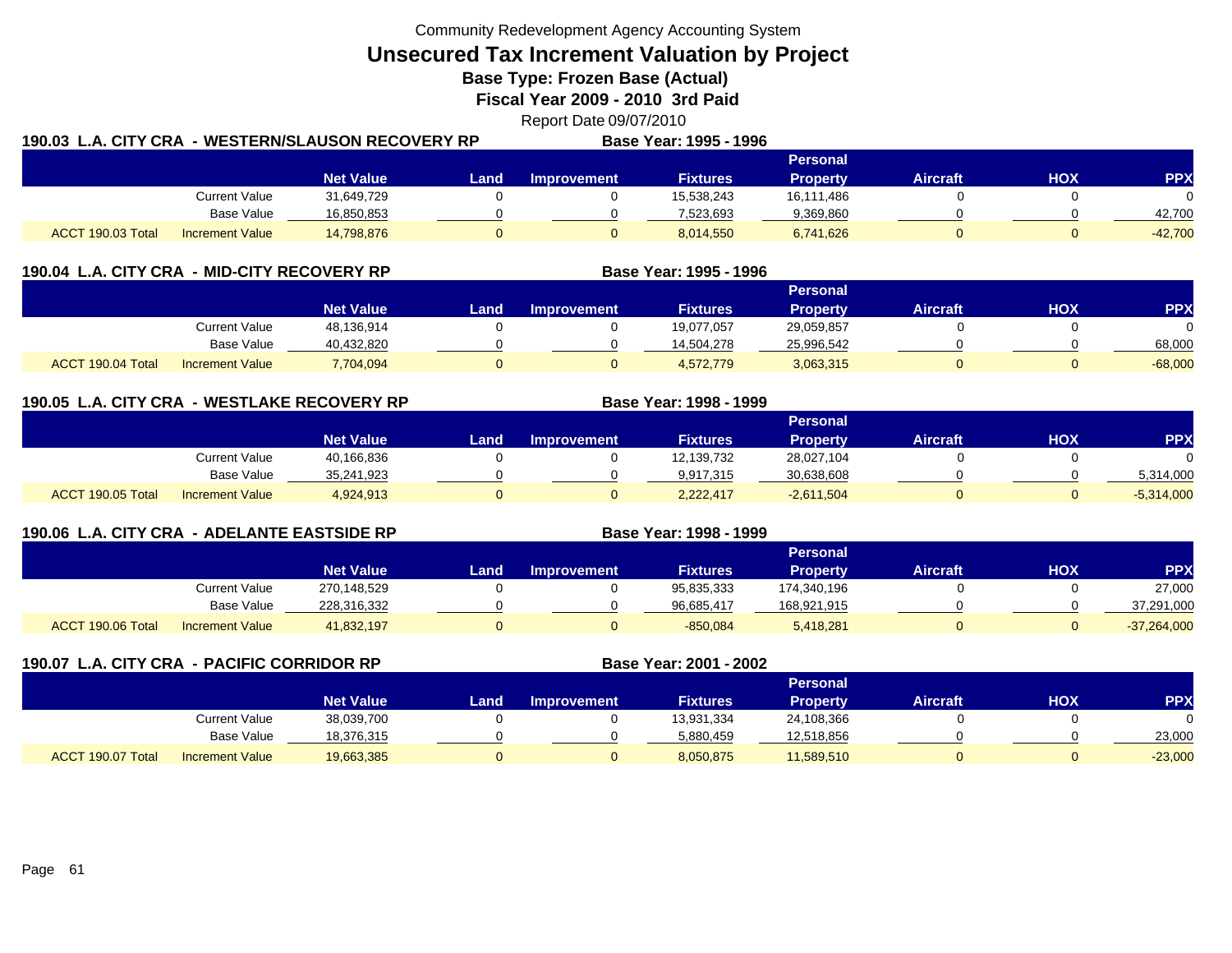# **Unsecured Tax Increment Valuation by Project**

**Base Type: Frozen Base (Actual)** 

**Fiscal Year 2009 - 2010 3rd Paid**

| Report Date 09/07/2010 |  |  |
|------------------------|--|--|
|                        |  |  |

|                   | 190.08 L.A. CITY CRA - CITY CENTER RP |                  |      |                    | Base Year: 2001 - 2002 |                 |                 |            |            |
|-------------------|---------------------------------------|------------------|------|--------------------|------------------------|-----------------|-----------------|------------|------------|
|                   |                                       |                  |      |                    |                        | <b>Personal</b> |                 |            |            |
|                   |                                       | <b>Net Value</b> | Land | <b>Improvement</b> | <b>Fixtures</b>        | Property        | <b>Aircraft</b> | <b>HOX</b> | <b>PPX</b> |
|                   | <b>Current Value</b>                  | 15,999,082       |      |                    | 5,579,198              | 10.419.884      |                 |            |            |
|                   | <b>Base Value</b>                     | 16,317,938       |      |                    | 6,530,004              | 9,787,934       |                 |            |            |
| ACCT 190.08 Total | <b>Increment Value</b>                | $-318,856$       | 0    |                    | $-950,806$             | 631,950         |                 |            |            |

# **190.10 L.A. CITY CRA - CENTRAL INDUSTRIAL RP**

|                   |                        |                  |      |                    |                 | Personal   |                 |     |     |
|-------------------|------------------------|------------------|------|--------------------|-----------------|------------|-----------------|-----|-----|
|                   |                        | <b>Net Value</b> | Land | <b>Improvement</b> | <b>Fixtures</b> | Property   | <b>Aircraft</b> | HOX | PP) |
|                   | Current Value          | 78,151,253       |      |                    | 23,671,404      | 54,479,849 |                 |     |     |
|                   | <b>Base Value</b>      | 58,726,703       |      |                    | 20,707,532      | 38,019,171 |                 |     |     |
| ACCT 190.10 Total | <b>Increment Value</b> | 19,424,550       |      |                    | 2,963,872       | 16,460,678 |                 |     |     |

**Base Year: 2002 - 2003**

## **188.00 AGENCY TOTAL**

190.000 **190.000 190.000 190.000 190.000 1** 

|                        |                  |            |                    |                 | Personal      |            |            |               |
|------------------------|------------------|------------|--------------------|-----------------|---------------|------------|------------|---------------|
|                        | <b>Net Value</b> | Land       | <b>Improvement</b> | <b>Fixtures</b> | Propertv      | Aircraft   | <b>HOX</b> | PPX           |
| Current Value          | 3.398.645.444    |            | 3,040,722          | .223.906.613    | 2,142,780,618 | 35.673.295 |            | 6,755,804     |
| <b>Base Value</b>      | 1.583.664.409    | 500,283    | 3,565,700          | 536,776,992     | 1,092,099,399 |            | 18.200     | 49.259.765    |
| <b>Increment Value</b> | 1,814,981,035    | $-500,283$ | $-524.978$         | 687,129,621     | 1,050,681,219 | 35,673,295 | $-18,200$  | $-42,503,961$ |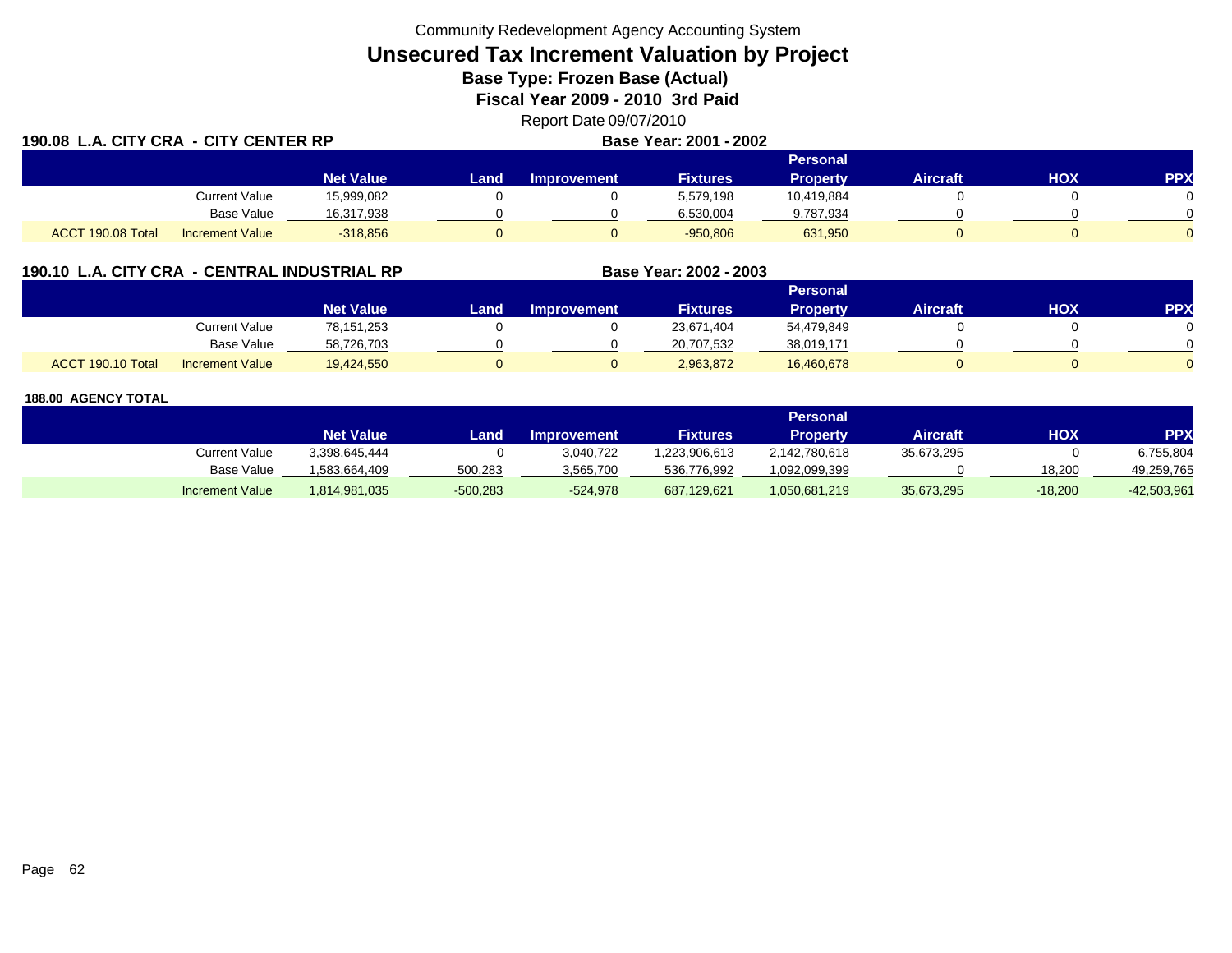| 200.02 LYNWOOD CRA - PROJ.AREA #1-A |                        |                  |      |             | <b>Base Year: 1972 - 1973</b> |                 |                 |     |            |
|-------------------------------------|------------------------|------------------|------|-------------|-------------------------------|-----------------|-----------------|-----|------------|
|                                     |                        |                  |      |             |                               | <b>Personal</b> |                 |     |            |
|                                     |                        | <b>Net Value</b> | Land | Improvement | <b>Fixtures</b>               | <b>Property</b> | <b>Aircraft</b> | нох | <b>PPX</b> |
|                                     | Current Value          | 8,371,147        |      |             | 4,231,831                     | 4,139,316       |                 |     |            |
|                                     | Base Value             | 92.680           |      |             | 53,200                        | 39,480          |                 |     |            |
| ACCT 200.02 Total                   | <b>Increment Value</b> | 8,278,467        |      |             | 4,178,631                     | 4,099,836       |                 |     | $\Omega$   |

| 200.03 LYNWOOD CRA - ALAMEDA |                        |                  | Base Year: 1975 - 1976 |                    |                 |                 |                 |     |            |
|------------------------------|------------------------|------------------|------------------------|--------------------|-----------------|-----------------|-----------------|-----|------------|
|                              |                        |                  |                        |                    |                 | <b>Personal</b> |                 |     |            |
|                              |                        | <b>Net Value</b> | Land                   | <b>Improvement</b> | <b>Fixtures</b> | <b>Property</b> | <b>Aircraft</b> | нох | <b>PPX</b> |
|                              | Current Value          | 33,025,429       |                        |                    | 15.607.547      | 17.417.882      |                 |     |            |
|                              | <b>Base Value</b>      | 10,326,700       |                        |                    | .712.040        | 8,614,660       |                 |     |            |
| <b>ACCT 200.03 Total</b>     | <b>Increment Value</b> | 22,698,729       |                        |                    | 13,895,507      | 8,803,222       |                 |     |            |

| 200.04 LYNWOOD CRA - PROJ. AREA #1/76 ANX |                        |                  | Base Year: 1975 - 1976 |                    |                 |                 |                 |            |            |  |  |
|-------------------------------------------|------------------------|------------------|------------------------|--------------------|-----------------|-----------------|-----------------|------------|------------|--|--|
|                                           |                        |                  |                        |                    |                 | <b>Personal</b> |                 |            |            |  |  |
|                                           |                        | <b>Net Value</b> | Land                   | <b>Improvement</b> | <b>Fixtures</b> | <b>Property</b> | <b>Aircraft</b> | <b>NOH</b> | <b>PPX</b> |  |  |
|                                           | <b>Current Value</b>   |                  |                        |                    |                 |                 |                 |            |            |  |  |
|                                           | Base Value             |                  |                        |                    |                 |                 |                 |            |            |  |  |
| ACCT 200.04 Total                         | <b>Increment Value</b> |                  |                        |                    |                 |                 |                 |            |            |  |  |

| 200.05 LYNWOOD CRA - PROJ.AREA A/81 ANX |                        |                  |      |                    | <b>Base Year: 1980 - 1981</b> |            |                 |            |            |
|-----------------------------------------|------------------------|------------------|------|--------------------|-------------------------------|------------|-----------------|------------|------------|
|                                         |                        |                  |      |                    |                               | Personal   |                 |            |            |
|                                         |                        | <b>Net Value</b> | Land | <b>Improvement</b> | <b>Fixtures</b>               | Property   | <b>Aircraft</b> | <b>HOX</b> | <b>PPX</b> |
|                                         | Current Value          | 35,568,551       |      |                    | 15,098,697                    | 20,469,854 |                 |            |            |
|                                         | Base Value             | 13,395,700       |      |                    | 5,609,168                     | 7,787,532  |                 |            | 1.000      |
| ACCT 200.05 Total                       | <b>Increment Value</b> | 22,172,851       |      |                    | 9,489,529                     | 12,682,322 |                 |            | $-1,000$   |

| 200.06 LYNWOOD CRA - PROJ.AREA A/89 ANX |                        |                  | Base Year: 1987 - 1988 |                    |                 |                 |                 |            |            |
|-----------------------------------------|------------------------|------------------|------------------------|--------------------|-----------------|-----------------|-----------------|------------|------------|
|                                         |                        |                  |                        |                    |                 | Personal        |                 |            |            |
|                                         |                        | <b>Net Value</b> | Land                   | <b>Improvement</b> | <b>Fixtures</b> | <b>Property</b> | <b>Aircraft</b> | <b>NOH</b> | <b>PPX</b> |
|                                         | <b>Current Value</b>   | 5,165,952        |                        |                    | 2.551.259       | 2,614,693       |                 |            |            |
|                                         | Base Value             | 5,941,852        |                        |                    | 2,019,281       | 3,922,571       |                 |            |            |
| ACCT 200.06 Total                       | <b>Increment Value</b> | $-775,900$       |                        |                    | 531.978         | $-1,307,878$    |                 |            |            |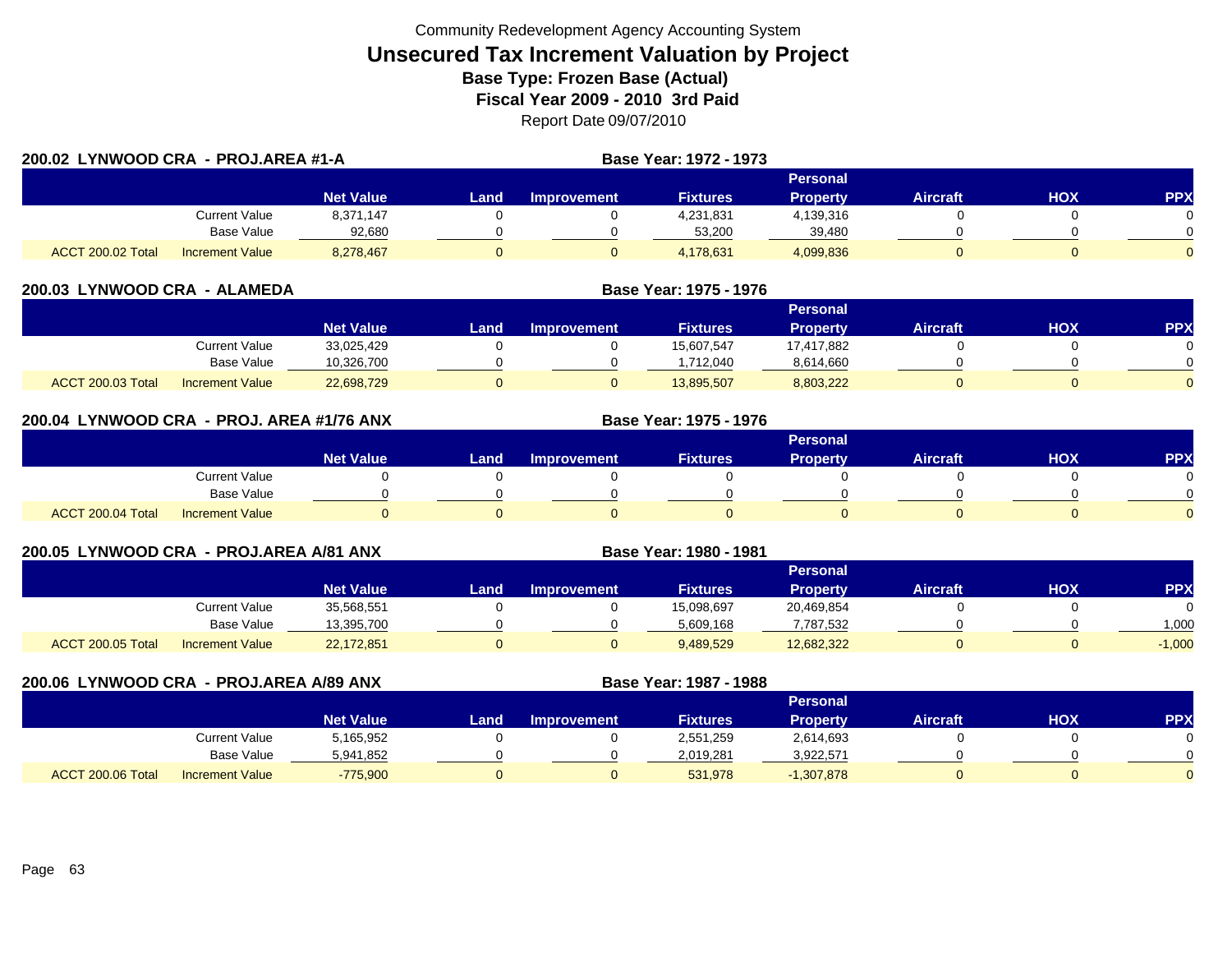|                        | <b>Personal</b>  |      |                    |                 |                 |          |            |            |  |  |
|------------------------|------------------|------|--------------------|-----------------|-----------------|----------|------------|------------|--|--|
|                        | <b>Net Value</b> | Land | <b>Improvement</b> | <b>Fixtures</b> | <b>Property</b> | Aircraft | <b>HOX</b> | <b>PPX</b> |  |  |
| <b>Current Value</b>   | 82,131,079       |      |                    | 37,489,334      | 44,641,745      |          |            |            |  |  |
| Base Value             | 29,756,932       |      |                    | 9,393,689       | 20,364,243      |          |            | 000,       |  |  |
| <b>Increment Value</b> | 52,374,147       |      |                    | 28,095,645      | 24,277,502      |          |            | $-1,000$   |  |  |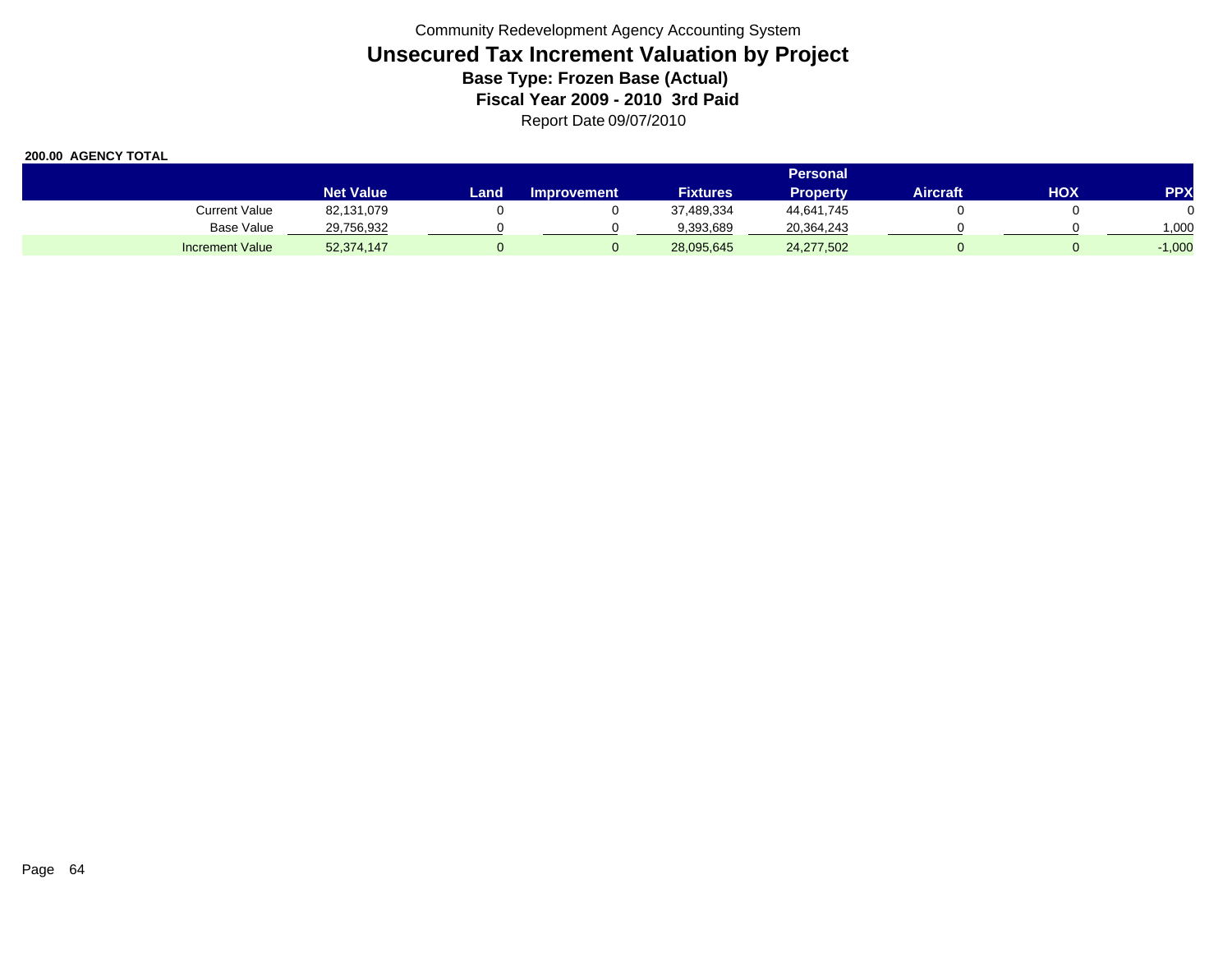| 208.02 MAYWOOD CRA - WESTSIDE |                        |                  |          |                    | Base Year: 1978 - 1979 |                 |                 |     |            |  |
|-------------------------------|------------------------|------------------|----------|--------------------|------------------------|-----------------|-----------------|-----|------------|--|
|                               |                        |                  | Personal |                    |                        |                 |                 |     |            |  |
|                               |                        | <b>Net Value</b> | Land     | <b>Improvement</b> | <b>Fixtures</b>        | <b>Property</b> | <b>Aircraft</b> | HOX | <b>PPX</b> |  |
|                               | Current Value          | 2,613,093        |          |                    | 978,922                | 1,634,171       |                 |     |            |  |
|                               | Base Value             | ,136,580         |          |                    | 262,560                | 874,020         |                 |     |            |  |
| <b>ACCT 208.02 Total</b>      | <b>Increment Value</b> | 1,476,513        |          |                    | 716,362                | 760,151         |                 |     |            |  |

| 208.03 MAYWOOD CRA - CITYWIDE RP |                          |                        |                  | Base Year: 2000 - 2001 |                    |                 |                 |                 |     |           |
|----------------------------------|--------------------------|------------------------|------------------|------------------------|--------------------|-----------------|-----------------|-----------------|-----|-----------|
|                                  |                          |                        |                  |                        |                    |                 | Personal        |                 |     |           |
|                                  |                          |                        | <b>Net Value</b> | Land                   | <b>Improvement</b> | <b>Fixtures</b> | <b>Property</b> | <b>Aircraft</b> | нох | <b>PP</b> |
|                                  |                          | Current Value          | 6,913,694        |                        |                    | 3,136,673       | 3,777,021       |                 |     |           |
|                                  |                          | Base Value             | ,466,852         |                        | 677,689            |                 | 789,163         |                 |     |           |
|                                  | <b>ACCT 208.03 Total</b> | <b>Increment Value</b> | 5,446,842        |                        | $-677,689$         | 3,136,673       | 2,987,858       |                 |     |           |

| 208.04 MAYWOOD CRA - CITYWIDE RP |                   |                        |                  |      |                    | Base Year: 2000 - 2001 |               |                 |            |            |
|----------------------------------|-------------------|------------------------|------------------|------|--------------------|------------------------|---------------|-----------------|------------|------------|
|                                  |                   |                        |                  |      |                    |                        |               |                 |            |            |
|                                  |                   |                        | <b>Net Value</b> | Land | <b>Improvement</b> | <b>Fixtures</b>        | Property      | <b>Aircraft</b> | <b>HOX</b> | <b>PPX</b> |
|                                  |                   | <b>Current Value</b>   | 9,521,282        |      |                    | 4,497,895              | 5,023,387     |                 |            | 0          |
|                                  |                   | Base Value             | 22,095,325       |      |                    | 2,352,179              | 19,743,146    |                 |            | $\Omega$   |
|                                  | ACCT 208.04 Total | <b>Increment Value</b> | $-12,574,043$    |      |                    | 2,145,716              | $-14,719,759$ |                 |            | $\Omega$   |

|                        |                  |       |                    |                 | <b>Personal</b> |                 |     |            |
|------------------------|------------------|-------|--------------------|-----------------|-----------------|-----------------|-----|------------|
|                        | <b>Net Value</b> | Land. | <b>Improvement</b> | <b>Fixtures</b> | Property        | <b>Aircraft</b> | нох | <b>PPX</b> |
| Current Value          | 19,048,069       |       |                    | 8,613,490       | 10,434,579      |                 |     |            |
| Base Value             | 24,698,757       |       | 677,689            | 2.614.739       | 21,406,329      |                 |     |            |
| <b>Increment Value</b> | $-5,650,688$     |       | $-677,689$         | 5,998,751       | $-10,971,750$   |                 |     |            |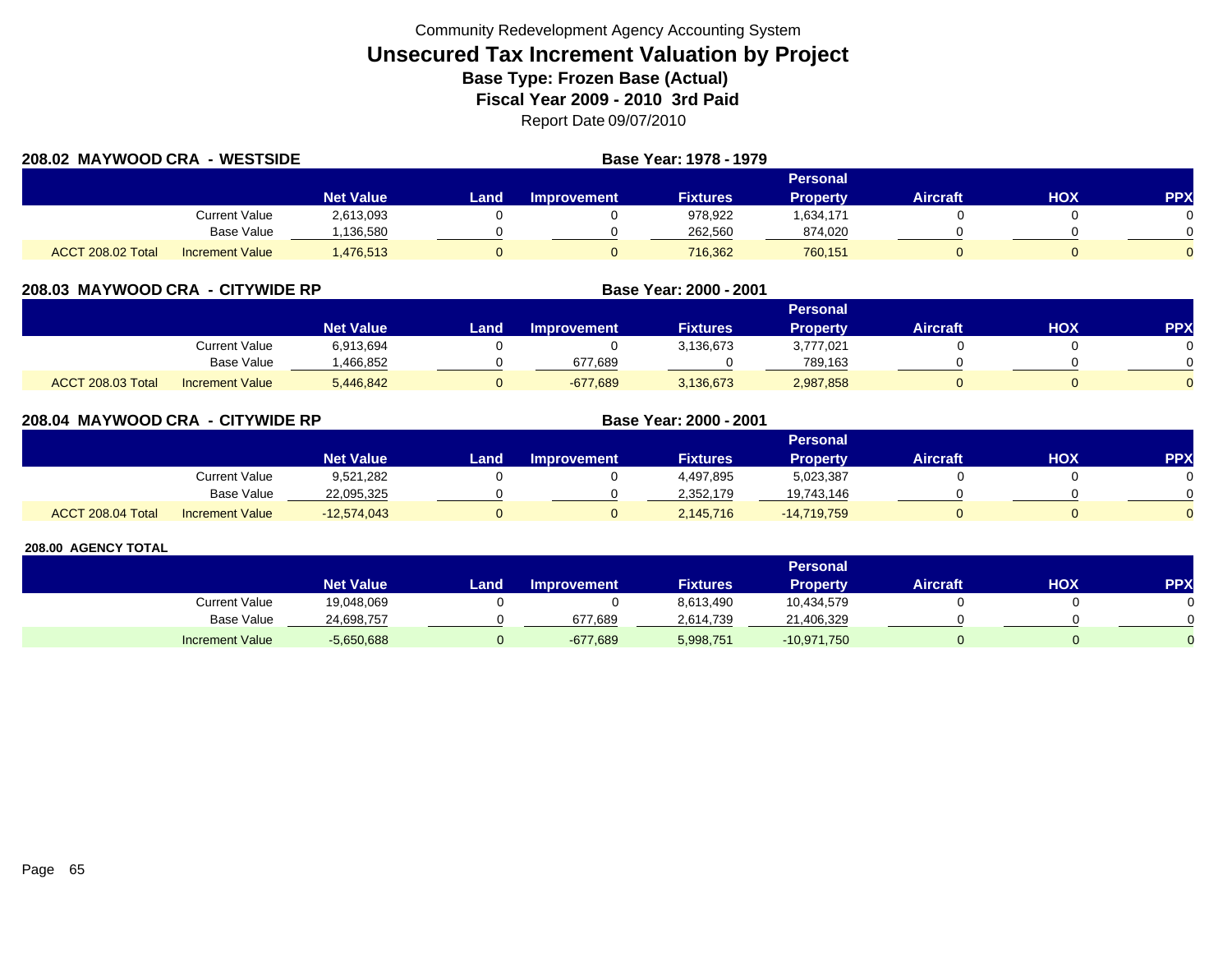| 212.04 MONROVIA CRA - CENTRAL |                        |                  | <b>Base Year: 1973 - 1974</b> |             |                 |                 |                 |     |     |  |
|-------------------------------|------------------------|------------------|-------------------------------|-------------|-----------------|-----------------|-----------------|-----|-----|--|
|                               |                        |                  | <b>Personal</b>               |             |                 |                 |                 |     |     |  |
|                               |                        | <b>Net Value</b> | Land.                         | Improvement | <b>Fixtures</b> | <b>Property</b> | <b>Aircraft</b> | HOX | PPX |  |
|                               | Current Value          | 91,104,164       |                               |             | 33,067,263      | 58,036,901      |                 |     |     |  |
|                               | Base Value             | 14,470,200       |                               |             | 3,008,120       | 11,462,080      |                 |     |     |  |
| ACCT 212.04 Total             | <b>Increment Value</b> | 76,633,964       |                               |             | 30,059,143      | 46,574,821      |                 |     |     |  |

## **212.05 MONROVIA CRA - CENTRAL 78 ANX**

|                          |                        |                  |      |                    |                 | Personal        |                 |            |          |
|--------------------------|------------------------|------------------|------|--------------------|-----------------|-----------------|-----------------|------------|----------|
|                          |                        | <b>Net Value</b> | Land | <b>Improvement</b> | <b>Fixtures</b> | <b>Property</b> | <b>Aircraft</b> | <b>HOX</b> | PPX      |
|                          | Current Value          | 391,718          |      |                    | 161,553         | 230,165         |                 |            |          |
|                          | <b>Base Value</b>      | 17,420           |      |                    | 7,000           | 10.420          |                 |            | 0        |
| <b>ACCT 212.05 Total</b> | <b>Increment Value</b> | 374,298          |      |                    | 154,553         | 219,745         |                 |            | $\Omega$ |

**Base Year: 1976 - 1977**

**Base Year: 1979 - 1980**

**Base Year: 2001 - 2002**

|  | 212.06 MONROVIA CRA - CENTRAL 80 ANX |  |
|--|--------------------------------------|--|
|  |                                      |  |

|                   |                        | <b>Personal</b>  |      |             |                 |                 |                 |     |     |  |
|-------------------|------------------------|------------------|------|-------------|-----------------|-----------------|-----------------|-----|-----|--|
|                   |                        | <b>Net Value</b> | Land | Improvement | <b>Fixtures</b> | <b>Property</b> | <b>Aircraft</b> | ΗΟΧ | PPX |  |
|                   | Current Value          | 4,634,797        |      |             | 1,065,346       | 3,569,451       |                 |     |     |  |
|                   | <b>Base Value</b>      | 304,320          |      |             | 91,060          | 213.260         |                 |     |     |  |
| ACCT 212.06 Total | <b>Increment Value</b> | 4,330,477        |      |             | 974,286         | 3,356,191       |                 |     |     |  |

## **212.07 MONROVIA CRA - CENTRAL RP #1 '03 ANNEX**

|                                                    |                  |      |                    |                 | <b>Personal</b> |                 |            |            |
|----------------------------------------------------|------------------|------|--------------------|-----------------|-----------------|-----------------|------------|------------|
|                                                    | <b>Net Value</b> | Land | <b>Improvement</b> | <b>Fixtures</b> | Propertv        | <b>Aircraft</b> | <b>HOX</b> | <b>PPX</b> |
| Current Value                                      | 18,659,973       |      |                    | 7,600,809       | 11,059,164      |                 |            |            |
| Base Value                                         | 24,230,011       |      |                    | 10.992.739      | 13,237,272      |                 |            |            |
| <b>ACCT 212.07 Total</b><br><b>Increment Value</b> | $-5,570,038$     |      |                    | $-3,391,930$    | $-2,178,108$    |                 |            |            |

|                        |                  |      |                    |                 | Personal        |          |     |          |
|------------------------|------------------|------|--------------------|-----------------|-----------------|----------|-----|----------|
|                        | <b>Net Value</b> | Land | <b>Improvement</b> | <b>Fixtures</b> | <b>Property</b> | Aircraft | ΗΟΧ | PPX      |
| <b>Current Value</b>   | 114,790,652      |      |                    | 41,894,971      | 72,895,681      |          |     | 0        |
| <b>Base Value</b>      | 39,021,951       |      |                    | 14.098.919      | 24,923,032      |          |     | $\Omega$ |
| <b>Increment Value</b> | 75,768,701       |      |                    | 27,796,052      | 47,972,649      |          |     | $\Omega$ |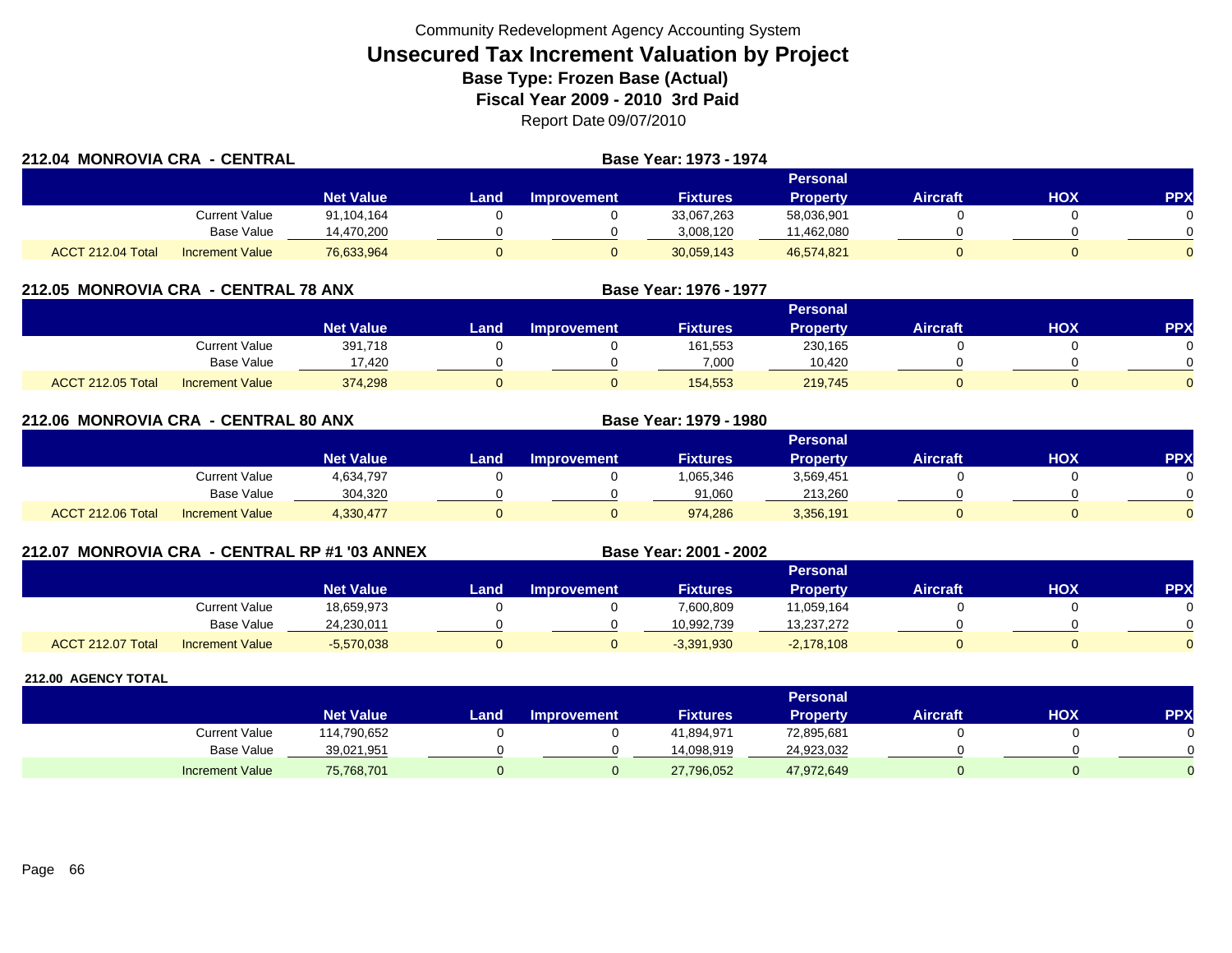| 216.05 MONTEBELLO CRA - SO. INDUSTRIAL |                        |                  | <b>Base Year: 1972 - 1973</b> |                    |                 |                 |                 |            |                |
|----------------------------------------|------------------------|------------------|-------------------------------|--------------------|-----------------|-----------------|-----------------|------------|----------------|
|                                        |                        |                  |                               | Personal           |                 |                 |                 |            |                |
|                                        |                        | <b>Net Value</b> | Land                          | <b>Improvement</b> | <b>Fixtures</b> | <b>Property</b> | <b>Aircraft</b> | <b>HOX</b> | <b>PPX</b>     |
|                                        | Current Value          | 44,077,984       |                               |                    | 21,021,571      | 23,056,413      |                 |            |                |
|                                        | Base Value             | 13,193,100       |                               |                    | 4,326,640       | 8,866,460       |                 |            |                |
| ACCT 216.05 Total                      | <b>Increment Value</b> | 30,884,884       |                               |                    | 16,694,931      | 14,189,953      |                 |            | $\overline{0}$ |

## **216.07 MONTEBELLO CRA - MONTE HILLS**

|                                             |                  |      |                    |                 | Personal   |                 |            |          |
|---------------------------------------------|------------------|------|--------------------|-----------------|------------|-----------------|------------|----------|
|                                             | <b>Net Value</b> | _and | <b>Improvement</b> | <b>Fixtures</b> | Propertv   | <b>Aircraft</b> | <b>HOX</b> | PPX      |
| <b>Current Value</b>                        | 35,037,011       |      |                    | 15,323,255      | 19,713,756 |                 |            |          |
| <b>Base Value</b>                           | 7.160            |      |                    |                 | 7.160      |                 |            | 0        |
| ACCT 216.07 Total<br><b>Increment Value</b> | 35,029,851       |      |                    | 15,323,255      | 19,706,596 |                 |            | $\Omega$ |

**Base Year: 1974 - 1975**

**Base Year: 1975 - 1976**

## **216.09 MONTEBELLO CRA - MONTE HILLS 76 ANX**

|                   |                        |                  |      |                    |                 | Personal        |                 |            |           |
|-------------------|------------------------|------------------|------|--------------------|-----------------|-----------------|-----------------|------------|-----------|
|                   |                        | <b>Net Value</b> | Land | <b>Improvement</b> | <b>Fixtures</b> | <b>Property</b> | <b>Aircraft</b> | <b>HOX</b> | <b>PP</b> |
|                   | Current Value          | 5,898,699        |      |                    | 2,505,362       | 3,393,337       |                 |            |           |
|                   | <b>Base Value</b>      | 1,842,340        |      |                    | 273,640         | .568,700        |                 |            |           |
| ACCT 216.09 Total | <b>Increment Value</b> | 4,056,359        |      |                    | 2,231,722       | .824.637        |                 |            |           |

## **216.11 MONTEBELLO CRA - ECO. REV. Base Year: 1981 - 1982**

|                   |                        |                  |            |                    |                 | Personal        |          |     |     |
|-------------------|------------------------|------------------|------------|--------------------|-----------------|-----------------|----------|-----|-----|
|                   |                        | <b>Net Value</b> | Land       | <b>Improvement</b> | <b>Fixtures</b> | <b>Property</b> | Aircraft | нох | PPX |
|                   | Current Value          | 47,286,453       |            |                    | 17,770,403      | 29,516,050      |          |     |     |
|                   | <b>Base Value</b>      | 17.002.431       | 191.237    |                    | 8.285.022       | 8,526,172       |          |     |     |
| ACCT 216.11 Total | <b>Increment Value</b> | 30,284,022       | $-191,237$ |                    | 9,485,381       | 20,989,878      |          |     |     |

|                        |                  |          |                    |                 | Personal   |                 |     |     |
|------------------------|------------------|----------|--------------------|-----------------|------------|-----------------|-----|-----|
|                        | <b>Net Value</b> | Land     | <b>Improvement</b> | <b>Fixtures</b> | Property   | <b>Aircraft</b> | нох | PPX |
| Current Value          | 132,300,147      |          |                    | 56,620,591      | 75,679,556 |                 |     |     |
| <b>Base Value</b>      | 32,045,031       | 191,237  |                    | 12.885.302      | 18,968,492 |                 |     |     |
| <b>Increment Value</b> | 100,255,116      | -191,237 |                    | 43,735,289      | 56,711,064 |                 |     |     |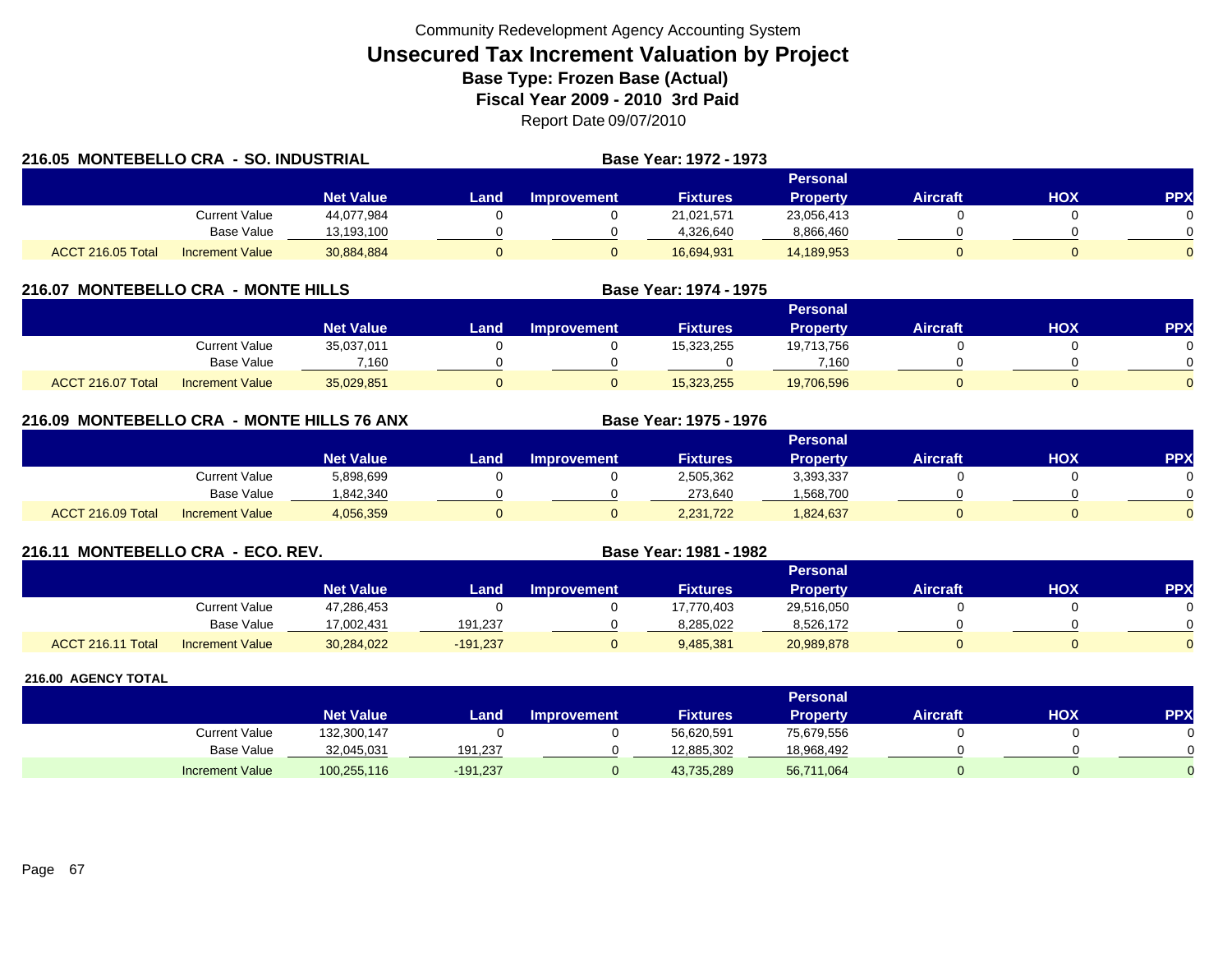| 220.04 MONTEREY PARK CRA - ATL/GARVEY |                        |                  |      |                    | <b>Base Year: 1972 - 1973</b> |                 |                 |     |          |
|---------------------------------------|------------------------|------------------|------|--------------------|-------------------------------|-----------------|-----------------|-----|----------|
|                                       |                        |                  |      |                    |                               | <b>Personal</b> |                 |     |          |
|                                       |                        | <b>Net Value</b> | Land | <b>Improvement</b> | <b>Fixtures</b>               | <b>Property</b> | <b>Aircraft</b> | HOX | PPX      |
|                                       | Current Value          | 644,423          |      |                    | 296,433                       | 347,990         |                 |     |          |
|                                       | Base Value             | 10,040           |      |                    | 7,340                         | 2,700           |                 |     | $\Omega$ |
| ACCT 220.04 Total                     | <b>Increment Value</b> | 634,383          |      |                    | 289,093                       | 345,290         |                 |     | $\Omega$ |

## **220.05 MONTEREY PARK CRA - FREEWAY**

|                   |                        |                  |      |                    |                 | Personal        |                 |            |            |
|-------------------|------------------------|------------------|------|--------------------|-----------------|-----------------|-----------------|------------|------------|
|                   |                        | <b>Net Value</b> | Land | <b>Improvement</b> | <b>Fixtures</b> | <b>Property</b> | <b>Aircraft</b> | <b>XOH</b> | <b>PPX</b> |
|                   | Current Value          | ,408,544         |      |                    | 322,375         | 1,086,169       |                 |            |            |
|                   | <b>Base Value</b>      | 32.600           |      |                    |                 | 32.600          |                 |            | 0          |
| ACCT 220.05 Total | <b>Increment Value</b> | 1,375,944        |      |                    | 322,375         | 1,053,569       |                 |            |            |

**Base Year: 1973 - 1974**

**Base Year: 1976 - 1977**

**Base Year: 1984 - 1985**

| 220.07  MONTEREY PARK CRA -ATL/GAR 76 ANX |  |  |  |  |  |  |
|-------------------------------------------|--|--|--|--|--|--|
|-------------------------------------------|--|--|--|--|--|--|

|                   |                        |                  |      |                    |                 | <b>Personal</b> |                 |     |            |
|-------------------|------------------------|------------------|------|--------------------|-----------------|-----------------|-----------------|-----|------------|
|                   |                        | <b>Net Value</b> | Land | <b>Improvement</b> | <b>Fixtures</b> | <b>Property</b> | <b>Aircraft</b> | нох | <b>PPX</b> |
|                   | Current Value          | 12,430,852       |      |                    | 7,381,421       | 5,049,431       |                 |     |            |
|                   | Base Value             | 1.042.460        |      |                    | 95.860          | 946.600         |                 |     | ∩          |
| ACCT 220.07 Total | <b>Increment Value</b> | 11,388,392       |      |                    | 7,285,561       | 4,102,831       |                 |     |            |

## **220.08 MONTEREY PARK CRA - SOUTHEAST**

|                                             |                  |       |                    |                 | Personal        |                 |            |           |
|---------------------------------------------|------------------|-------|--------------------|-----------------|-----------------|-----------------|------------|-----------|
|                                             | <b>Net Value</b> | Land, | <b>Improvement</b> | <b>Fixtures</b> | <b>Property</b> | <b>Aircraft</b> | <b>HOX</b> | <b>PP</b> |
| Current Value                               | 529,431          |       |                    |                 | 529,431         |                 |            |           |
| <b>Base Value</b>                           | 1,369,975        |       |                    | 2,964,394       | ,405,581        |                 |            |           |
| ACCT 220.08 Total<br><b>Increment Value</b> | $-3,840,544$     |       |                    | $-2,964,394$    | $-876,150$      |                 |            |           |

**220.09 MONTEREY PARK CRA - CENTRAL COMM'L Base Year: 1986 - 1987 Personal Net Value Land Improvement Fixtures Property Aircraft HOX PPX** Current Value 30,911,036 0 0 10,937,538 19,973,498 0 0 Base Value 15,446,109 0 0 5,319,325 10,126,784 0 0 ACCT 220.09 TotalI Increment Value 15,464,927 0 5,618,213 9,846,714 0 0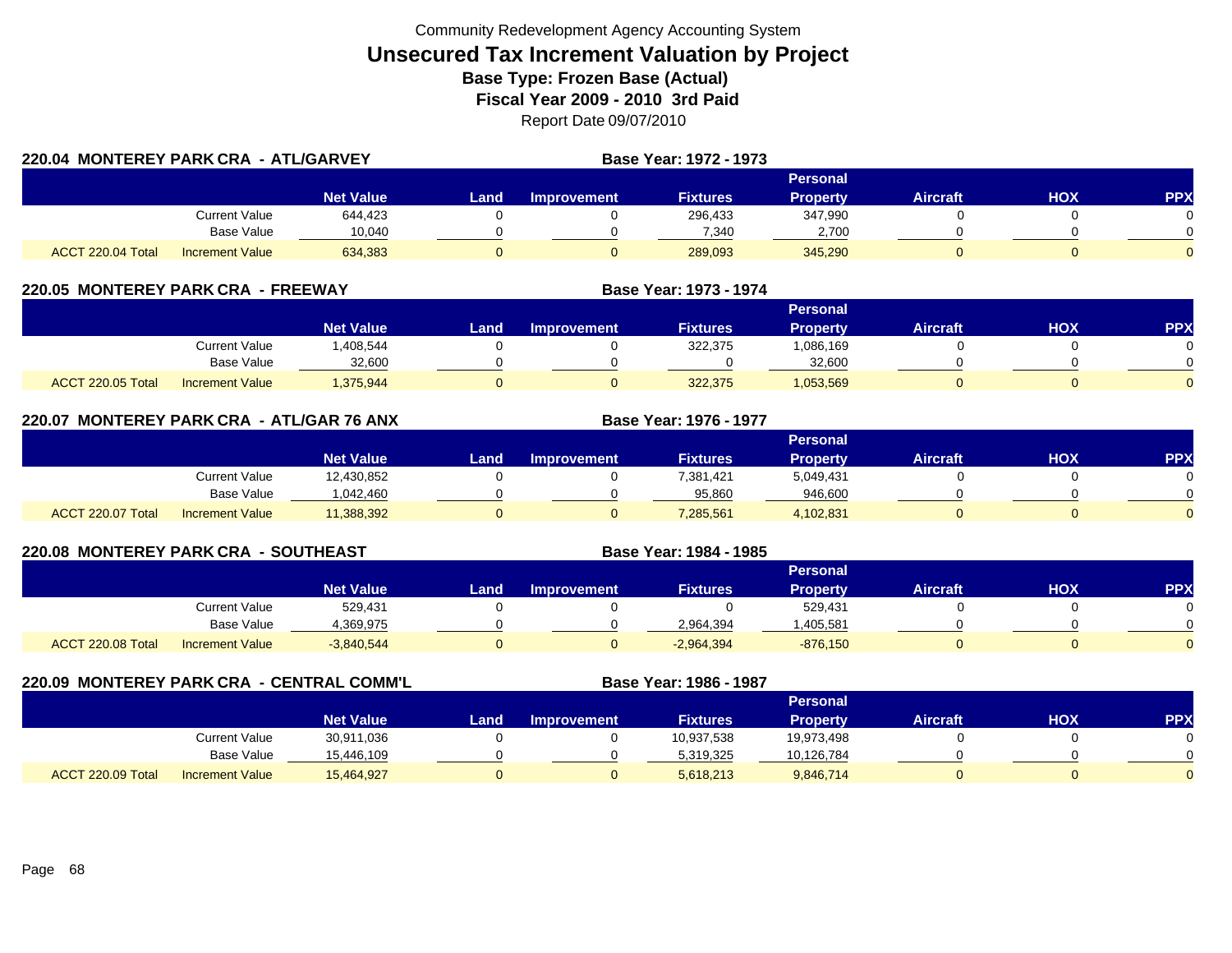**Unsecured Tax Increment Valuation by Project**

**Base Type: Frozen Base (Actual)** 

**Fiscal Year 2009 - 2010 3rd Paid**

Report Date 09/07/2010 **Base Year: 1986 - 1987**

|                   | 220.10 MONTEREY PARK CRA - ATL/GARVEY 88 ANX |                  |      |                    | <b>Base Year: 1986 - 1987</b> |                 |                 |     |            |
|-------------------|----------------------------------------------|------------------|------|--------------------|-------------------------------|-----------------|-----------------|-----|------------|
|                   |                                              |                  |      |                    |                               | <b>Personal</b> |                 |     |            |
|                   |                                              | <b>Net Value</b> | Land | <b>Improvement</b> | <b>Fixtures</b>               | Propertv        | <b>Aircraft</b> | нох | <b>PPX</b> |
|                   | <b>Current Value</b>                         | 13,999,657       |      |                    | 6.414.228                     | 7,585,429       |                 |     |            |
|                   | Base Value                                   | 9,210,831        |      |                    | 984.010                       | 7,226,821       |                 |     |            |
| ACCT 220.10 Total | <b>Increment Value</b>                       | 4,788,826        |      |                    | 4.430.218                     | 358,608         |                 |     |            |

# **220.12 MONTEREY PARK CRA - FREEWAY 90 LOT #1 Base Year: 1988 - 1989**

|                   |                        |                  |      |                    |                 | <b>Personal</b> |                 |            |          |
|-------------------|------------------------|------------------|------|--------------------|-----------------|-----------------|-----------------|------------|----------|
|                   |                        | <b>Net Value</b> | Land | <b>Improvement</b> | <b>Fixtures</b> | <b>Property</b> | <b>Aircraft</b> | <b>XOH</b> | PPX      |
|                   | <b>Current Value</b>   |                  |      |                    |                 |                 |                 |            |          |
|                   | Base Value             |                  |      |                    |                 |                 |                 |            |          |
| ACCT 220.12 Total | <b>Increment Value</b> |                  |      |                    |                 |                 |                 |            | $\Omega$ |

## **220.13 MONTEREY PARK CRA - CEN COMM'L '99 ANX**

|                   |                        |                  |      |                    |                 | Personal   |                 |            |          |
|-------------------|------------------------|------------------|------|--------------------|-----------------|------------|-----------------|------------|----------|
|                   |                        | <b>Net Value</b> | Land | <b>Improvement</b> | <b>Fixtures</b> | Property   | <b>Aircraft</b> | <b>HOX</b> | PPX      |
|                   | Current Value          | 26,694,572       |      |                    | 12,907,587      | 13,786,985 |                 |            | 0        |
|                   | <b>Base Value</b>      | 1.938.154        |      |                    | 4.696.202       | 7,241,952  |                 |            | ∩        |
| ACCT 220.13 Total | <b>Increment Value</b> | 14,756,418       |      |                    | 8,211,385       | 6,545,033  |                 |            | $\Omega$ |

**Base Year: 1992 - 1993**

|                        |                  | <b>Personal</b> |                    |                 |            |                 |            |           |  |  |  |
|------------------------|------------------|-----------------|--------------------|-----------------|------------|-----------------|------------|-----------|--|--|--|
|                        | <b>Net Value</b> | Land            | <b>Improvement</b> | <b>Fixtures</b> | Property   | <b>Aircraft</b> | <b>HOX</b> | <b>PP</b> |  |  |  |
| <b>Current Value</b>   | 86,618,515       |                 |                    | 38,259,582      | 48,358,933 |                 |            |           |  |  |  |
| <b>Base Value</b>      | 42,050,169       |                 |                    | 15.067.131      | 26.983.038 |                 |            |           |  |  |  |
| <b>Increment Value</b> | 44,568,346       |                 |                    | 23,192,451      | 21,375,895 |                 |            |           |  |  |  |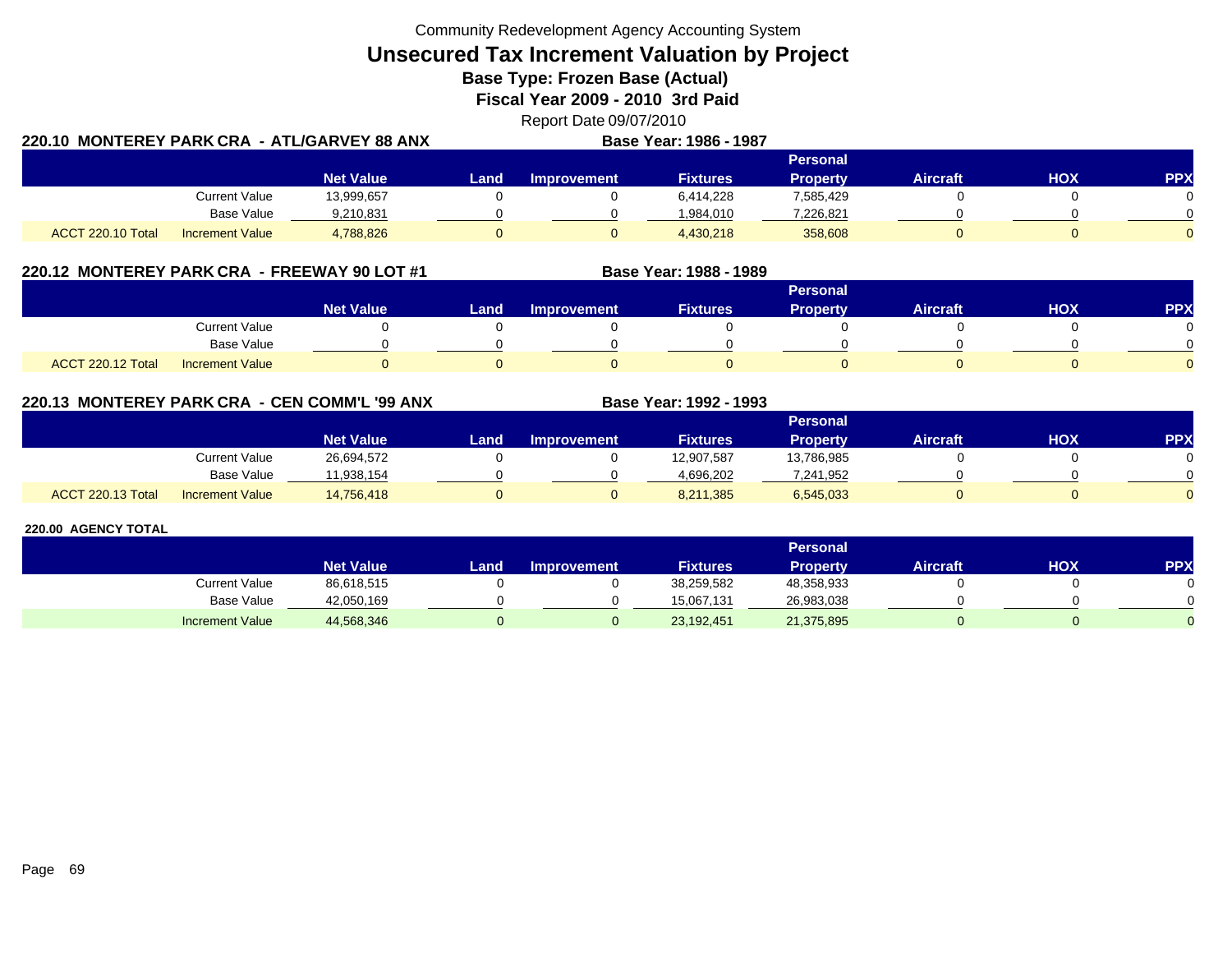| 222.02 NORWALK CRA - RP#1 |                        |                  | Base Year: 1983 - 1984 |                    |                 |                 |                 |     |            |  |  |
|---------------------------|------------------------|------------------|------------------------|--------------------|-----------------|-----------------|-----------------|-----|------------|--|--|
|                           |                        |                  |                        | <b>Personal</b>    |                 |                 |                 |     |            |  |  |
|                           |                        | <b>Net Value</b> | Land                   | <b>Improvement</b> | <b>Fixtures</b> | <b>Property</b> | <b>Aircraft</b> | нох | <b>PPX</b> |  |  |
|                           | Current Value          | 48,054,043       |                        |                    | 20,629,198      | 27,424,845      |                 |     |            |  |  |
|                           | <b>Base Value</b>      | 17,847,794       |                        |                    | 5,468,233       | 12,394,061      |                 |     | 14,500     |  |  |
| <b>ACCT 222.02 Total</b>  | <b>Increment Value</b> | 30,206,249       |                        |                    | 15,160,965      | 15,030,784      |                 |     | $-14,500$  |  |  |

| 222.03 NORWALK CRA - RP #2 |                        | Base Year: 1986 - 1987 |      |                    |                 |                 |                 |            |            |  |
|----------------------------|------------------------|------------------------|------|--------------------|-----------------|-----------------|-----------------|------------|------------|--|
|                            |                        |                        |      |                    |                 | <b>Personal</b> |                 |            |            |  |
|                            |                        | <b>Net Value</b>       | Land | <b>Improvement</b> | <b>Fixtures</b> | <b>Property</b> | <b>Aircraft</b> | <b>HOX</b> | <b>PPX</b> |  |
|                            | <b>Current Value</b>   | 27,449,730             |      |                    | 11,633,861      | 15,815,869      |                 |            |            |  |
|                            | Base Value             | 7,802,118              |      |                    | 3,301,671       | 4,500,447       |                 |            |            |  |
| <b>ACCT 222.03 Total</b>   | <b>Increment Value</b> | 19,647,612             |      |                    | 8,332,190       | 11,315,422      |                 |            |            |  |

| 222.04 NORWALK CRA - RP #3 |                        |                  | Base Year: 2001 - 2002 |                    |                 |                 |                 |            |            |
|----------------------------|------------------------|------------------|------------------------|--------------------|-----------------|-----------------|-----------------|------------|------------|
|                            |                        |                  | <b>Personal</b>        |                    |                 |                 |                 |            |            |
|                            |                        | <b>Net Value</b> | Land                   | <b>Improvement</b> | <b>Fixtures</b> | <b>Property</b> | <b>Aircraft</b> | <b>HOX</b> | <b>PPX</b> |
|                            | Current Value          | 54,652,238       |                        |                    | 24,843,361      | 29,823,877      |                 |            | 15,000     |
|                            | <b>Base Value</b>      | 42,558,212       |                        |                    | 17,518,824      | 25,039,388      |                 |            | $\Omega$   |
| ACCT 222.04 Total          | <b>Increment Value</b> | 12,094,026       |                        |                    | 7,324,537       | 4,784,489       |                 |            | 15,000     |

|                        |                  |                  |                    |                 | Personal   |                 |     |            |
|------------------------|------------------|------------------|--------------------|-----------------|------------|-----------------|-----|------------|
|                        | <b>Net Value</b> | Land <b>Land</b> | <b>Improvement</b> | <b>Fixtures</b> | Property   | <b>Aircraft</b> | нох | <b>PPX</b> |
| Current Value          | 130,156,011      |                  |                    | 57,106,420      | 73,064,591 |                 |     | 15,000     |
| Base Value             | 68,208,124       |                  |                    | 26,288,728      | 41,933,896 |                 |     | 14,500     |
| <b>Increment Value</b> | 61,947,887       |                  |                    | 30,817,692      | 31,130,695 |                 |     | 500        |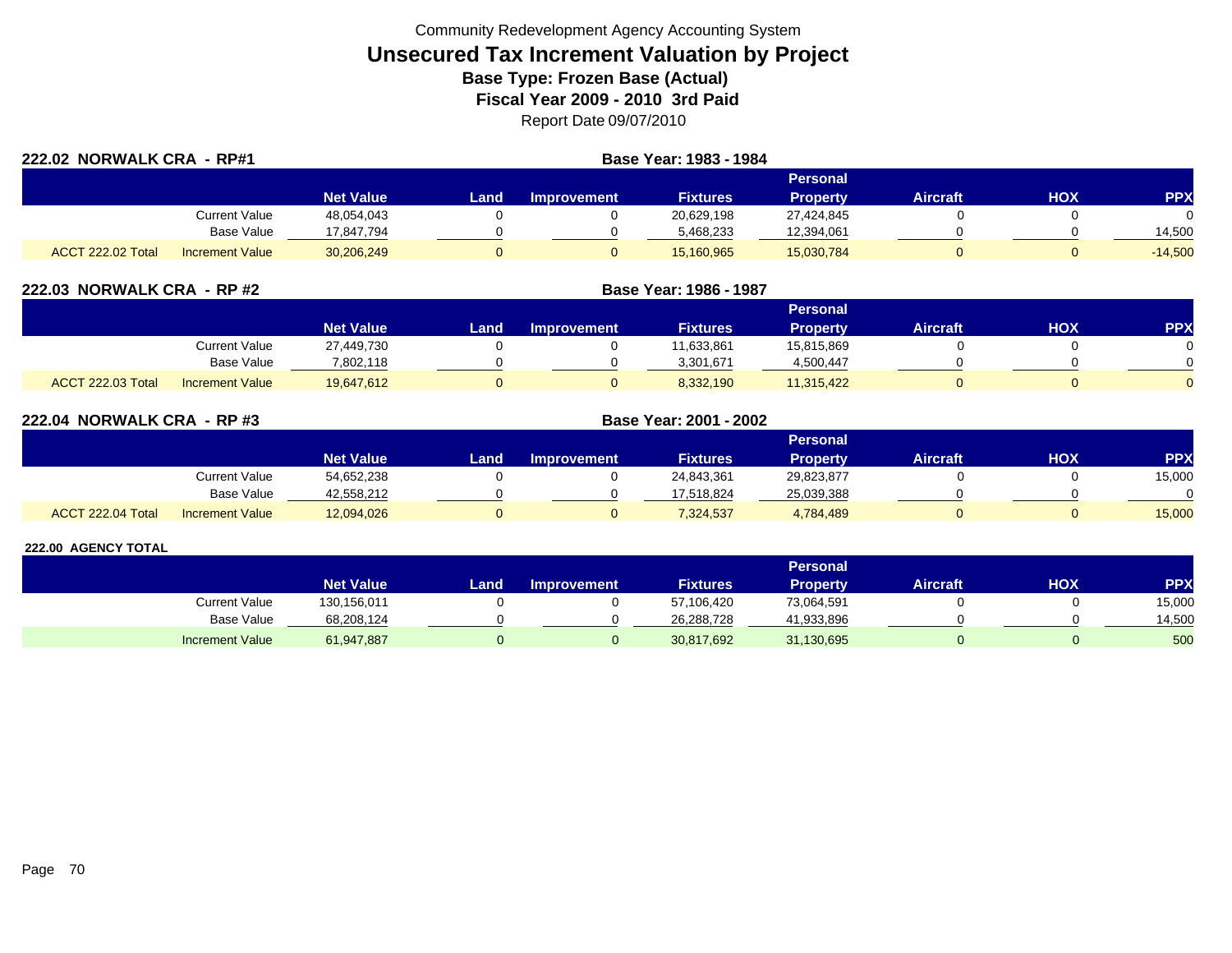| 225.02 PALMDALE CRA - PROJECT #1 |                 |                  |      |                    | <b>Base Year: 1974 - 1975</b> |                 |                 |     |            |  |
|----------------------------------|-----------------|------------------|------|--------------------|-------------------------------|-----------------|-----------------|-----|------------|--|
|                                  |                 |                  |      | Personal           |                               |                 |                 |     |            |  |
|                                  |                 | <b>Net Value</b> | Land | <b>Improvement</b> | <b>Fixtures</b>               | <b>Property</b> | <b>Aircraft</b> | HOX | <b>PPX</b> |  |
|                                  | Current Value   | 26,519,739       |      |                    | 11.732.080                    | 14,787,659      |                 |     |            |  |
|                                  | Base Value      | 2,635,100        |      |                    | 1.381.140                     | .253,960        |                 |     |            |  |
| ACCT 225.02 Total                | Increment Value | 23,884,639       |      |                    | 10,350,940                    | 13,533,699      |                 |     | $\Omega$   |  |

| 225.03 PALMDALE CRA - PROJECT # 2 |                        |                  |                 |                    | Base Year: 1978 - 1979 |                 |                 |     |            |  |
|-----------------------------------|------------------------|------------------|-----------------|--------------------|------------------------|-----------------|-----------------|-----|------------|--|
|                                   |                        |                  | <b>Personal</b> |                    |                        |                 |                 |     |            |  |
|                                   |                        | <b>Net Value</b> | Land            | <b>Improvement</b> | <b>Fixtures</b>        | <b>Property</b> | <b>Aircraft</b> | нох | <b>PPX</b> |  |
|                                   | Current Value          | 14,739,392       |                 |                    | 5,068,181              | 9,671,211       |                 |     |            |  |
|                                   | Base Value             | 3,357,872        |                 | 63,460             | 672,548                | 2,623,464       |                 |     | 1.600      |  |
| ACCT 225.03 Total                 | <b>Increment Value</b> | 11.381.520       |                 | $-63.460$          | 4,395,633              | 7,047,747       |                 |     | $-1.600$   |  |

| 225.04 PALMDALE CRA - PROJ.# 1/82 ANX |                        |                  |      | Base Year: 1980 - 1981 |                 |                 |                 |            |            |
|---------------------------------------|------------------------|------------------|------|------------------------|-----------------|-----------------|-----------------|------------|------------|
|                                       |                        |                  |      |                        |                 | <b>Personal</b> |                 |            |            |
|                                       |                        | <b>Net Value</b> | Land | <b>Improvement</b>     | <b>Fixtures</b> | Property        | <b>Aircraft</b> | <b>HOX</b> | <b>PPX</b> |
|                                       | <b>Current Value</b>   | 684,373          |      |                        | 208,484         | 475,889         |                 |            | $\Omega$   |
|                                       | Base Value             |                  |      |                        |                 |                 |                 |            | $\cap$     |
| ACCT 225.04 Total                     | <b>Increment Value</b> | 684,373          |      | 0                      | 208.484         | 475,889         |                 |            | $\Omega$   |

| 225.05 PALMDALE CRA - PROJECT # 3 |                        |                  | Base Year: 1982 - 1983 |                    |                 |                 |          |     |            |
|-----------------------------------|------------------------|------------------|------------------------|--------------------|-----------------|-----------------|----------|-----|------------|
|                                   |                        |                  |                        |                    |                 | <b>Personal</b> |          |     |            |
|                                   |                        | <b>Net Value</b> | Land                   | <b>Improvement</b> | <b>Fixtures</b> | <b>Property</b> | Aircraft | нох | <b>PPX</b> |
|                                   | <b>Current Value</b>   | 12,005,871       |                        |                    | 4,957,397       | 7,048,474       |          |     |            |
|                                   | Base Value             | 112.289          |                        |                    | 110.572         | 1.717           |          |     |            |
| ACCT 225.05 Total                 | <b>Increment Value</b> | 11,893,582       |                        |                    | 4,846,825       | 7,046,757       |          |     |            |

|                   | 225.06 PALMDALE CRA - PROJECT #4 |                  |      | Base Year: 1983 - 1984 |                 |                 |                 |     |            |  |
|-------------------|----------------------------------|------------------|------|------------------------|-----------------|-----------------|-----------------|-----|------------|--|
|                   |                                  |                  |      | Personal               |                 |                 |                 |     |            |  |
|                   |                                  | <b>Net Value</b> | Land | <b>Improvement</b>     | <b>Fixtures</b> | <b>Property</b> | <b>Aircraft</b> | ΗΟΧ | <b>PPX</b> |  |
|                   | <b>Current Value</b>             | 76,139,748       |      |                        | 33,765,540      | 42,374,208      |                 |     |            |  |
|                   | Base Value                       | 419.828          |      |                        | 210.293         | 209,535         |                 |     |            |  |
| ACCT 225.06 Total | <b>Increment Value</b>           | 75,719,920       |      |                        | 33,555,247      | 42,164,673      |                 |     |            |  |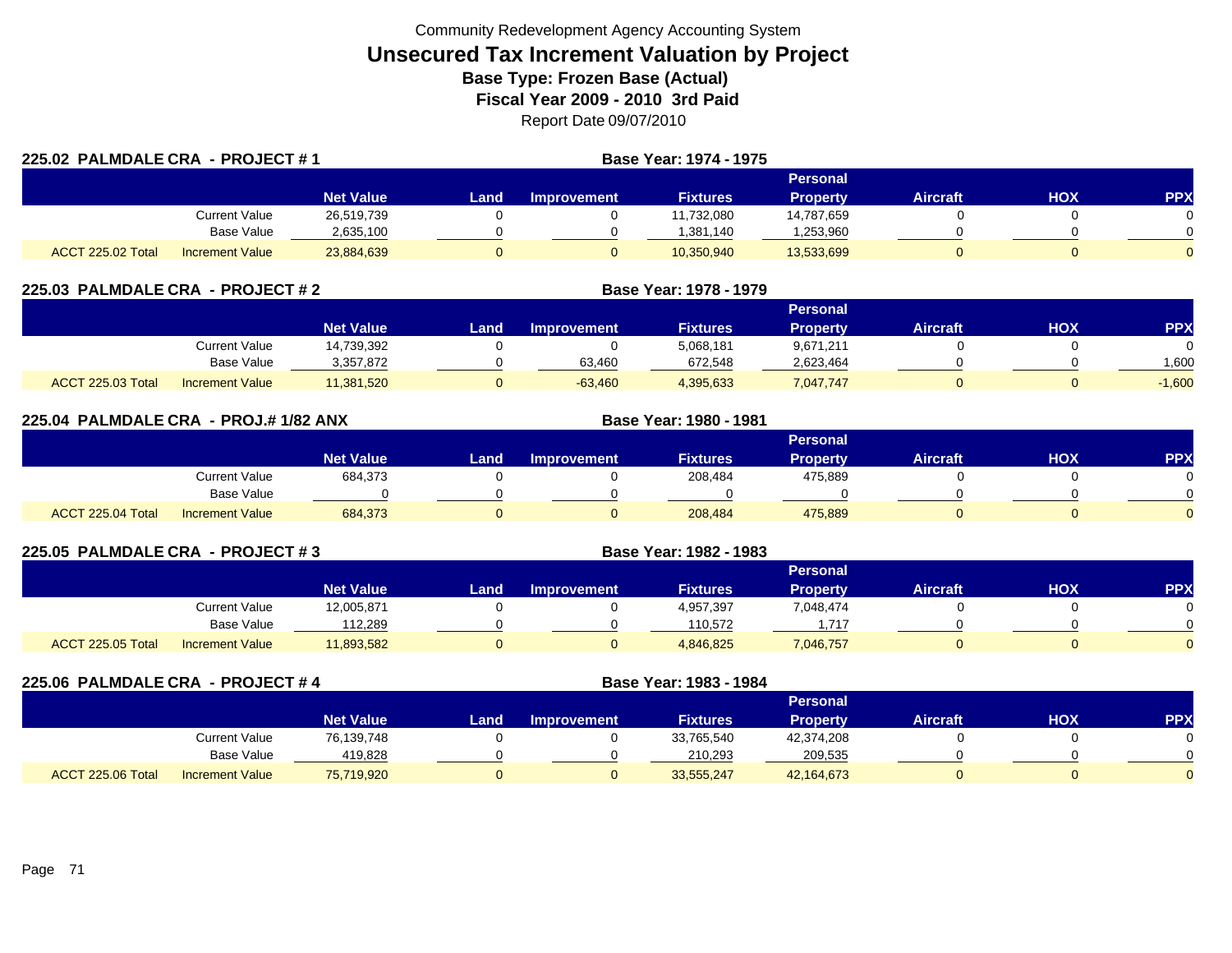|                        |                  | <b>Personal</b> |                    |                 |                 |          |     |          |  |  |  |  |
|------------------------|------------------|-----------------|--------------------|-----------------|-----------------|----------|-----|----------|--|--|--|--|
|                        | <b>Net Value</b> | Land            | <b>Improvement</b> | <b>Fixtures</b> | <b>Property</b> | Aircraft | нох | PPX      |  |  |  |  |
| <b>Current Value</b>   | 130,089,123      |                 |                    | 55,731,682      | 74,357,441      |          |     |          |  |  |  |  |
| Base Value             | 6,525,089        |                 | 63.460             | 2,374,553       | 4,088,676       |          |     | 006,     |  |  |  |  |
| <b>Increment Value</b> | 123,564,034      |                 | $-63,460$          | 53,357,129      | 70,268,765      |          |     | $-1,600$ |  |  |  |  |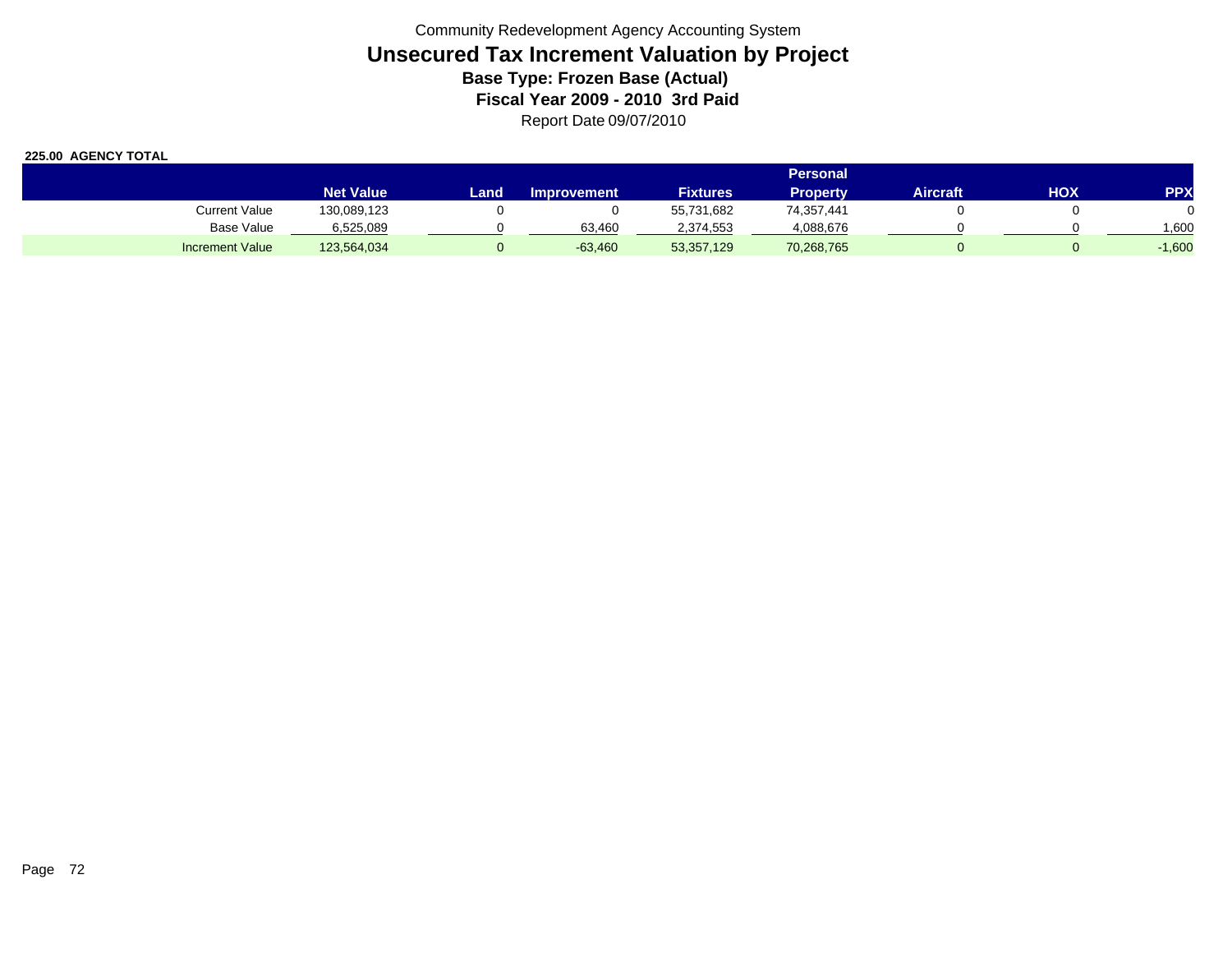|                   | 226.04 PARAMOUNT CRA - PROJECT #1 |                  |      |                    | Base Year: 1973 - 1974 |                 |                 |     |            |
|-------------------|-----------------------------------|------------------|------|--------------------|------------------------|-----------------|-----------------|-----|------------|
|                   |                                   |                  |      |                    |                        | Personal        |                 |     |            |
|                   |                                   | <b>Net Value</b> | Land | <b>Improvement</b> | <b>Fixtures</b>        | <b>Property</b> | <b>Aircraft</b> | HOX | <b>PPX</b> |
|                   | Current Value                     | 121,368,725      |      |                    | 48,664,295             | 72,704,430      |                 |     |            |
|                   | Base Value                        | 34,766,720       |      | 210,300            | 9,474,820              | 25,081,600      |                 |     |            |
| ACCT 226.04 Total | Increment Value                   | 86,602,005       |      | $-210,300$         | 39,189,475             | 47,622,830      |                 |     | $\Omega$   |

| 226.06 PARAMOUNT CRA - PROJ#1 81 ANX |                        |                  |      |                    | Base Year: 1980 - 1981 |                 |                 |     |            |
|--------------------------------------|------------------------|------------------|------|--------------------|------------------------|-----------------|-----------------|-----|------------|
|                                      |                        |                  |      |                    |                        | <b>Personal</b> |                 |     |            |
|                                      |                        | <b>Net Value</b> | Land | <b>Improvement</b> | <b>Fixtures</b>        | <b>Property</b> | <b>Aircraft</b> | HOX | <b>PPX</b> |
|                                      | Current Value          | 11,634,008       |      |                    | 5,131,387              | 6,502,621       |                 |     |            |
|                                      | <b>Base Value</b>      | .440.572         |      |                    | 771.936                | 669,136         |                 |     | 500        |
| ACCT 226.06 Total                    | <b>Increment Value</b> | 10.193.436       |      |                    | 4,359,451              | 5,833,485       | 0               |     | $-500$     |

| 226.07 PARAMOUNT CRA - PROJECT #2 |                        |                  |      |                    | Base Year: 1990 - 1991 |                 |                 |     |            |
|-----------------------------------|------------------------|------------------|------|--------------------|------------------------|-----------------|-----------------|-----|------------|
|                                   |                        |                  |      |                    |                        | Personal        |                 |     |            |
|                                   |                        | <b>Net Value</b> | Land | <b>Improvement</b> | <b>Fixtures</b>        | <b>Property</b> | <b>Aircraft</b> | HOX | <b>PPX</b> |
|                                   | Current Value          | 2,473,085        |      |                    | 801,060                | 1,672,025       |                 |     |            |
|                                   | Base Value             | 441,685          |      |                    | 118.776                | 322,909         |                 |     | $\Omega$   |
| ACCT 226.07 Total                 | <b>Increment Value</b> | 2,031,400        |      |                    | 682,284                | 1,349,116       |                 |     | 0          |

| 226.08 PARAMOUNT CRA - PROJECT #3 |                        |                  | Base Year: 1994 - 1995 |                    |                 |                 |                 |            |            |
|-----------------------------------|------------------------|------------------|------------------------|--------------------|-----------------|-----------------|-----------------|------------|------------|
|                                   |                        |                  |                        |                    |                 | <b>Personal</b> |                 |            |            |
|                                   |                        | <b>Net Value</b> | Land                   | <b>Improvement</b> | <b>Fixtures</b> | <b>Property</b> | <b>Aircraft</b> | <b>HOX</b> | <b>PPX</b> |
|                                   | Current Value          | 35,809,429       |                        |                    | 22,558,702      | 13,250,727      |                 |            |            |
|                                   | Base Value             | .697,751         |                        |                    | 1.133.387       | 564,364         |                 |            |            |
| ACCT 226.08 Total                 | <b>Increment Value</b> | 34,111,678       | O                      |                    | 21,425,315      | 12,686,363      |                 |            |            |

|                        |                  |       |                    |                 | Personal   |          |     |        |
|------------------------|------------------|-------|--------------------|-----------------|------------|----------|-----|--------|
|                        | <b>Net Value</b> | Landı | <b>Improvement</b> | <b>Fixtures</b> | Property   | Aircraft | нох | PPX    |
| <b>Current Value</b>   | 171,285,247      |       |                    | 77,155,444      | 94,129,803 |          |     | 0      |
| <b>Base Value</b>      | 38,346,728       |       | 210.300            | .498.919        | 26,638,009 |          |     | 500    |
| <b>Increment Value</b> | 132,938,519      |       | $-210,300$         | 65,656,525      | 67,491,794 |          |     | $-500$ |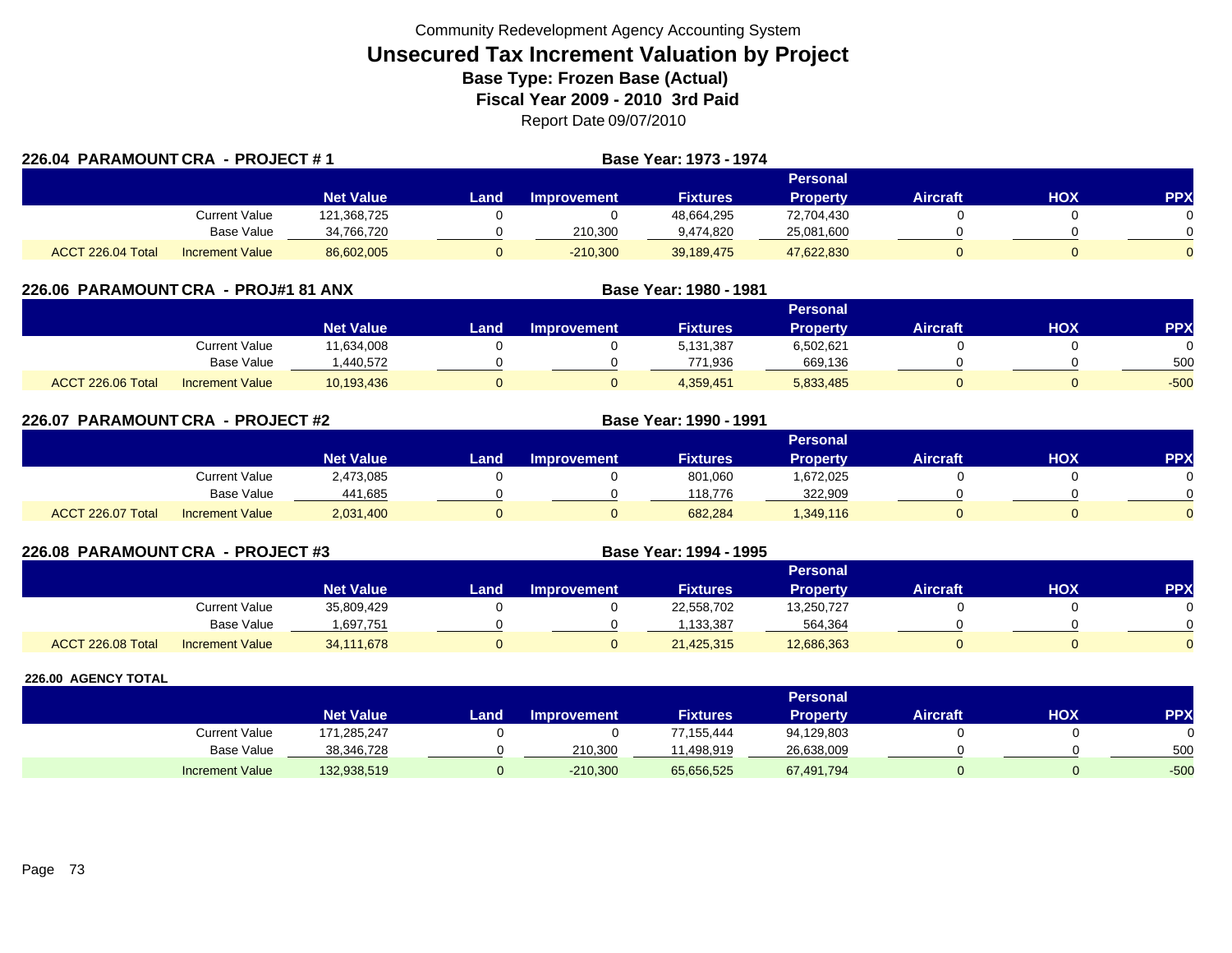| 228.02 PASADENA CRA - FAIROAKS |                        |                  |          | Base Year: 1963 - 1964 |                 |                 |          |     |        |
|--------------------------------|------------------------|------------------|----------|------------------------|-----------------|-----------------|----------|-----|--------|
|                                |                        |                  |          |                        |                 | Personal        |          |     |        |
|                                |                        | <b>Net Value</b> | Land     | <b>Improvement</b>     | <b>Fixtures</b> | <b>Property</b> | Aircraft | HOX | PPX    |
|                                | Current Value          | 4,836,739        |          |                        | 2,739,418       | 2,097,321       |          |     |        |
|                                | <b>Base Value</b>      | 767,960          | 1.240    |                        | 115.240         | 651,800         |          |     | 320    |
| <b>ACCT 228.02 Total</b>       | <b>Increment Value</b> | 4,068,779        | $-1,240$ |                        | 2,624,178       | ,445,521        |          |     | $-320$ |

| <b>228.03 PASADENA CRA</b><br>- DOWNTOWN |                        |                  |           |                    | Base Year: 1970 - 1971 |                 |                 |     |            |
|------------------------------------------|------------------------|------------------|-----------|--------------------|------------------------|-----------------|-----------------|-----|------------|
|                                          |                        |                  |           |                    |                        | <b>Personal</b> |                 |     |            |
|                                          |                        | <b>Net Value</b> | Land      | <b>Improvement</b> | <b>Fixtures</b>        | <b>Property</b> | <b>Aircraft</b> | нох | <b>PPX</b> |
|                                          | Current Value          | 146.048.523      |           |                    | 39,206,035             | 106.842.488     |                 |     |            |
|                                          | Base Value             | 7,771,584        | 27,800    |                    | 2,848,684              | 4,917,200       |                 |     | 22,100     |
| ACCT 228.03 Total                        | <b>Increment Value</b> | 138,276,939      | $-27,800$ |                    | 36,357,351             | 101,925,288     |                 |     | $-22,100$  |

| 228.04 PASADENA CRA - SAN GABRIEL BLVD. |                        |                  | Base Year: 1972 - 1973 |                    |                 |                 |                 |            |            |
|-----------------------------------------|------------------------|------------------|------------------------|--------------------|-----------------|-----------------|-----------------|------------|------------|
|                                         |                        |                  |                        |                    |                 | <b>Personal</b> |                 |            |            |
|                                         |                        | <b>Net Value</b> | Land                   | <b>Improvement</b> | <b>Fixtures</b> | <b>Property</b> | <b>Aircraft</b> | <b>NOH</b> | <b>PPX</b> |
|                                         | <b>Current Value</b>   | 1,563,797        |                        |                    | 631,512         | 932,285         |                 |            |            |
|                                         | Base Value             | 89,020           |                        |                    |                 | 89.020          |                 |            |            |
| ACCT 228.04 Total                       | <b>Increment Value</b> | ,474,777         |                        |                    | 631,512         | 843,265         |                 |            |            |

| <b>228.05 PASADENA CRA - ORANGE GROVE</b> |                        |                  |      |                    | <b>Base Year: 1972 - 1973</b> |                 |                 |     |           |
|-------------------------------------------|------------------------|------------------|------|--------------------|-------------------------------|-----------------|-----------------|-----|-----------|
|                                           |                        |                  |      |                    |                               | <b>Personal</b> |                 |     |           |
|                                           |                        | <b>Net Value</b> | Land | <b>Improvement</b> | <b>Fixtures</b>               | Property        | <b>Aircraft</b> | нох | <b>PP</b> |
|                                           | <b>Current Value</b>   | 1,682,177        |      |                    |                               | 1,682,177       |                 |     |           |
|                                           | <b>Base Value</b>      |                  |      |                    |                               |                 |                 |     |           |
| ACCT 228.05 Total                         | <b>Increment Value</b> | 1,682,177        |      |                    |                               | 1,682,177       |                 |     |           |

| 228.06 PASADENA CRA - VILLA PARK |                        |                  |      |                    | Base Year: 1972 - 1973 |                 |                 |     |            |
|----------------------------------|------------------------|------------------|------|--------------------|------------------------|-----------------|-----------------|-----|------------|
|                                  |                        |                  |      |                    |                        | Personal        |                 |     |            |
|                                  |                        | <b>Net Value</b> | Land | <b>Improvement</b> | <b>Fixtures</b>        | <b>Property</b> | <b>Aircraft</b> | нох | <b>PPX</b> |
|                                  | Current Value          | 2,263,604        |      |                    | 545,563                | .718,041        |                 |     |            |
|                                  | Base Value             | 671,360          |      |                    | 195,520                | 475,840         |                 |     |            |
| ACCT 228.06 Total                | <b>Increment Value</b> | 1,592,244        |      |                    | 350,043                | 1,242,201       |                 |     |            |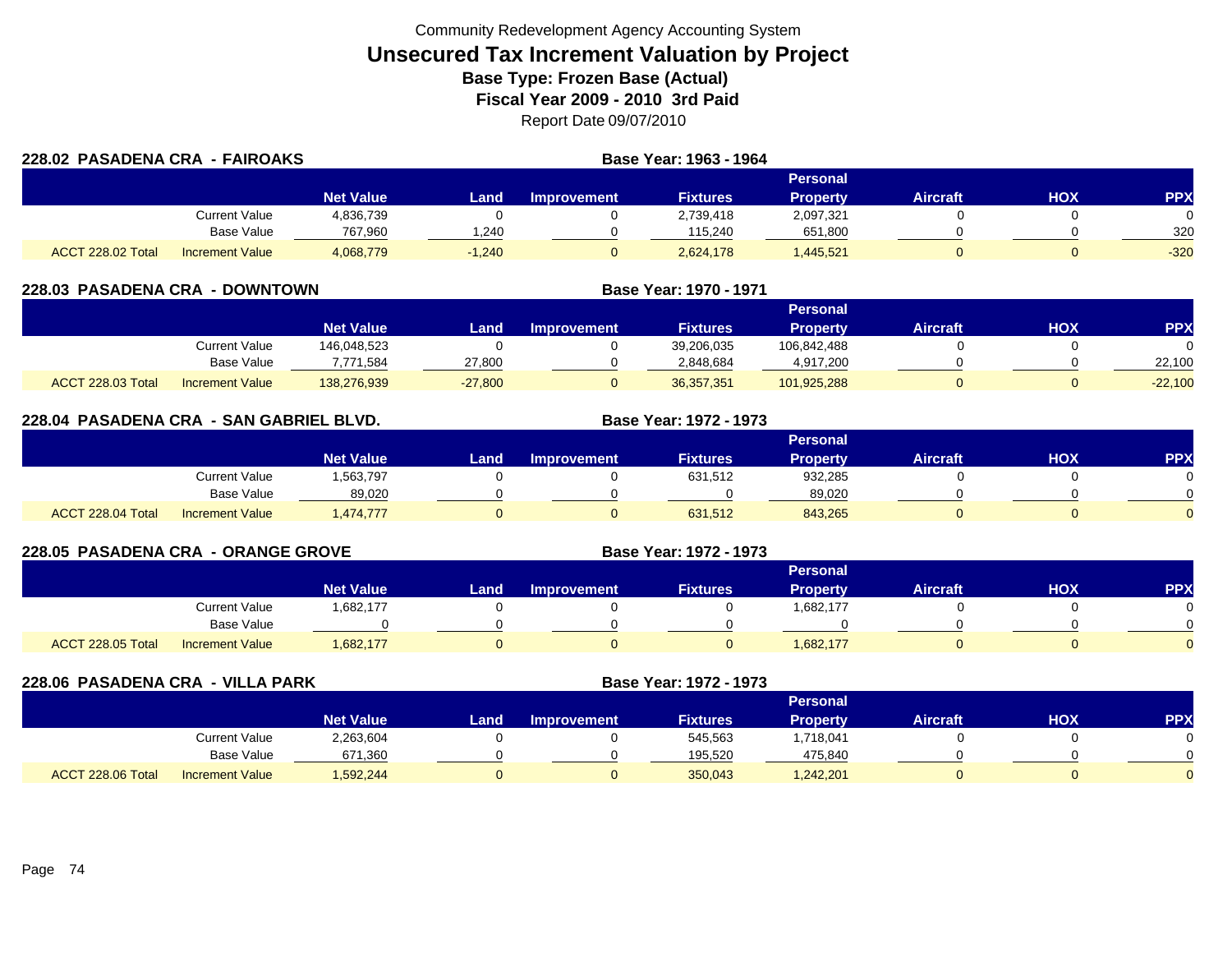Community Redevelopment Agency Accounting System

**Unsecured Tax Increment Valuation by Project**

**Base Type: Frozen Base (Actual)** 

**Fiscal Year 2009 - 2010 3rd Paid**

Report Date 09/07/2010 **LAKE WASHINGTON Base Year: 1981 - 1982**

| 228.09 PASADENA CRA - LAKE WASHINGTON |                        |                  | <b>Base Year: 1981 - 1982</b> |             |                 |                 |                 |     |            |
|---------------------------------------|------------------------|------------------|-------------------------------|-------------|-----------------|-----------------|-----------------|-----|------------|
|                                       |                        |                  |                               |             |                 | <b>Personal</b> |                 |     |            |
|                                       |                        | <b>Net Value</b> | Land.                         | Improvement | <b>Fixtures</b> | <b>Property</b> | <b>Aircraft</b> | нох | <b>PPX</b> |
|                                       | Current Value          | 2,771,981        |                               |             | .142,015        | 1,629,966       |                 |     |            |
|                                       | Base Value             | 471,793          |                               |             | 237,167         | 242,926         |                 |     | 8,300      |
| ACCT 228.09 Total                     | <b>Increment Value</b> | 2,300,188        |                               |             | 904,848         | 1,387,040       |                 |     | $-8,300$   |

| 228.10 PASADENA CRA - OLD PASADENA |                        |                  |      |                    | Base Year: 1982 - 1983 |                 |                 |     |            |
|------------------------------------|------------------------|------------------|------|--------------------|------------------------|-----------------|-----------------|-----|------------|
|                                    |                        |                  |      |                    |                        | <b>Personal</b> |                 |     |            |
|                                    |                        | <b>Net Value</b> | Land | <b>Improvement</b> | <b>Fixtures</b>        | <b>Property</b> | <b>Aircraft</b> | ΗΟΧ | <b>PPX</b> |
|                                    | Current Value          | 40,489,066       |      |                    | 15.167.294             | 25,321,772      |                 |     |            |
|                                    | Base Value             | 2,515,659        |      |                    | 1,285,012              | .263,747        |                 |     | 33,100     |
| ACCT 228.10 Total                  | <b>Increment Value</b> | 37,973,407       |      |                    | 13,882,282             | 24,058,025      |                 |     | $-33,100$  |

**228.11 PASADENA CRA - LINCOLN Base Year: 1985 - 1986 Personal Net Value Land Improvement Fixtures Property Aircraft HOX PPX** Current Value 1,218,110 0 0 551,756 666,354 0 0 Base Value 309,511 0 0 104,139 205,372 0 0 ACCT 228.11 TotalI Increment Value 908,599 0 447,617 460,982 0 0

**228.12 PASADENA CRA - FAIROAKS 87 ANNEX Base Year: 1985 - 1986 Personal Net Value Land Improvement Fixtures Property Aircraft HOX PPX** Current Value 5,562,738 0 0 1,968,090 3,594,648 0 0 Base Value 1,081,126 0 0 354,233 726,893 0 0 0 ACCT 228.12 TotalI Increment Value 4,481,612 0 1,613,857 2,867,755 0 0

|                        |                  |               |                    |                 | <b>Personal</b> |                 |            |            |
|------------------------|------------------|---------------|--------------------|-----------------|-----------------|-----------------|------------|------------|
|                        | <b>Net Value</b> | Land <b>I</b> | <b>Improvement</b> | <b>Fixtures</b> | Property        | <b>Aircraft</b> | <b>HOX</b> | <b>PPY</b> |
| Current Value          | 206,436,735      |               |                    | 61,951,683      | 144,485,052     |                 |            |            |
| <b>Base Value</b>      | 13,678,013       | 29,040        |                    | 5,139,995       | 8,572,798       |                 |            | 63,820     |
| <b>Increment Value</b> | 192,758,722      | $-29,040$     |                    | 56,811,688      | 135,912,254     |                 |            | $-63,820$  |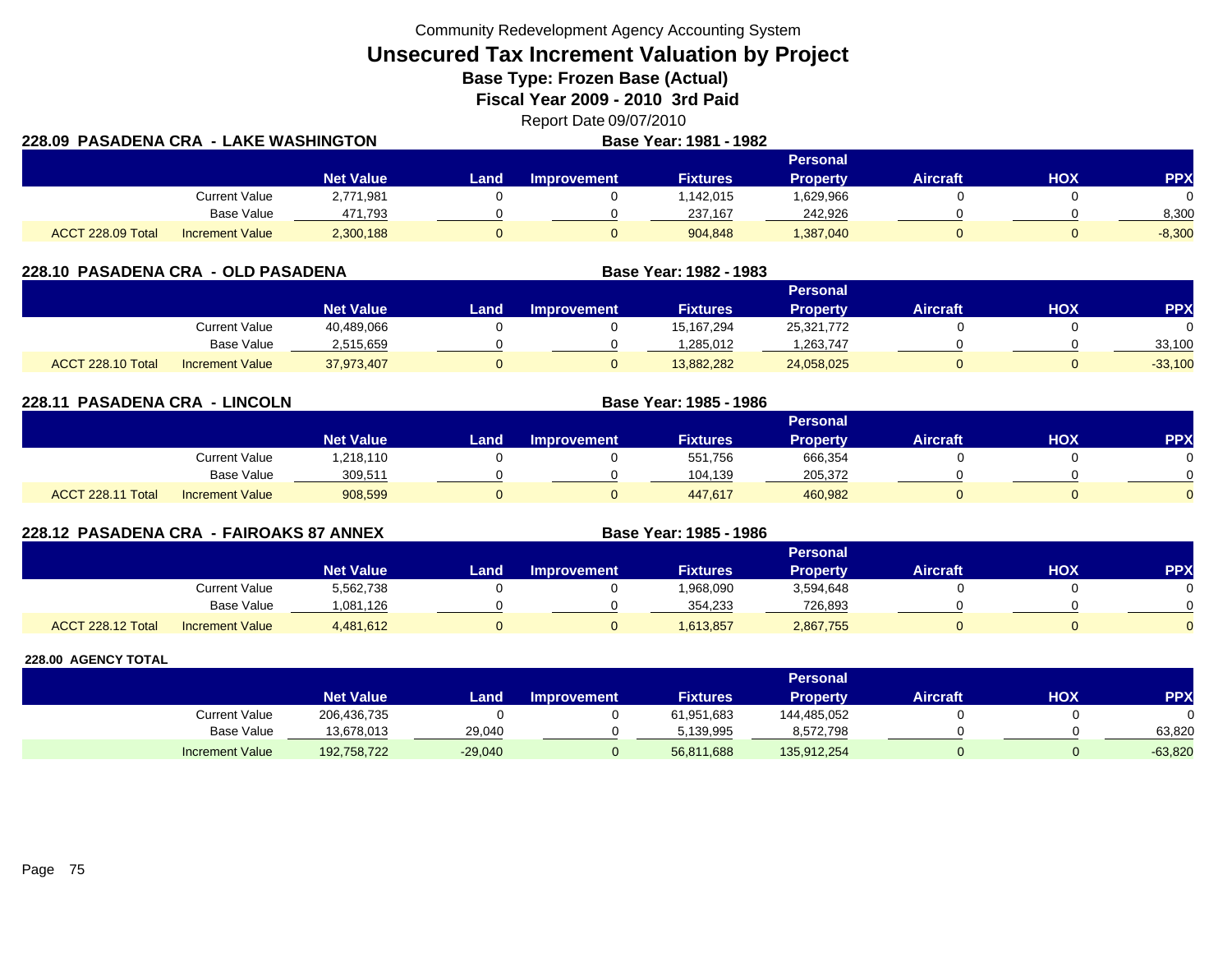| 230.02 PICO RIVERA CRA - PROJECT #1 |                        |                  |      |                    | Base Year: 1974 - 1975 |                 |                 |            |                |
|-------------------------------------|------------------------|------------------|------|--------------------|------------------------|-----------------|-----------------|------------|----------------|
|                                     |                        |                  |      |                    |                        | <b>Personal</b> |                 |            |                |
|                                     |                        | <b>Net Value</b> | Land | <b>Improvement</b> | <b>Fixtures</b>        | <b>Property</b> | <b>Aircraft</b> | <b>HOX</b> | <b>PPX</b>     |
|                                     | Current Value          | 37,681,107       |      |                    | 15,433,902             | 22,247,205      |                 |            | 0              |
|                                     | Base Value             | 7,952,660        |      |                    | .430.560               | 6,522,100       |                 |            | $\Omega$       |
| ACCT 230.02 Total                   | <b>Increment Value</b> | 29,728,447       |      |                    | 14,003,342             | 15,725,105      |                 |            | $\overline{0}$ |

## **230.03 PICO RIVERA CRA - PROJ. # 1/78 ANX**

|                          |                        |                  |      |                    |                 | Personal        |                 |     |     |
|--------------------------|------------------------|------------------|------|--------------------|-----------------|-----------------|-----------------|-----|-----|
|                          |                        | <b>Net Value</b> | Land | <b>Improvement</b> | <b>Fixtures</b> | <b>Property</b> | <b>Aircraft</b> | нох | PPX |
|                          | Current Value          | 6,696,240        |      |                    | .417,365        | 5,278,875       |                 |     |     |
|                          | <b>Base Value</b>      | .556.280         |      |                    | 459.840         | 096,440.ا       |                 |     |     |
| <b>ACCT 230.03 Total</b> | <b>Increment Value</b> | 5,139,960        |      |                    | 957,525         | 4,182,435       |                 |     |     |

**Base Year: 1976 - 1977**

**Base Year: 1982 - 1983**

## **230.04 PICO RIVERA CRA - PROJ. # 1/84 ANX**

|                   |                        |                  |      |                    |                 | Personal   |                 |            |              |
|-------------------|------------------------|------------------|------|--------------------|-----------------|------------|-----------------|------------|--------------|
|                   |                        | <b>Net Value</b> | Land | <b>Improvement</b> | <b>Fixtures</b> | Property   | <b>Aircraft</b> | <b>HOX</b> | PPX          |
|                   | <b>Current Value</b>   | 54,246,579       |      |                    | 27,945,653      | 26,300,926 |                 |            | 0            |
|                   | <b>Base Value</b>      | 5.130.044        |      |                    | 3,588,797       | 1.541.247  |                 |            | <sup>n</sup> |
| ACCT 230.04 Total | <b>Increment Value</b> | 49,116,535       |      |                    | 24,356,856      | 24,759,679 |                 |            | $\Omega$     |

|                        |                  |      |                    |                 | Personal   |                 |     |            |
|------------------------|------------------|------|--------------------|-----------------|------------|-----------------|-----|------------|
|                        | <b>Net Value</b> | Land | <b>Improvement</b> | <b>Fixtures</b> | Property   | <b>Aircraft</b> | HOX | <b>PPX</b> |
| Current Value          | 98,623,926       |      |                    | 44,796,920      | 53,827,006 |                 |     |            |
| <b>Base Value</b>      | 14,638,984       |      |                    | 5.479.197       | 9,159,787  |                 |     |            |
| <b>Increment Value</b> | 83,984,942       |      |                    | 39,317,723      | 44,667,219 |                 |     |            |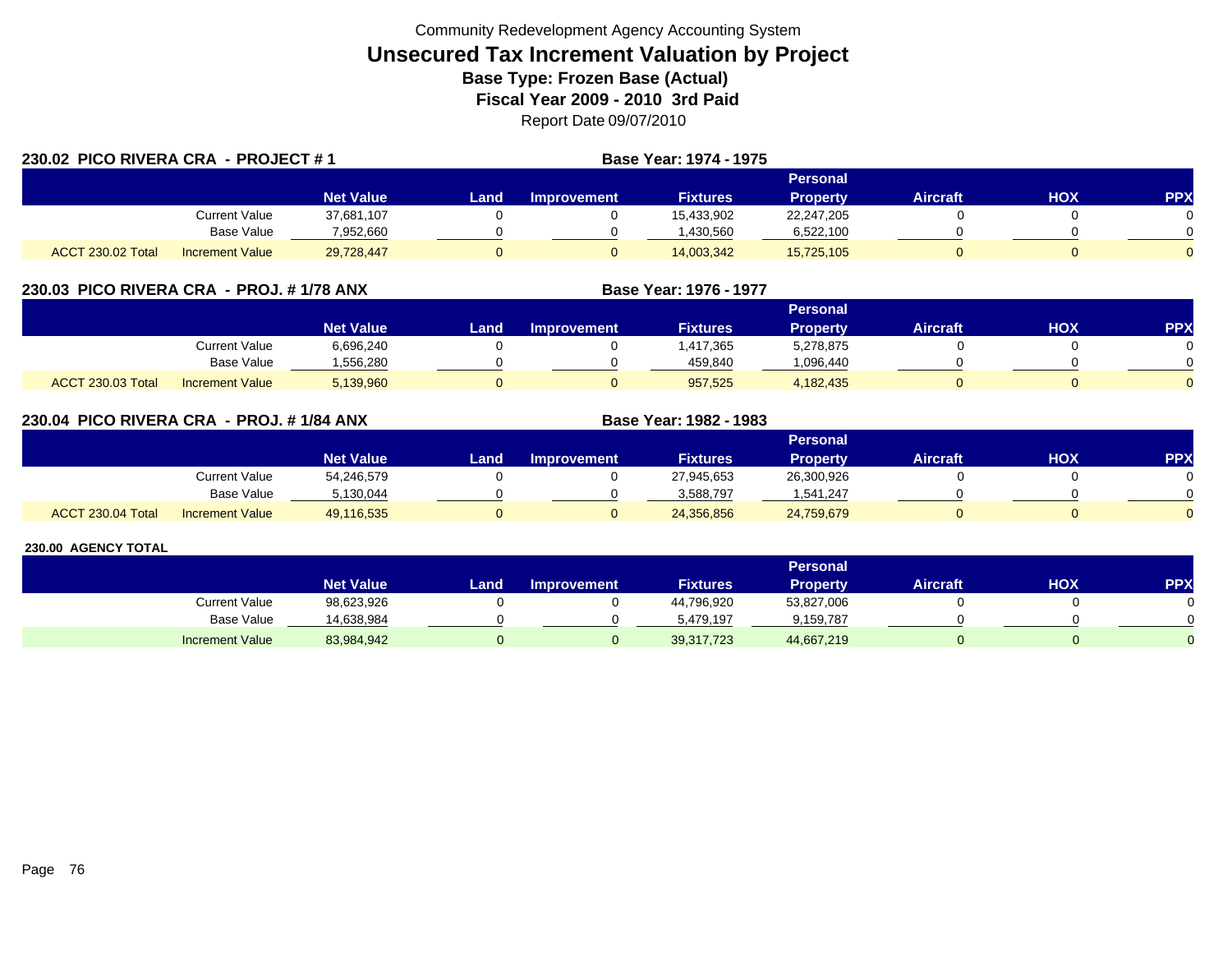| 232.05 POMONA CRA - PROJECT A-1 |                        |                  |          | Base Year: 1969 - 1970 |                 |                 |                 |     |            |  |  |
|---------------------------------|------------------------|------------------|----------|------------------------|-----------------|-----------------|-----------------|-----|------------|--|--|
|                                 |                        |                  |          | Personal               |                 |                 |                 |     |            |  |  |
|                                 |                        | <b>Net Value</b> | Land     | <b>Improvement</b>     | <b>Fixtures</b> | <b>Property</b> | <b>Aircraft</b> | HOX | <b>PPX</b> |  |  |
|                                 | Current Value          | 3.717.117        |          |                        | .456.202        | 2,260,915       |                 |     |            |  |  |
|                                 | Base Value             | 2.269.216        | 5,596    |                        | 293.084         | .970,536        |                 |     |            |  |  |
| <b>ACCT 232.05 Total</b>        | <b>Increment Value</b> | A47,901          | $-5,596$ | O                      | 1,163,118       | 290,379         |                 |     | $\Omega$   |  |  |

| 232.06 POMONA CRA - PROJECT A-2 |                        |                  |      |                    |                 |                 |                 |     |     |
|---------------------------------|------------------------|------------------|------|--------------------|-----------------|-----------------|-----------------|-----|-----|
|                                 |                        |                  |      |                    |                 | <b>Personal</b> |                 |     |     |
|                                 |                        | <b>Net Value</b> | Land | <b>Improvement</b> | <b>Fixtures</b> | Property        | <b>Aircraft</b> | нох | PPX |
|                                 | Current Value          | 3,156,105        |      |                    | 1,301,308       | 1,854,797       |                 |     |     |
|                                 | <b>Base Value</b>      | .625,500         |      |                    | 205.104         | ,420,396        |                 |     |     |
| <b>ACCT 232.06 Total</b>        | <b>Increment Value</b> | .530,605         |      | 0                  | 1.096.204       | 434.401         |                 |     |     |

| 232.09 POMONA CRA - MOUNTAIN MEADOW |                        |                  |      |                    | Base Year: 1976 - 1977 |                 |                 |            |            |
|-------------------------------------|------------------------|------------------|------|--------------------|------------------------|-----------------|-----------------|------------|------------|
|                                     |                        |                  |      |                    |                        | Personal        |                 |            |            |
|                                     |                        | <b>Net Value</b> | Land | <b>Improvement</b> | <b>Fixtures</b>        | <b>Property</b> | <b>Aircraft</b> | <b>HOX</b> | <b>PPX</b> |
|                                     | Current Value          | 2,881,674        |      |                    | 1,215,003              | 666,671.ا       |                 |            |            |
|                                     | <b>Base Value</b>      | 263,400          |      |                    | 114.100                | 149,300         |                 |            |            |
| ACCT 232.09 Total                   | <b>Increment Value</b> | 2,618,274        |      | U                  | 1,100,903              | 1,517,371       |                 |            |            |

| 232.10 POMONA CRA - RES. ST. R.P. |                        |                  |      |                    |                 |                 |                 |            |            |
|-----------------------------------|------------------------|------------------|------|--------------------|-----------------|-----------------|-----------------|------------|------------|
|                                   |                        |                  |      |                    |                 | <b>Personal</b> |                 |            |            |
|                                   |                        | <b>Net Value</b> | Land | <b>Improvement</b> | <b>Fixtures</b> | <b>Property</b> | <b>Aircraft</b> | <b>HOX</b> | <b>PPX</b> |
|                                   | <b>Current Value</b>   | 33,926,552       |      |                    | 15,273,925      | 18,652,627      |                 |            |            |
|                                   | Base Value             | 7,754,404        |      |                    | 1,302,180       | 6,452,224       |                 |            |            |
| <b>ACCT 232.10 Total</b>          | <b>Increment Value</b> | 26,172,148       |      |                    | 13,971,745      | 12,200,403      | 0               |            |            |

| 232.11 POMONA CRA - HOLT AVE./INDIAN HILL |                        |                  |      |                    | Base Year: 1979 - 1980 |                 |                 |     |            |
|-------------------------------------------|------------------------|------------------|------|--------------------|------------------------|-----------------|-----------------|-----|------------|
|                                           |                        |                  |      |                    |                        | <b>Personal</b> |                 |     |            |
|                                           |                        | <b>Net Value</b> | Land | <b>Improvement</b> | <b>Fixtures</b>        | <b>Property</b> | <b>Aircraft</b> | нох | <b>PPX</b> |
|                                           | <b>Current Value</b>   | 14,387,288       |      |                    | 5,266,009              | 9,121,279       |                 |     |            |
|                                           | Base Value             | 9,553,320        |      |                    | 1,563,280              | 7,990,040       |                 |     |            |
| ACCT 232.11 Total                         | <b>Increment Value</b> | 4,833,968        |      |                    | 3,702,729              | 1,131,239       |                 |     |            |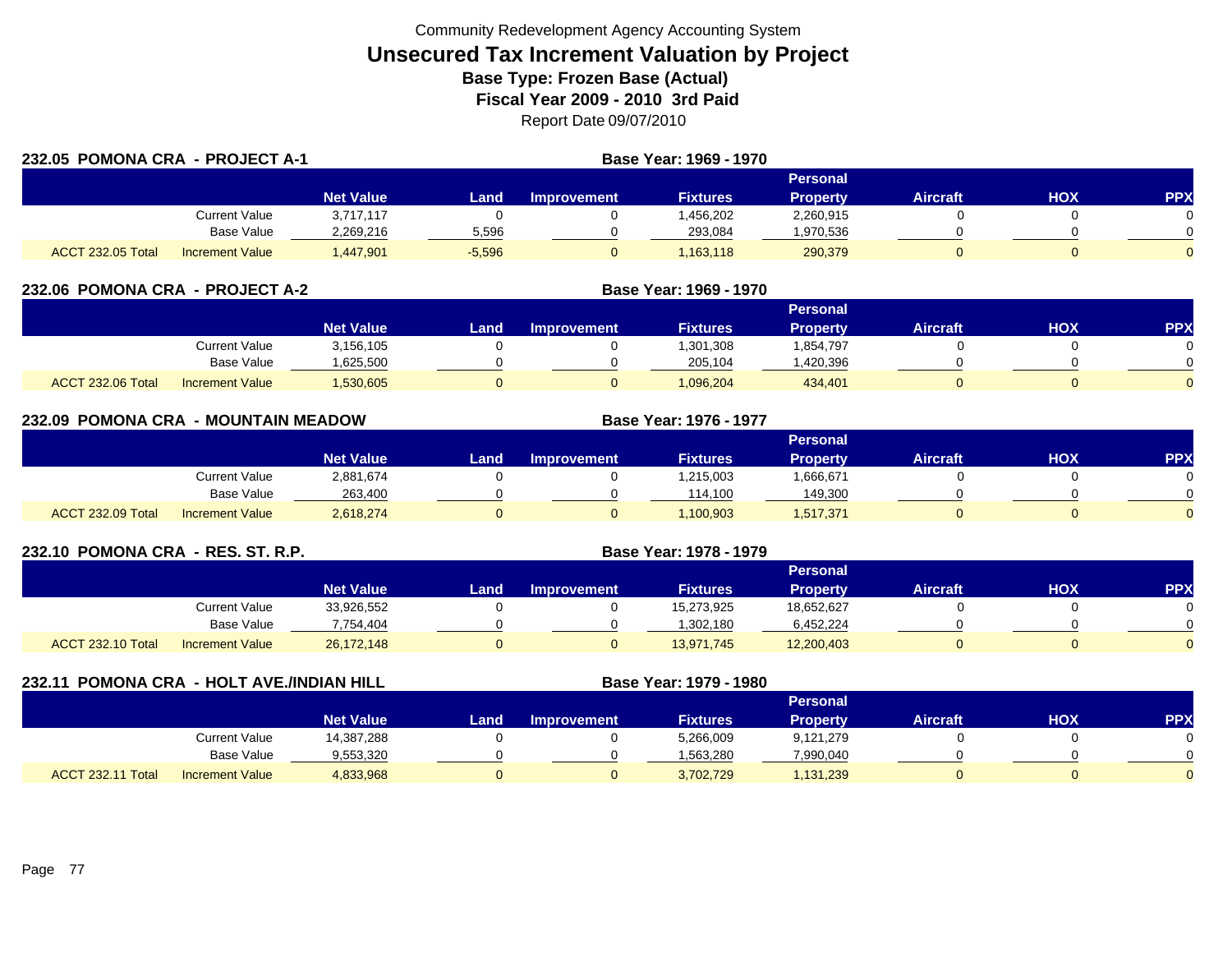Community Redevelopment Agency Accounting System

**Unsecured Tax Increment Valuation by Project**

**Base Type: Frozen Base (Actual)** 

**Fiscal Year 2009 - 2010 3rd Paid**

Report Date 09/07/2010

| 232.13 POMONA CRA - SOUTHWEST |                        |                  | Base Year: 1979 - 1980 |                    |                 |                 |                 |     |            |  |
|-------------------------------|------------------------|------------------|------------------------|--------------------|-----------------|-----------------|-----------------|-----|------------|--|
|                               |                        |                  |                        |                    |                 | <b>Personal</b> |                 |     |            |  |
|                               |                        | <b>Net Value</b> | Land                   | <b>Improvement</b> | <b>Fixtures</b> | <b>Property</b> | <b>Aircraft</b> | нох | <b>PPX</b> |  |
|                               | <b>Current Value</b>   | 12,215,087       |                        |                    | 3.342.417       | 8.872.670       |                 |     |            |  |
|                               | Base Value             | ,204,960         |                        |                    | 364.200         | 840,760         |                 |     |            |  |
| <b>ACCT 232.13 Total</b>      | <b>Increment Value</b> | 11,010,127       |                        |                    | 2,978,217       | 8,031,910       |                 |     |            |  |

| 232.14 POMONA CRA - ARROW TOWNE |                        |                  |      |                    | Base Year: 1980 - 1981 |                 |                 |     |           |
|---------------------------------|------------------------|------------------|------|--------------------|------------------------|-----------------|-----------------|-----|-----------|
|                                 |                        |                  |      |                    |                        | <b>Personal</b> |                 |     |           |
|                                 |                        | <b>Net Value</b> | Land | <b>Improvement</b> | <b>Fixtures</b>        | Property        | <b>Aircraft</b> | нох | <b>PP</b> |
|                                 | Current Value          | 4,659,962        |      |                    | 902,279.               | 2,757,683       |                 |     |           |
|                                 | <b>Base Value</b>      | 84,880           |      |                    | 33.420                 | 51.460          |                 |     |           |
| ACCT 232.14 Total               | <b>Increment Value</b> | 4,575,082        |      |                    | 868,859                | 2,706,223       |                 |     |           |

#### **232.15 POMONA CRA - MISSION CORONA BUS.CTR Base Year: 1981 - 1982 Personal Net Value Land Improvement Fixtures Property Aircraft HOX PPX** Current Value 1,368,223 0 0 764,388 603,835 0 0 0 Base Value 156,152 0 0 88,594 67,558 0 0 ACCT 232.15 TotalI Increment Value 1,212,071 0 0 675,794 536,277 0 0

| 232.19 POMONA CRA - WEST HOLT AVE. |                        |                  |      |                    | Base Year: 1981 - 1982 |                 |                 |            |            |
|------------------------------------|------------------------|------------------|------|--------------------|------------------------|-----------------|-----------------|------------|------------|
|                                    |                        |                  |      |                    |                        | <b>Personal</b> |                 |            |            |
|                                    |                        | <b>Net Value</b> | Land | <b>Improvement</b> | <b>Fixtures</b>        | <b>Property</b> | <b>Aircraft</b> | <b>HOX</b> | <b>PPX</b> |
|                                    | Current Value          | 35,543,651       |      |                    | 8,366,635              | 27.177.016      |                 |            |            |
|                                    | <b>Base Value</b>      | 4,460,526        |      | 23,339             | 3,140,231              | 1,296,956       |                 |            |            |
| <b>ACCT 232.19 Total</b>           | <b>Increment Value</b> | 31,083,125       | U    | $-23,339$          | 5,226,404              | 25,880,060      |                 |            |            |

| 232.20 POMONA CRA - DOWNTOWN RP#3 |                        |                  |      |                    | Base Year: 1983 - 1984 |                 |                 |            |            |
|-----------------------------------|------------------------|------------------|------|--------------------|------------------------|-----------------|-----------------|------------|------------|
|                                   |                        |                  |      |                    |                        | <b>Personal</b> |                 |            |            |
|                                   |                        | <b>Net Value</b> | Land | <b>Improvement</b> | <b>Fixtures</b>        | <b>Property</b> | <b>Aircraft</b> | <b>NOH</b> | <b>PPX</b> |
|                                   | <b>Current Value</b>   | 13,861,403       |      |                    | 5,447,933              | 8,413,470       |                 |            |            |
|                                   | Base Value             | 5,953,325        |      |                    | 2,284,596              | 3,669,729       |                 |            | 1,000      |
| <b>ACCT 232.20 Total</b>          | <b>Increment Value</b> | 7,908,078        | U    | 0                  | 3,163,337              | 4,743,741       |                 |            | $-1,000$   |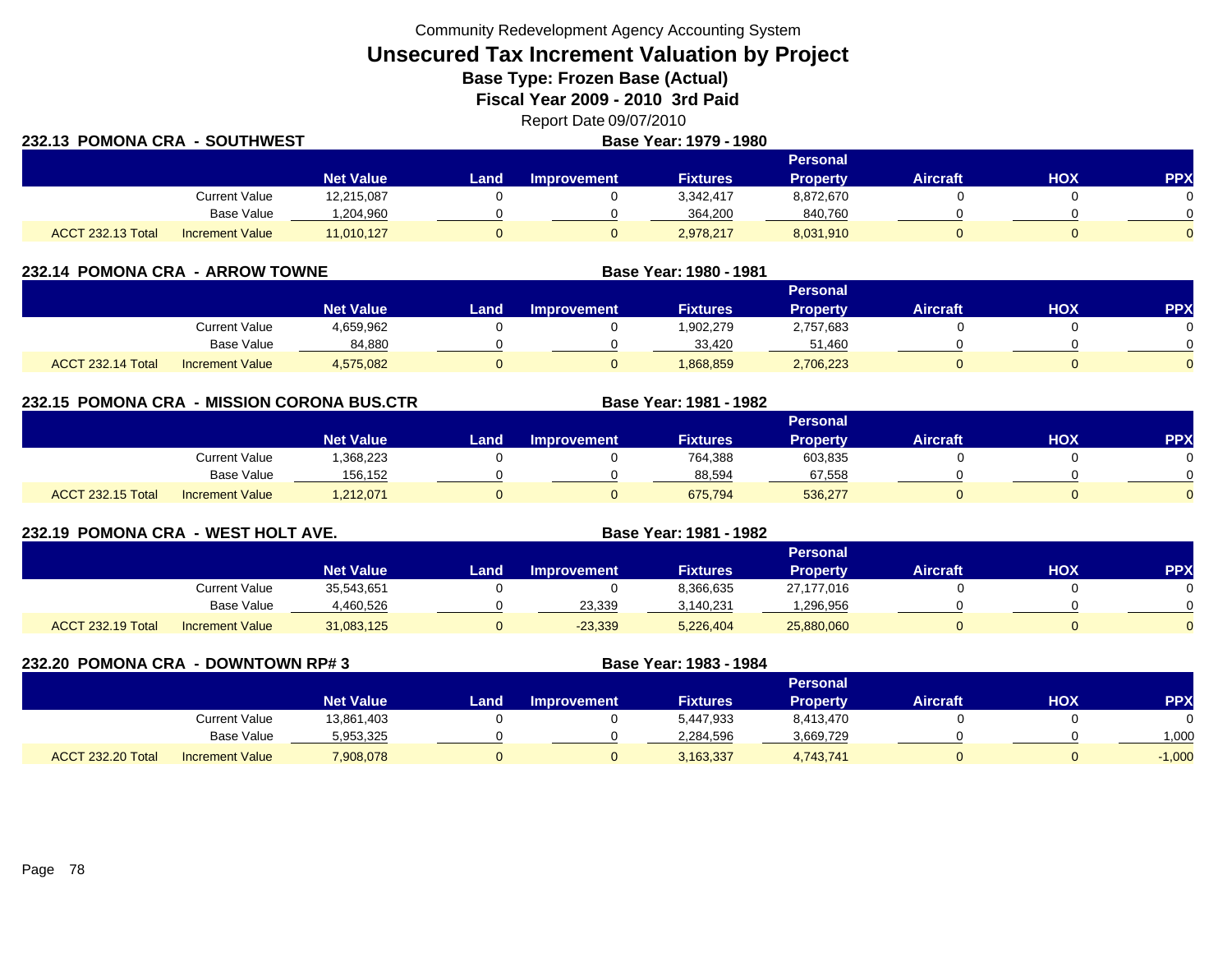Community Redevelopment Agency Accounting System

**Unsecured Tax Increment Valuation by Project**

**Base Type: Frozen Base (Actual)** 

**Fiscal Year 2009 - 2010 3rd Paid**

Report Date 09/07/2010 **POMONA CRA - FAIRGROUNDS AMENDBase Year: 1985 - 1986**

| 233.01                   | POMONA CRA  - FAIRGROUNDS AMEND |                  |       |                    | <b>Base Year: 1985 - 1986</b> |                 |                 |     |     |
|--------------------------|---------------------------------|------------------|-------|--------------------|-------------------------------|-----------------|-----------------|-----|-----|
|                          |                                 |                  |       |                    |                               | <b>Personal</b> |                 |     |     |
|                          |                                 | <b>Net Value</b> | Land. | <b>Improvement</b> | <b>Fixtures</b>               | <b>Property</b> | <b>Aircraft</b> | ΗΟΧ | PPX |
|                          | <b>Current Value</b>            | 14,597,736       |       |                    | 5,211,754                     | 9,385,982       |                 |     |     |
|                          | Base Value                      | 7,007,064        |       | 551,050            |                               | 6,456,014       |                 |     |     |
| <b>ACCT 233.01 Total</b> | <b>Increment Value</b>          | 7,590,672        |       | $-551,050$         | 5,211,754                     | 2,929,968       |                 |     |     |

| 233.03 POMONA CRA - S. GAREY/FREEWAY CORR. |                        |                  |      |                    | Base Year: 1990 - 1991 |                 |                 |     |            |
|--------------------------------------------|------------------------|------------------|------|--------------------|------------------------|-----------------|-----------------|-----|------------|
|                                            |                        |                  |      |                    |                        | <b>Personal</b> |                 |     |            |
|                                            |                        | <b>Net Value</b> | Land | <b>Improvement</b> | <b>Fixtures</b>        | <b>Property</b> | <b>Aircraft</b> | нох | <b>PPX</b> |
|                                            | Current Value          | 27,764,059       |      |                    | 12,599,369             | 15.164.690      |                 |     |            |
|                                            | Base Value             | 111.421.470      |      |                    | 5,551,559              | 105,869,911     |                 |     |            |
| <b>ACCT 233.03 Total</b>                   | <b>Increment Value</b> | $-83.657.411$    |      |                    | 7,047,810              | $-90,705,221$   |                 |     |            |

**233.06 POMONA CRA - MERGED RP Base Year: 2001 - 2002 Personal Net Value Land Improvement Fixtures Property Aircraft HOX PPX** Current Value 23,465,168 0 0 9,823,992 13,641,176 0 0 Base Value 28,786,412 0 0 12,625,019 16,161,393 0 0 ACCT 233.06 Totall Increment Value -5,321,244 0 0 -2,801,027 -2,520,217 0 0 0

|                        |                  |          |                    |                 | <b>Personal</b> |                 |     |            |
|------------------------|------------------|----------|--------------------|-----------------|-----------------|-----------------|-----|------------|
|                        | <b>Net Value</b> | Land     | <b>Improvement</b> | <b>Fixtures</b> | Property        | <b>Aircraft</b> | нох | <b>PPX</b> |
| <b>Current Value</b>   | 191,544,025      |          |                    | 71,971,214      | 119,572,811     |                 |     |            |
| <b>Base Value</b>      | 180.540.629      | 5,596    | 574,389            | 27.565.367      | 152.396.277     |                 |     | 1.000      |
| <b>Increment Value</b> | 11,003,396       | $-5,596$ | $-574,389$         | 44,405,847      | $-32,823,466$   |                 |     | $-1,000$   |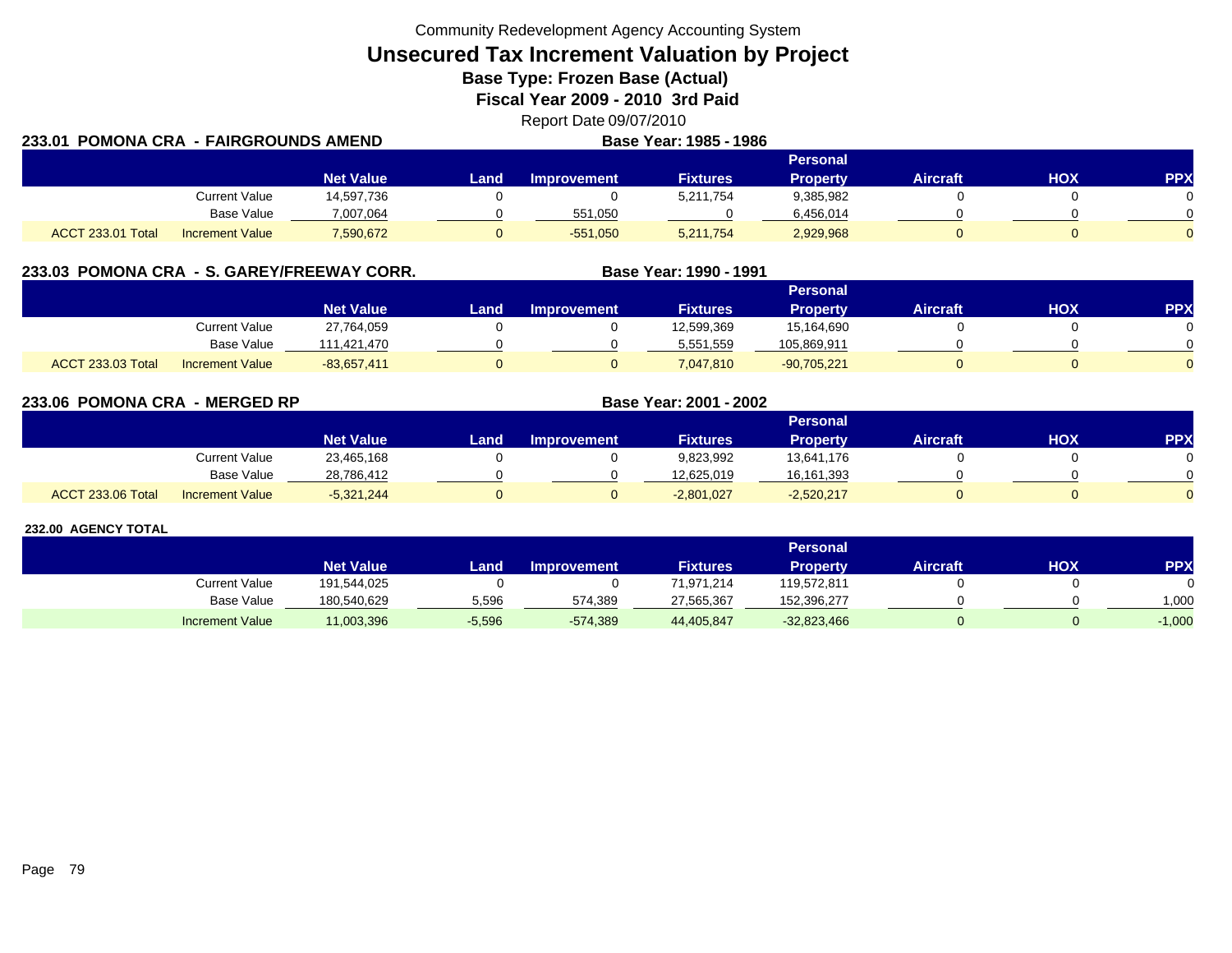| 234.02 RANCHO PALOS VERDES CRA - RP# 1 |                        |                  |      | Base Year: 1984 - 1985 |                 |                 |                 |     |     |  |
|----------------------------------------|------------------------|------------------|------|------------------------|-----------------|-----------------|-----------------|-----|-----|--|
|                                        |                        |                  |      |                        |                 | Personal        |                 |     |     |  |
|                                        |                        | <b>Net Value</b> | Land | <b>Improvement</b>     | <b>Fixtures</b> | <b>Property</b> | <b>Aircraft</b> | нох | PPX |  |
|                                        | Current Value          | 101,800          |      |                        |                 | 101,800         |                 |     |     |  |
|                                        | Base Value             | 42,206           |      |                        |                 | 42,206          |                 |     |     |  |
| ACCT 234.02 Total                      | <b>Increment Value</b> | 59,594           |      |                        |                 | 59,594          |                 |     |     |  |

|                        |                        |                  |                    |                 | <b>Personal</b> |                 |     |            |
|------------------------|------------------------|------------------|--------------------|-----------------|-----------------|-----------------|-----|------------|
|                        | Net Value <sup>1</sup> | Land <b>Land</b> | <b>Improvement</b> | <b>Fixtures</b> | Property        | <b>Aircraft</b> | нох | <b>PPX</b> |
| Current Value          | 101,800                |                  |                    |                 | 101,800         |                 |     |            |
| <b>Base Value</b>      | 42,206                 |                  |                    |                 | 42.206          |                 |     |            |
| <b>Increment Value</b> | 59,594                 |                  |                    |                 | 59,594          |                 |     |            |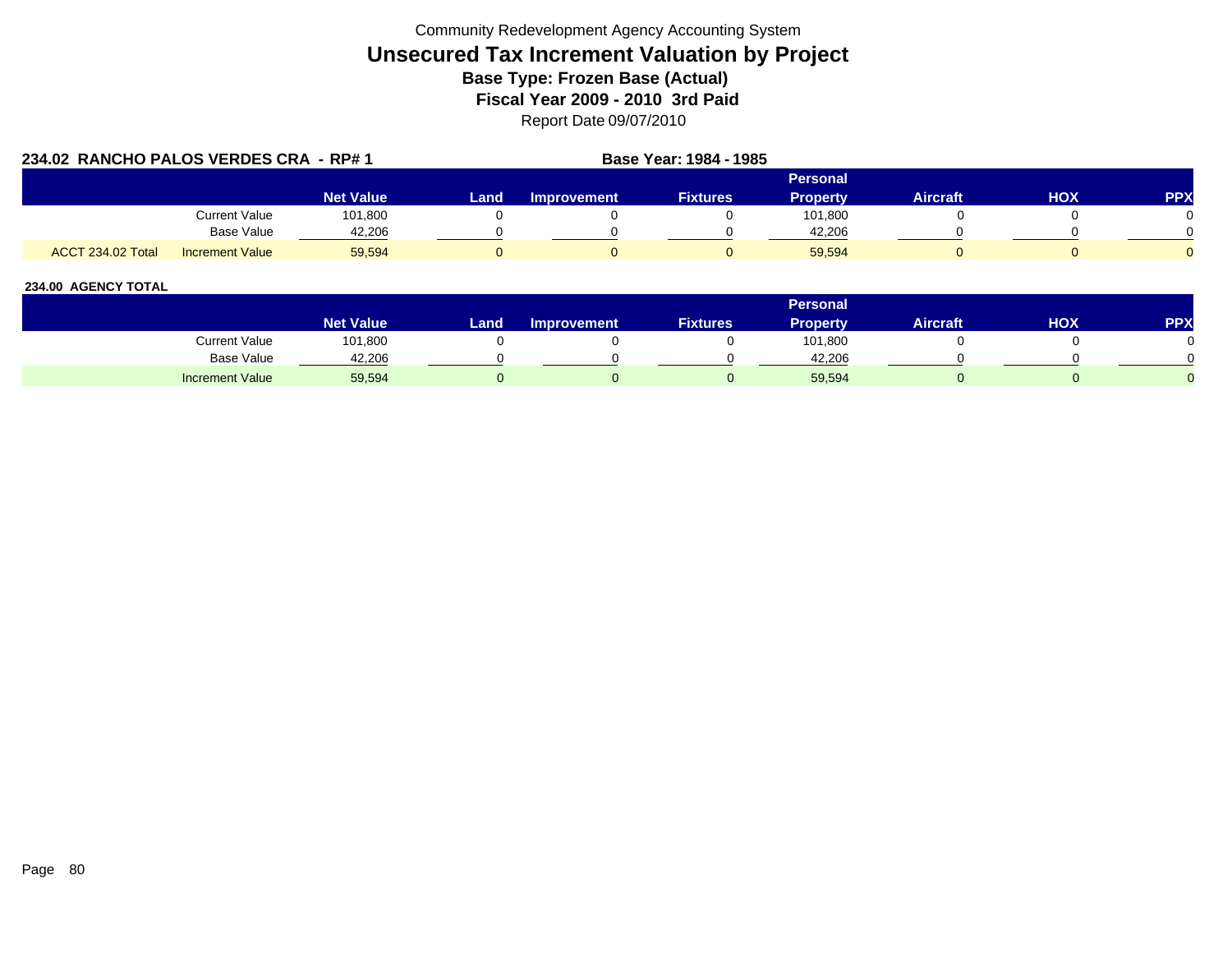| 236.04 REDONDO BEACH CRA - PLAZA |                        |                  |      |             | Base Year: 1963 - 1964 |                 |          |     |            |
|----------------------------------|------------------------|------------------|------|-------------|------------------------|-----------------|----------|-----|------------|
|                                  |                        |                  |      |             |                        | <b>Personal</b> |          |     |            |
|                                  |                        | <b>Net Value</b> | Land | Improvement | <b>Fixtures</b>        | <b>Property</b> | Aircraft | нох | <b>PPX</b> |
|                                  | Current Value          | .991.738         |      |             | 1,006,181              | 985,557         |          |     |            |
|                                  | <b>Base Value</b>      | 785,120          |      |             | 41,360                 | 745,360         |          |     | 1,600      |
| ACCT 236.04 Total                | <b>Increment Value</b> | .206.618         |      |             | 964.821                | 240,197         |          |     | $-1.600$   |

## **236.05 REDONDO BEACH CRA - SOUTH BAY CTR. Base Year: 1983 - 1984**

|                   |                        |                  |      |                    |                 | Personal   |                 |            |           |
|-------------------|------------------------|------------------|------|--------------------|-----------------|------------|-----------------|------------|-----------|
|                   |                        | <b>Net Value</b> | Land | <b>Improvement</b> | <b>Fixtures</b> | Property   | <b>Aircraft</b> | <b>HOX</b> | <b>PP</b> |
|                   | Current Value          | 25,175,248       |      |                    | 12,455,739      | 12,719,509 |                 |            |           |
|                   | <b>Base Value</b>      | 4,871,960        |      |                    | 3,023,006       | .848,954   |                 |            |           |
| ACCT 236.05 Total | <b>Increment Value</b> | 20,303,288       |      |                    | 9,432,733       | 10,870,555 |                 |            |           |

## **236.06 REDONDO BEACH CRA - AVIATION HI-SCH**

|                                             |                  |      |                    |                 | <b>Personal</b> |                 |            |     |
|---------------------------------------------|------------------|------|--------------------|-----------------|-----------------|-----------------|------------|-----|
|                                             | <b>Net Value</b> | Land | <b>Improvement</b> | <b>Fixtures</b> | Property        | <b>Aircraft</b> | <b>HOX</b> | PPX |
| Current Value                               | 26,944,272       |      |                    | 9,272,093       | 17,672,179      |                 |            |     |
| Base Value                                  |                  |      |                    |                 |                 |                 |            |     |
| ACCT 236.06 Total<br><b>Increment Value</b> | 26,944,272       |      |                    | 9,272,093       | 17,672,179      |                 |            |     |

**Base Year: 1983 - 1984**

**Base Year: 1980 - 1981**

## **236.07 REDONDO BEACH CRA - HARBOR CENTER**

|                   |                        |                  |      |                    |                 | Personal  |                 |            |           |
|-------------------|------------------------|------------------|------|--------------------|-----------------|-----------|-----------------|------------|-----------|
|                   |                        | <b>Net Value</b> | Land | <b>Improvement</b> | <b>Fixtures</b> | Property  | <b>Aircraft</b> | <b>HOX</b> | <b>PP</b> |
|                   | Current Value          | 4,087,808        |      |                    | 924.435         | 3,163,373 |                 |            |           |
|                   | <b>Base Value</b>      | 126.560          |      |                    | 69.280          | 57.280    |                 |            |           |
| ACCT 236.07 Total | <b>Increment Value</b> | 3,961,248        |      |                    | 855,155         | 3,106,093 |                 |            |           |

|                        |                  |      |                    |                 | Personal        |          |     |          |
|------------------------|------------------|------|--------------------|-----------------|-----------------|----------|-----|----------|
|                        | <b>Net Value</b> | Land | <b>Improvement</b> | <b>Fixtures</b> | <b>Property</b> | Aircraft | нох | PPX      |
| <b>Current Value</b>   | 58,199,066       |      |                    | 23,658,448      | 34,540,618      |          |     | $\Omega$ |
| <b>Base Value</b>      | 5,783,640        |      |                    | 3.133.646       | 2,651,594       |          |     | 1.600    |
| <b>Increment Value</b> | 52,415,426       |      |                    | 20,524,802      | 31,889,024      |          |     | $-1,600$ |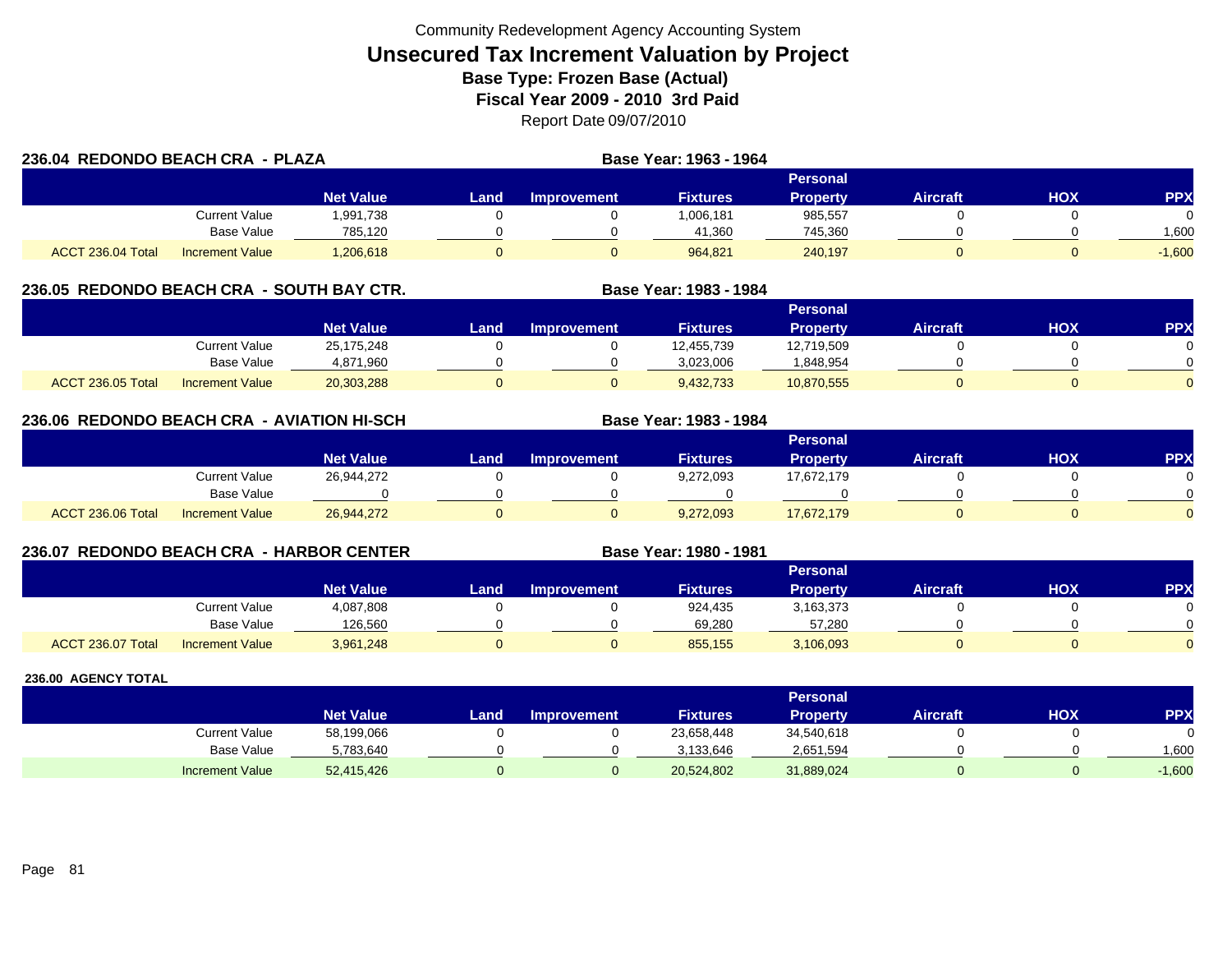| 237.02 ROSEMEAD CRA - PROJ. A-1 |                        |                  |          |                    | Base Year: 1971 - 1972 |                 |                 |     |            |  |
|---------------------------------|------------------------|------------------|----------|--------------------|------------------------|-----------------|-----------------|-----|------------|--|
|                                 |                        |                  | Personal |                    |                        |                 |                 |     |            |  |
|                                 |                        | <b>Net Value</b> | Land     | <b>Improvement</b> | <b>Fixtures</b>        | <b>Property</b> | <b>Aircraft</b> | HOX | <b>PPX</b> |  |
|                                 | <b>Current Value</b>   | 22,583,631       |          |                    | 5,869,833              | 16,713,798      |                 |     |            |  |
|                                 | Base Value             | 3,364,580        |          |                    | 386,980                | 2,977,600       |                 |     |            |  |
| ACCT 237.02 Total               | <b>Increment Value</b> | 19,219,051       |          |                    | 5,482,853              | 13,736,198      |                 |     |            |  |

| 237.04 ROSEMEAD CRA - RP #2 |  |
|-----------------------------|--|
|                             |  |

|                   |                        |                  | Personal |                    |                 |                 |                 |     |            |  |  |  |  |
|-------------------|------------------------|------------------|----------|--------------------|-----------------|-----------------|-----------------|-----|------------|--|--|--|--|
|                   |                        | <b>Net Value</b> | Land,    | <b>Improvement</b> | <b>Fixtures</b> | <b>Property</b> | <b>Aircraft</b> | нох | <b>PPY</b> |  |  |  |  |
|                   | Current Value          | 18,398,684       |          |                    | 9,066,336       | 9,332,348       |                 |     |            |  |  |  |  |
|                   | <b>Base Value</b>      | 19.017.519       |          |                    | 7.828.195       | 11,197,324      |                 |     | 8,000      |  |  |  |  |
| ACCT 237.04 Total | <b>Increment Value</b> | $-618,835$       |          |                    | 1,238,141       | $-1,864,976$    |                 |     | $-8,000$   |  |  |  |  |

**ROSEMEAD CRA - RP #2 Base Year: 1999 - 2000**

|                        |                  |       |                    |                 | Personal        |                 |     |            |
|------------------------|------------------|-------|--------------------|-----------------|-----------------|-----------------|-----|------------|
|                        | <b>Net Value</b> | Land. | <b>Improvement</b> | <b>Fixtures</b> | <b>Property</b> | <b>Aircraft</b> | нох | <b>PPX</b> |
| Current Value          | 40,982,315       |       |                    | 14,936,169      | 26,046,146      |                 |     |            |
| <b>Base Value</b>      | 22,382,099       |       |                    | 8,215,175       | 14,174,924      |                 |     | 8,000      |
| <b>Increment Value</b> | 18,600,216       |       |                    | 6,720,994       | 11,871,222      |                 |     | $-8,000$   |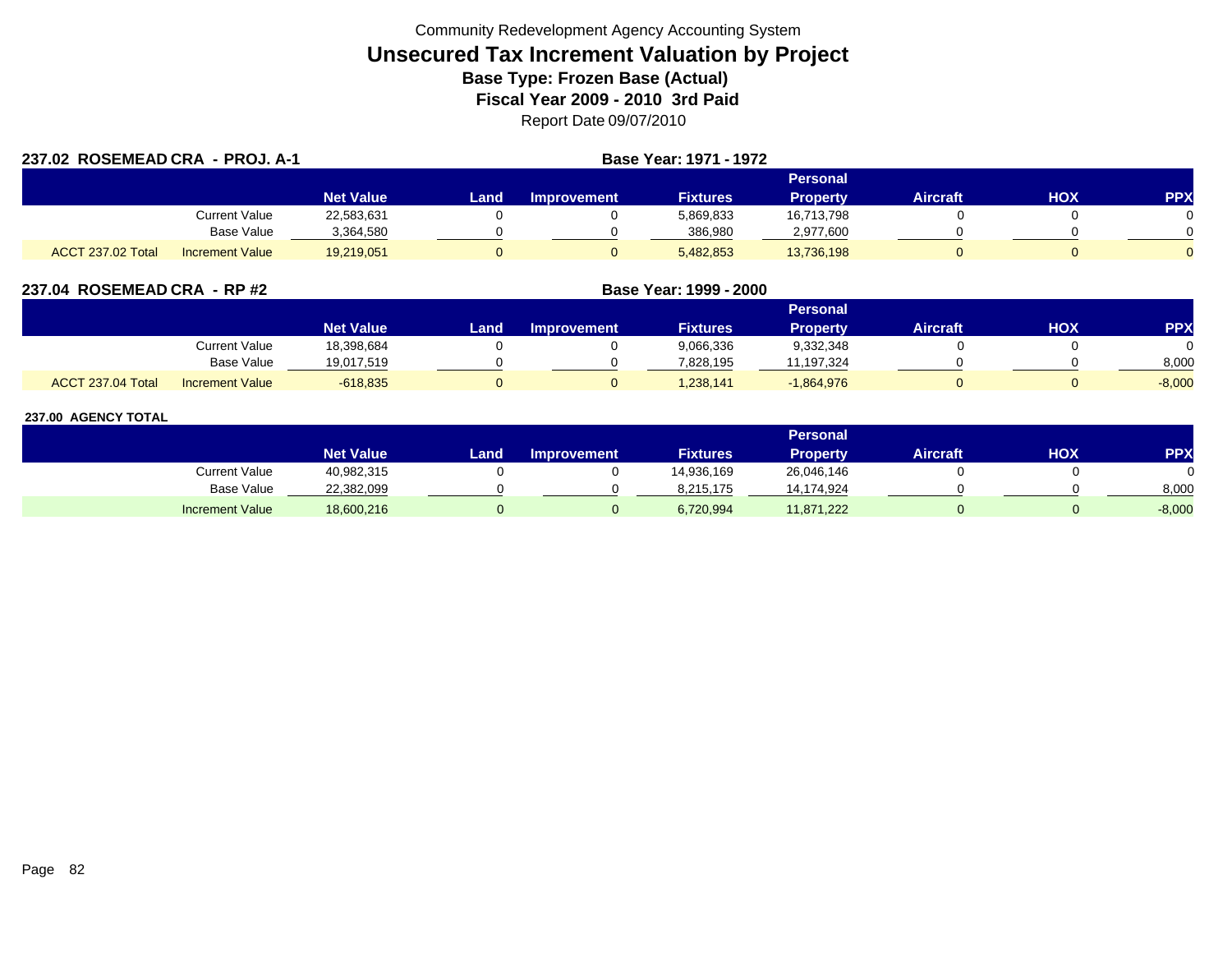|                   | 240.02 SAN FERNANDO CRA - PROJ. #1 |                  |      |                    | Base Year: 1965 - 1966 |                 |                 |            |            |
|-------------------|------------------------------------|------------------|------|--------------------|------------------------|-----------------|-----------------|------------|------------|
|                   |                                    |                  |      |                    |                        | Personal        |                 |            |            |
|                   |                                    | <b>Net Value</b> | Land | <b>Improvement</b> | <b>Fixtures</b>        | <b>Property</b> | <b>Aircraft</b> | <b>HOX</b> | <b>PPX</b> |
|                   | Current Value                      | 3,879,876        |      |                    | 1,379,128              | 2,500,748       |                 |            |            |
|                   | Base Value                         | 458,880          |      |                    | 171,560                | 287,320         |                 |            |            |
| ACCT 240.02 Total | <b>Increment Value</b>             | 3,420,996        |      |                    | 1,207,568              | 2,213,428       |                 |            | 0          |

| 240.03  SAN FERNANDO CRA  - PROJ. # 2 |                        |                  |                 |             | <b>Base Year: 1971 - 1972</b> |           |                 |            |            |  |
|---------------------------------------|------------------------|------------------|-----------------|-------------|-------------------------------|-----------|-----------------|------------|------------|--|
|                                       |                        |                  | <b>Personal</b> |             |                               |           |                 |            |            |  |
|                                       |                        | <b>Net Value</b> | Land            | Improvement | <b>Fixtures</b>               | Property  | <b>Aircraft</b> | <b>XOH</b> | <b>PPX</b> |  |
|                                       | <b>Current Value</b>   | 6,316,770        |                 |             | 1,961,943                     | 4,354,827 |                 |            |            |  |
|                                       | <b>Base Value</b>      | 794.120          |                 |             | 158.560                       | 635,560   |                 |            |            |  |
| ACCT 240.03 Total                     | <b>Increment Value</b> | 5,522,650        |                 |             | 1,803,383                     | 3,719,267 |                 |            |            |  |

| 240.04 SAN FERNANDO CRA - CIVIC CENTER |                        |                  |      |                    | Base Year: 1972 - 1973 |                 |                 |            |            |
|----------------------------------------|------------------------|------------------|------|--------------------|------------------------|-----------------|-----------------|------------|------------|
|                                        |                        |                  |      |                    | <b>Personal</b>        |                 |                 |            |            |
|                                        |                        | <b>Net Value</b> | Land | <b>Improvement</b> | <b>Fixtures</b>        | <b>Property</b> | <b>Aircraft</b> | <b>HOX</b> | <b>PPX</b> |
|                                        | Current Value          | 7,479,179        |      |                    | 1,743,728              | 5,735,451       |                 |            |            |
|                                        | Base Value             | 786,820          |      |                    | 71,200                 | 715,620         |                 |            |            |
| ACCT 240.04 Total                      | <b>Increment Value</b> | 6,692,359        |      |                    | 1,672,528              | 5,019,831       |                 |            |            |

| 240.05 SAN FERNANDO CRA - CIV. CTR. 84 ANX  |                  |                 |                    | <b>Base Year: 1982 - 1983</b> |                 |                 |     |            |  |
|---------------------------------------------|------------------|-----------------|--------------------|-------------------------------|-----------------|-----------------|-----|------------|--|
|                                             |                  | <b>Personal</b> |                    |                               |                 |                 |     |            |  |
|                                             | <b>Net Value</b> | Land            | <b>Improvement</b> | <b>Fixtures</b>               | <b>Property</b> | <b>Aircraft</b> | нох | <b>PPX</b> |  |
| Current Value                               | 78.348.409       |                 |                    | 37,283,694                    | 41,064,715      |                 |     |            |  |
| <b>Base Value</b>                           | 1.672.043        |                 |                    | 5.494.006                     | 6,178,037       |                 |     |            |  |
| ACCT 240.05 Total<br><b>Increment Value</b> | 66,676,366       |                 |                    | 31,789,688                    | 34,886,678      |                 |     |            |  |

| 240.06 SAN FERNANDO CRA - PROJ. # 1 89 ANX |                        |                  |      |                    | Base Year: 1987 - 1988 |                 |                 |            |            |
|--------------------------------------------|------------------------|------------------|------|--------------------|------------------------|-----------------|-----------------|------------|------------|
|                                            |                        |                  |      |                    |                        | <b>Personal</b> |                 |            |            |
|                                            |                        | <b>Net Value</b> | Land | <b>Improvement</b> | <b>Fixtures</b>        | <b>Property</b> | <b>Aircraft</b> | <b>HOX</b> | <b>PPX</b> |
|                                            | Current Value          | 1,582,764        |      |                    | 609,256                | 973,508         |                 |            |            |
|                                            | Base Value             | 858,927.ا        |      |                    | 937,837                | 921,090         |                 |            |            |
| ACCT 240.06 Total                          | <b>Increment Value</b> | $-276,163$       |      | 0                  | $-328,581$             | 52,418          |                 |            |            |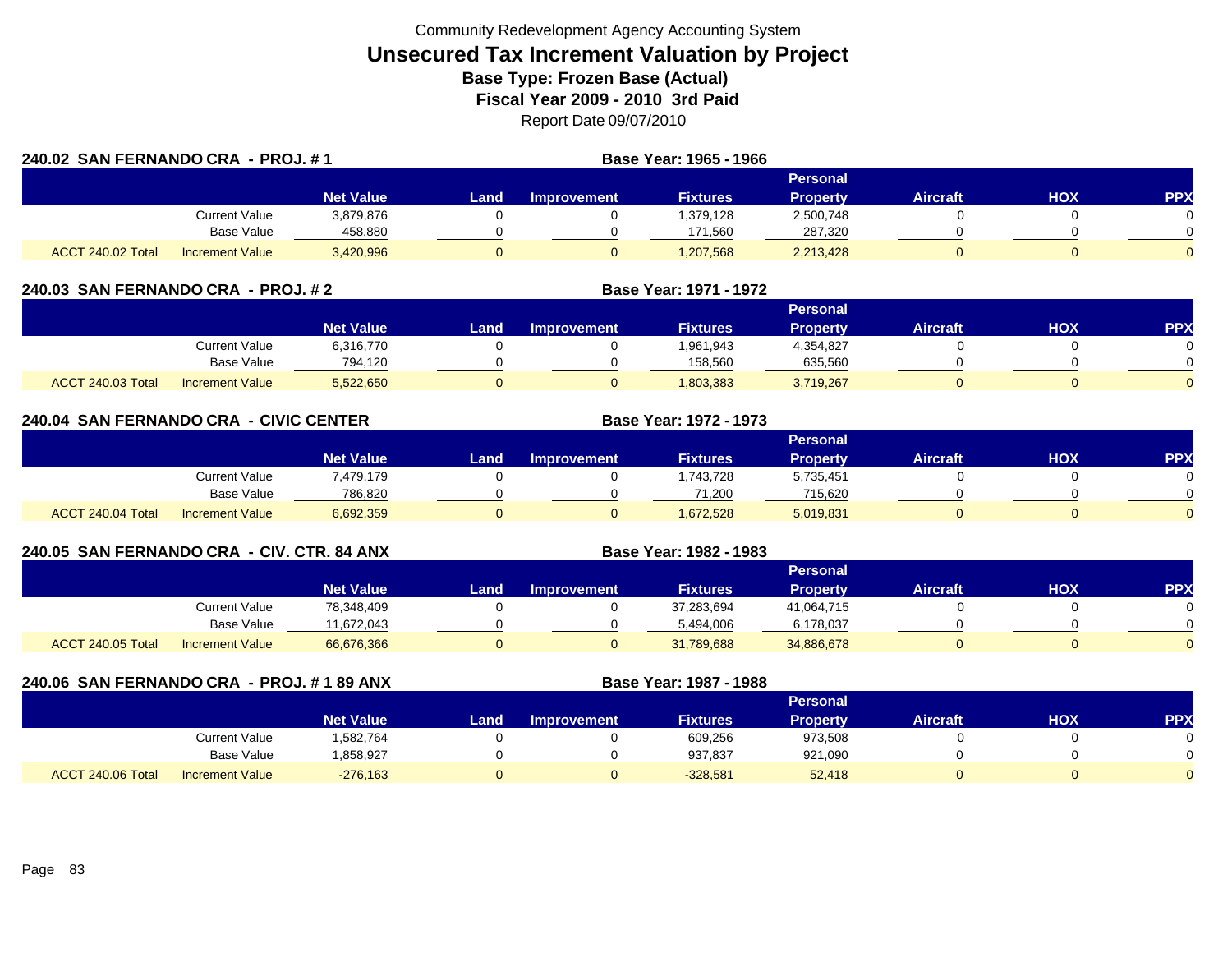Community Redevelopment Agency Accounting System

**Unsecured Tax Increment Valuation by Project**

**Base Type: Frozen Base (Actual)** 

**Fiscal Year 2009 - 2010 3rd Paid**

Report Date 09/07/2010

| 240.07 SAN FERNANDO CRA - RP #4 |                        |                  |       | Base Year: 1993 - 1994 |                 |            |                 |     |            |  |
|---------------------------------|------------------------|------------------|-------|------------------------|-----------------|------------|-----------------|-----|------------|--|
|                                 |                        |                  |       | Personal               |                 |            |                 |     |            |  |
|                                 |                        | <b>Net Value</b> | Land. | <b>Improvement</b>     | <b>Fixtures</b> | Property   | <b>Aircraft</b> | нох | <b>PPX</b> |  |
|                                 | Current Value          | 6,102,884        |       |                        | 1,625,938       | 4,476,946  |                 |     |            |  |
|                                 | Base Value             | 8,839,014        |       |                        | 3.740.899       | 5,211,415  |                 |     | 113.300    |  |
| ACCT 240.07 Total               | <b>Increment Value</b> | $-2,736,130$     |       |                        | $-2,114,961$    | $-734,469$ |                 |     | $-113,300$ |  |

|                        |                  |        |                    |                 | Personal     |                 |     |            |
|------------------------|------------------|--------|--------------------|-----------------|--------------|-----------------|-----|------------|
|                        | <b>Net Value</b> | Land . | <b>Improvement</b> | <b>Fixtures</b> | Property     | <b>Aircraft</b> | нох | <b>PPX</b> |
| Current Value          | 103,709,882      |        |                    | 44,603,687      | 59,106,195   |                 |     |            |
| Base Value             | 24,409,804       |        |                    | 10.574.062      | 13,949,042   |                 |     | 113,300    |
| <b>Increment Value</b> | 79,300,078       |        |                    | 34,029,625      | 45, 157, 153 |                 |     | $-113,300$ |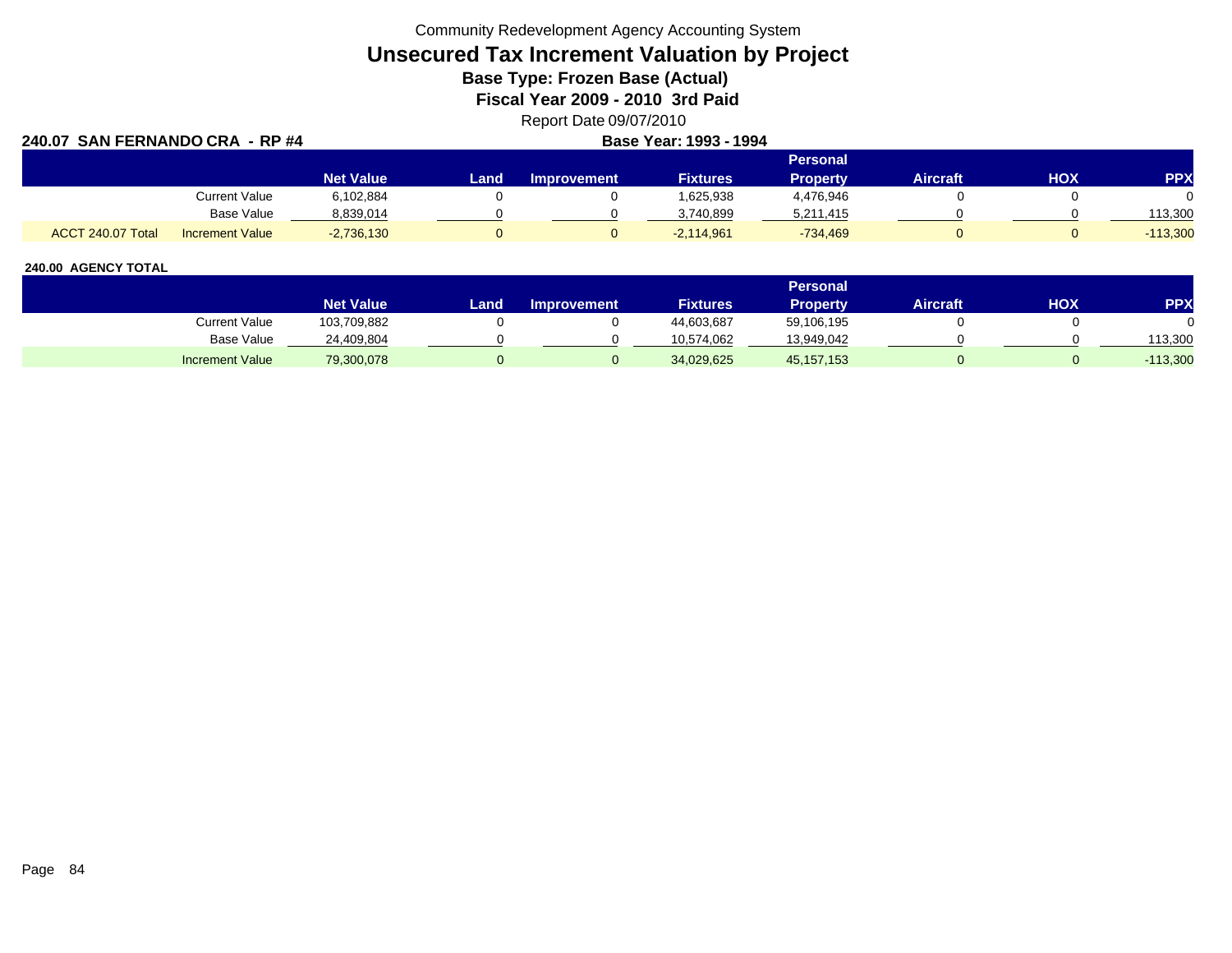|                   | 241.02 SAN DIMAS CRA - CREATIVE GROWTH |                  |      |                    | <b>Base Year: 1972 - 1973</b> |                 |                 |            |            |
|-------------------|----------------------------------------|------------------|------|--------------------|-------------------------------|-----------------|-----------------|------------|------------|
|                   |                                        |                  |      |                    | Personal                      |                 |                 |            |            |
|                   |                                        | <b>Net Value</b> | Land | <b>Improvement</b> | <b>Fixtures</b>               | <b>Property</b> | <b>Aircraft</b> | <b>HOX</b> | <b>PPX</b> |
|                   | Current Value                          | 5,093,963        |      |                    | 2,155,584                     | 2,938,379       |                 |            |            |
|                   | Base Value                             | 420,560          |      |                    | 107,420                       | 313,140         |                 |            |            |
| ACCT 241.02 Total | <b>Increment Value</b>                 | 4,673,403        |      |                    | 2,048,164                     | 2,625,239       |                 |            | 0          |

## **241.03 SAN DIMAS CRA - CRE. GROWTH 76 ANX**

|                          |                        |                  |      |                     |                 | Personal        |                 |     |     |
|--------------------------|------------------------|------------------|------|---------------------|-----------------|-----------------|-----------------|-----|-----|
|                          |                        | <b>Net Value</b> | Land | <b>⊥Improvement</b> | <b>Fixtures</b> | <b>Property</b> | <b>Aircraft</b> | нох | PPX |
|                          | <b>Current Value</b>   | 16,789,913       |      |                     | 6,466,402       | 10,323,511      |                 |     |     |
|                          | <b>Base Value</b>      | 720.120          |      |                     | 317.100         | 403.020         |                 |     |     |
| <b>ACCT 241.03 Total</b> | <b>Increment Value</b> | 16,069,793       |      |                     | 6,149,302       | 9,920,491       |                 |     |     |

**Base Year: 1976 - 1977**

**Base Year: 1983 - 1984**

## **241.04 SAN DIMAS CRA - CRE. GROWTH 84 ANX**

|                   |                        |                  |       |             |                 | Personal        |                 |            |            |
|-------------------|------------------------|------------------|-------|-------------|-----------------|-----------------|-----------------|------------|------------|
|                   |                        | <b>Net Value</b> | Land. | Improvement | <b>Fixtures</b> | <b>Property</b> | <b>Aircraft</b> | <b>HOX</b> | <b>PPX</b> |
|                   | <b>Current Value</b>   | 23,610,884       |       |             | 6,943,123       | 16,667,761      |                 |            |            |
|                   | <b>Base Value</b>      | 461,067          |       |             | 272,430         | 188,637         |                 |            |            |
| ACCT 241.04 Total | <b>Increment Value</b> | 23,149,817       |       |             | 6,670,693       | 16,479,124      |                 |            |            |

## **241.05 SAN DIMAS CRA - RANCHO SAN DIMAS RP (AM #1) Base Year: 1994 - 1995**

|                          |                        |                  | <b>Personal</b> |                    |                 |                 |          |            |           |  |  |  |  |  |
|--------------------------|------------------------|------------------|-----------------|--------------------|-----------------|-----------------|----------|------------|-----------|--|--|--|--|--|
|                          |                        | <b>Net Value</b> | Land I          | <b>Improvement</b> | <b>Fixtures</b> | <b>Property</b> | Aircraft | <b>HOX</b> | <b>PP</b> |  |  |  |  |  |
|                          | <b>Current Value</b>   | ,432,025         |                 |                    | 512,477         | 919,548         |          |            |           |  |  |  |  |  |
|                          | <b>Base Value</b>      | 344.786          |                 |                    | 201.007         | 143.779         |          |            |           |  |  |  |  |  |
| <b>ACCT 241.05 Total</b> | <b>Increment Value</b> | 1,087,239        |                 |                    | 311,470         | 775,769         |          |            |           |  |  |  |  |  |

**241.06 SAN DIMAS CRA - CRE. GROWTH 98 ANX**

**Base Year: 1997 - 1998**

|                   |                        |                  | Personal |                    |                 |           |                 |     |            |  |  |  |  |  |
|-------------------|------------------------|------------------|----------|--------------------|-----------------|-----------|-----------------|-----|------------|--|--|--|--|--|
|                   |                        | <b>Net Value</b> | Land .   | <b>Improvement</b> | <b>Fixtures</b> | Property  | <b>Aircraft</b> | HOX | <b>PPX</b> |  |  |  |  |  |
|                   | <b>Current Value</b>   | 7,569,487        |          |                    | 2,261,233       | 5,308,254 |                 |     |            |  |  |  |  |  |
|                   | <b>Base Value</b>      | 4,102,807        |          |                    | 1.033.094       | 3,069,713 |                 |     |            |  |  |  |  |  |
| ACCT 241.06 Total | <b>Increment Value</b> | 3,466,680        |          |                    | 1,228,139       | 2,238,541 |                 |     |            |  |  |  |  |  |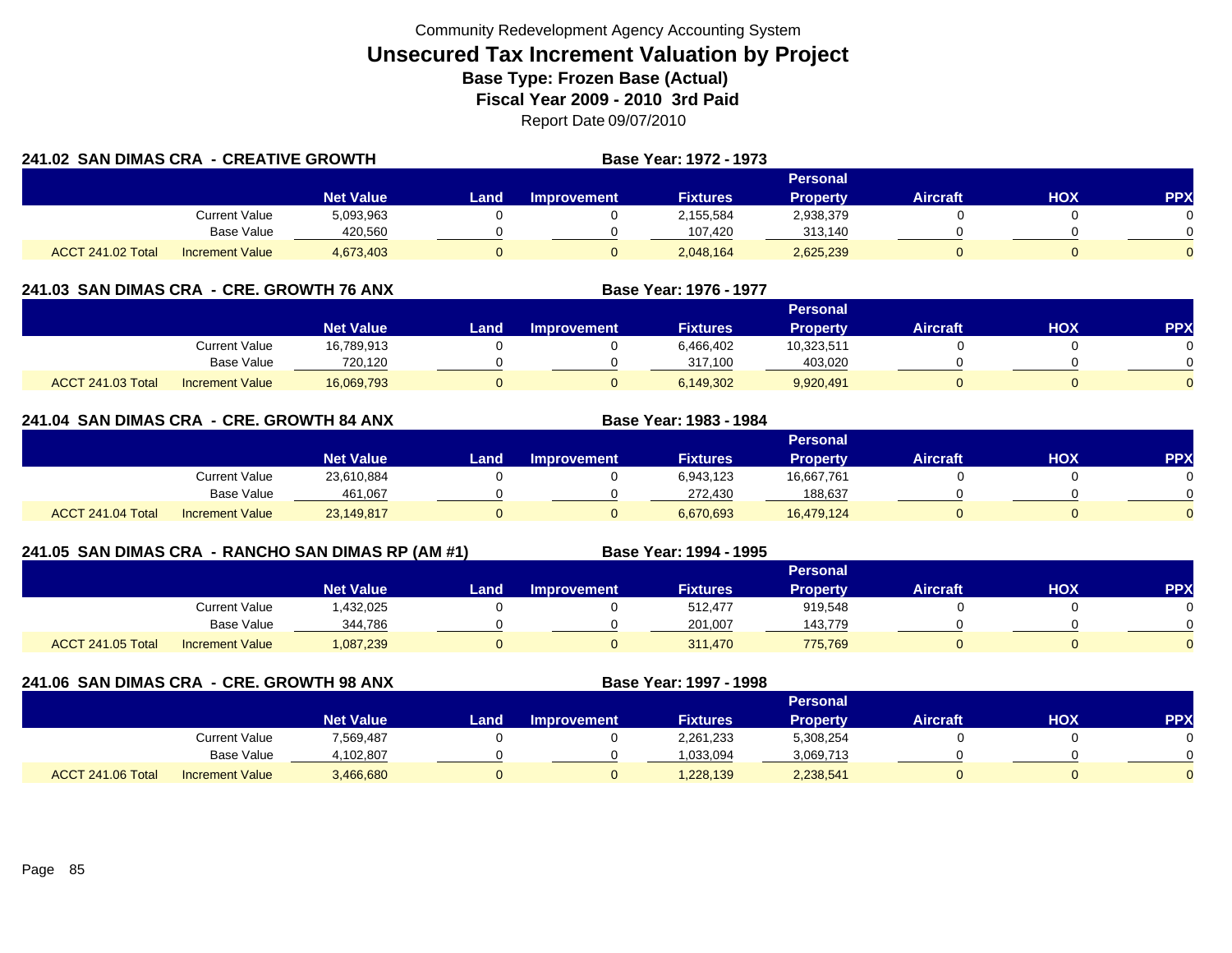|                        |                  | Personal <b>'</b> |                    |                 |                 |          |     |            |  |  |  |  |  |
|------------------------|------------------|-------------------|--------------------|-----------------|-----------------|----------|-----|------------|--|--|--|--|--|
|                        | <b>Net Value</b> | Land              | <b>Improvement</b> | <b>Fixtures</b> | <b>Property</b> | Aircraft | HOX | <b>PPX</b> |  |  |  |  |  |
| <b>Current Value</b>   | 54,496,272       |                   |                    | 18,338,819      | 36, 157, 453    |          |     |            |  |  |  |  |  |
| <b>Base Value</b>      | 6,049,340        |                   |                    | 1,931,051       | 4,118,289       |          |     |            |  |  |  |  |  |
| <b>Increment Value</b> | 48,446,932       |                   |                    | 16,407,768      | 32,039,164      |          |     |            |  |  |  |  |  |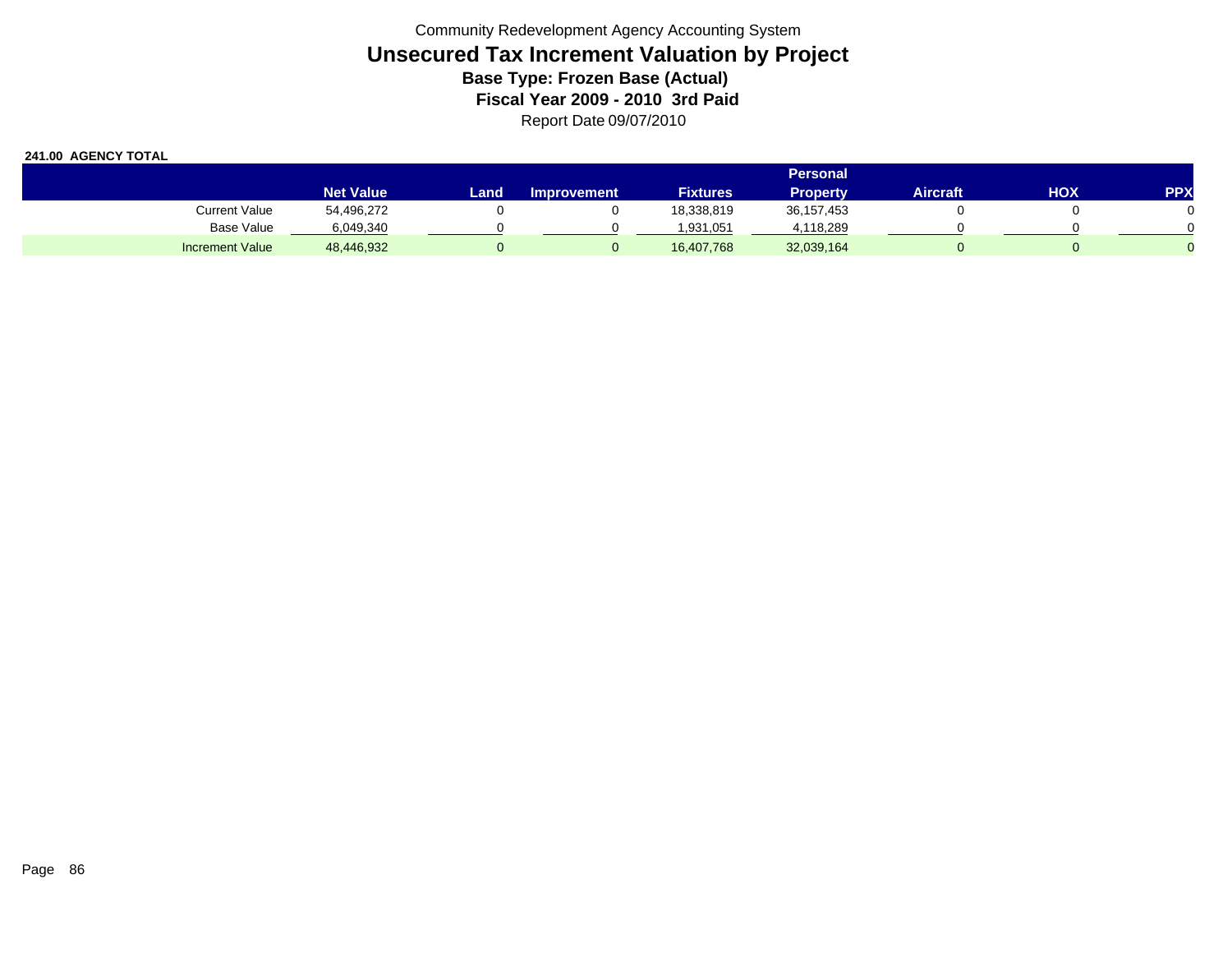| 244.02 SAN GABRIEL CRA - E SAN GABRIEL COMM'L |                        |                  |      |             | Base Year: 1993 - 1994 |                 |                 |     |            |
|-----------------------------------------------|------------------------|------------------|------|-------------|------------------------|-----------------|-----------------|-----|------------|
|                                               |                        |                  |      |             |                        | <b>Personal</b> |                 |     |            |
|                                               |                        | <b>Net Value</b> | Land | Improvement | <b>Fixtures</b>        | <b>Property</b> | <b>Aircraft</b> | HOX | <b>PPX</b> |
|                                               | <b>Current Value</b>   | 12,725,112       |      |             | 5,442,563              | 7,282,549       |                 |     |            |
|                                               | Base Value             | 10.276.898       |      |             | 4.132.730              | 6,144,168       |                 |     |            |
| ACCT 244.02 Total                             | <b>Increment Value</b> | 2.448.214        |      |             | 1,309,833              | 1,138,381       |                 |     |            |

|                        |                  |      |                    |                 | Personal  |                 |     |            |
|------------------------|------------------|------|--------------------|-----------------|-----------|-----------------|-----|------------|
|                        | <b>Net Value</b> | Land | <b>Improvement</b> | <b>Fixtures</b> | Property  | <b>Aircraft</b> | HOX | <b>PPX</b> |
| Current Value          | 12,725,112       |      |                    | 5,442,563       | 282,549   |                 |     |            |
| Base Value             | 10,276,898       |      |                    | 4,132,730       | 6,144,168 |                 |     |            |
| <b>Increment Value</b> | 2,448,214        |      |                    | 1,309,833       | 1,138,381 |                 |     |            |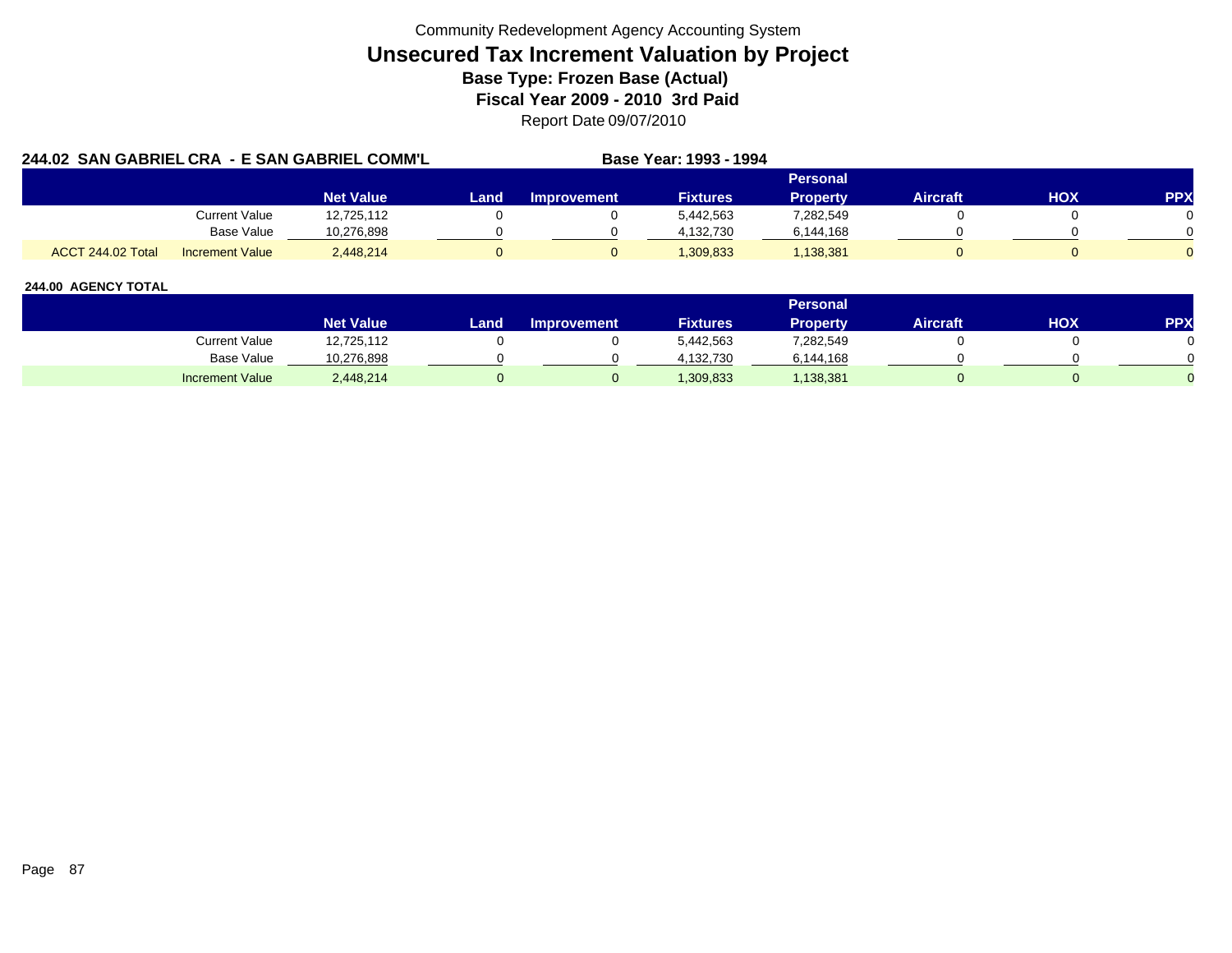| <b>249.03 SANTA CLARITA CRA</b> |                        | - NEWHALL RP     |      |                    | Base Year: 1996 - 1997 |                 |          |     |            |
|---------------------------------|------------------------|------------------|------|--------------------|------------------------|-----------------|----------|-----|------------|
|                                 |                        |                  |      |                    |                        | Personal        |          |     |            |
|                                 |                        | <b>Net Value</b> | Land | <b>Improvement</b> | <b>Fixtures</b>        | <b>Property</b> | Aircraft | HOX | <b>PPX</b> |
|                                 | <b>Current Value</b>   | 87,934,779       |      |                    | 39,782,332             | 48,202,447      |          |     | 50,000     |
|                                 | Base Value             | 17,931,652       |      |                    | 6,557,624              | 11,376,128      |          |     | 2,100      |
| <b>ACCT 249.03 Total</b>        | <b>Increment Value</b> | 70,003,127       |      |                    | 33,224,708             | 36,826,319      |          |     | 47.900     |

|                        |                  |       |                    |                 | Personal   |                 |            |            |
|------------------------|------------------|-------|--------------------|-----------------|------------|-----------------|------------|------------|
|                        | <b>Net Value</b> | Land. | <b>Improvement</b> | <b>Fixtures</b> | Property   | <b>Aircraft</b> | <b>HOX</b> | <b>PPX</b> |
| Current Value          | 87,934,779       |       |                    | 39,782,332      | 48,202,447 |                 |            | 50,000     |
| <b>Base Value</b>      | 17,931,652       |       |                    | 6.557.624       | 11.376.128 |                 |            | 2,100      |
| <b>Increment Value</b> | 70,003,127       |       |                    | 33,224,708      | 36,826,319 |                 |            | 47,900     |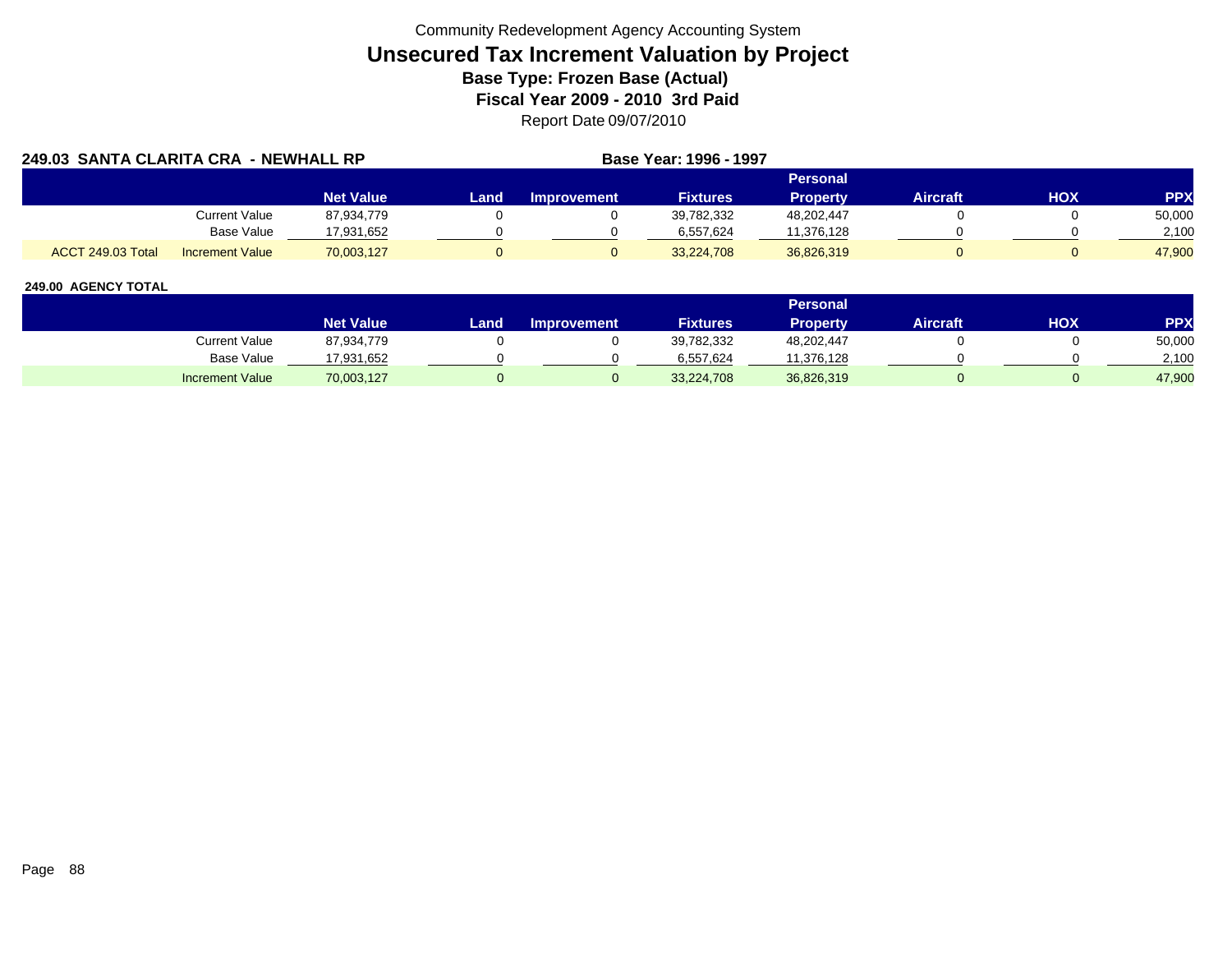| 250.02 SANTA FE SPRINGS CRA - FLOOD RANCH |                        |                  |       |             | Base Year: 1964 - 1965 |                 |                 |     |            |
|-------------------------------------------|------------------------|------------------|-------|-------------|------------------------|-----------------|-----------------|-----|------------|
|                                           |                        |                  |       |             |                        | Personal        |                 |     |            |
|                                           |                        | <b>Net Value</b> | Land. | Improvement | <b>Fixtures</b>        | <b>Property</b> | <b>Aircraft</b> | HOX | <b>PPX</b> |
|                                           | <b>Current Value</b>   | 62,508           |       |             |                        | 62,508          |                 |     |            |
|                                           | Base Value             |                  |       |             |                        |                 |                 |     |            |
| ACCT 250.02 Total                         | <b>Increment Value</b> | 62,508           |       |             |                        | 62,508          |                 |     |            |

## **250.03 SANTA FE SPRINGS CRA - PIO/TELEG**

|                   |                        |                  |      |                    |                 | Personal        |                 |            |          |
|-------------------|------------------------|------------------|------|--------------------|-----------------|-----------------|-----------------|------------|----------|
|                   |                        | <b>Net Value</b> | Land | <b>Improvement</b> | <b>Fixtures</b> | <b>Property</b> | <b>Aircraft</b> | <b>HOX</b> | PPX      |
|                   | Current Value          | 28,820,212       |      |                    | 6,123,993       | 22,696,219      |                 |            |          |
|                   | <b>Base Value</b>      | .702.260         |      |                    | 429.400         | ,272,860        |                 |            | 0        |
| ACCT 250.03 Total | <b>Increment Value</b> | 27,117,952       |      |                    | 5,694,593       | 21,423,359      |                 |            | $\Omega$ |

**Base Year: 1972 - 1973**

**Base Year: 1972 - 1973**

## **250.04 SANTA FE SPRINGS CRA - NORWALK BLVD. Base Year: 1972 - 1973**

|                   |                        |                  |      |                    |                 | Personal        |                 |            |          |
|-------------------|------------------------|------------------|------|--------------------|-----------------|-----------------|-----------------|------------|----------|
|                   |                        | <b>Net Value</b> | Land | <b>Improvement</b> | <b>Fixtures</b> | <b>Property</b> | <b>Aircraft</b> | <b>HOX</b> | PPX      |
|                   | Current Value          | 175,329,765      |      |                    | 71,735,585      | 103,594,180     |                 |            |          |
|                   | Base Value             | 25,643,860       |      |                    | 5.519.400       | 20,124,460      |                 |            | 0        |
| ACCT 250.04 Total | <b>Increment Value</b> | 149,685,905      |      |                    | 66,216,185      | 83,469,720      |                 |            | $\Omega$ |

## **250.05 SANTA FE SPRINGS CRA - OIL FIELD**

|                   |                        |                  | Personal |                    |                 |                 |          |            |          |  |  |  |
|-------------------|------------------------|------------------|----------|--------------------|-----------------|-----------------|----------|------------|----------|--|--|--|
|                   |                        | <b>Net Value</b> | Land.    | <b>Improvement</b> | <b>Fixtures</b> | <b>Property</b> | Aircraft | <b>HOX</b> | PPX      |  |  |  |
|                   | <b>Current Value</b>   | 211,636,291      |          |                    | 75,696,274      | 135,940,017     |          |            |          |  |  |  |
|                   | <b>Base Value</b>      | 21,812,800       |          |                    | 6,697,680       | 15,115,120      |          |            | 0        |  |  |  |
| ACCT 250.05 Total | <b>Increment Value</b> | 189,823,491      | 0        |                    | 68,998,594      | 120,824,897     |          |            | $\Omega$ |  |  |  |

|                   | 250.06 SANTA FE SPRINGS CRA - CONSOLIDATED |                  |      |                    | Base Year: 1980 - 1981 |                 |                 |     |            |
|-------------------|--------------------------------------------|------------------|------|--------------------|------------------------|-----------------|-----------------|-----|------------|
|                   |                                            |                  |      |                    |                        | <b>Personal</b> |                 |     |            |
|                   |                                            | <b>Net Value</b> | Land | <b>Improvement</b> | <b>Fixtures</b>        | <b>Property</b> | <b>Aircraft</b> | нох | <b>PPX</b> |
|                   | Current Value                              | 150,153,138      |      |                    | 52,709,101             | 97,444,037      |                 |     |            |
|                   | <b>Base Value</b>                          | 1.306.176        |      |                    | 4,883,964              | 6,422,812       |                 |     | 600        |
| ACCT 250.06 Total | <b>Increment Value</b>                     | 138,846,962      |      |                    | 47,825,137             | 91,021,225      |                 |     | $-600$     |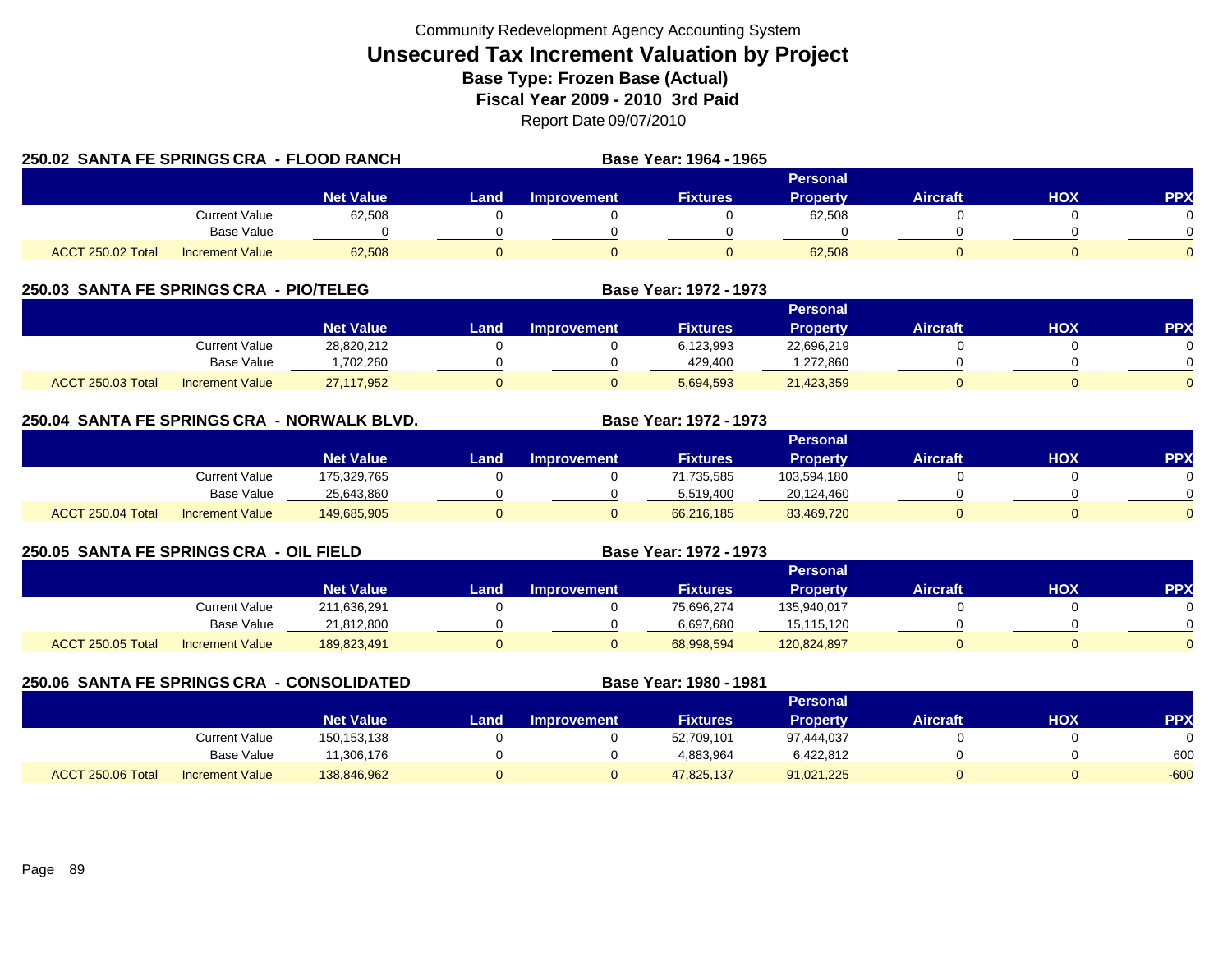Community Redevelopment Agency Accounting System

**Unsecured Tax Increment Valuation by Project**

**Base Type: Frozen Base (Actual)** 

**Fiscal Year 2009 - 2010 3rd Paid**

Report Date 09/07/2010

| 250.07 SANTA FE SPRINGS CRA |                        | <b>WASHINGTON BLVD.</b> |      |                    | Base Year: 1985 - 1986 |                 |                 |     |            |
|-----------------------------|------------------------|-------------------------|------|--------------------|------------------------|-----------------|-----------------|-----|------------|
|                             |                        |                         |      |                    |                        | <b>Personal</b> |                 |     |            |
|                             |                        | <b>Net Value</b>        | Land | <b>Improvement</b> | <b>Fixtures</b>        | <b>Property</b> | <b>Aircraft</b> | HOX | <b>PPX</b> |
|                             | <b>Current Value</b>   | 8,258,953               |      |                    | 3,393,205              | 4,865,748       |                 |     |            |
|                             | Base Value             | 1,493,071               |      |                    | 845,033                | 648,038         |                 |     |            |
| ACCT 250.07 Total           | <b>Increment Value</b> | 6,765,882               |      |                    | 2,548,172              | 4,217,710       |                 |     |            |

## **250.08 SANTA FE SPRINGS CRA - AMENDMENT #3 Base Year: 1990 - 1991**

|                   |                        |                    |      |                    |                 | Personal |          |            |            |
|-------------------|------------------------|--------------------|------|--------------------|-----------------|----------|----------|------------|------------|
|                   |                        | Net Value <b>ˈ</b> | Land | <b>Improvement</b> | <b>Fixtures</b> | Property | Aircraft | <b>XOH</b> | <b>PPX</b> |
|                   | <b>Current Value</b>   | ,528,715           |      |                    | 800,513         | 728,202  |          |            |            |
|                   | <b>Base Value</b>      | .148.019           |      |                    | 757.461         | 390,558  |          |            |            |
| ACCT 250.08 Total | <b>Increment Value</b> | 380,696            |      |                    | 43,052          | 337,644  |          |            |            |

|                        | Personal         |      |                    |                 |                 |          |     |        |  |  |
|------------------------|------------------|------|--------------------|-----------------|-----------------|----------|-----|--------|--|--|
|                        | <b>Net Value</b> | Land | <b>Improvement</b> | <b>Fixtures</b> | <b>Property</b> | Aircraft | нох | PPX    |  |  |
| <b>Current Value</b>   | 575,789,582      |      |                    | 210,458,671     | 365,330,911     |          |     |        |  |  |
| <b>Base Value</b>      | 63,106,186       |      |                    | 19.132.938      | 43,973,848      |          |     | 600    |  |  |
| <b>Increment Value</b> | 512,683,396      |      |                    | 191,325,733     | 321,357,063     |          |     | $-600$ |  |  |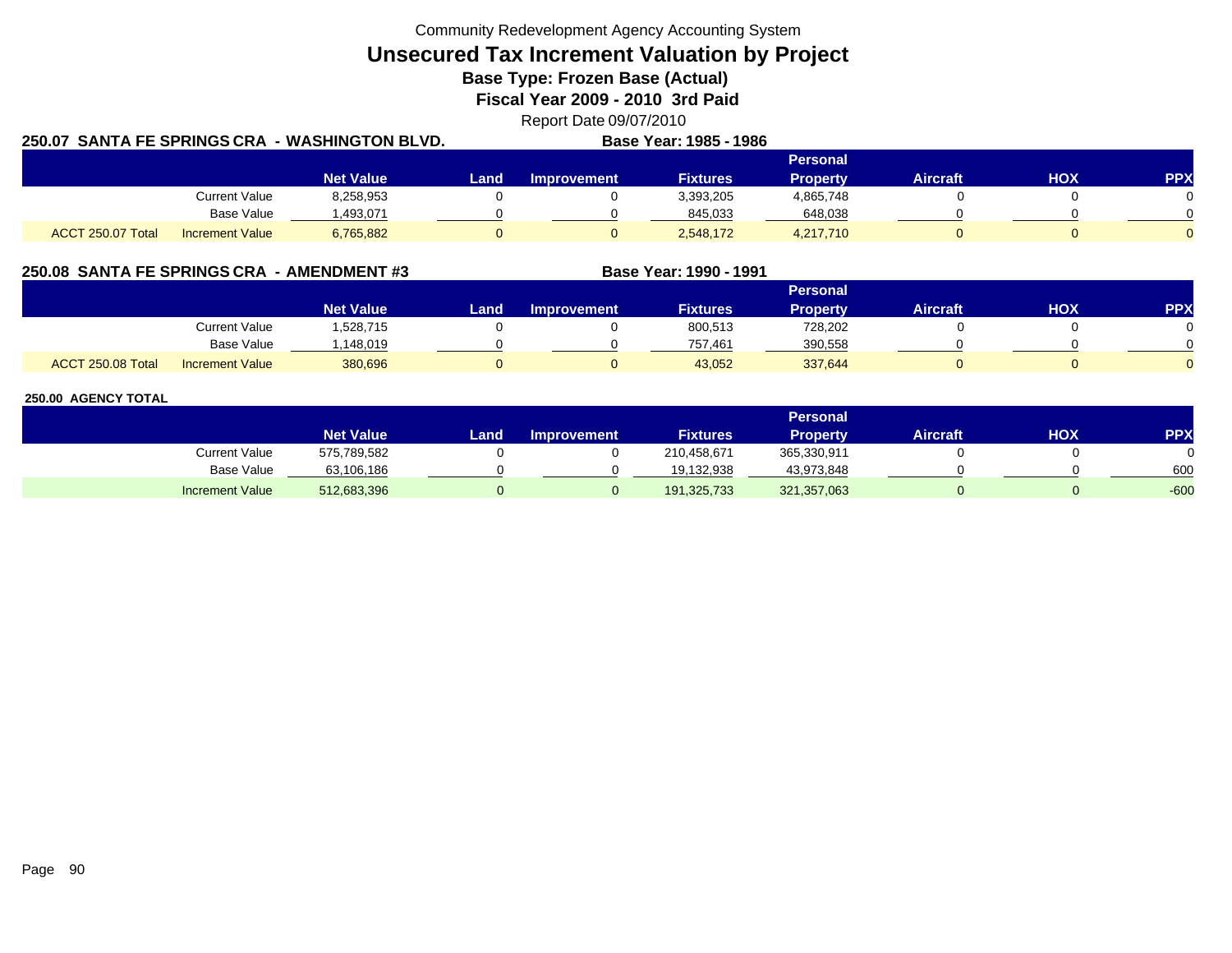| 252.02 SANTA MONICA CRA<br>- DOWNTOWN |                        |                  |       |                 | <b>Base Year: 1975 - 1976</b> |                 |                 |     |            |
|---------------------------------------|------------------------|------------------|-------|-----------------|-------------------------------|-----------------|-----------------|-----|------------|
|                                       |                        |                  |       | <b>Personal</b> |                               |                 |                 |     |            |
|                                       |                        | <b>Net Value</b> | Land. | Improvement     | <b>Fixtures</b>               | <b>Property</b> | <b>Aircraft</b> | HOX | <b>PPX</b> |
|                                       | Current Value          | 2,173,143        |       |                 | ,223,877                      | 949,266         |                 |     |            |
|                                       | Base Value             | 440,500          |       |                 | 111,640                       | 328,860         |                 |     |            |
| ACCT 252.02 Total                     | <b>Increment Value</b> | 1,732,643        |       |                 | 1.112.237                     | 620,406         |                 |     |            |

## **252.03 SANTA MONICA CRA - EQUAKE RECOVERY**

|                          |                        |                  |      |                    |                 | Personal        |          |            |               |
|--------------------------|------------------------|------------------|------|--------------------|-----------------|-----------------|----------|------------|---------------|
|                          |                        | <b>Net Value</b> | Land | <b>Improvement</b> | <b>Fixtures</b> | <b>Property</b> | Aircraft | <b>HOX</b> | PPX           |
|                          | Current Value          | 561,101,765      |      |                    | 234,235,476     | 577,065,630     |          |            | 250,199,341   |
|                          | Base Value             | 216,437,230      |      |                    | 90,742,357      | 394,721,559     |          |            | 269,026,686   |
| <b>ACCT 252.03 Total</b> | <b>Increment Value</b> | 344,664,535      |      |                    | 143.493.119     | 182,344,071     |          |            | $-18,827,345$ |

**Base Year: 1993 - 1994**

**Base Year: 1959 - 1960**

**Base Year: 1960 - 1961**

| 252.10 SANTA MONICA CRA - O.P. #1-A |  |
|-------------------------------------|--|
|                                     |  |

|                                             |                  | <b>Personal</b> |                    |                 |          |          |            |            |  |  |  |
|---------------------------------------------|------------------|-----------------|--------------------|-----------------|----------|----------|------------|------------|--|--|--|
|                                             | <b>Net Value</b> | Land.           | <b>Improvement</b> | <b>Fixtures</b> | Property | Aircraft | <b>HOX</b> | <b>PPX</b> |  |  |  |
| Current Value                               | 85,459           |                 |                    | 13,950          | 71,509   |          |            |            |  |  |  |
| <b>Base Value</b>                           | 27,080           |                 |                    |                 | 27,080   |          |            |            |  |  |  |
| ACCT 252.10 Total<br><b>Increment Value</b> | 58,379           |                 |                    | 13,950          | 44,429   |          |            |            |  |  |  |

## **252.11 SANTA MONICA CRA - O.P. # 1-B**

|                   |                        |                  |      |                    |                 | Personal        |          |            |            |
|-------------------|------------------------|------------------|------|--------------------|-----------------|-----------------|----------|------------|------------|
|                   |                        | <b>Net Value</b> | Land | <b>Improvement</b> | <b>Fixtures</b> | <b>Property</b> | Aircraft | <b>HOX</b> | <b>PPX</b> |
|                   | Current Value          | 334,436          |      |                    |                 | 334,436         |          |            | 0          |
|                   | <b>Base Value</b>      | 2,500,096        |      |                    | 1.006.876       | ,494,192        |          |            | 972        |
| ACCT 252.11 Total | <b>Increment Value</b> | $-2,165,660$     |      |                    | $-1,006,876$    | $-1,159,756$    |          |            | $-972$     |

| 252.12 SANTA MONICA CRA - O.P. # 2 |                        |                  |      |                    | Base Year: 1970 - 1971 |                 |                 |            |            |
|------------------------------------|------------------------|------------------|------|--------------------|------------------------|-----------------|-----------------|------------|------------|
|                                    |                        |                  |      |                    |                        | <b>Personal</b> |                 |            |            |
|                                    |                        | <b>Net Value</b> | Land | <b>Improvement</b> | <b>Fixtures</b>        | Property,       | <b>Aircraft</b> | <b>HOX</b> | <b>PPX</b> |
|                                    | Current Value          |                  |      |                    |                        |                 |                 |            |            |
|                                    | Base Value             |                  |      |                    |                        |                 |                 |            |            |
| <b>ACCT 252.12 Total</b>           | <b>Increment Value</b> |                  |      |                    |                        |                 |                 |            |            |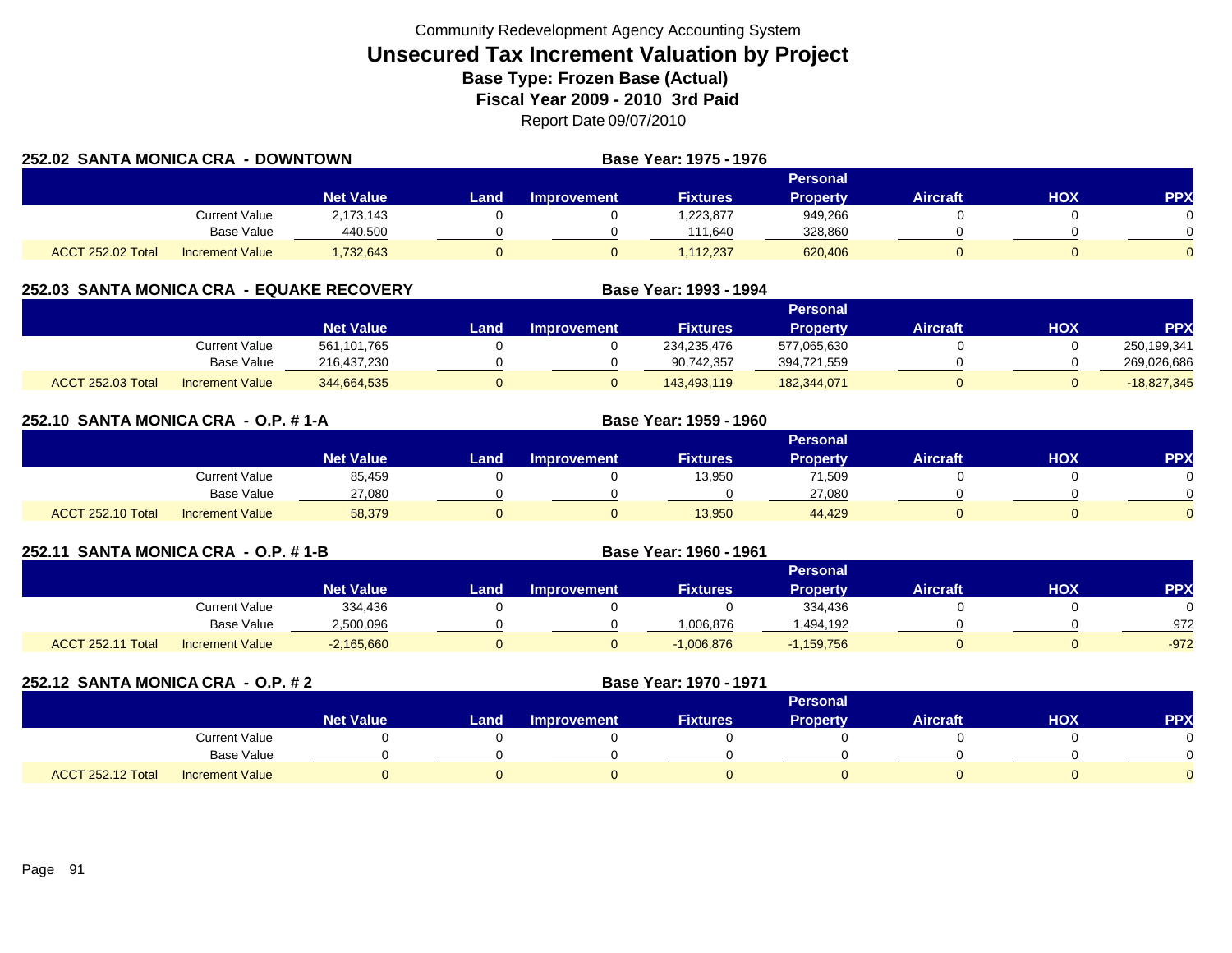|                        |                  | Personal |             |                 |             |          |     |               |  |  |  |
|------------------------|------------------|----------|-------------|-----------------|-------------|----------|-----|---------------|--|--|--|
|                        | <b>Net Value</b> | Land     | Improvement | <b>Fixtures</b> | Property    | Aircraft | нох | <b>PPX</b>    |  |  |  |
| <b>Current Value</b>   | 563,694,803      |          |             | 235,473,303     | 578,420,841 |          |     | 250,199,341   |  |  |  |
| <b>Base Value</b>      | 219,404,906      |          |             | 91.860.873      | 396,571,691 |          |     | 269,027,658   |  |  |  |
| <b>Increment Value</b> | 344,289,897      |          |             | 143.612.430     | 181,849,150 |          |     | $-18,828,317$ |  |  |  |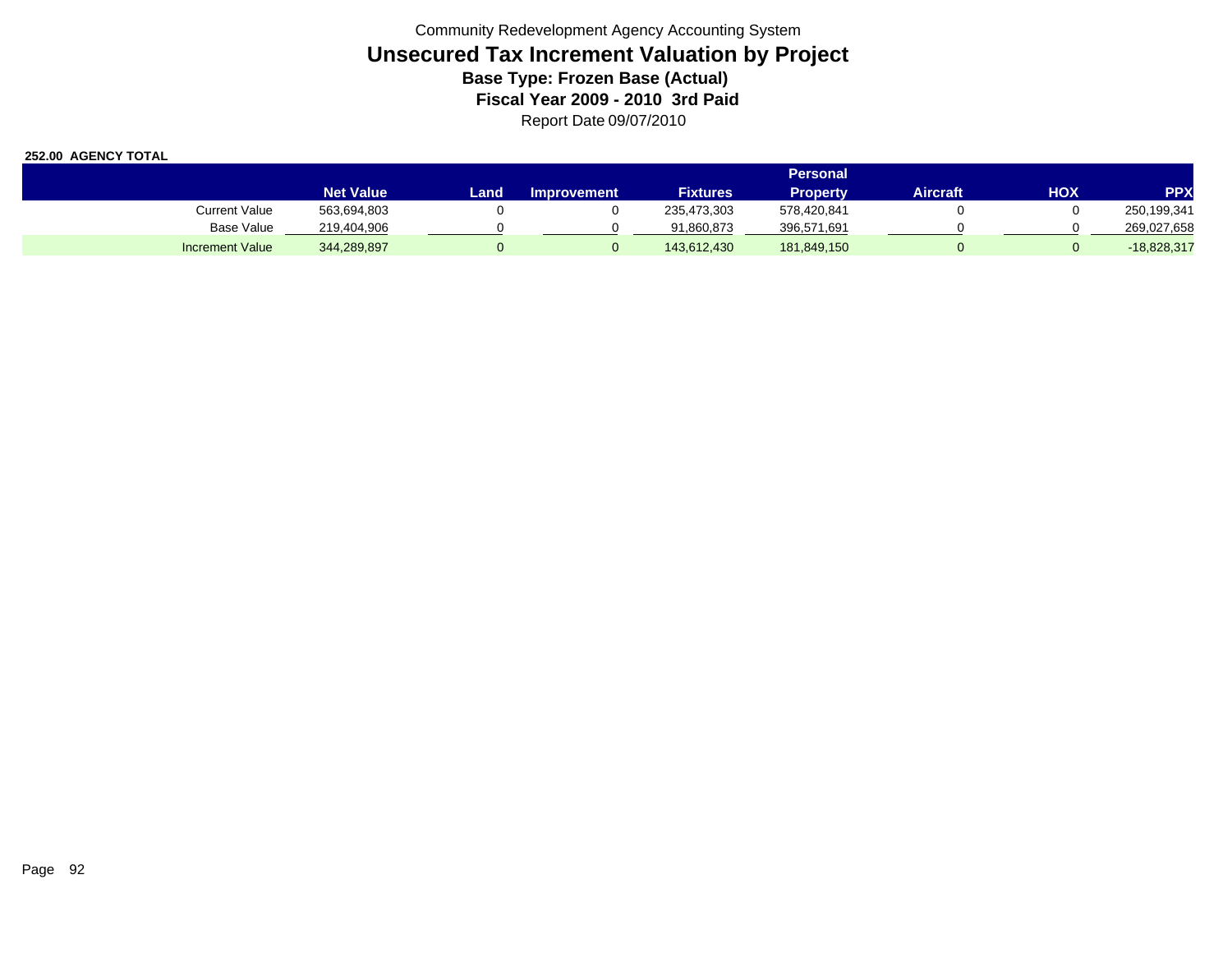|                          | 256.02 SIERRA MADRE CRA - S.M. BLVD. |                  |      |                    | Base Year: 1974 - 1975 |                 |                 |     |            |
|--------------------------|--------------------------------------|------------------|------|--------------------|------------------------|-----------------|-----------------|-----|------------|
|                          |                                      |                  |      |                    |                        | Personal        |                 |     |            |
|                          |                                      | <b>Net Value</b> | Land | <b>Improvement</b> | <b>Fixtures</b>        | <b>Property</b> | <b>Aircraft</b> | нох | <b>PPX</b> |
|                          | <b>Current Value</b>                 | 3,825,980        |      |                    | 1.174.467              | 2,651,513       |                 |     |            |
|                          | Base Value                           | 2,335,460        |      |                    | 595,900                | ,739,560        |                 |     |            |
| <b>ACCT 256.02 Total</b> | <b>Increment Value</b>               | .490.520         |      |                    | 578.567                | 911.953         |                 |     |            |

|                        |                  |      |                    |                 | Personal  |                 |     |            |
|------------------------|------------------|------|--------------------|-----------------|-----------|-----------------|-----|------------|
|                        | <b>Net Value</b> | Land | <b>Improvement</b> | <b>Fixtures</b> | Property  | <b>Aircraft</b> | НОХ | <b>PPX</b> |
| Current Value          | 3,825,980        |      |                    | .174,467        | 2,651,513 |                 |     |            |
| Base Value             | 2,335,460        |      |                    | 595,900         | ,739,560  |                 |     |            |
| <b>Increment Value</b> | ,490,520         |      |                    | 578,567         | 911,953   |                 |     |            |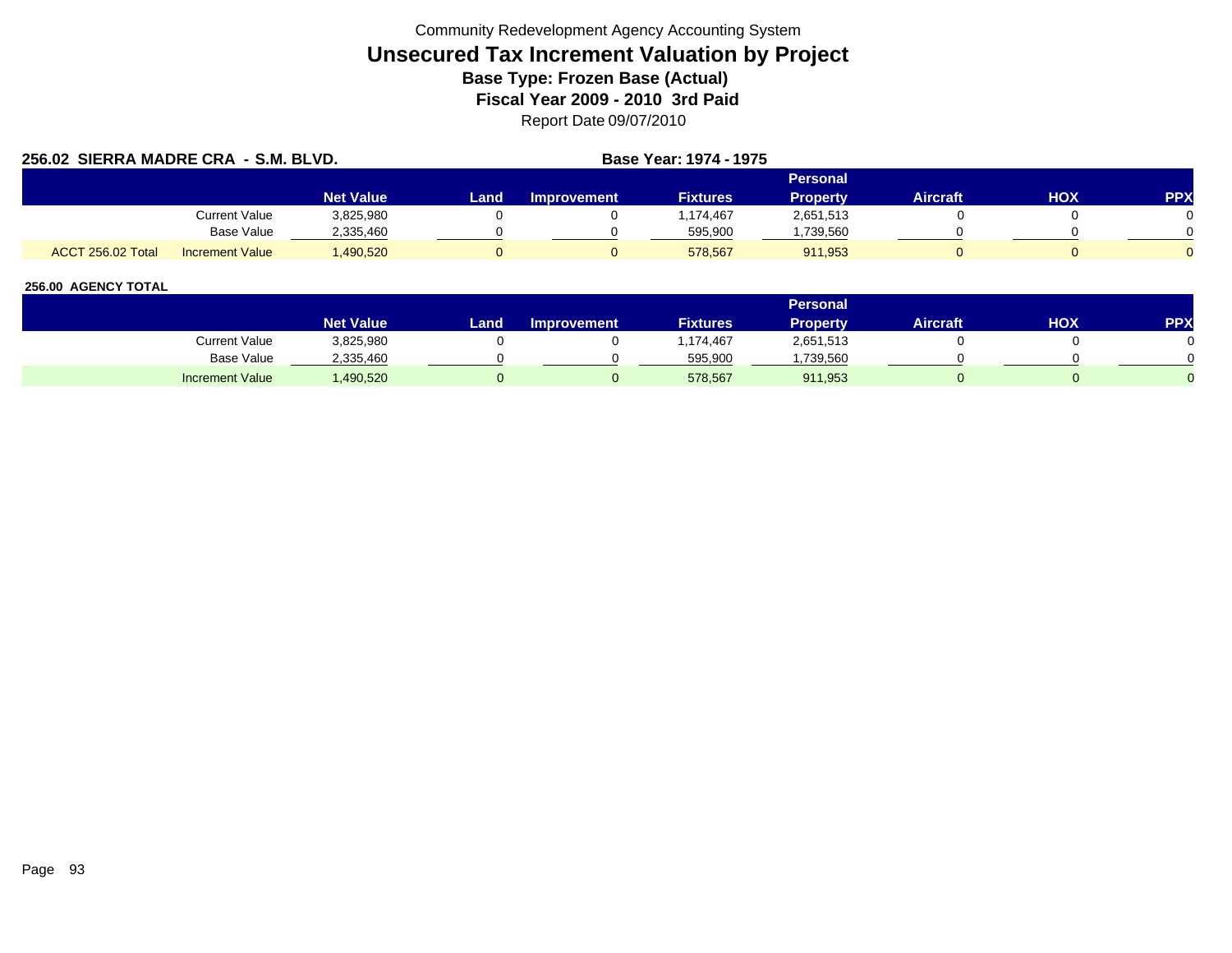| 260.02 SIGNAL HILL CRA - PROJ. #1           |                  |      | <b>Base Year: 1973 - 1974</b> |                 |                 |                 |     |            |
|---------------------------------------------|------------------|------|-------------------------------|-----------------|-----------------|-----------------|-----|------------|
|                                             |                  |      |                               |                 | Personal        |                 |     |            |
|                                             | <b>Net Value</b> | Land | <b>Improvement</b>            | <b>Fixtures</b> | <b>Property</b> | <b>Aircraft</b> | HOX | <b>PPX</b> |
| Current Value                               | 100,340,431      |      |                               | 36,471,965      | 63,868,466      |                 |     |            |
| Base Value                                  | 12,940,880       |      |                               | 960.880         | 11,980,000      |                 |     |            |
| ACCT 260.02 Total<br><b>Increment Value</b> | 87,399,551       |      |                               | 35,511,085      | 51,888,466      |                 |     |            |

|                        |                  |      |                    |                 | <b>Personal</b> |                 |            |     |
|------------------------|------------------|------|--------------------|-----------------|-----------------|-----------------|------------|-----|
|                        | <b>Net Value</b> | Land | <b>Improvement</b> | <b>Fixtures</b> | Property        | <b>Aircraft</b> | <b>HOX</b> | PPX |
| Current Value          | 100,340,431      |      |                    | 36,471,965      | 63,868,466      |                 |            |     |
| Base Value             | 12,940,880       |      |                    | 960,880         | 11,980,000      |                 |            |     |
| <b>Increment Value</b> | 87,399,551       |      |                    | 35,511,085      | 51,888,466      |                 |            |     |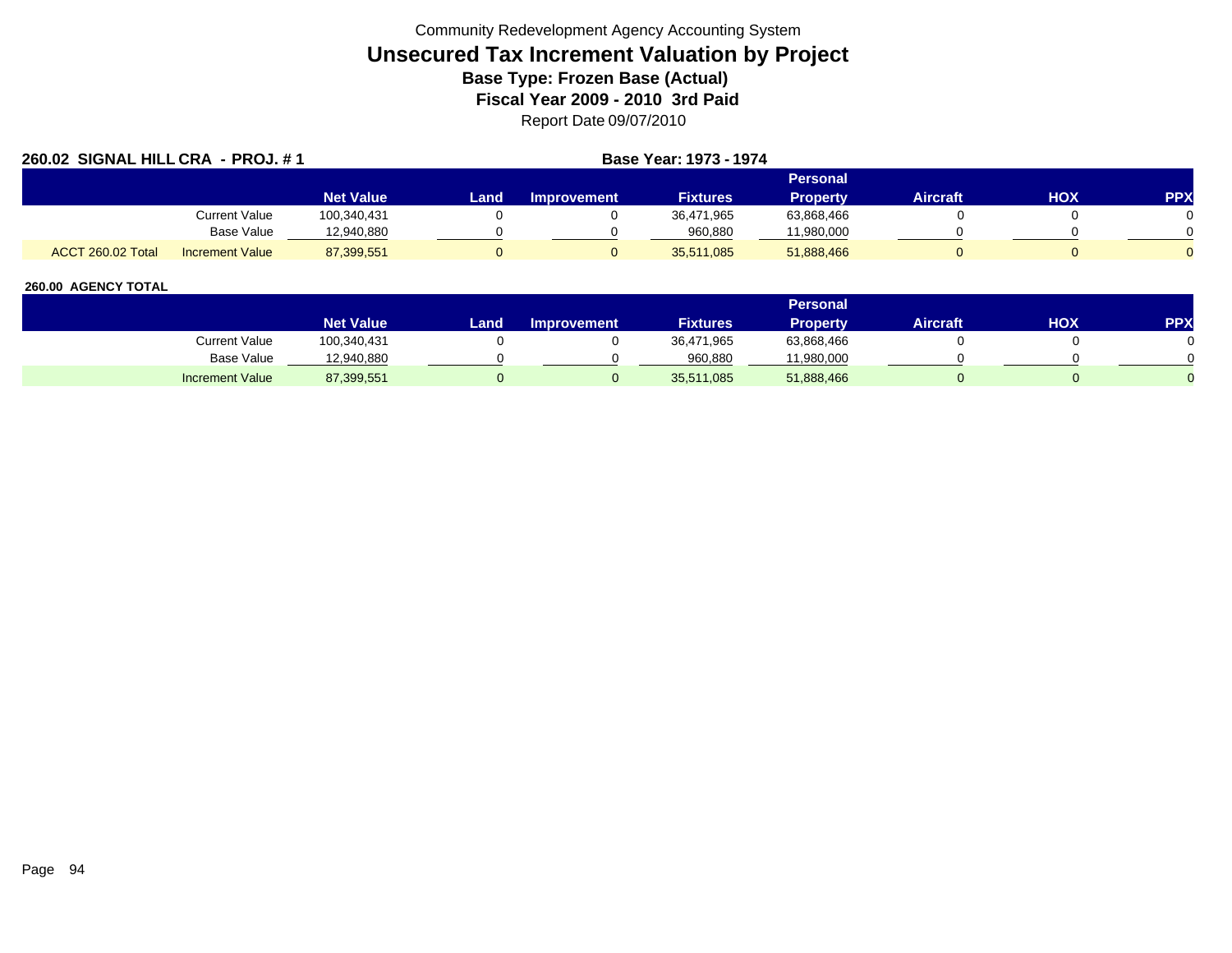| 262.02 SOUTH EL MONTE CRA - ROSEMEAD BID R.P. |                        |                  |       |             | Base Year: 1987 - 1988 |                 |          |     |            |
|-----------------------------------------------|------------------------|------------------|-------|-------------|------------------------|-----------------|----------|-----|------------|
|                                               |                        |                  |       |             |                        | Personal        |          |     |            |
|                                               |                        | <b>Net Value</b> | Land. | Improvement | <b>Fixtures</b>        | <b>Property</b> | Aircraft | HOX | <b>PPX</b> |
|                                               | Current Value          | 9,394,762        |       |             | 2,548,938              | 6,845,824       |          |     |            |
|                                               | <b>Base Value</b>      | 7,899,858        |       |             | 3,041,065              | 4,858,793       |          |     | 0.         |
| ACCT 262.02 Total                             | <b>Increment Value</b> | .494.904         |       |             | $-492.127$             | 1,987,031       |          |     |            |

## **262.03 SOUTH EL MONTE CRA - IMP. DISTRICT # 2 Base Year: 1988 - 1989**

|                          |                        |                  |      |                    |                 | Personal  |                 |            |          |
|--------------------------|------------------------|------------------|------|--------------------|-----------------|-----------|-----------------|------------|----------|
|                          |                        | <b>Net Value</b> | Land | <b>Improvement</b> | <b>Fixtures</b> | Property  | <b>Aircraft</b> | <b>HOX</b> | PPX      |
|                          | Current Value          | 7,455,123        |      |                    | 9,515,235       | 7,939,888 |                 |            |          |
|                          | <b>Base Value</b>      | 12,996,010       |      |                    | 6,203,568       | 6,792,442 |                 |            | 0        |
| <b>ACCT 262.03 Total</b> | <b>Increment Value</b> | 4,459,113        |      |                    | 3,311,667       | 1,147,446 |                 |            | $\Omega$ |

## **262.04 SOUTH EL MONTE CRA - IMP. DISTRICT # 3 Base Year: 1997 - 1998**

|                   |                        |                  |      |                    |                 | Personal   |                 |            |           |
|-------------------|------------------------|------------------|------|--------------------|-----------------|------------|-----------------|------------|-----------|
|                   |                        | <b>Net Value</b> | Land | <b>Improvement</b> | <b>Fixtures</b> | Property   | <b>Aircraft</b> | <b>HOX</b> | <b>PP</b> |
|                   | Current Value          | 105,878,147      |      |                    | 39,707,186      | 66,170,961 |                 |            |           |
|                   | <b>Base Value</b>      | 98.205.132       |      |                    | 38.091.488      | 60,124,644 |                 |            | 11,000    |
| ACCT 262.04 Total | <b>Increment Value</b> | 7,673,015        |      |                    | 1,615,698       | 6,046,317  |                 |            | $-11,000$ |

|                        |                  |      |                    |                 | Personal   |                 |     |            |
|------------------------|------------------|------|--------------------|-----------------|------------|-----------------|-----|------------|
|                        | <b>Net Value</b> | Land | <b>Improvement</b> | <b>Fixtures</b> | Property   | <b>Aircraft</b> | HOX | <b>PPX</b> |
| <b>Current Value</b>   | 132,728,032      |      |                    | 51,771,359      | 80,956,673 |                 |     |            |
| <b>Base Value</b>      | 19,101,000       |      |                    | 47,336,121      | 71.775.879 |                 |     | 11,000     |
| <b>Increment Value</b> | 13,627,032       |      |                    | 4,435,238       | 9,180,794  |                 |     | $-11,000$  |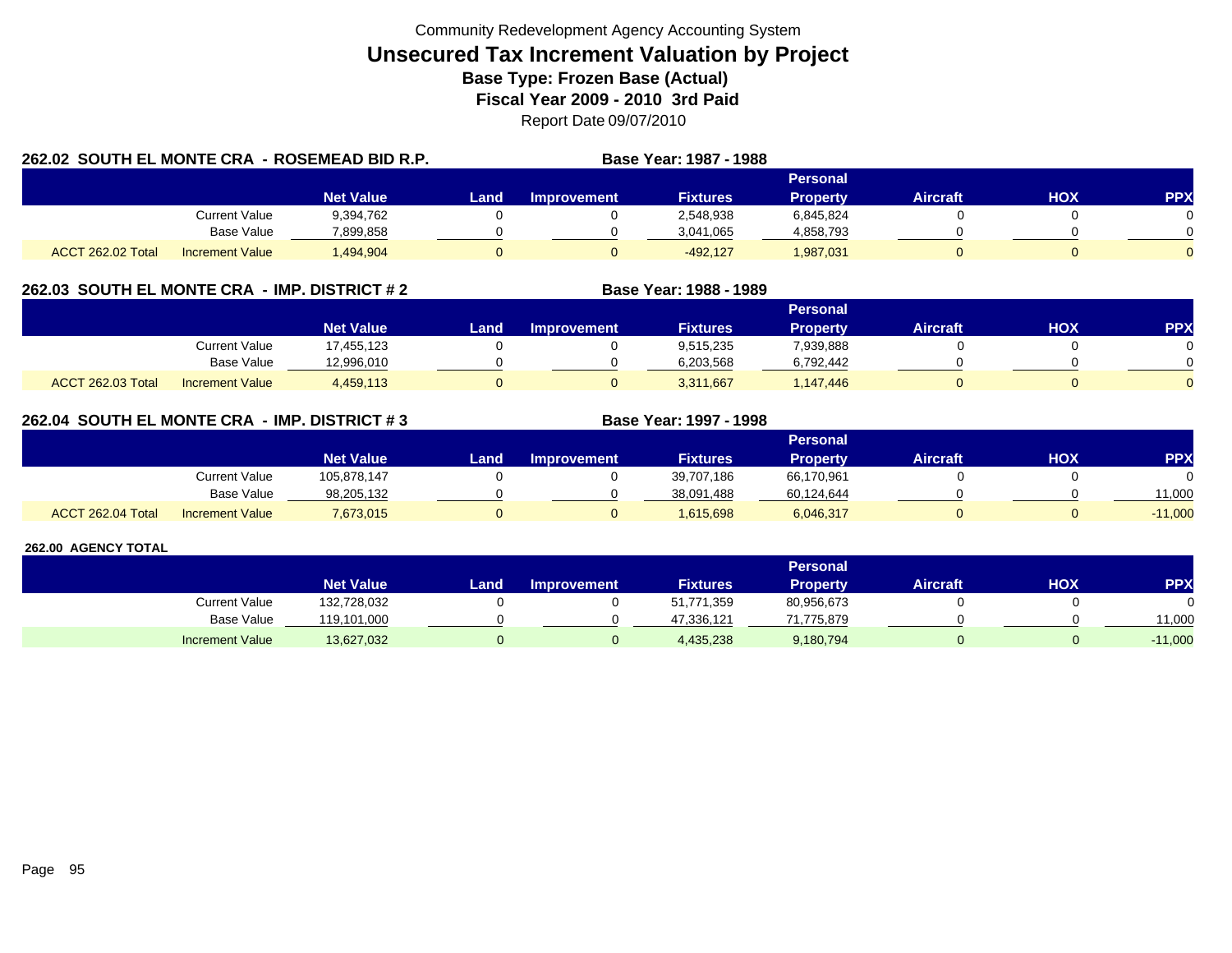| 264.02 SOUTH GATE CRA - PROJ. #1 |                        |                  |      |                    | <b>Base Year: 1973 - 1974</b> |                 |                 |     |            |
|----------------------------------|------------------------|------------------|------|--------------------|-------------------------------|-----------------|-----------------|-----|------------|
|                                  |                        |                  |      |                    |                               | Personal        |                 |     |            |
|                                  |                        | <b>Net Value</b> | Land | <b>Improvement</b> | <b>Fixtures</b>               | <b>Property</b> | <b>Aircraft</b> | HOX | <b>PPX</b> |
|                                  | Current Value          | 155,901,573      |      |                    | 89,062,573                    | 66,839,000      |                 |     |            |
|                                  | Base Value             | 20,887,683       |      |                    | 5.018.760                     | 15,868,923      |                 |     |            |
| ACCT 264.02 Total                | <b>Increment Value</b> | 135,013,890      |      |                    | 84,043,813                    | 50,970,077      |                 |     |            |

## **264.04 SOUTH GATE CRA - RP #1, 8TH AMENDMENT Base Year: 1995 - 1996**

|                   |                        |                  |      |                    |                 | Personal        |          |     |     |
|-------------------|------------------------|------------------|------|--------------------|-----------------|-----------------|----------|-----|-----|
|                   |                        | <b>Net Value</b> | Land | <b>Improvement</b> | <b>Fixtures</b> | <b>Property</b> | Aircraft | ΗΟΧ | PPX |
|                   | <b>Current Value</b>   | 9,278,273        |      |                    | 3,704,889       | 5,573,384       |          |     |     |
|                   | <b>Base Value</b>      | 6.638.649        |      |                    | 3.596.768       | 3,041,881       |          |     |     |
| ACCT 264.04 Total | <b>Increment Value</b> | 2,639,624        |      |                    | 108,121         | 2,531,503       |          |     |     |

|                        |                  |      |                    |                 | Personal        |                 |     |           |
|------------------------|------------------|------|--------------------|-----------------|-----------------|-----------------|-----|-----------|
|                        | <b>Net Value</b> | Land | <b>Improvement</b> | <b>Fixtures</b> | <b>Property</b> | <b>Aircraft</b> | нох | <b>PP</b> |
| Current Value          | 165,179,846      |      |                    | 92,767,462      | 72,412,384      |                 |     |           |
| <b>Base Value</b>      | 27,526,332       |      |                    | 8,615,528       | 18,910,804      |                 |     |           |
| <b>Increment Value</b> | 137,653,514      |      |                    | 84,151,934      | 53,501,580      |                 |     |           |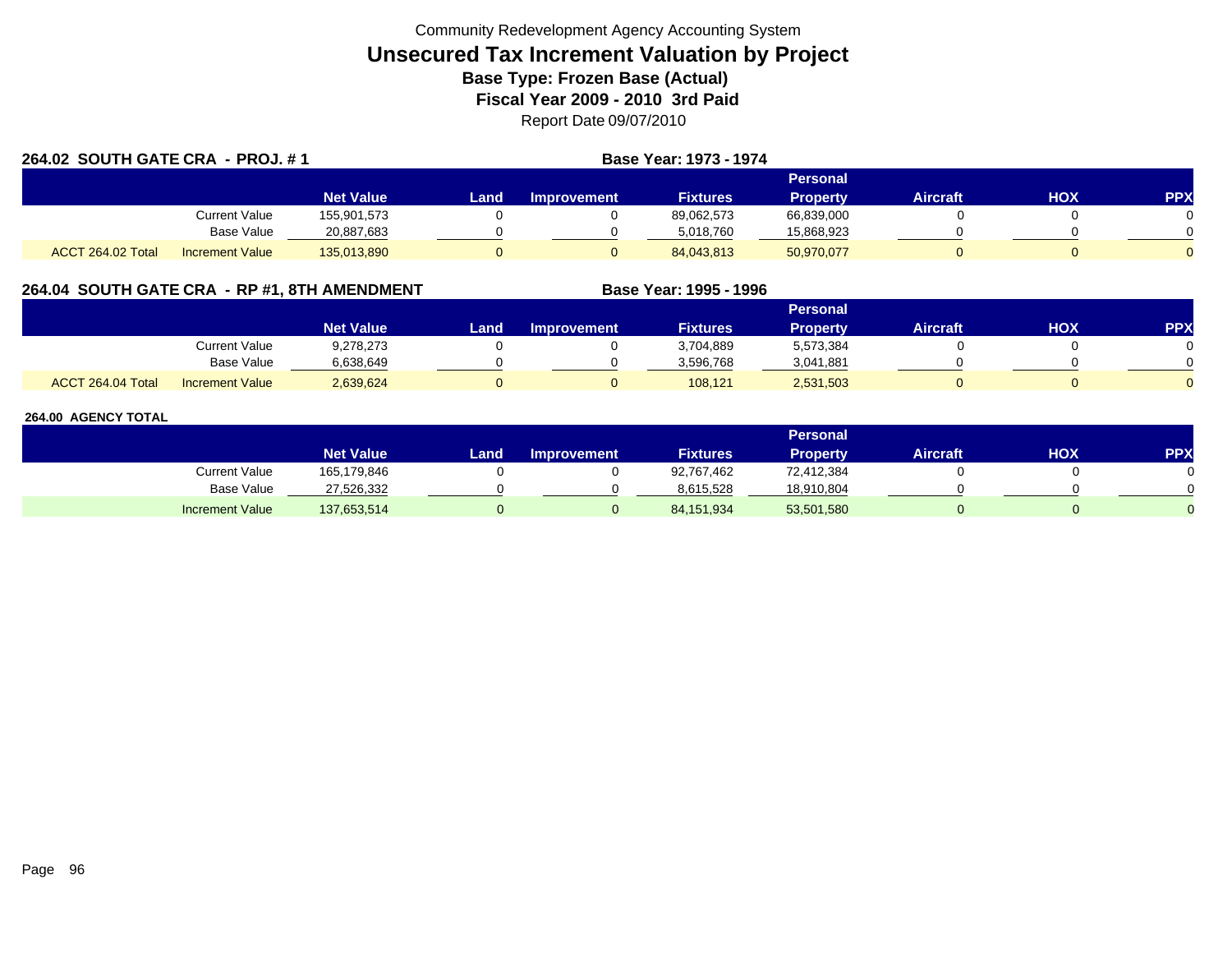|                   | 268.02 SOUTH PASADENA CRA - DOWNTOWN |                  |      |             | Base Year: 1975 - 1976 |                 |                 |     |            |
|-------------------|--------------------------------------|------------------|------|-------------|------------------------|-----------------|-----------------|-----|------------|
|                   |                                      |                  |      |             |                        | <b>Personal</b> |                 |     |            |
|                   |                                      | <b>Net Value</b> | Land | Improvement | <b>Fixtures</b>        | <b>Property</b> | <b>Aircraft</b> | HOX | <b>PPX</b> |
|                   | <b>Current Value</b>                 | 9,052,956        |      |             | 4,297,941              | 4,755,015       |                 |     |            |
|                   | Base Value                           | .215.008         |      |             | 210.580                | 1,004,428       |                 |     |            |
| ACCT 268.02 Total | <b>Increment Value</b>               | 7,837,948        |      |             | 4.087.361              | 3,750,587       |                 |     |            |

|                        |                  |       |                    |                 | Personal  |                 |     |            |
|------------------------|------------------|-------|--------------------|-----------------|-----------|-----------------|-----|------------|
|                        | <b>Net Value</b> | Land, | <b>Improvement</b> | <b>Fixtures</b> | Property  | <b>Aircraft</b> | HOX | <b>PPX</b> |
| Current Value          | 9,052,956        |       |                    | 4,297,941       | 4,755,015 |                 |     |            |
| Base Value             | .215,008         |       |                    | 210,580         | 004,428.  |                 |     |            |
| <b>Increment Value</b> | 7,837,948        |       |                    | 4,087,361       | 3,750,587 |                 |     |            |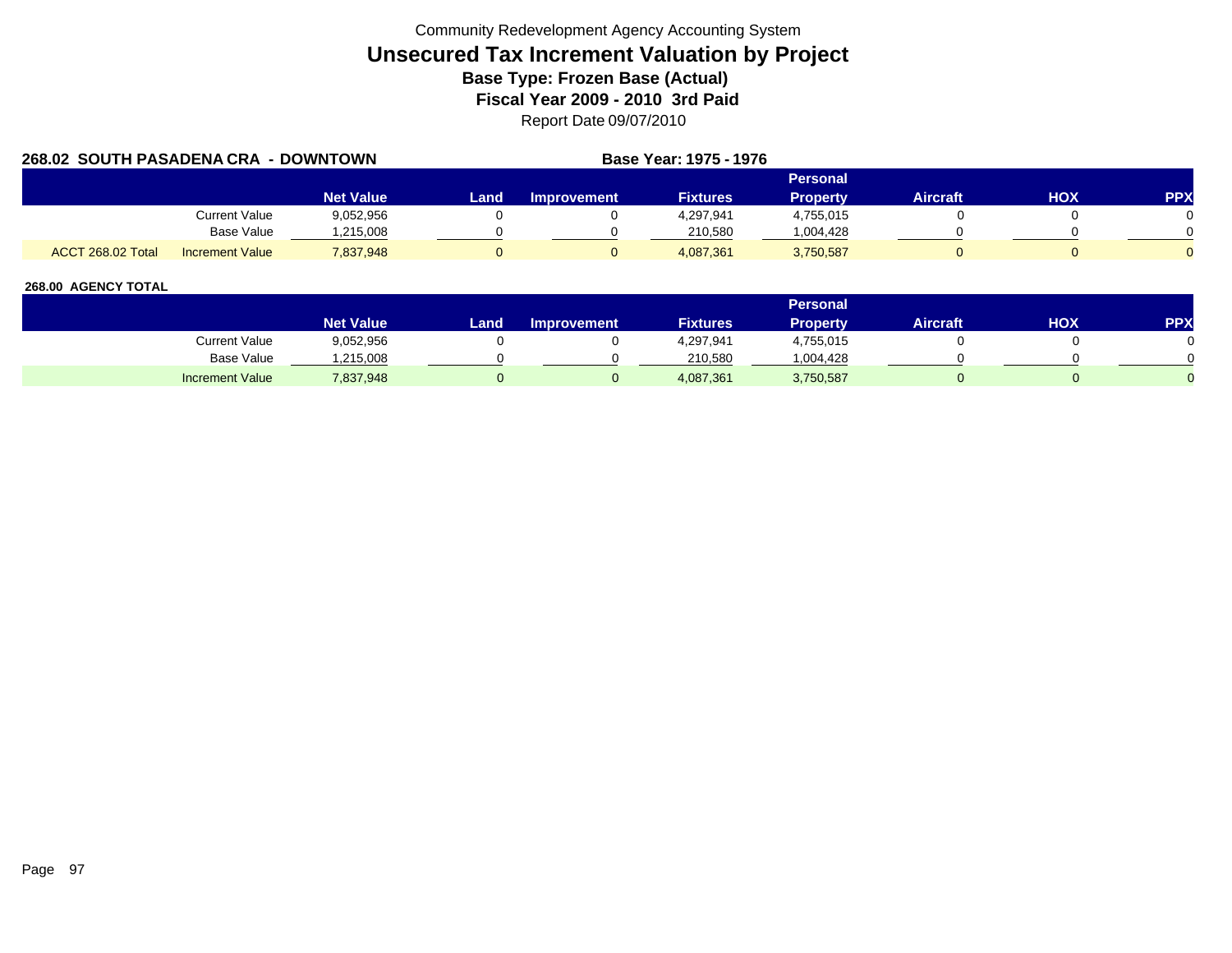| 270.02 TEMPLE CITY CRA - ROSEMEAD BLVD. |                        |                  |      | <b>Base Year: 1971 - 1972</b> |                 |                 |                 |     |            |
|-----------------------------------------|------------------------|------------------|------|-------------------------------|-----------------|-----------------|-----------------|-----|------------|
|                                         |                        |                  |      |                               |                 | <b>Personal</b> |                 |     |            |
|                                         |                        | <b>Net Value</b> | Land | <b>Improvement</b>            | <b>Fixtures</b> | <b>Property</b> | <b>Aircraft</b> | HOX | <b>PPX</b> |
|                                         | <b>Current Value</b>   | 7,200,941        |      |                               | 3,016,291       | 4,184,650       |                 |     |            |
|                                         | <b>Base Value</b>      | ,234,540         |      |                               | 155.280         | .079,260        |                 |     |            |
| <b>ACCT 270.02 Total</b>                | <b>Increment Value</b> | 5,966,401        |      |                               | 2.861.011       | 3,105,390       |                 |     |            |

|                        |                  |       |                    |                 | Personal  |                 |     |            |
|------------------------|------------------|-------|--------------------|-----------------|-----------|-----------------|-----|------------|
|                        | <b>Net Value</b> | Land, | <b>Improvement</b> | <b>Fixtures</b> | Property  | <b>Aircraft</b> | HOX | <b>PPX</b> |
| Current Value          | 7,200,941        |       |                    | 3,016,291       | 4,184,650 |                 |     |            |
| Base Value             | ,234,540         |       |                    | 155.280         | 1,079,260 |                 |     |            |
| <b>Increment Value</b> | 5,966,401        |       |                    | 2,861,011       | 3,105,390 |                 |     |            |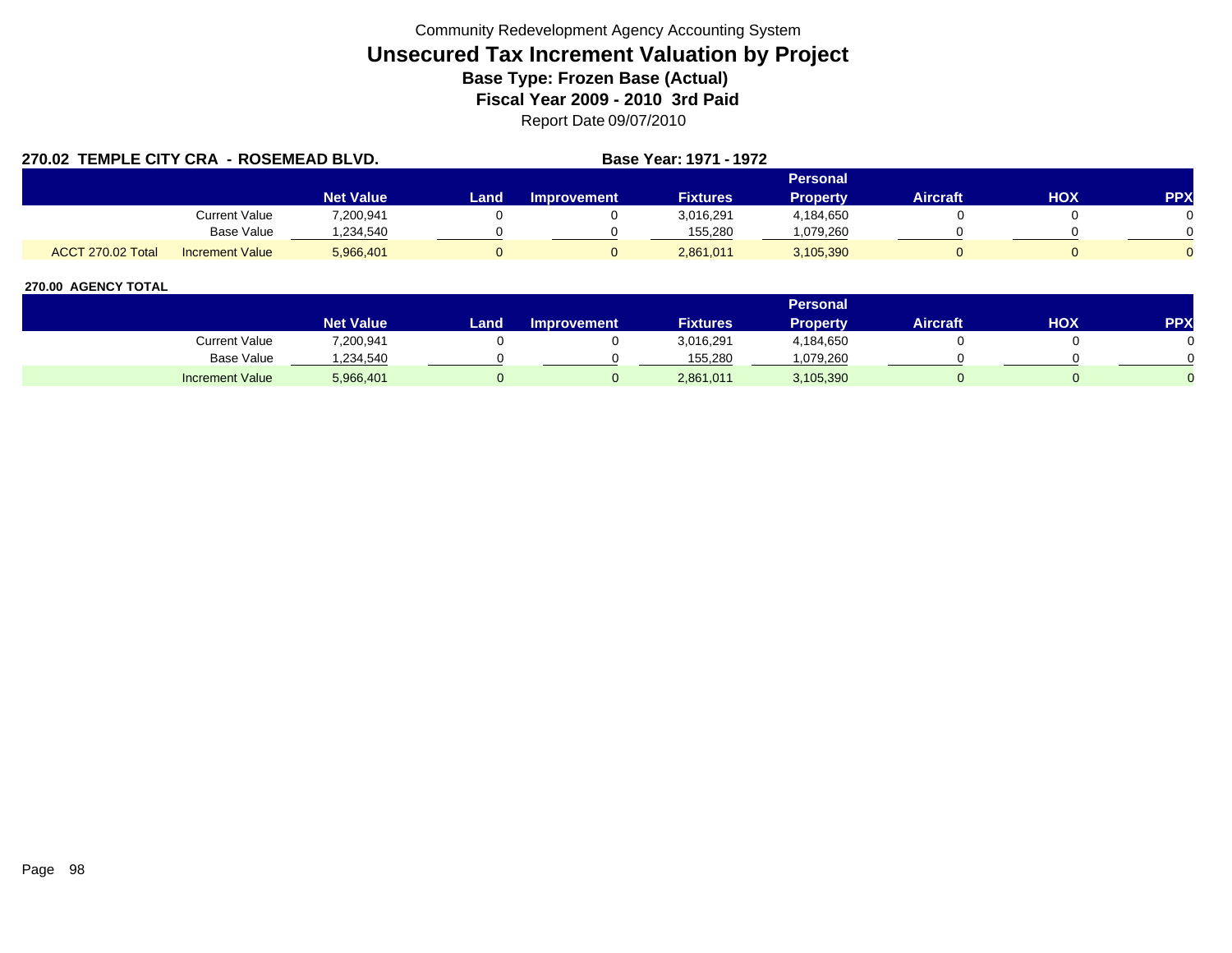| 272.03 TORRANCE CRA - SKY PARK |                        |                  |          | Base Year: 1976 - 1977 |                 |                 |          |     |            |  |
|--------------------------------|------------------------|------------------|----------|------------------------|-----------------|-----------------|----------|-----|------------|--|
|                                |                        |                  | Personal |                        |                 |                 |          |     |            |  |
|                                |                        | <b>Net Value</b> | Land     | Improvement            | <b>Fixtures</b> | <b>Property</b> | Aircraft | нох | <b>PPX</b> |  |
|                                | Current Value          | 13,700,169       |          |                        | 3,962,948       | 9,737,221       |          |     |            |  |
|                                | Base Value             | 23,700           |          |                        | 9,200           | 14,500          |          |     |            |  |
| ACCT 272.03 Total              | <b>Increment Value</b> | 13,676,469       |          |                        | 3,953,748       | 9,722,721       |          |     |            |  |

| 272.05 TORRANCE CRA - DOWNTOWN |                        |                  |      |                    | Base Year: 1978 - 1979 |                 |                 |     |           |
|--------------------------------|------------------------|------------------|------|--------------------|------------------------|-----------------|-----------------|-----|-----------|
|                                |                        |                  |      |                    |                        | <b>Personal</b> |                 |     |           |
|                                |                        | <b>Net Value</b> | Land | <b>Improvement</b> | <b>Fixtures</b>        | <b>Property</b> | <b>Aircraft</b> | HOX | <b>PP</b> |
|                                | Current Value          | 21,856,890       |      |                    | 9.764.467              | 12,092,423      |                 |     |           |
|                                | <b>Base Value</b>      | 3,677,940        |      |                    | 664,404                | 3,022,236       |                 |     | 8,700     |
| ACCT 272.05 Total              | <b>Increment Value</b> | 18,178,950       |      |                    | 9,100,063              | 9,070,187       |                 |     | $-8,700$  |

| 272.06 TORRANCE CRA | - INDUSTRIAL           |                  |      | Base Year: 1982 - 1983 |                 |                 |                 |            |            |
|---------------------|------------------------|------------------|------|------------------------|-----------------|-----------------|-----------------|------------|------------|
|                     |                        |                  |      |                        | Personal        |                 |                 |            |            |
|                     |                        | <b>Net Value</b> | Land | <b>Improvement</b>     | <b>Fixtures</b> | <b>Property</b> | <b>Aircraft</b> | <b>HOX</b> | <b>PPX</b> |
|                     | Current Value          | 45,466,455       |      |                        | 10.964.481      | 34,501,974      |                 |            |            |
|                     | <b>Base Value</b>      | 22,492,461       |      |                        | 11,671,265      | 10,821,196      |                 |            |            |
| ACCT 272.06 Total   | <b>Increment Value</b> | 22,973,994       |      |                        | $-706,784$      | 23,680,778      |                 |            |            |

|                        |                  | <b>Personal</b> |                    |                 |            |                 |            |           |  |  |  |
|------------------------|------------------|-----------------|--------------------|-----------------|------------|-----------------|------------|-----------|--|--|--|
|                        | <b>Net Value</b> | Land            | <b>Improvement</b> | <b>Fixtures</b> | Property   | <b>Aircraft</b> | <b>HOX</b> | <b>PP</b> |  |  |  |
| Current Value          | 81,023,514       |                 |                    | 24,691,896      | 56,331,618 |                 |            |           |  |  |  |
| Base Value             | 26.194.101       |                 |                    | 12.344.869      | 13,857,932 |                 |            | 8,700     |  |  |  |
| <b>Increment Value</b> | 54,829,413       |                 |                    | 12,347,027      | 42,473,686 |                 |            | $-8,700$  |  |  |  |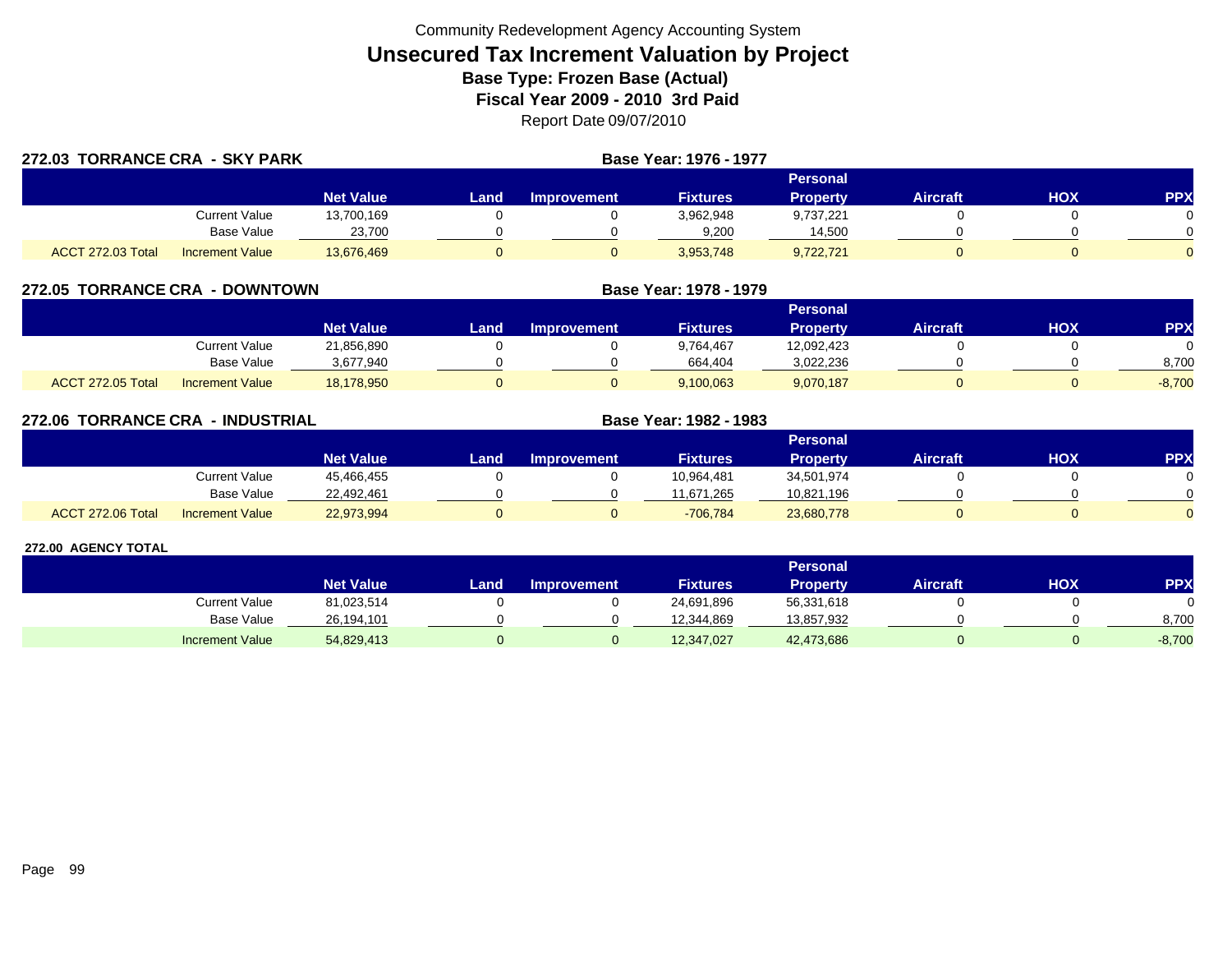| 276.02 VERNON CRA - INDUSTRIAL |                        |                  | Base Year: 1990 - 1991 |                    |                 |                 |                 |     |            |  |  |
|--------------------------------|------------------------|------------------|------------------------|--------------------|-----------------|-----------------|-----------------|-----|------------|--|--|
|                                |                        |                  |                        |                    |                 | Personal        |                 |     |            |  |  |
|                                |                        | <b>Net Value</b> | Land                   | <b>Improvement</b> | <b>Fixtures</b> | <b>Property</b> | <b>Aircraft</b> | HOX | <b>PPX</b> |  |  |
|                                | Current Value          | 682,215,037      |                        |                    | 369,866,042     | 312,348,995     |                 |     |            |  |  |
|                                | Base Value             | 315,462,239      |                        |                    | 179.222.728     | 136,444,311     |                 |     | 204,800    |  |  |
| ACCT 276.02 Total              | <b>Increment Value</b> | 366,752,798      |                        |                    | 190,643,314     | 175,904,684     |                 |     | $-204,800$ |  |  |

## **276.03 VERNON CRA - INDUSTRIAL RP '99 ANX**

|                   |                        |                  |      |                    |                 | Personal        |                 |     |            |
|-------------------|------------------------|------------------|------|--------------------|-----------------|-----------------|-----------------|-----|------------|
|                   |                        | <b>Net Value</b> | Land | <b>Improvement</b> | <b>Fixtures</b> | <b>Property</b> | <b>Aircraft</b> | нох | <b>PPX</b> |
|                   | Current Value          | 51,243,854       |      |                    | 28,427,158      | 22,816,696      |                 |     |            |
|                   | <b>Base Value</b>      | 7,340,028        |      |                    | 3.765.172       | 3,574,856       |                 |     |            |
| ACCT 276.03 Total | <b>Increment Value</b> | 43,903,826       |      |                    | 24,661,986      | 19,241,840      |                 |     |            |

**Base Year: 1997 - 1998**

|                        |                  |      |                    |                 | Personal    |                 |            |            |
|------------------------|------------------|------|--------------------|-----------------|-------------|-----------------|------------|------------|
|                        | <b>Net Value</b> | Land | <b>Improvement</b> | <b>Fixtures</b> | Property    | <b>Aircraft</b> | <b>XOH</b> | <b>PPX</b> |
| <b>Current Value</b>   | 733,458,891      |      |                    | 398,293,200     | 335,165,691 |                 |            |            |
| <b>Base Value</b>      | 322,802,267      |      |                    | 182,987,900     | 140,019,167 |                 |            | 204,800    |
| <b>Increment Value</b> | 410,656,624      |      |                    | 215,305,300     | 195,146,524 |                 |            | $-204,800$ |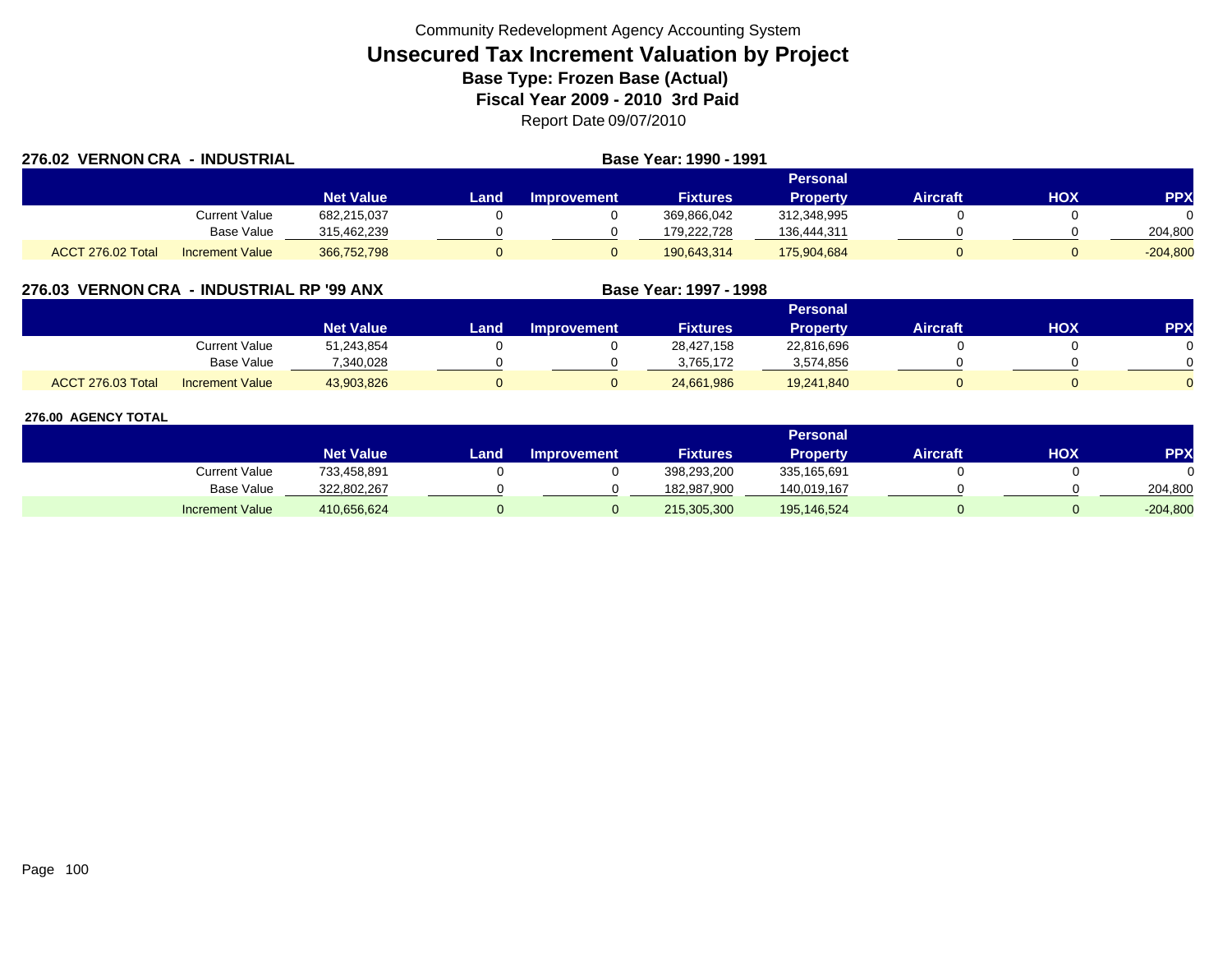| 278.02 WALNUT CRA - WALNUT IMPROVEMENT |                        |                  |      |             | Base Year: 1980 - 1981 |                 |                 |     |            |
|----------------------------------------|------------------------|------------------|------|-------------|------------------------|-----------------|-----------------|-----|------------|
|                                        |                        |                  |      |             |                        | <b>Personal</b> |                 |     |            |
|                                        |                        | <b>Net Value</b> | Land | Improvement | <b>Fixtures</b>        | <b>Property</b> | <b>Aircraft</b> | нох | <b>PPX</b> |
|                                        | <b>Current Value</b>   | 25,395,155       |      |             | 10,285,935             | 15,109,220      |                 |     |            |
|                                        | <b>Base Value</b>      | 2,114,928        |      |             | 1.151.912              | 963,016         |                 |     |            |
| ACCT 278.02 Total                      | <b>Increment Value</b> | 23,280,227       |      |             | 9.134.023              | 14,146,204      |                 |     |            |

|                        |                  |       |                    |                 | Personal   |                 |     |            |
|------------------------|------------------|-------|--------------------|-----------------|------------|-----------------|-----|------------|
|                        | <b>Net Value</b> | Land, | <b>Improvement</b> | <b>Fixtures</b> | Property   | <b>Aircraft</b> | ΗΟΧ | <b>PPX</b> |
| Current Value          | 25,395,155       |       |                    | 10,285,935      | 15,109,220 |                 |     |            |
| <b>Base Value</b>      | 2,114,928        |       |                    | .151.912        | 963,016    |                 |     |            |
| <b>Increment Value</b> | 23,280,227       |       |                    | 9,134,023       | 14,146,204 |                 |     |            |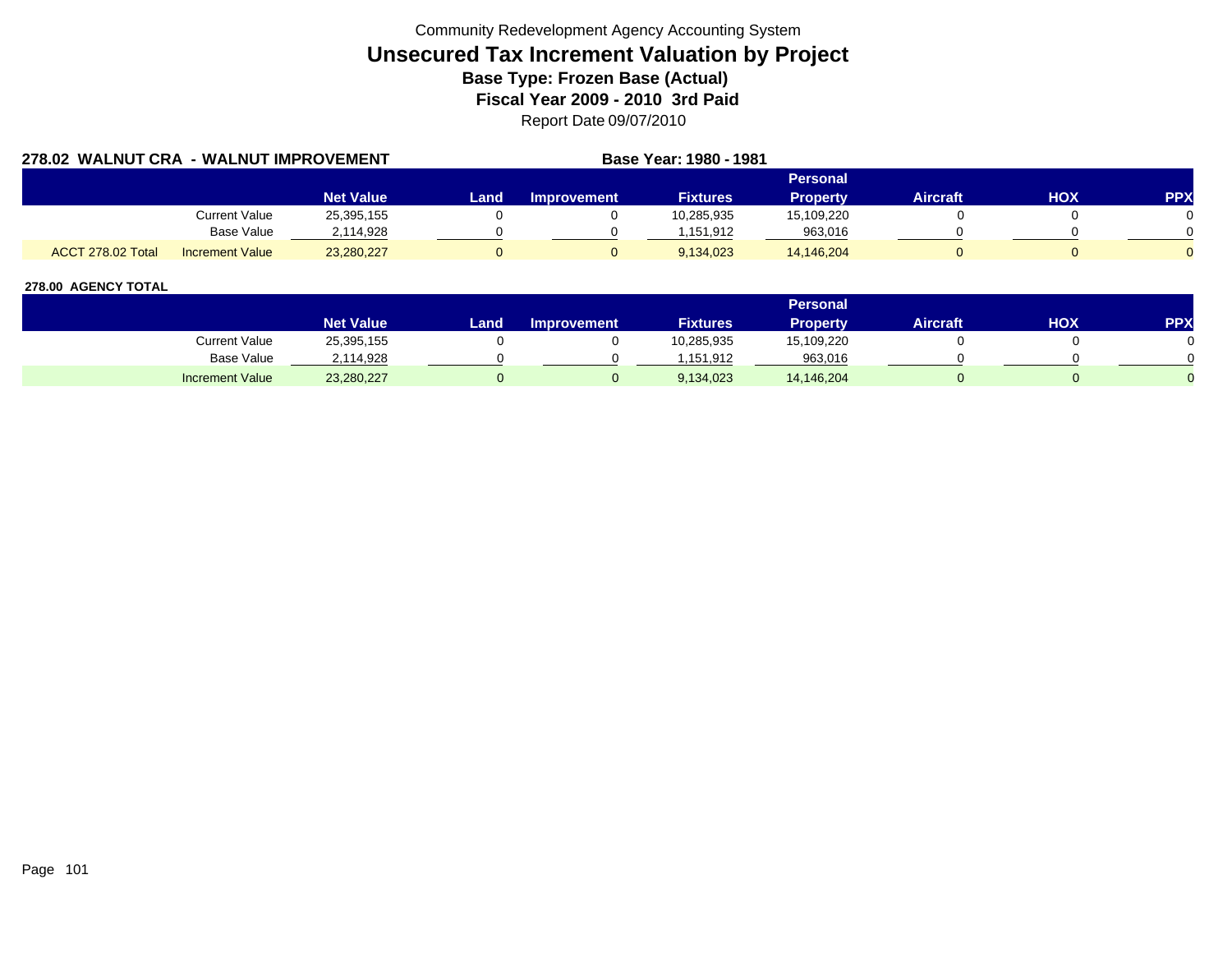| 280.03 WEST COVINA CRA - CBD |                        |                  |      | <b>Base Year: 1971 - 1972</b> |                 |                 |                 |     |            |
|------------------------------|------------------------|------------------|------|-------------------------------|-----------------|-----------------|-----------------|-----|------------|
|                              |                        |                  |      |                               |                 | <b>Personal</b> |                 |     |            |
|                              |                        | <b>Net Value</b> | Land | <b>Improvement</b>            | <b>Fixtures</b> | <b>Property</b> | <b>Aircraft</b> | HOX | <b>PPX</b> |
|                              | Current Value          | 44,770,942       |      |                               | 21,508,651      | 23,262,291      |                 |     |            |
|                              | <b>Base Value</b>      | 11.065.928       |      |                               | 2,159,000       | 8,906,928       |                 |     |            |
| ACCT 280.03 Total            | <b>Increment Value</b> | 33,705,014       |      |                               | 19,349,651      | 14,355,363      |                 |     | $\Omega$   |

| 280.04 WEST COVINA CRA - EASTLAND |                        |                  |      |                    | Base Year: 1974 - 1975 |                 |                 |     |     |
|-----------------------------------|------------------------|------------------|------|--------------------|------------------------|-----------------|-----------------|-----|-----|
|                                   |                        |                  |      |                    |                        | Personal        |                 |     |     |
|                                   |                        | <b>Net Value</b> | Land | <b>Improvement</b> | <b>Fixtures</b>        | <b>Property</b> | <b>Aircraft</b> | нох | PPX |
|                                   | Current Value          | 25,043,166       |      |                    | 10,380,302             | 14.662.864      |                 |     |     |
|                                   | <b>Base Value</b>      | 10,495,700       |      |                    | 2,300,120              | 8,195,580       |                 |     |     |
| ACCT 280.04 Total                 | <b>Increment Value</b> | 14,547,466       |      |                    | 8,080,182              | 6,467,284       |                 |     |     |

| 280.05 WEST COVINA CRA - CBD /81 ANX |                        |                  |      |                    | <b>Base Year: 1979 - 1980</b> |                 |                 |     |            |
|--------------------------------------|------------------------|------------------|------|--------------------|-------------------------------|-----------------|-----------------|-----|------------|
|                                      |                        |                  |      |                    |                               | Personal        |                 |     |            |
|                                      |                        | <b>Net Value</b> | Land | <b>Improvement</b> | <b>Fixtures</b>               | <b>Property</b> | <b>Aircraft</b> | HOX | <b>PPX</b> |
|                                      | Current Value          | 33,797,952       |      |                    | 11,388,698                    | 22,409,254      |                 |     | $\Omega$   |
|                                      | Base Value             | 8,741,708        |      |                    | 2,262,080                     | 6,493,728       |                 |     | 14,100     |
| ACCT 280.05 Total                    | <b>Increment Value</b> | 25,056,244       |      | υ                  | 9,126,618                     | 15,915,526      |                 |     | $-14,100$  |

## **280.06 WEST COVINA CRA - EASTLAND AMEND. #1 Base Year: 1989 - 1990**

|                   |                        |                  |       |             |                 | Personal        |                 |            |           |
|-------------------|------------------------|------------------|-------|-------------|-----------------|-----------------|-----------------|------------|-----------|
|                   |                        | <b>Net Value</b> | Landı | Improvement | <b>Fixtures</b> | <b>Property</b> | <b>Aircraft</b> | <b>HOX</b> | <b>PP</b> |
|                   | Current Value          | 17,469,398       |       |             | 5,667,094       | 11,802,304      |                 |            |           |
|                   | <b>Base Value</b>      | 5,908,397        |       |             | 2,790,598       | 3,117,799       |                 |            |           |
| ACCT 280.06 Total | <b>Increment Value</b> | 11,561,001       |       |             | 2,876,496       | 8,684,505       |                 |            |           |

## **280.07 WEST COVINA CRA - CBD/ESTLND MRGR AMEND. Base Year: 1993 - 1994**

|                   |                        |                  |       |                    |                 | Personal  |                 |     |            |
|-------------------|------------------------|------------------|-------|--------------------|-----------------|-----------|-----------------|-----|------------|
|                   |                        | <b>Net Value</b> | Land, | <b>Improvement</b> | <b>Fixtures</b> | Property  | <b>Aircraft</b> | нох | <b>PPX</b> |
|                   | <b>Current Value</b>   | 5,677,671        |       |                    | 2,547,827       | 3,129,844 |                 |     |            |
|                   | <b>Base Value</b>      | 3,433,040        |       |                    | 210.127         | 3,222,913 |                 |     | ∩          |
| ACCT 280.07 Total | <b>Increment Value</b> | 2,244,631        |       |                    | 2,337,700       | $-93,069$ |                 |     |            |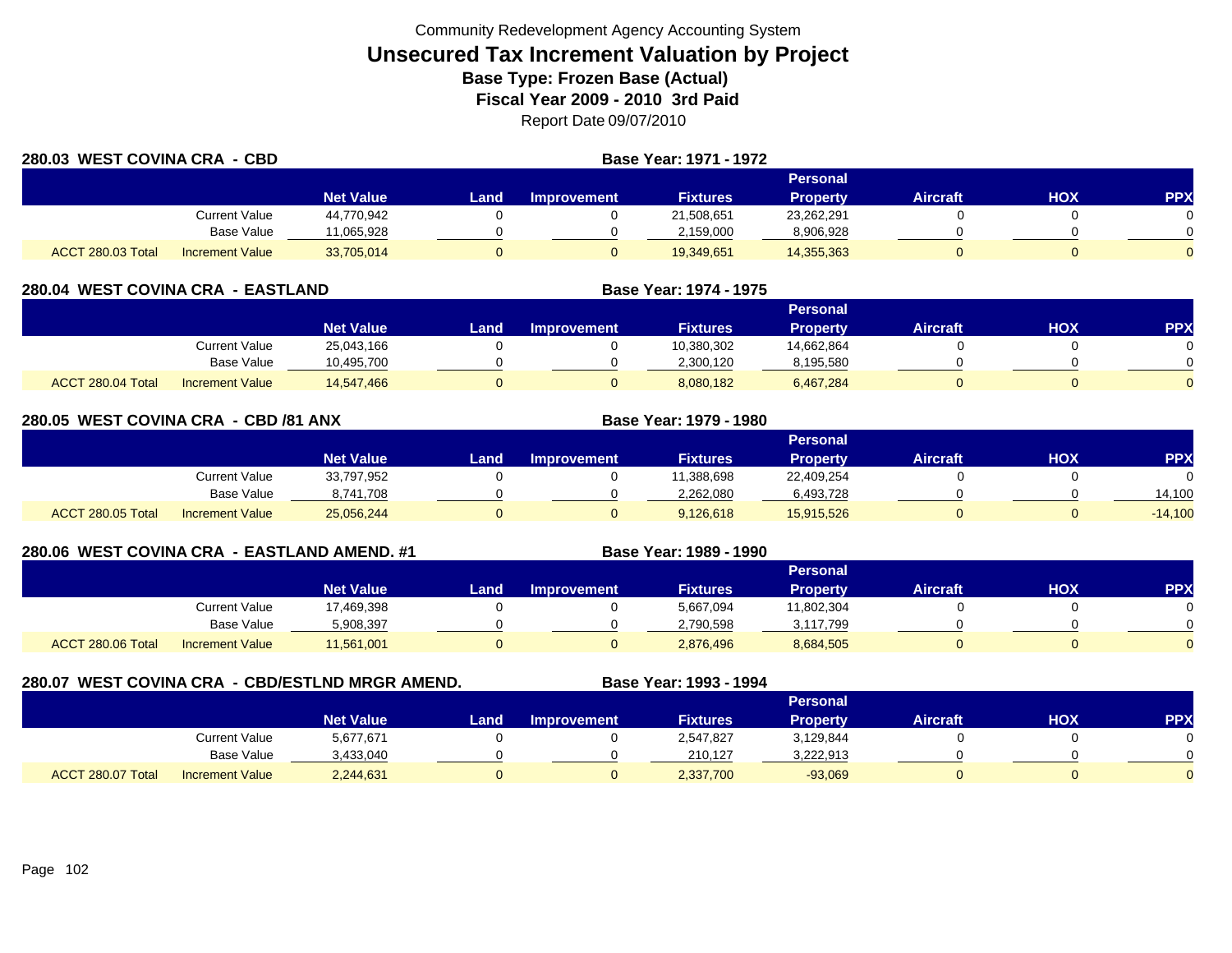Community Redevelopment Agency Accounting System

# **Unsecured Tax Increment Valuation by Project**

**Base Type: Frozen Base (Actual)** 

**Fiscal Year 2009 - 2010 3rd Paid**

Report Date 09/07/2010

| 280.08 WEST COVINA CRA - CITYWIDE RP |                        |                  |      |                    | Base Year: 1998 - 1999 |                 |          |     |            |
|--------------------------------------|------------------------|------------------|------|--------------------|------------------------|-----------------|----------|-----|------------|
|                                      |                        |                  |      |                    |                        | <b>Personal</b> |          |     |            |
|                                      |                        | <b>Net Value</b> | Land | <b>Improvement</b> | <b>Fixtures</b>        | <b>Property</b> | Aircraft | HOX | <b>PPX</b> |
|                                      | Current Value          | 34,880,182       |      |                    | 20,052,768             | 14,827,414      |          |     |            |
|                                      | Base Value             | 19,672,547       |      |                    | 12,270,568             | 437,079         |          |     | 35.100     |
| ACCT 280.08 Total                    | <b>Increment Value</b> | 15,207,635       |      |                    | 7,782,200              | 7,390,335       |          |     | $-35,100$  |

|                        |                  |      |                    |                 | <b>Personal</b> |                 |     |           |
|------------------------|------------------|------|--------------------|-----------------|-----------------|-----------------|-----|-----------|
|                        | <b>Net Value</b> | Land | <b>Improvement</b> | <b>Fixtures</b> | <b>Property</b> | <b>Aircraft</b> | HOX | PPX       |
| Current Value          | 161,639,311      |      |                    | 71,545,340      | 90,093,971      |                 |     |           |
| Base Value             | 59,317,320       |      |                    | 21.992.493      | 37,374,027      |                 |     | 49.200    |
| <b>Increment Value</b> | 102,321,991      |      |                    | 49,552,847      | 52,719,944      |                 |     | $-49,200$ |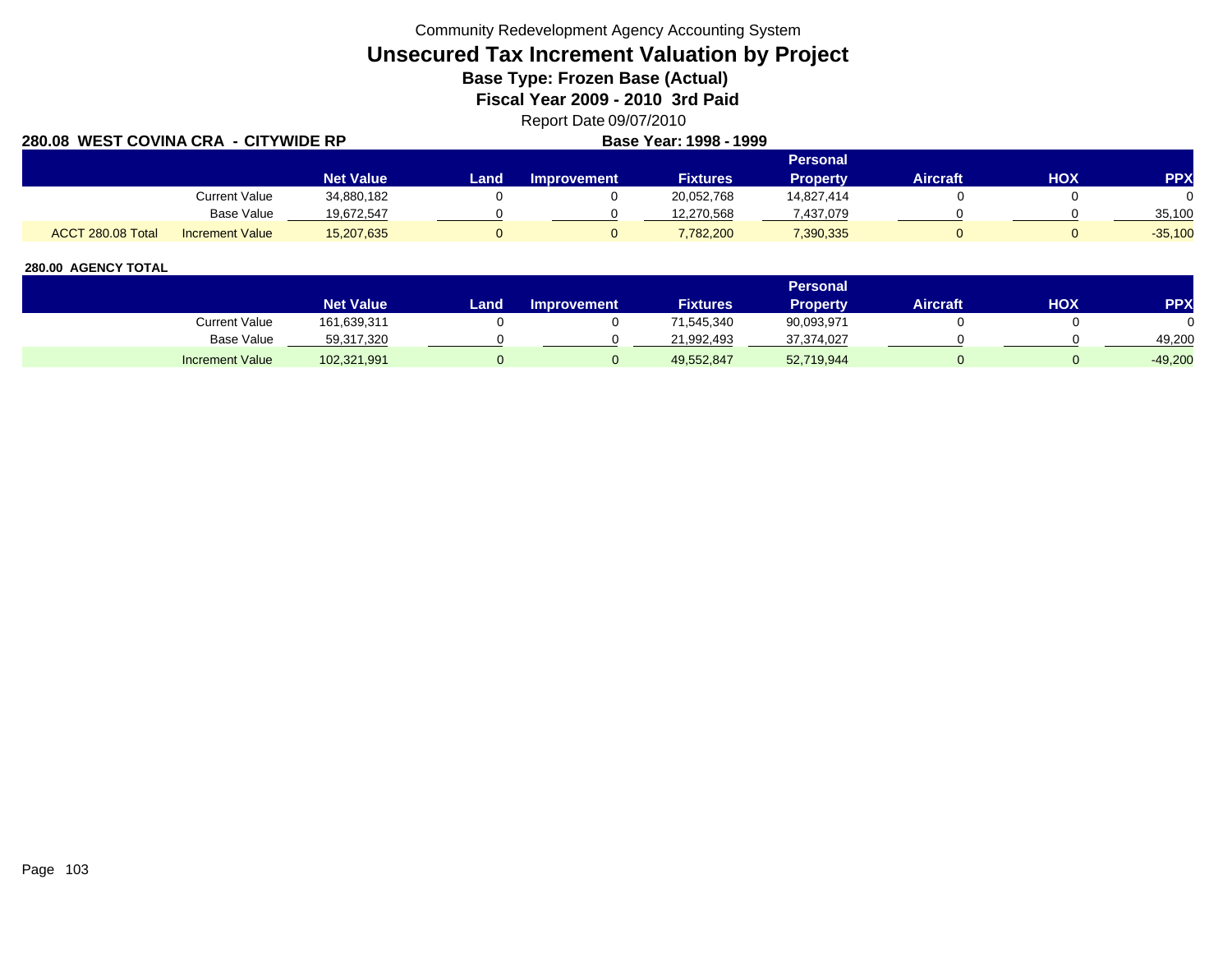| 283.02 WEST HOLLYWOOD CRA - EASTSIDE RP |                        |                  |      |             | Base Year: 1996 - 1997 |                 |                 |            |            |
|-----------------------------------------|------------------------|------------------|------|-------------|------------------------|-----------------|-----------------|------------|------------|
|                                         |                        |                  |      |             |                        | Personal        |                 |            |            |
|                                         |                        | <b>Net Value</b> | Land | Improvement | <b>Fixtures</b>        | <b>Property</b> | <b>Aircraft</b> | <b>HOX</b> | <b>PPX</b> |
|                                         | Current Value          | 76.672.736       |      |             | 40,376,129             | 36.296.607      |                 |            |            |
|                                         | Base Value             | 8,797,695        |      |             | 2.052.515              | 6.771.780       |                 | 26,600     |            |
| <b>ACCT 283.02 Total</b>                | <b>Increment Value</b> | 67.875.041       |      |             | 38.323.614             | 29,524,827      |                 | $-26,600$  |            |

|                        |                  |      |                    |                 | <b>Personal</b> |                 |            |     |
|------------------------|------------------|------|--------------------|-----------------|-----------------|-----------------|------------|-----|
|                        | <b>Net Value</b> | Land | <b>Improvement</b> | <b>Fixtures</b> | <b>Property</b> | <b>Aircraft</b> | <b>HOX</b> | PPX |
| Current Value          | 76,672,736       |      |                    | 40,376,129      | 36,296,607      |                 |            |     |
| Base Value             | 8,797,695        |      |                    | 2.052.515       | 6,771,780       |                 | 26,600     |     |
| <b>Increment Value</b> | 67,875,041       |      |                    | 38,323,614      | 29,524,827      |                 | $-26,600$  |     |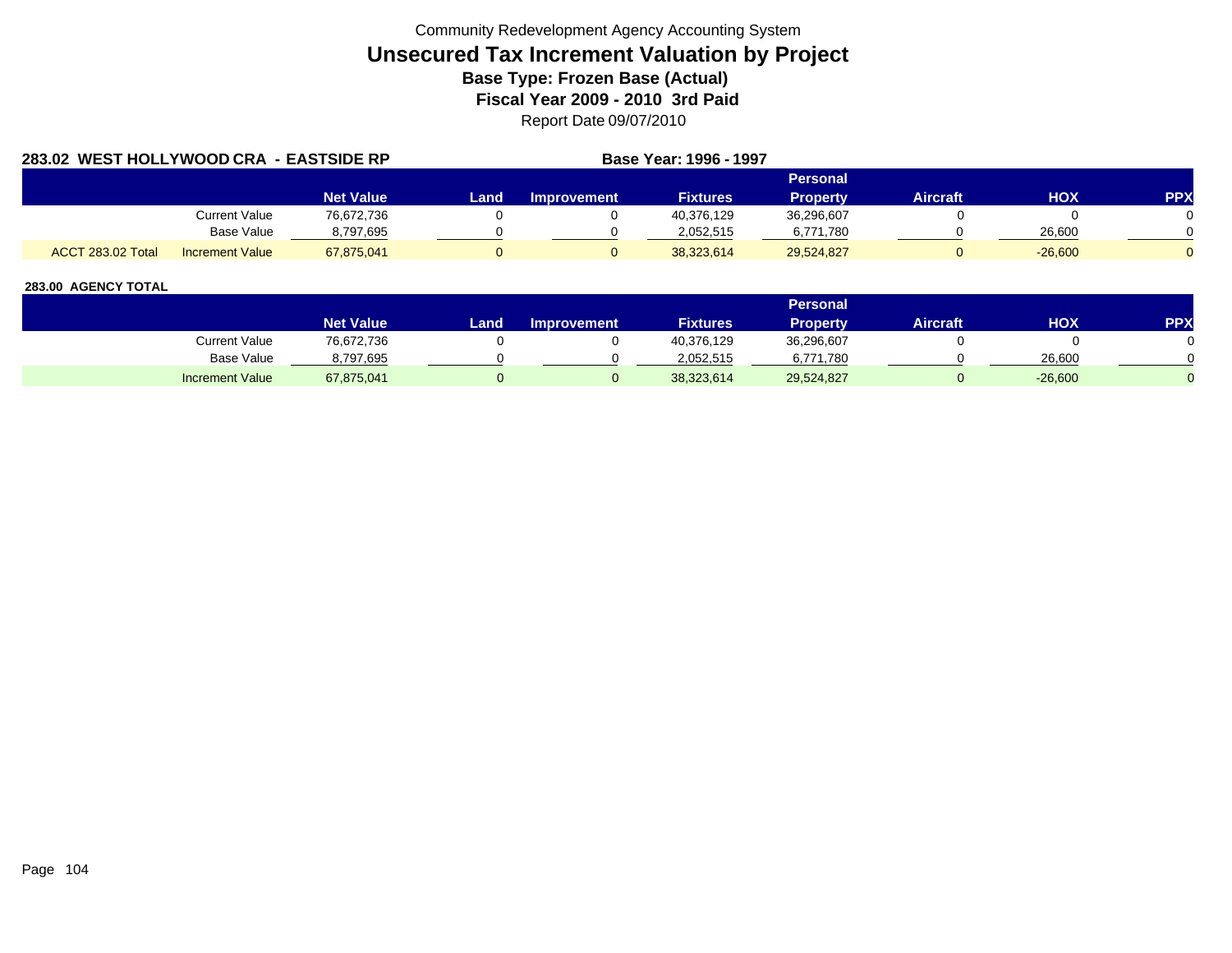| 284.05 WHITTIER CRA - GREENLEAF/UPTOWN |                 |                  |      |             | <b>Base Year: 1973 - 1974</b> |                 |          |     |            |
|----------------------------------------|-----------------|------------------|------|-------------|-------------------------------|-----------------|----------|-----|------------|
|                                        |                 |                  |      |             |                               | Personal        |          |     |            |
|                                        |                 | <b>Net Value</b> | Land | Improvement | <b>Fixtures</b>               | <b>Property</b> | Aircraft | HOX | <b>PPX</b> |
|                                        | Current Value   | 8,817,969        |      |             | 4,795,678                     | 4,022,291       |          |     | $\Omega$   |
|                                        | Base Value      | 1.801.371        |      |             | 543.760                       | ,257,611        |          |     | $\Omega$   |
| ACCT 284.05 Total                      | Increment Value | 7,016,598        |      |             | 4,251,918                     | 2,764,680       |          |     | $\Omega$   |

| 284.08  WHITTIER CRA | - WHITTIER BLVD.       |                  |       | Base Year: 1978 - 1979 |                 |                 |                 |     |            |
|----------------------|------------------------|------------------|-------|------------------------|-----------------|-----------------|-----------------|-----|------------|
|                      |                        |                  |       |                        |                 | <b>Personal</b> |                 |     |            |
|                      |                        | <b>Net Value</b> | Land. | <b>Improvement</b>     | <b>Fixtures</b> | <b>Property</b> | <b>Aircraft</b> | НОХ | <b>PPX</b> |
|                      | <b>Current Value</b>   | 10.709.744       |       |                        | 4,463,941       | 6,245,803       |                 |     |            |
|                      | Base Value             | 12.147.488       |       | 154,060                | 3,185,380       | 8,808,048       |                 |     |            |
| ACCT 284.08 Total    | <b>Increment Value</b> | $-1,437,744$     |       | $-154,060$             | 1,278,561       | $-2,562,245$    |                 |     |            |

| 284.09 WHITTIER CRA - EARTHQUAKE RECOVERY |                        |                  |      |                    | Base Year: 1987 - 1988 |                 |                 |     |            |
|-------------------------------------------|------------------------|------------------|------|--------------------|------------------------|-----------------|-----------------|-----|------------|
|                                           |                        |                  |      |                    |                        | Personal        |                 |     |            |
|                                           |                        | <b>Net Value</b> | Land | <b>Improvement</b> | <b>Fixtures</b>        | <b>Property</b> | <b>Aircraft</b> | нох | <b>PPX</b> |
|                                           | Current Value          | 26,135,440       |      |                    | 11.521.428             | 14,614,012      |                 |     |            |
|                                           | <b>Base Value</b>      | 12,118,755       |      |                    | 4,255,518              | 7,974,637       |                 |     | 111.400    |
| ACCT 284.09 Total                         | <b>Increment Value</b> | 14,016,685       |      |                    | 7,265,910              | 6,639,375       |                 |     | $-111,400$ |

| 284.11            |                        | <b>WHITTIER CRA - COMMERCIAL CORRIDOR RP</b> | Base Year: 2001 - 2002 |                    |                 |                 |          |     |          |
|-------------------|------------------------|----------------------------------------------|------------------------|--------------------|-----------------|-----------------|----------|-----|----------|
|                   |                        |                                              |                        | <b>Personal</b>    |                 |                 |          |     |          |
|                   |                        | <b>Net Value</b>                             | Land                   | <b>Improvement</b> | <b>Fixtures</b> | <b>Property</b> | Aircraft | HOX | PPX      |
|                   | <b>Current Value</b>   | 45,521,125                                   |                        |                    | 19,487,376      | 26,033,749      |          |     | $\Omega$ |
|                   | <b>Base Value</b>      | 39,545,709                                   |                        |                    | 15,311,768      | 24,233,941      |          |     | $\Omega$ |
| ACCT 284.11 Total | <b>Increment Value</b> | 5,975,416                                    | 0                      |                    | 4,175,608       | ,799,808        |          |     | $\Omega$ |

| 284.14 WHITTIER CRA - COMM. CORRIDOR RP 2006 ANX |                   |                        |                  |                 |                    | Base Year: 2004 - 2005 |                 |                 |     |            |
|--------------------------------------------------|-------------------|------------------------|------------------|-----------------|--------------------|------------------------|-----------------|-----------------|-----|------------|
|                                                  |                   |                        |                  | <b>Personal</b> |                    |                        |                 |                 |     |            |
|                                                  |                   |                        | <b>Net Value</b> | Land            | <b>Improvement</b> | <b>Fixtures</b>        | <b>Property</b> | <b>Aircraft</b> | нох | <b>PPX</b> |
|                                                  |                   | Current Value          | 4,633,423        |                 |                    | .452.924               | 3,180,499       |                 |     |            |
|                                                  |                   | Base Value             | 3,476,568        |                 |                    | .412,881               | 2,063,687       |                 |     |            |
|                                                  | ACCT 284.14 Total | <b>Increment Value</b> | ,156,855         |                 |                    | 40,043                 | 1.116.812       |                 |     |            |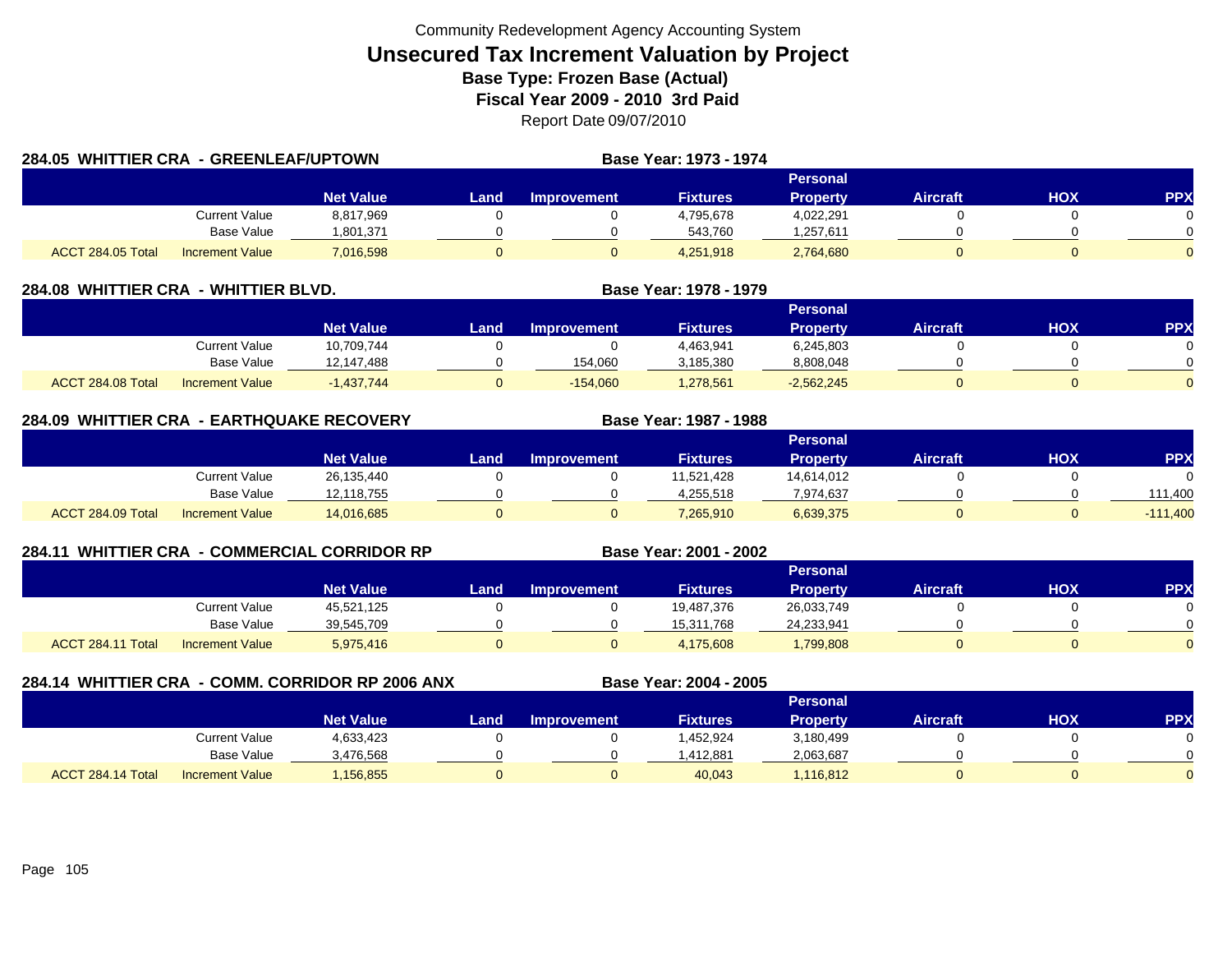|                        | <b>Personal</b>  |       |                    |                 |                 |          |     |                   |
|------------------------|------------------|-------|--------------------|-----------------|-----------------|----------|-----|-------------------|
|                        | <b>Net Value</b> | Land. | <b>Improvement</b> | <b>Fixtures</b> | <b>Property</b> | Aircraft | ΗΟΧ | <b>PPX</b>        |
| Current Value          | 95,817,701       |       |                    | 41,721,347      | 54,096,354      |          |     |                   |
| Base Value             | 69,089,891       |       | 154.060            | 24,709,307      | 44,337,924      |          |     | 111.400           |
| <b>Increment Value</b> | 26,727,810       |       | $-154,060$         | 17,012,040      | 9,758,430       |          |     | $-111,400$<br>- 1 |